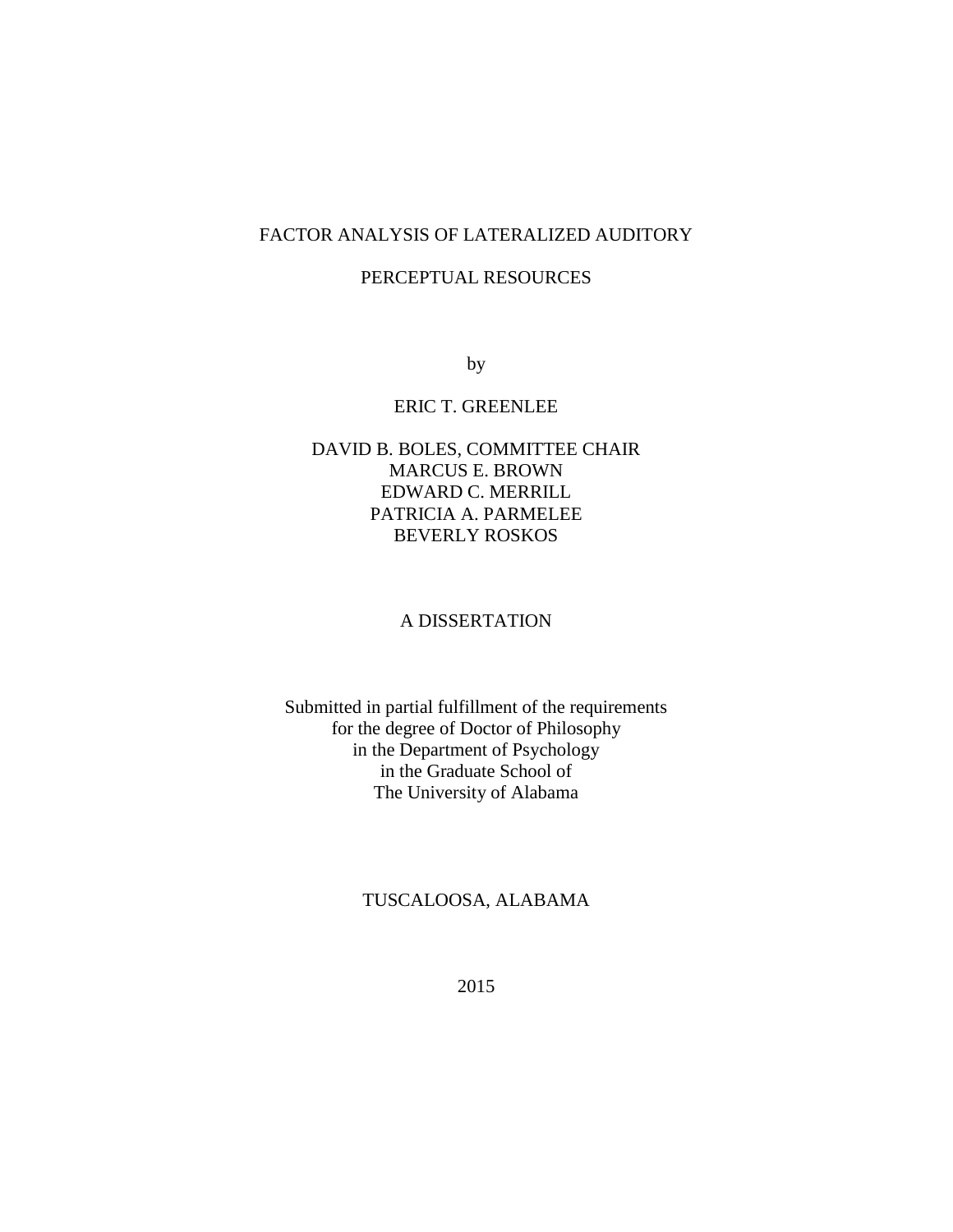Copyright Eric T. Greenlee 2015 ALL RIGHTS RESERVED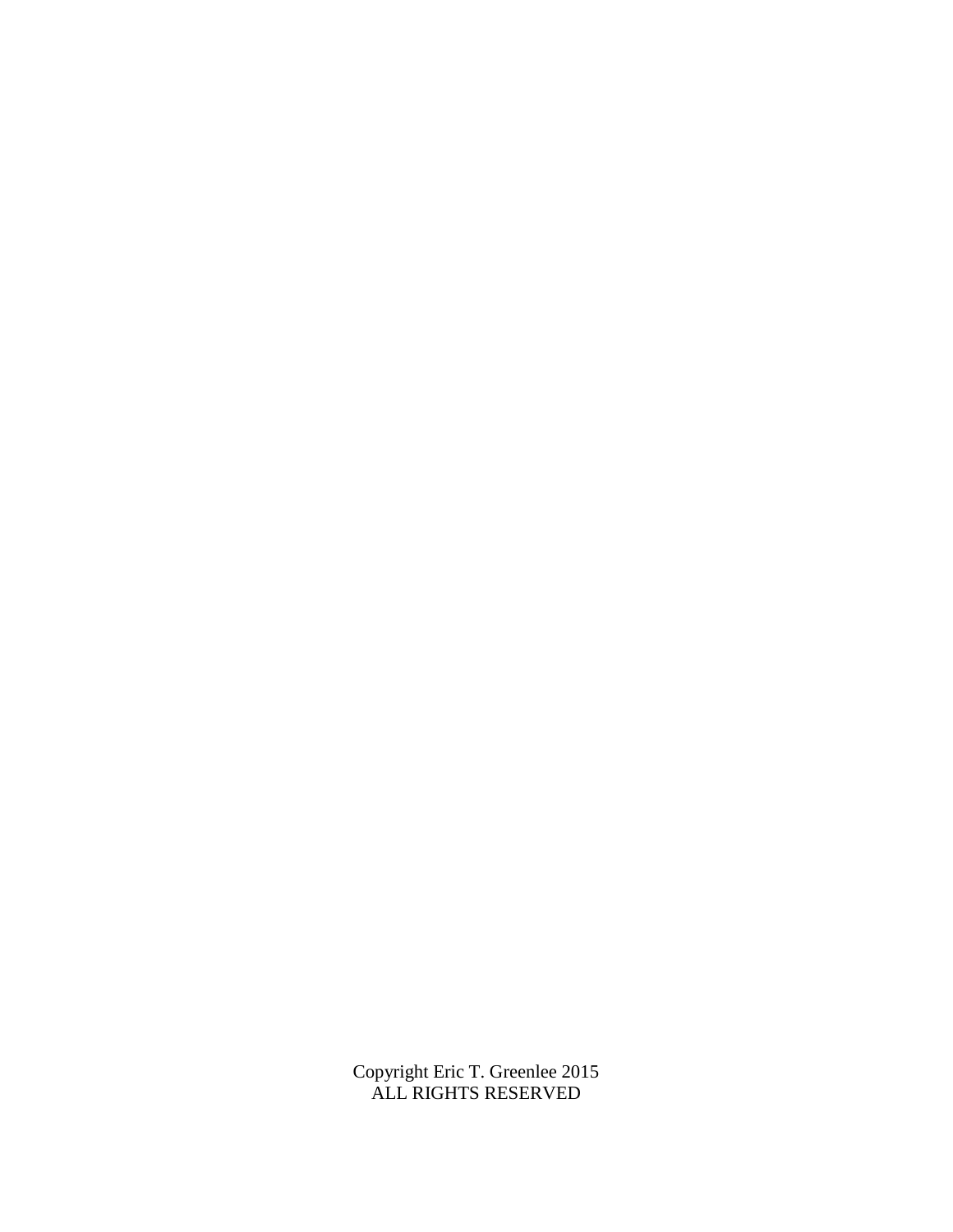#### **Abstract**

The primary goal of this study was to identify independent, hemispherically lateralized auditory perceptual resources so that they could be used to expand the Multiple Resources Questionnaire (MRQ), an existing measure that assesses the demands that a task places upon multiple resources (Boles & Adair, 2001a). Researchers have demonstrated that the MRQ's subjective ratings of resource demand can be used to predict multi-task interference, and the measure has demonstrated advantages over other subjective measures of task demand (for review Boles & Dillard, in press). Yet, of the 13 perceptual resources represented by the MRQ, only two are auditory. This shortage of auditory resources in the MRQ prevents the accurate measurement of tasks presented within the auditory modality, and the diagnosticity of the MRQ would likely benefit from the addition of items representing auditory resources (Finomore et al., 2008).

The methods used to identify auditory resources in the present study were the same as those used to identify the bulk of the resources that are currently represented within the MRQ. A comprehensive survey of auditory perceptual research was conducted to identify the types of processing and tasks that appear to demand hemispherically lateralized perceptual resources. Based on this literature review, 13 tasks were selected for use in the current study. These tasks were administered as a test battery to 124 right-handed, nonmusicians. All significant, reliable performance asymmetries produced by these tasks were factor analyzed in order to identify underlying perceptual resources.

ii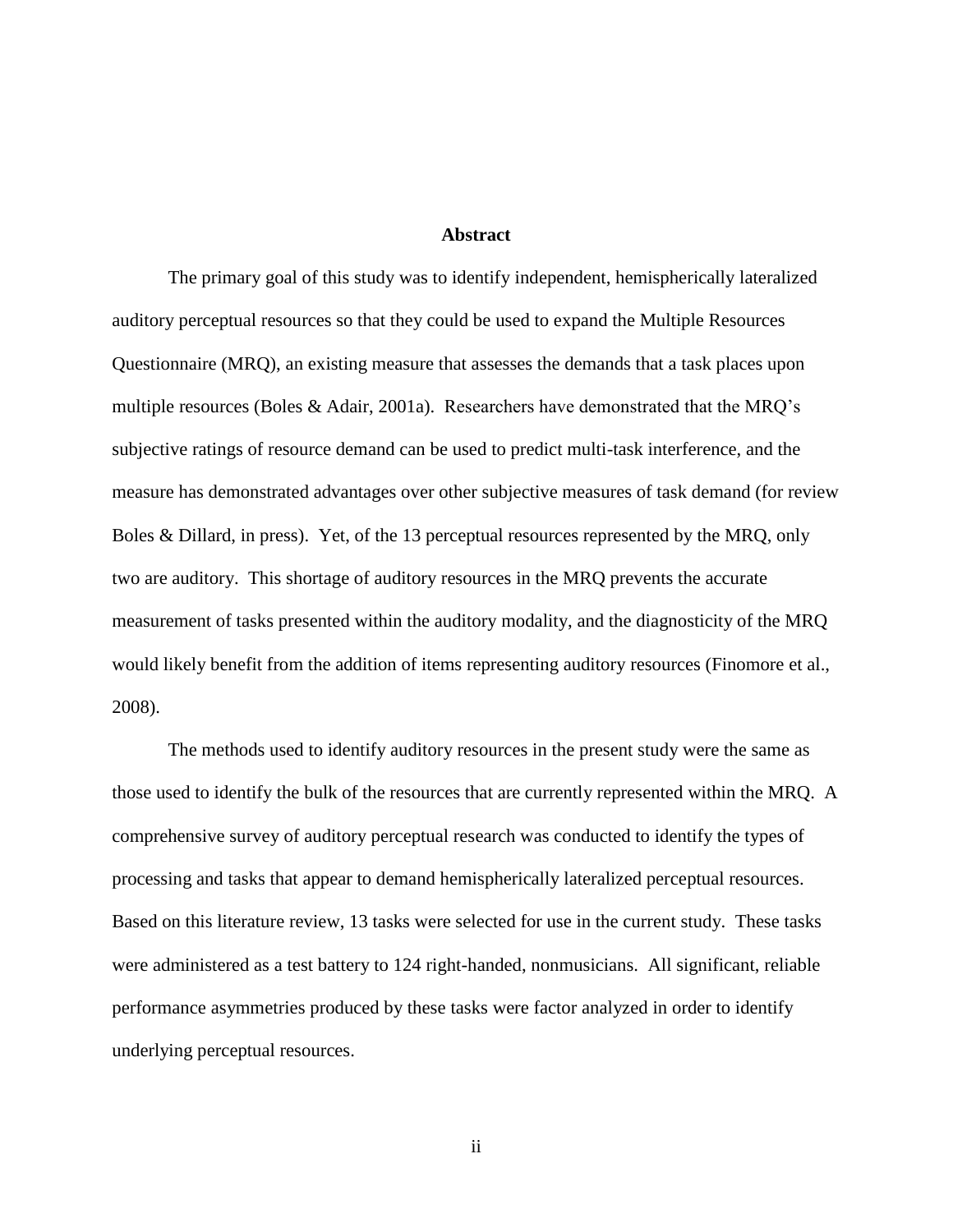Exploratory factor analysis revealed evidence for a novel right-lateralized Auditory Spectral Pitch resource which is specialized for processing and perceiving pitch based on the harmonic content in complex sounds. Results also indicated the possible existence of a rightlateralized Auditory Intensity resource, which is specialized for the processing of perceived intensity (i.e. loudness). However, the existence and independence of this Auditory Resource is suggested cautiously, since the data used to infer the resource was relatively unreliable. Additionally, two previously identified resources were evident in the current results: the Auditory Linguistic and Visual Temporal resources. The theoretical implications and human factors applications of these findings are discussed.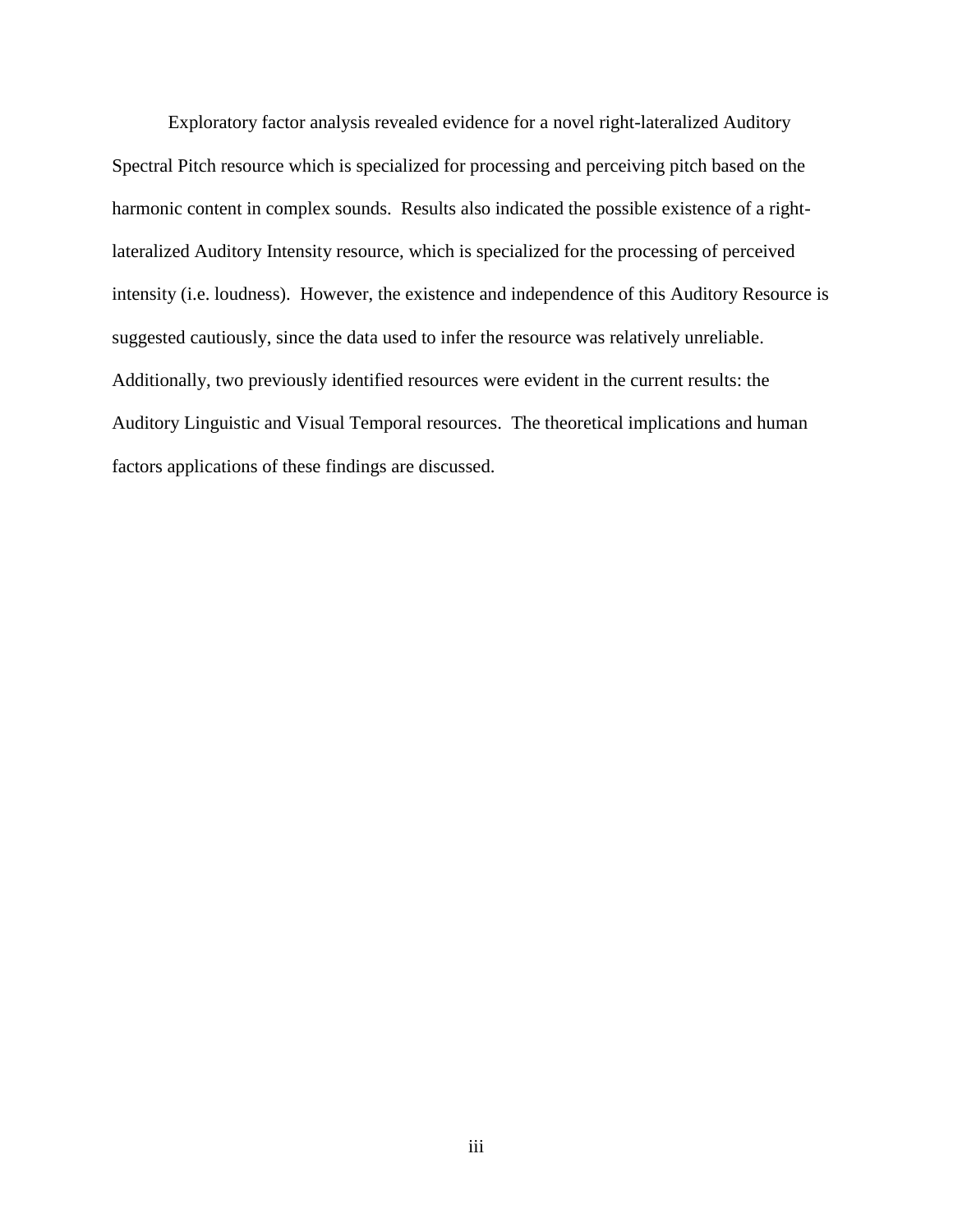#### **List of Abbreviations and Symbols**

- AST Asymmetrical Sampling in Time
- dBA 'A' weighted decibels, a measure of perceived sound intensity
- δ Delta: Parameter that controls the amount of obliqueness in factor analytic solutions
- DL Dichotic Listening
- ERP Event-Related Potential
- FA Factor Analysis
- fMRI Functional Magnetic Resonance Imaging
- Hz Unit of frequency: Cycles per second
- ISI Inter-Stimulus Interval, time between reference and comparison stimuli
- ITD Inter-aural time difference, the onset asynchrony between left and right ears
- LC Lateralization Coefficient: A measure of hemispheric asymmetry
- LEA Left-Ear Advantage
- LH Left Hemisphere
- MEG Magnetoencephalography
- MRQ Multiple Resources Questionnaire
- ms Milliseconds
- *N* Sample size
- *p* Probability of obtaining a test statistic as extreme as the observed value due to chance
- *r* Pearson's correlation coefficient
- *r*sb Spearman-Brown corrected reliability estimate
	- iv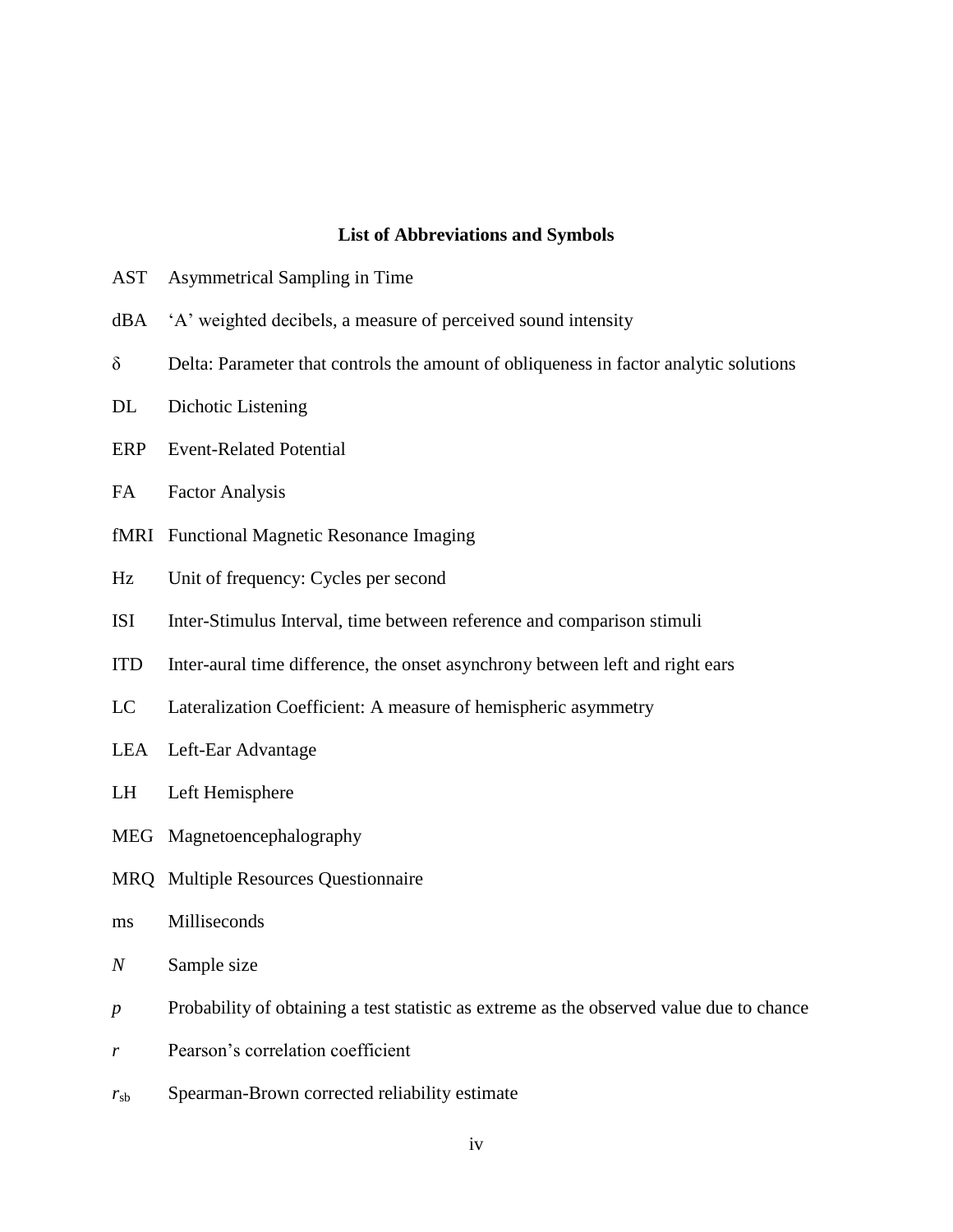- RT Reaction Time
- REA Right-Ear Advantage
- RH Right Hemisphere
- *SD* Standard deviation of the mean
- *t* Student's *t* test statistic
- = Equal to
- > Greater than
- < Less than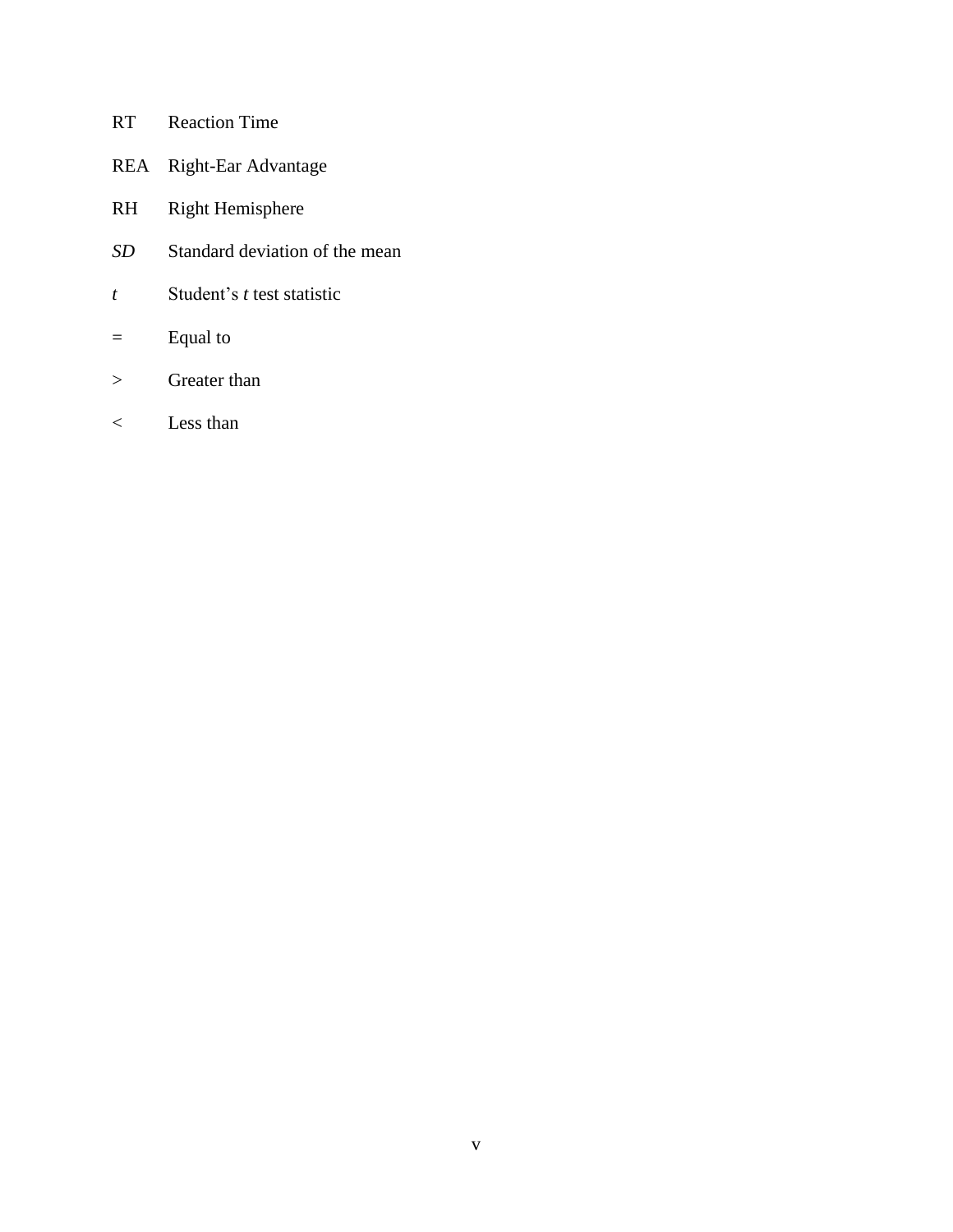#### **Acknowledgements**

I am grateful to everyone who assisted me throughout this project. I would like to thank my advisor and dissertation chair, Dr. Dave Boles, for providing guidance and support during all stages of this study. I am especially thankful for Dr. Boles's willingness to work overtime reading my work in the weeks prior to the defense of this project. I would also like to thank my committee members, Dr. Marcus Brown, Dr. Ed Merrill, Dr. Pat Parmelee, and Dr. Bev Roskos for their input and flexibility in scheduling, as well as for the words of encouragement they provided each time they passed in the hall or caught me refilling my coffee. I would also like to thank Dr. Steve Shepard and Dr. Marcia Hay-McCutcheon for lending me audiometric testing equipment, and for offering their time and advice for the use of this equipment. I was also aided by Dr. Alfredo Brancucci and Dr. Pietro San Martini, who corresponded with me via email, shared an elusive Italian publication, and even provided me with their stimuli. I would also like to thank Dr. Victor Finomore, Dr. Brian Simpson and all of the researchers of the Battlespace Acoustics Branch at the Air Force Research Lab who provided their time and advice during the design of this study. Thanks also to Dr. Greg Funke and Dr. Joel Warm for giving me an opportunity to pilot some of my ideas for the MRQ and for offering to aid me throughout this project. Also, thanks to Trey Cranford for spending many hours in the lab as he helped me to collect data. Finally, I would like to thank my friends and family for their support – especially my wife, Lindsay, who was a constant and welcome reminder that there is life beyond eigenvalues and asymmetries.

vi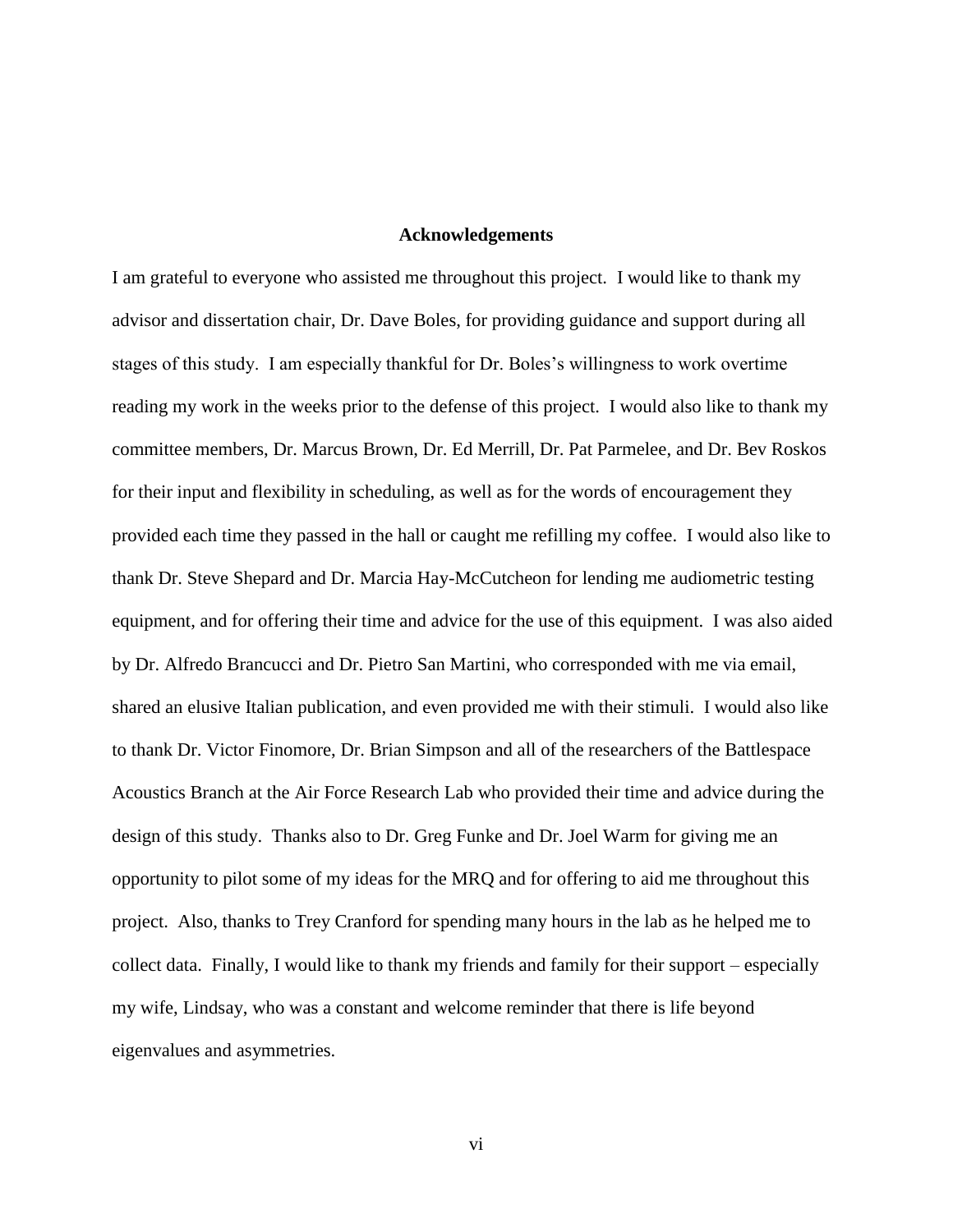# **Contents**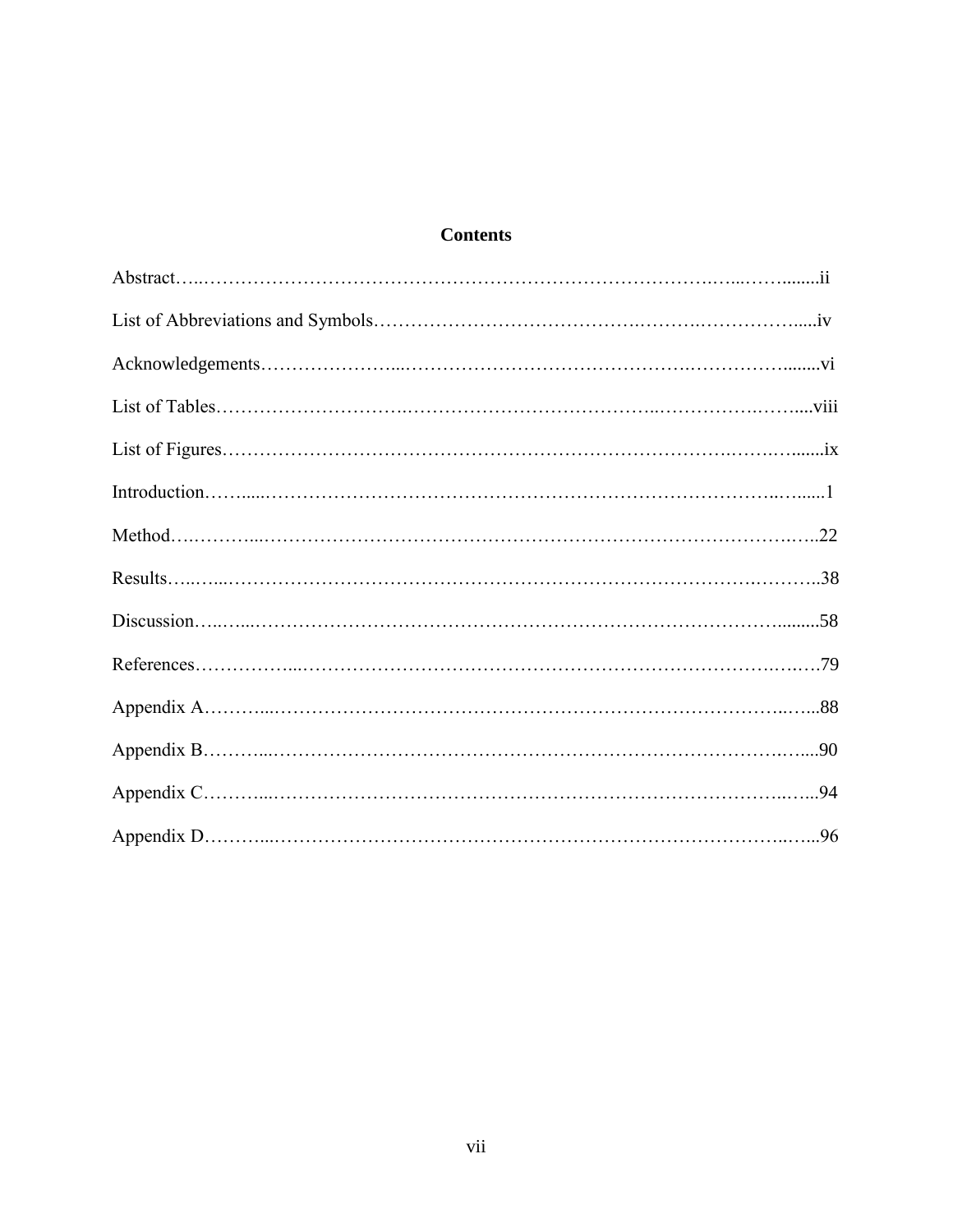# **List of Tables**

| 1. Final sample size for each task and explanations for missing data                |
|-------------------------------------------------------------------------------------|
| 2. Mean asymmetry scores, significance and Spearman-Brown corrected                 |
| 3. Correlation matrix for all significant measures of performance asymmetry47       |
| 4. Structure matrix of extracted and rotated factors for factor analysis 1 with     |
| 5. Structure matrix of extracted and rotated factors for factor analysis 1 with     |
| 6. Structure matrix of extracted and rotated factors for factor analysis 2 with     |
| 7. Structure matrix of extracted and rotated factors for factor analysis 2 with     |
|                                                                                     |
| 9. Confirmatory factor model for the asymmetrical sampling in time (AST)            |
| 10. Confirmatory factor model for the perceptual feature model, a six factor        |
| 11. Confirmatory factor model for the physical feature model, a four factor model95 |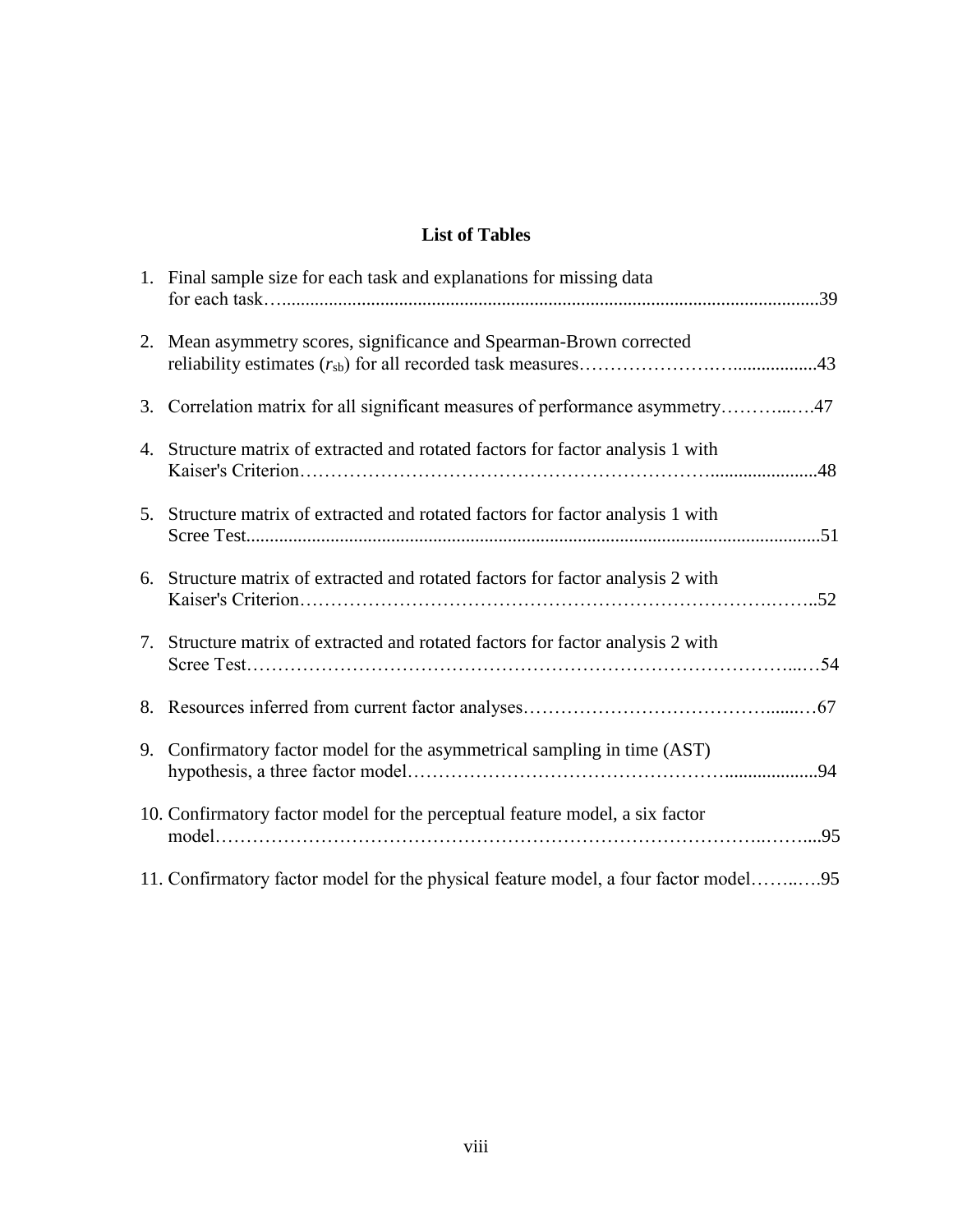# **List of Figures**

| 1. Formulas used for the computation of Lateralization Coefficients (LCs) 41 |  |
|------------------------------------------------------------------------------|--|
|                                                                              |  |
|                                                                              |  |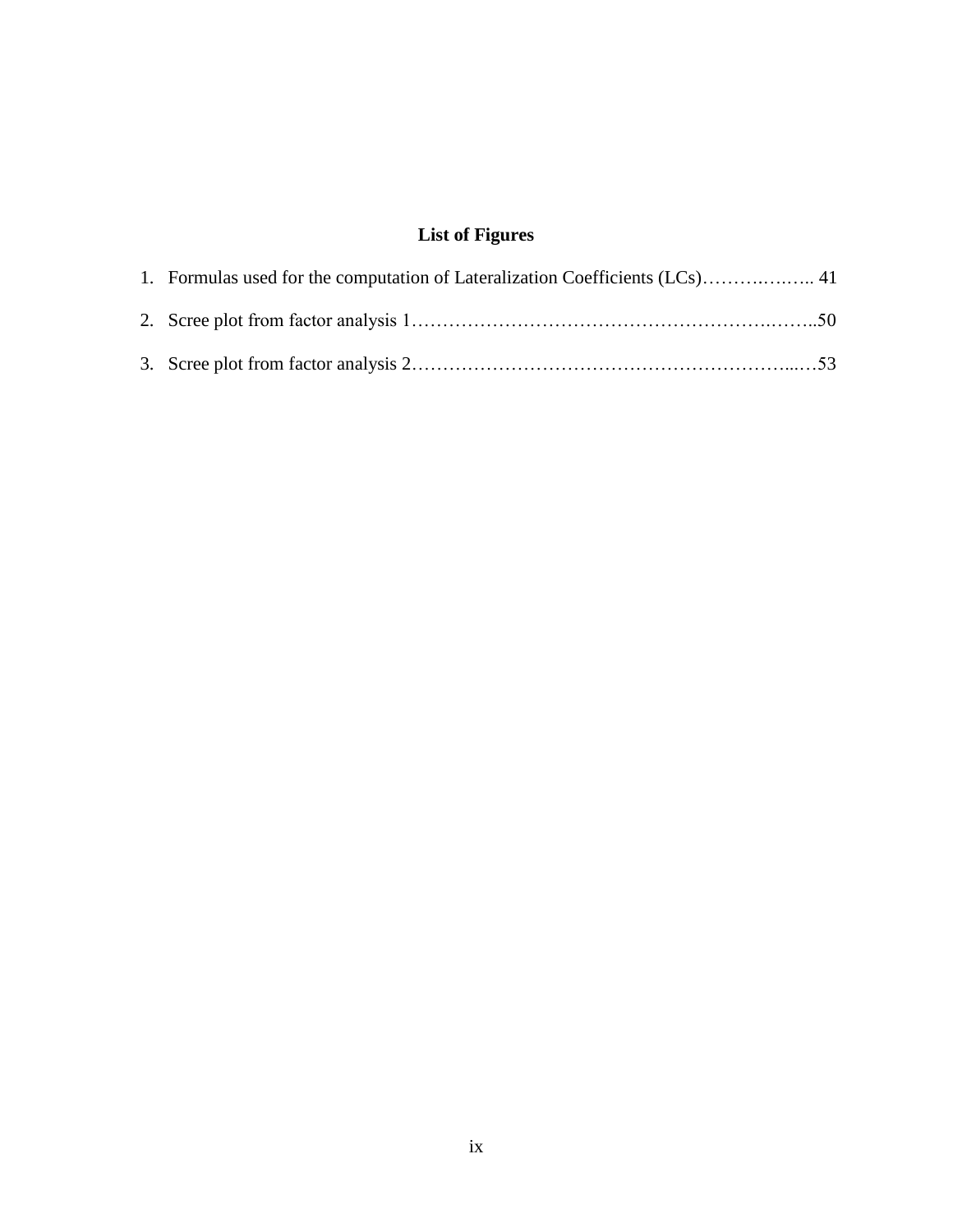#### **Introduction**

The performance of any task – mental or physical – requires engagement of neurocognitive resources. Mechanistically, resources are generally described as functional, limited capacity processors that are necessary for perception, cognition, and ultimately, task performance (Boles & Dillard, in press; Wickens, 1984). The limited capacity of a resource governs how much work may be accomplished simultaneously; and increased demand upon a resource reduces performance. Multiple resources have been identified (Boles, 1991, 1992, 1996, 1998b); and performance impairment has been demonstrated when tasks demand a great deal of processing by the same resource(s) rather than spreading demand among different resources (Boles, Bursk, Phillips, & Perdelwitz, 2007; Boles & Law, 1998). Thus, identification of independent resources allows the prediction of task performance. Such prediction would be valuable in military and industrial environments where maximization of task performance could be achieved by designing tasks predicted to minimize the demand placed upon any given resource. However, the utility of resource models is governed by comprehensiveness. Processing demand upon unidentified resources could introduce unforeseen detriments to task performance; therefore, comprehensive identification of resources is needed to maximize the utility of multiple resource models.

In order to provide a comprehensive resource view, the proposed study aims to expand upon an existing model of multiple resources that was created using factor analyses (Boles, 1991, 1992, 1996, 1998b). These factor analyses revealed a list of multiple independent resources; which was then used to create the Multiple Resources Questionnaire (MRQ, see Appendix A),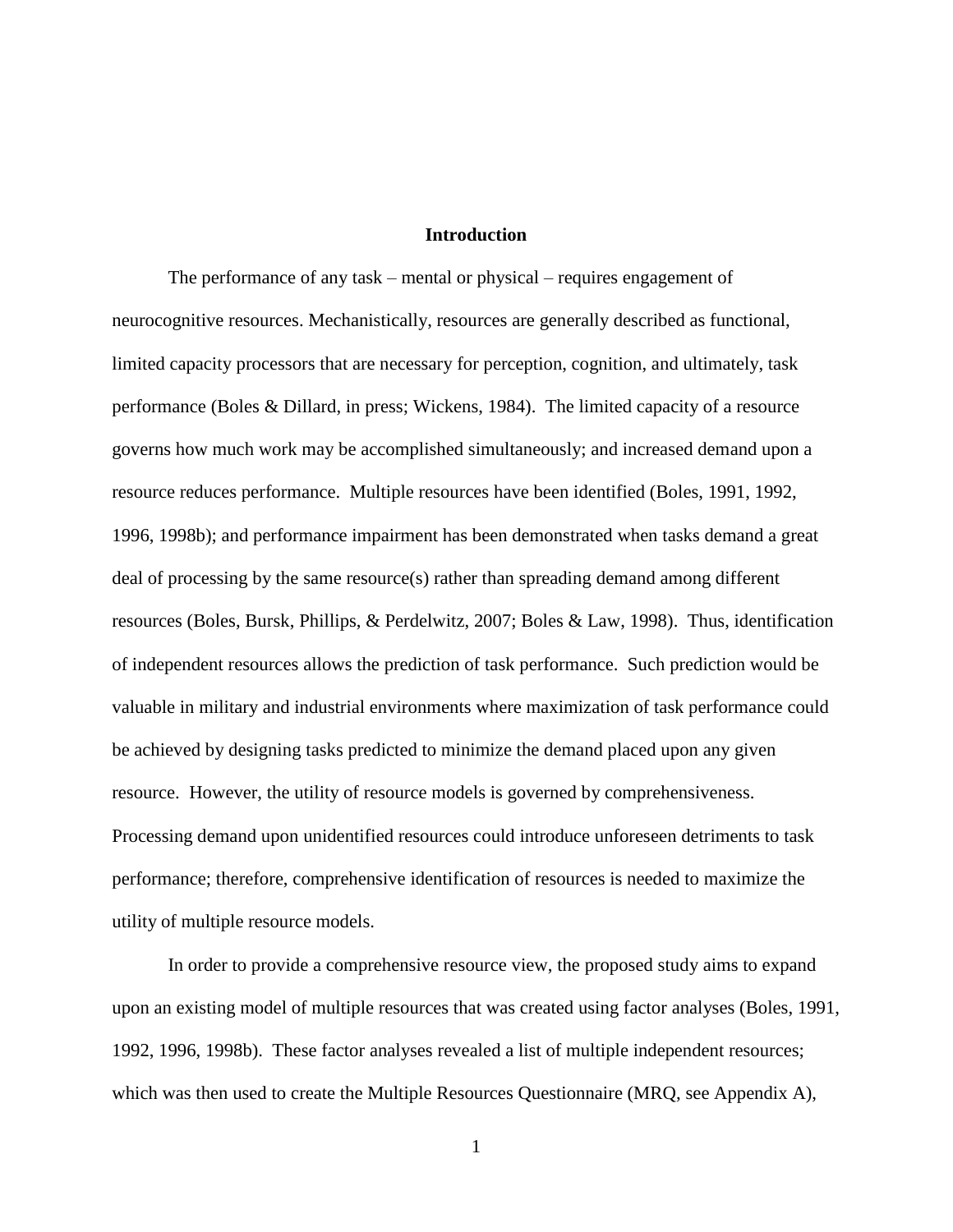a subjective measure of resource demand or workload (Boles & Adair, 2001a). The MRQ has demonstrated reliability (Boles & Adair, 2001b); and criterion validity (Boles, Phillips, Perdelwitz, & Bursk, 2004). As referenced previously, the MRQ displays predictive validity for estimates of task interference (Boles, Bursk, Phillips, & Perdelwitz, 2007); and these estimates are superior to those of some other measures of task workload, namely the Global Resource Questionnaire and the Workload Profile (Phillips & Boles, 2004). Additionally, the MRQ has been shown to be more sensitive to workload demands than the NASA- Task Load Index (NASA-TLX) in multi-tasking conditions (Finomore, Shaw, Warm, Matthews, & Boles, 2013).

While the MRQ provides an index of demand across multiple resources, most of the included resources are visual in nature. Indeed, of the MRQ's 13 perceptual resources, ten are visual, and only two are auditory. This shortage of auditory resources in the MRQ prevents the accurate measurement of tasks presented within the auditory modality, and the diagnosticity of the MRQ would likely benefit from the addition of items representing auditory resources (Finomore et al., 2008). This is the purpose of the current study – to identify independent auditory resources that may then be added to the MRQ.

#### **Factor Analysis of Asymmetric Resources**

The identification of independent auditory resources was accomplished using methods that mirror those used by David Boles in his original factor analytic studies (Boles, 1991, 1992, 1996, 1998b; see also Boles & Pasquarette, 1996). In these studies, participants were presented with a battery of tasks that had reliable histories of asymmetry – meaning that performance is superior for one perceptual hemifield, compared to the other.

Behavioral asymmetry is explained by the fact that information from each sensory hemifield is processed predominantly by the contralateral hemisphere of the cortex, so a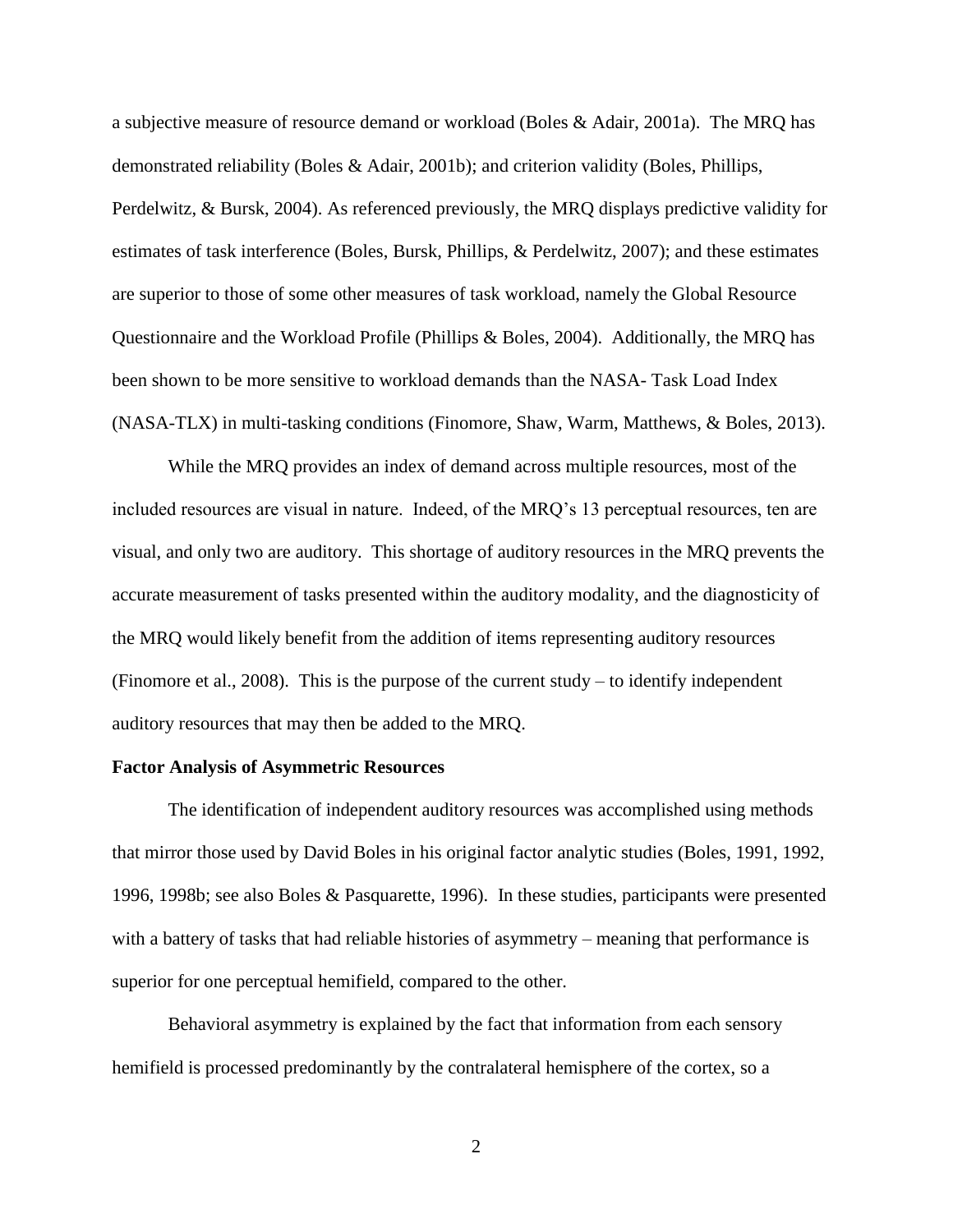behavioral hemifield advantage (e.g. faster RT) indicates that the resource required for the behavior is lateralized towards the contralateral hemisphere (Kimura, 2011 for a brief review). For example, a right hemifield behavioral advantage for syllable processing would suggest that the resource required for syllable processing is lateralized towards the left hemisphere.

Boles (1991, 1992, 1996, 1998b) factor analyzed the resulting behavioral asymmetries (e.g. a reaction speed advantage for the right visual field) for all tasks that demonstrated asymmetry. This method measured the relationships among all tasks within the battery, and determined which tasks loaded on independent factors. Each of the resulting factors was considered representative of a resource (e.g. visual temporal); and some of the resources were represented by multiple tasks.

Yet, the tasks used in these initial studies were primarily visual (Boles, 1991, 1992, 1996). Thus, the resulting resources that emerged from factor analysis were themselves primarily visual. However, similar to the previously examined visual tasks, performance and cortical asymmetries vary for multiple auditory tasks. It is reasonable to predict that there are also multiple orthogonal resources within the auditory domain, and that factor analysis would permit identification of these resources required for auditory processing.

The first step towards testing this prediction is the identification of behavioral tasks that recruit lateralized auditory resources and result in reliable performance asymmetries. Candidate processes were be drawn from previous investigations of hemispheric asymmetry within auditory perception. What follows is a brief, but comprehensive summary of these previous investigations of auditory laterality. All domains of auditory asymmetry are discussed.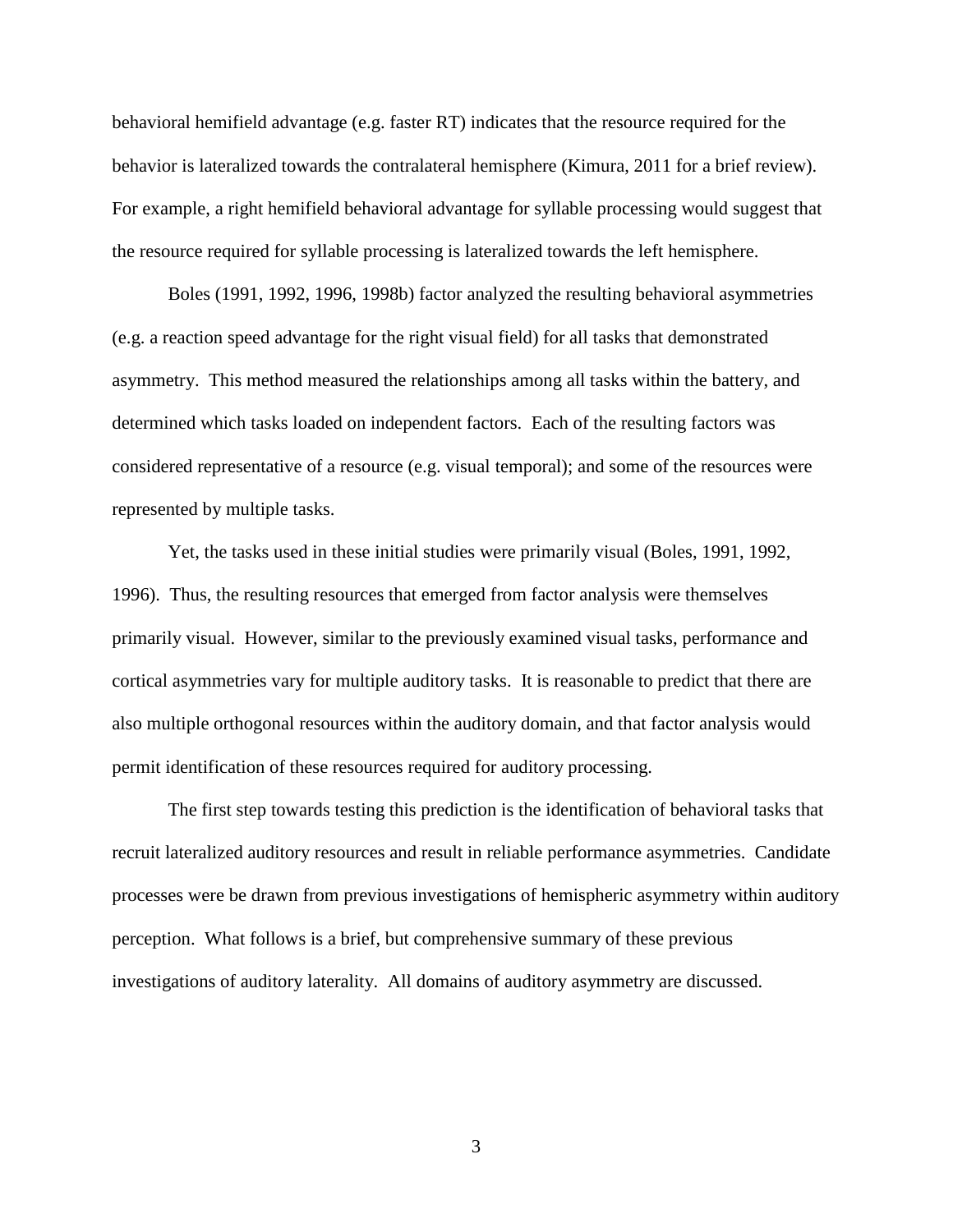#### **Asymmetric Audition: A Literature Review**

#### **Verbal processing.**

*Linguistic.* Research has provided a wealth of converging neurological and behavioral evidence for the left hemisphere lateralization of language processes. Early neurophysiological examinations of aphasic patients revealed that the loss of language was most typically associated with damage to the left hemisphere of the brain, as opposed to the right (see Farah & Feinberg, 2000 for review). Behavioral asymmetries, indicative of leftward lateralization of language, have been reliably observed using dichotic listening paradigms. In her pioneering work, Doreen Kimura (1961) used dichotic listening paradigms to demonstrate that when a different word is presented simultaneously to both ears, listeners are more likely to correctly report the word delivered to the right ear. Additionally, listeners often report stimuli presented to the right ear before reporting stimuli presented to the left ear (Boles, 1992; Kimura, 1961). These right ear advantages (REAs) for accuracy and report order are behavioral evidence that the contralateral hemisphere, the left hemisphere, is better able to process linguistic stimuli.

Boles (1996) found that a common resource underlies a right-ear advantage (REA) on a traditional dichotic words task (described above) and a dichotic syllables task. Dichotic words tasks likely require lexical processing (Boles 1991, 1992); yet, the common resource is labeled broadly as linguistic, because it also supports the phonetic processing of syllables.

*Prosody.* Prosody is another aspect of language that has shown evidence of behavioral asymmetry, but the reported asymmetries are inconsistent, unreliable, and even reversible (Blumstein & Cooper, 1974; Shipley-Brown, Dingwall, & Berlin, 1988; Zurif, 1974; see also Baum & Pell, 1999 for review). The qualities of prosody may predispose investigations to muddled and inconsistent results for a couple of reasons. First, prosody is a broad term that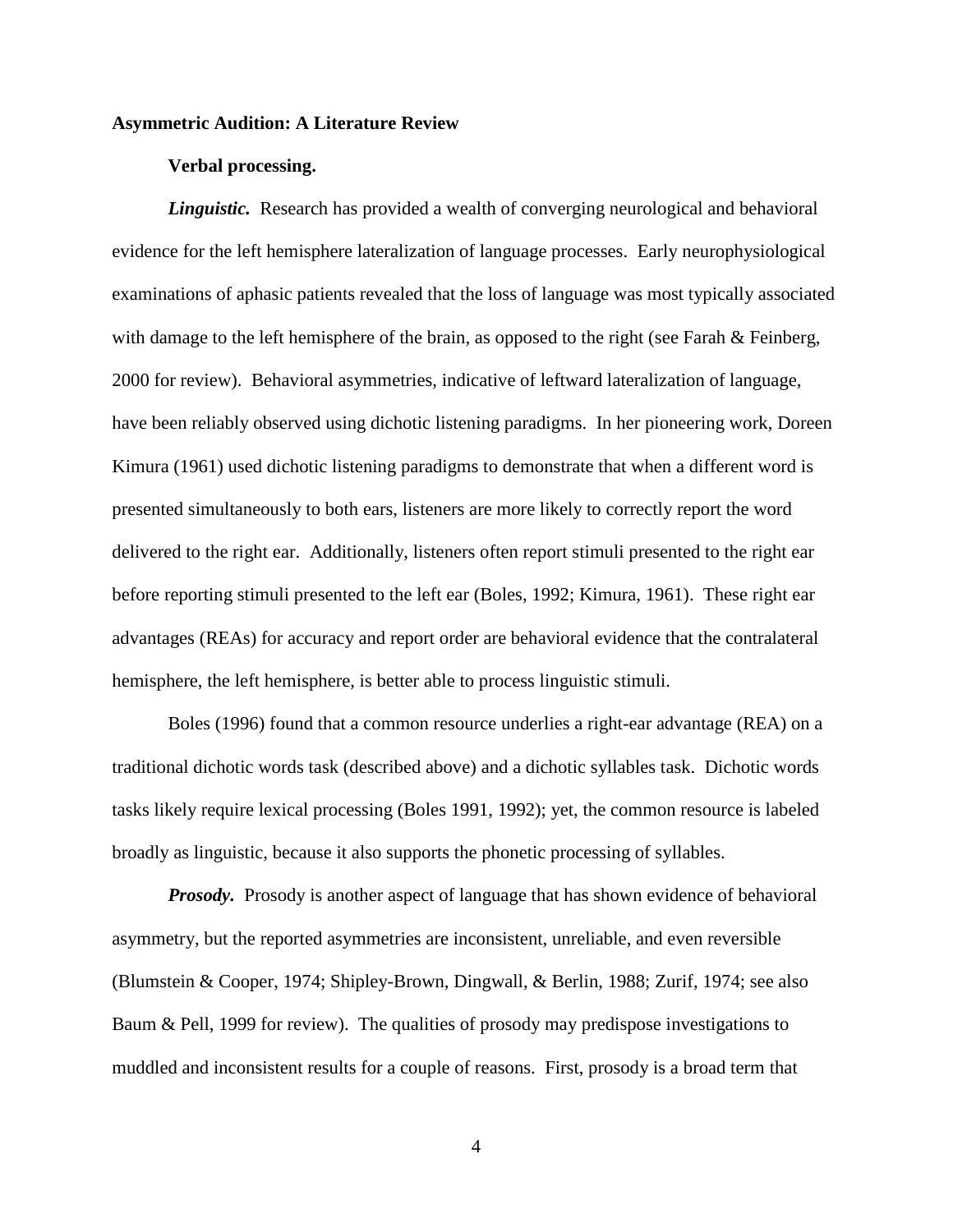encompasses multiple processes including linguistic and affective prosody, which are typically lateralized to differing degrees (Shipley-Brown, Dingwall, Berlin, Yeni-Komshian, & Gordon-Salant, 1988). Second, the perception of prosody appears to require multiple processes including discrimination of pitch, intensity, and temporal variables. Because of its nebulous nature, perception of prosody likely requires multiple resources, so interpretation of overall prosodic asymmetry in terms of localized resources is likely to yield mixed results.

However, the MRQ already contains an Auditory Emotional resource that was inferred based on results from an emotional prosody task. So, it is important to consider the direction of asymmetry that is most often found when tasks depend on the processing of emotional prosody.

*Emotional prosody.* Research has shown that the emotionality of auditory stimuli is predominantly processed within the right cerebral hemisphere. Evidence for this asymmetry has been provided by behavioral methods demonstrating a left-ear advantage (LEA) for accuracy of emotional identification (Boles, 1996; Bryden, Ley, & Sugarman, 1982; Erhan, Borod, Tenke, & Bruder, 1998; King & Kimura, 1972). Likewise, psychophysiological measures also indicate a right hemisphere neurological mechanism for processing auditory emotionality (Erhan, et al., 1998). The tasks used in such emotional prosody studies are typically dichotic listening procedures that require that vocal or tonal sounds be categorized based on the emotional quality of the stimuli.

**Temporal processing.** Processing of temporal information also appears to be lateralized towards the left hemisphere, as demonstrated by a broad range of behavioral tasks requiring perception of temporal duration, sequence, rhythm and other elements of auditory timing (see Nicholls, 1996 for review). Interestingly, a review of this literature reveals an apparent overlap between the lateralization of speech processing and the lateralization of temporal acoustic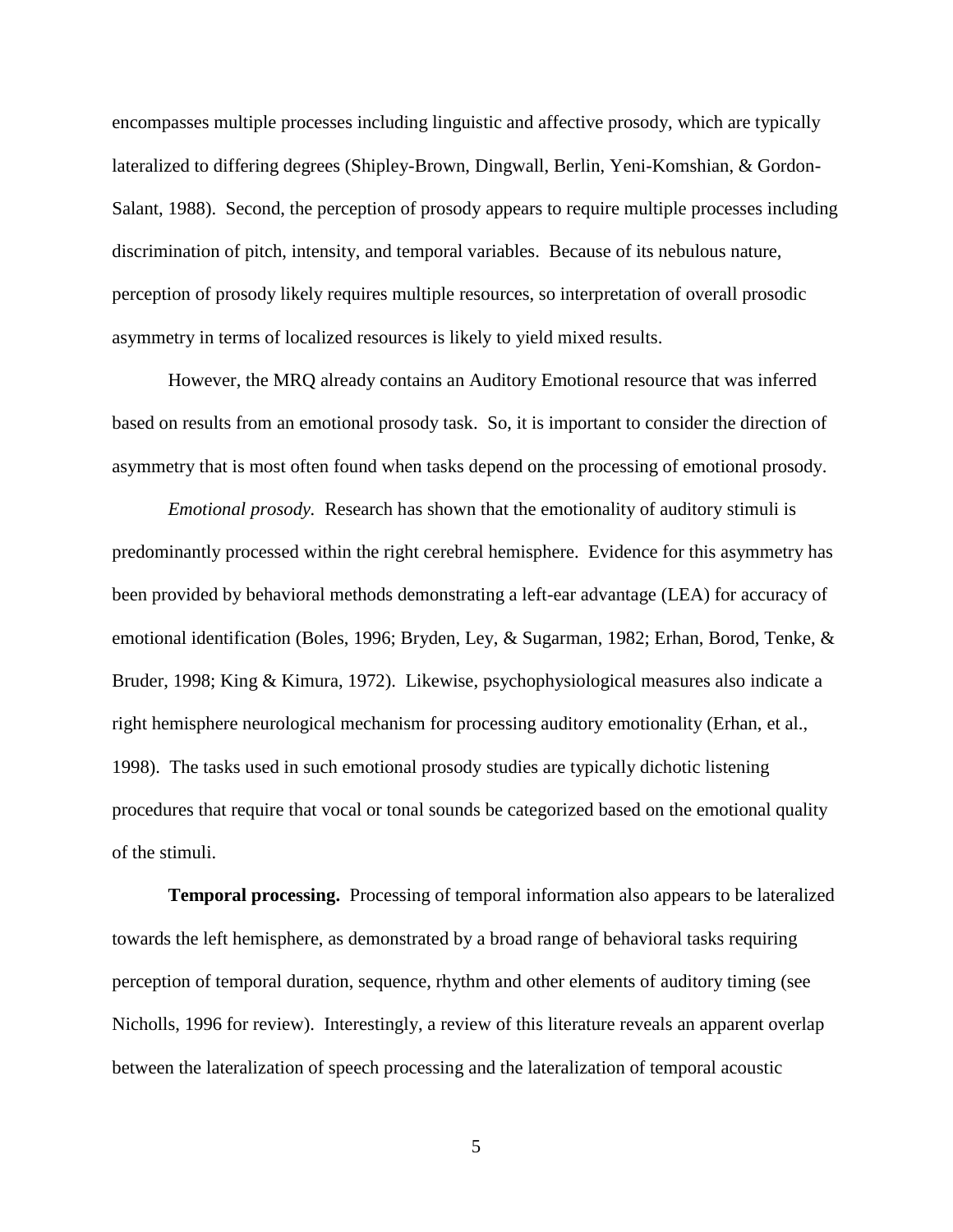processing; and experimental explorations of verbal-temporal relationships have indicated that the left hemisphere's superiority for verbal processing may be due, in part, to superiority for fine temporal discrimination.

For example, Pascal Belin and colleagues (1998) presented participants with unpronounceable, nonverbal auditory stimuli that were designed to mimic the temporal structure of consonant-vowel-consonant syllables, and the rate of formant transitions was manipulated. Formant transitions were either rapid 40 ms shifts that are most like the temporal characteristics of speech (Minifie, 1973), or they were slow 200 ms shifts. Positron emission tomography (PET) revealed bilateral processing symmetry for the stimuli consisting of slow formant transitions. In contrast, left hemisphere activation was greater during the processing of stimuli with rapid formant transitions. Reduced right hemisphere processing appears to account for the relative superiority of the left hemisphere for processing rapid formant transitions. The authors argue that the left hemisphere specialization for speech may have emerged from an earlier lateralized process necessary for detecting rapid changes in auditory stimuli (Belin, Zilbovicius et al., 1998); and this supports a previous evolutionary argument (Tallal, 1994).

*Duration.* Left hemisphere specialization for rapid acoustic information has also been demonstrated behaviorally. For example, Mills and Rollman (1979) presented participants with two tasks designed to examine perceptual asymmetries for the processing of auditory duration. For the first task, participants listened to monaural sequences of auditory clicks in which the duration of inter-click interval varied between sequences. Participants responded at the end of the sequence by pressing a key and their reaction times were recorded. Reaction times revealed a right-ear advantage (REA) when the inter-click interval was 50 ms or less, but no other asymmetries were observed. The second task presented participants with a brief binaural pulse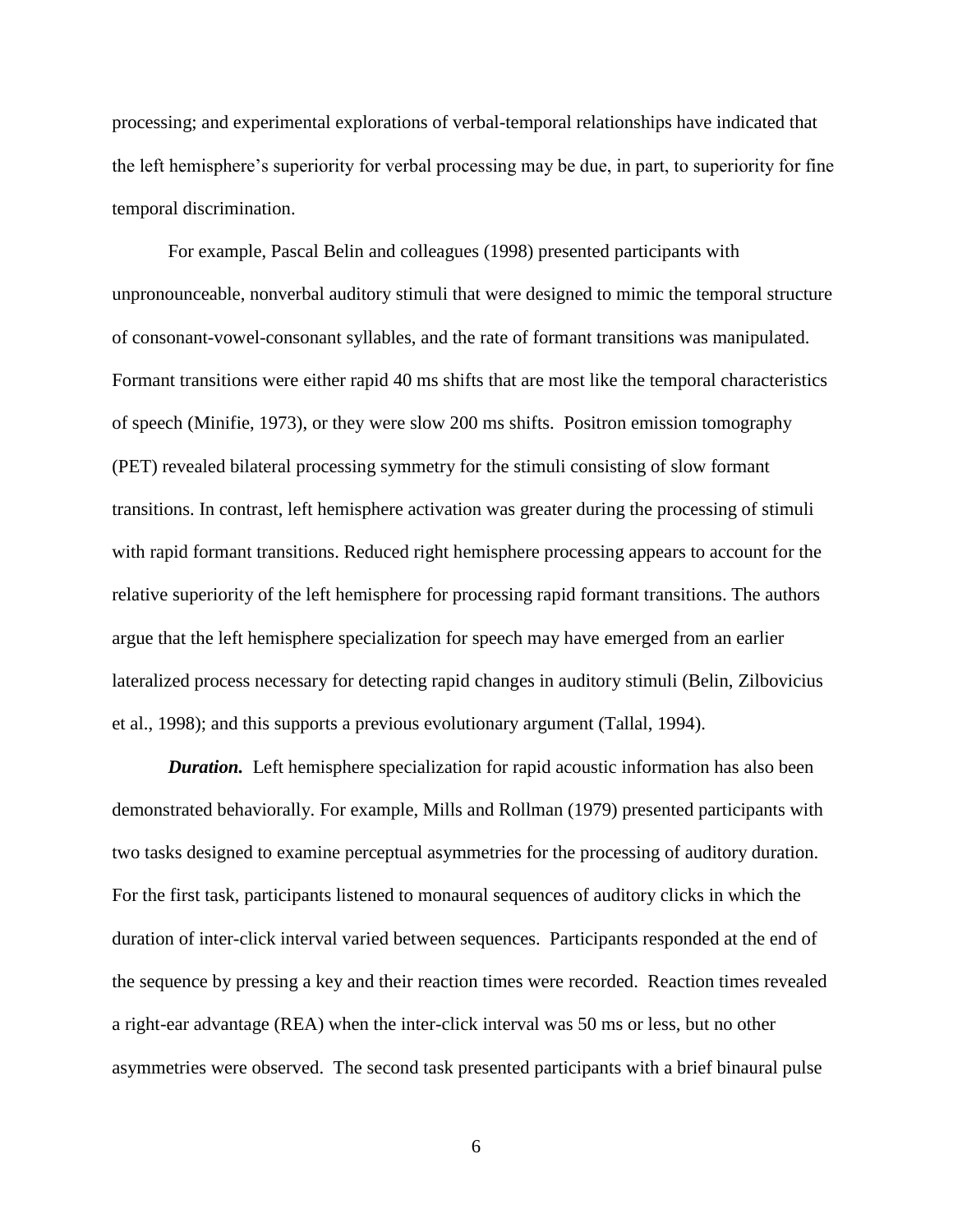train. Each train consisted of 1ms clicks that were repeated every 20 ms for the duration of the train. After binaural presentation, a comparison train was presented to either the right or the left ear, and participants were tasked with determining whether the second, comparison stimulus was longer, shorter, or the same duration as the initial binaural stimulus. Participants showed a rightear advantage (REA) for accuracy only when the comparison stimulus duration was greater than the initial binaural stimulus by 50 ms or less; demonstrating that the left hemisphere likely houses a specialized resource for the perception and discrimination of fine, rapid temporal information.

Left hemisphere laterality for duration discrimination has also been shown using a matchto-sample paradigm comparing the temporal processing of speech sounds to music tones (Brancucci, Anselmo, Martello, Tommasi, 2008). On each trial a reference stimulus was presented monaurally, followed to the same ear by a second, comparison stimulus; and participants were tasked with deciding whether the duration of the two stimuli were the same or different. A right-ear advantage (REA) was revealed, which is particularly interesting, because the differences in stimulus duration used in this study were quite large (150ms-350ms), well beyond the 50ms window critical for verbal perception. Brancucci and colleagues (2008) argue, generally, that the left hemisphere is specialized for temporal processing.

Others have made similar arguments for left hemisphere superiority for temporal processing, suggesting that it is dichotomously paired with right hemisphere superiority for spectral information (Zatorre, Belin, & Penhume, 2002). Yet, these arguments note that the left hemisphere superiority is a specialization for rapid, narrow temporal windows of about 20-50 ms. Others have gone further to suggest that the right hemisphere is actually specialized for long temporal windows of 150-250 ms (Poeppel, 2003). In short, many seem to agree on the left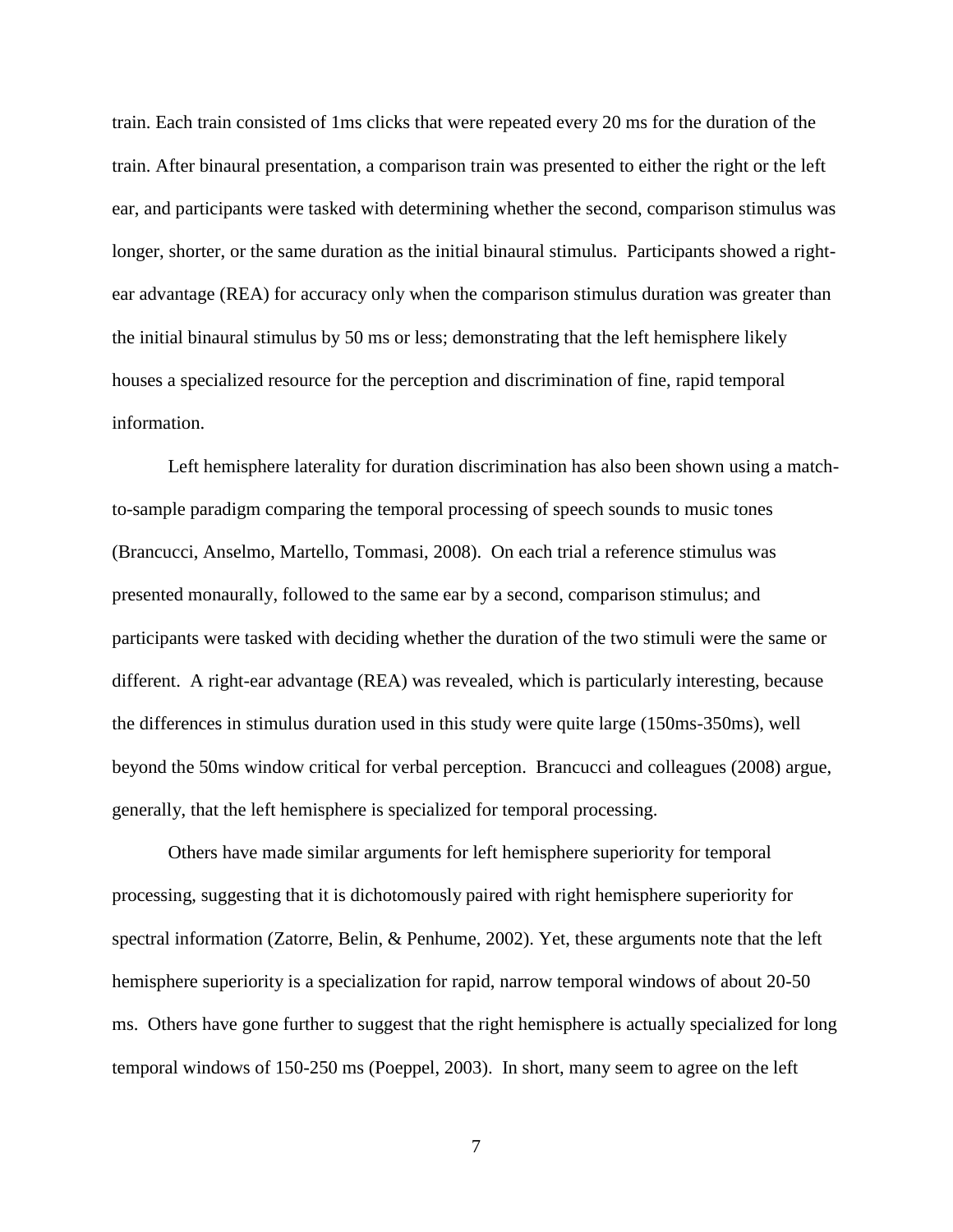hemisphere superiority for rapid temporal processing, but there is not a consensus on exact role of the right hemisphere in temporal processing. The lateralization of a resource for long, slowchanging temporal information is also unclear.

Results of previously mentioned studies have shown that the processing of long, slowly transitioning auditory stimuli is behaviorally and physiologically symmetrical (Belin et al., 1998, Mills & Rollman, 1979). Yet, other psychophysiological studies have shown increased right hemisphere activity for the temporal processing of these long, slowly changing auditory stimuli (Boemio, Fromm, Braun, & Poeppel, 2005). If accurate, this finding allows for a functional contrast between auditory temporal functions of the left and right hemispheres. Such a contrast implies that the resources used for short and long temporal windows differ. This model was considered when selecting temporal tasks for the current factor analytic research to facilitate comparisons between behavioral lateralization for short and long temporal windows.

*Sequence and rhythm.* The left hemisphere's specialty for rapid temporal processing has been shown to include recognition of auditory rhythm (Halperin, Nachshon, & Carmon, 1973; Papcun, Krashen, Terbeek, Remington, & Harshman, 1974, Robinson & Solomon, 1974); and reproduction of auditory sequence (Halperin, Nachson, & Carmon, 1973; Papcun, Krashen, Terbeck, Remmington, & Harshman, 1974).

Using a delayed match-to-sample paradigm, Michael Natale (1977) demonstrated a right-ear/left-hemisphere advantage for the accurate recognition of rhythmic sequences of a simple tone; and this right-ear advantage (REA) was maximized when rhythms were complex rather than simple. Similarly, reproduction accuracy for tonal sequences is more accurate when tones are initially presented to the right ear during dichotic listening; and this right-ear advantage (REA) is also maximized when the complexity of the sequence is increased (Halperin, Nachson,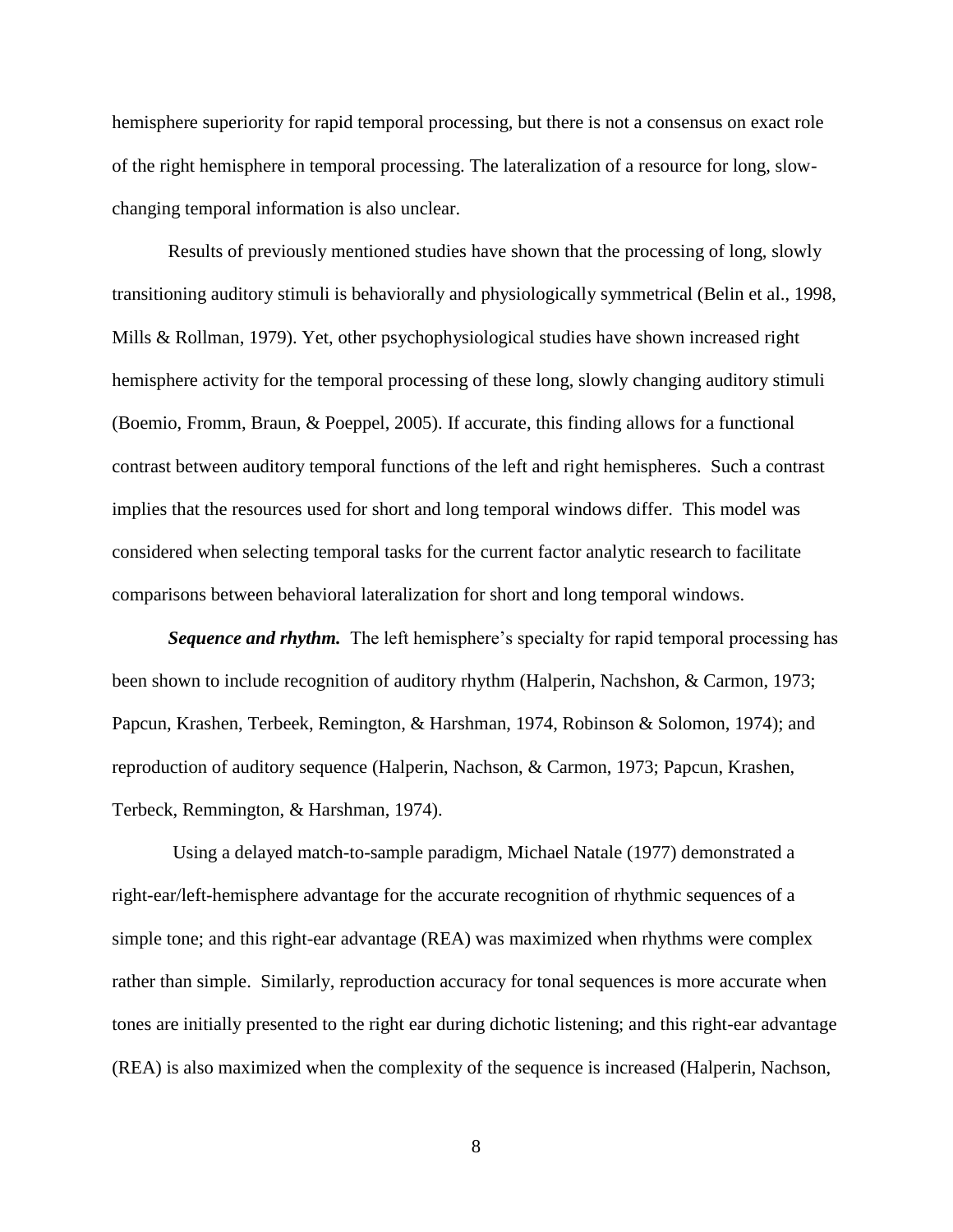& Carmon, 1973). These results indicate the resource(s) necessary to process rhythm are left lateralized.

**Intensity processing.** There is little research investigating asymmetries for the processing of auditory intensity, yet extant behavioral and physiological findings suggest that the right hemisphere is predisposed to more readily and accurately process auditory intensity (Belin, McAdams et al., 1998; Brancucci, Babiloni, Rossini, & Romani, 2005).

Brancucci and colleagues (2005) used a match-to-sample paradigm in a task based on speech sounds and a task based on tonal sounds. In both tasks participants were presented with a monaural reference stimulus with an intensity of 60, 70, or 80 dBA. A comparison stimulus was then presented to the same ear as part of a dichotic pair. The comparison stimulus was presented with an intensity of 60, 70, or 80 dBA, while a mask stimulus was presented simultaneously to the opposite ear with a constant intensity of 70 dBA. Participants were asked to judge whether the reference and comparison tones were of equivalent or different intensities. Results showed a left-ear advantage (LEA) for both accuracy and reaction times, indicating a right hemisphere lateralization for the discrimination of auditory intensity.

**Pitch processing.** For the perception of auditory pitch, research has provided extensive evidence for the importance of the right hemisphere. Specifically, during complex pitch processing, portions of Heschl's gyrus and the surrounding cortical tissue are more active than the homologous structures in the left hemisphere (Zatorre, 2000 for review). Much of the evidence for this asymmetry has been neurophysiological. Studies of patients with unilateral cortical lesions support the critical role of the right hemisphere in pitch processing (Sidtis & Volpe, 1988), as do neurophysiological studies of normal human brains (Wioland, Rudolf, Metz-Lutz, Mutschler, & Marescaux, 1999; Zatorre, Evans, & Meyer, 1994).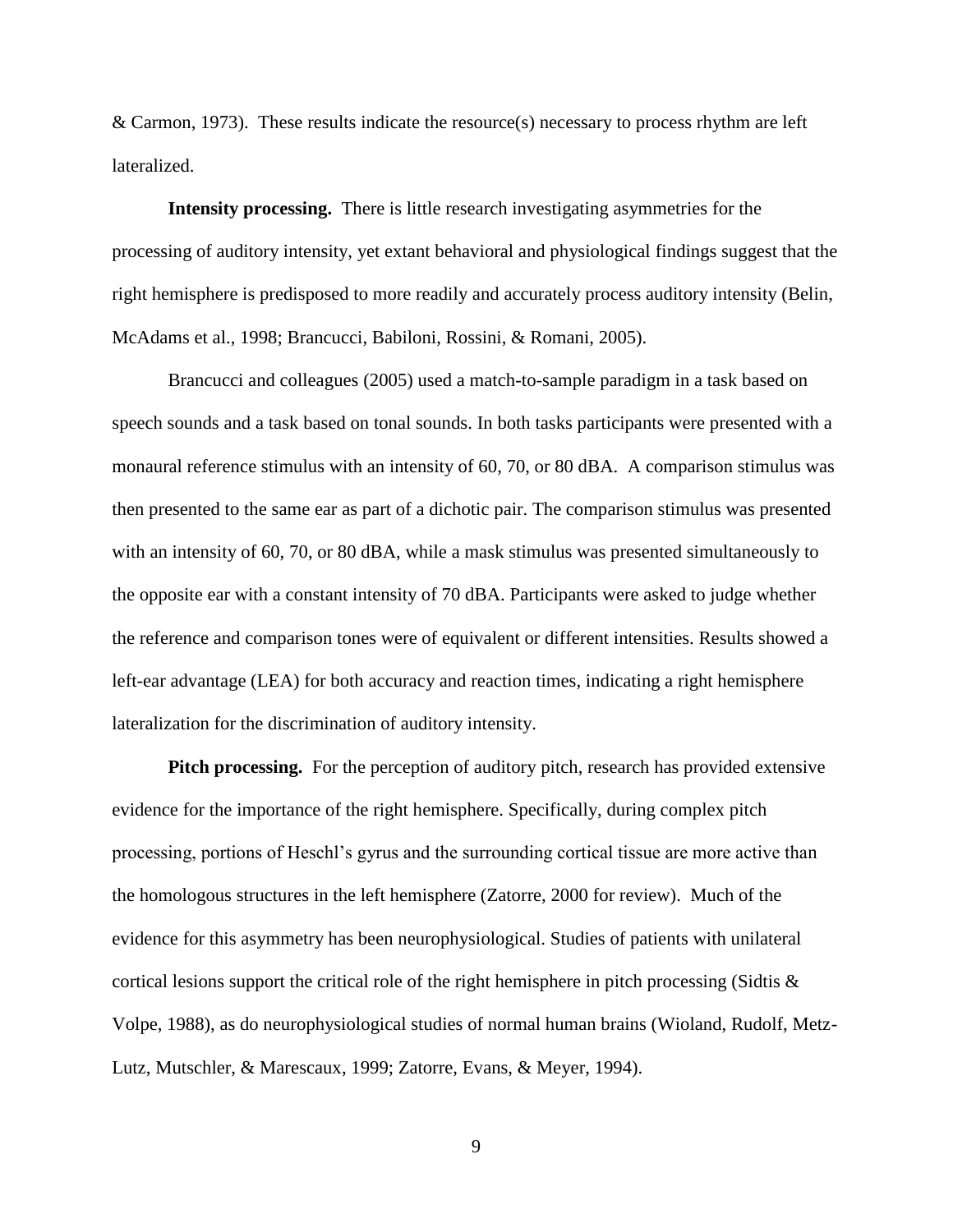Behavioral evidence for a rightward hemispheric asymmetry has also been observed.

The Complex Tone Test presents participants with a pair of dichotically presented complex tones followed by a binaural complex tone (Sidtis, 1980, 1981). Each member of the dichotic tone pair is presented with a different pitch, and participants are asked to decide whether the binaural tone matches either of the dichotic tones. Reaction time and accuracy data from this test indicated that there is a left-ear advantage (LEA) for the discrimination of complex tones. This left ear advantage increases as the frequency difference between the two dichotic tones is decreased. Sidtis (1981) argues that the neurological resources required for this task are asymmetrically distributed to the right hemisphere; and the greater the spectral overlap between the two tones, the greater the competition for right hemisphere resources. Increased competition for right hemisphere resources results in an increased advantage of the contralateral ear, hence the left-ear advantage (LEA).

Using the Complex Tone Test, Tenke, Bruder, Towey, Leite and Sidtis (1993) found that a behavioral left-ear advantage (LEA) correlated with increased rightward asymmetry of parietal and occipital event-related potentials (ERPs). Further, right hemisphere physiological laterality was evident only in individuals with significant behavioral left-ear advantage (LEA) – approximately 70% of the mostly right handed sample. Participants who did not demonstrate behavioral asymmetries for pitch discrimination also did not show any physiological asymmetry.

In a similar study, an oddball paradigm was employed in conjunction with magnetoencephalography (MEG) recording (Mathiak, Hertrich, Lutzenberger, & Ackermann, 2002). Tonal oddballs resulted in the increased bilateral physiological responses and faster contralateral onsets when presented to the left ear, compared to the right. Additionally,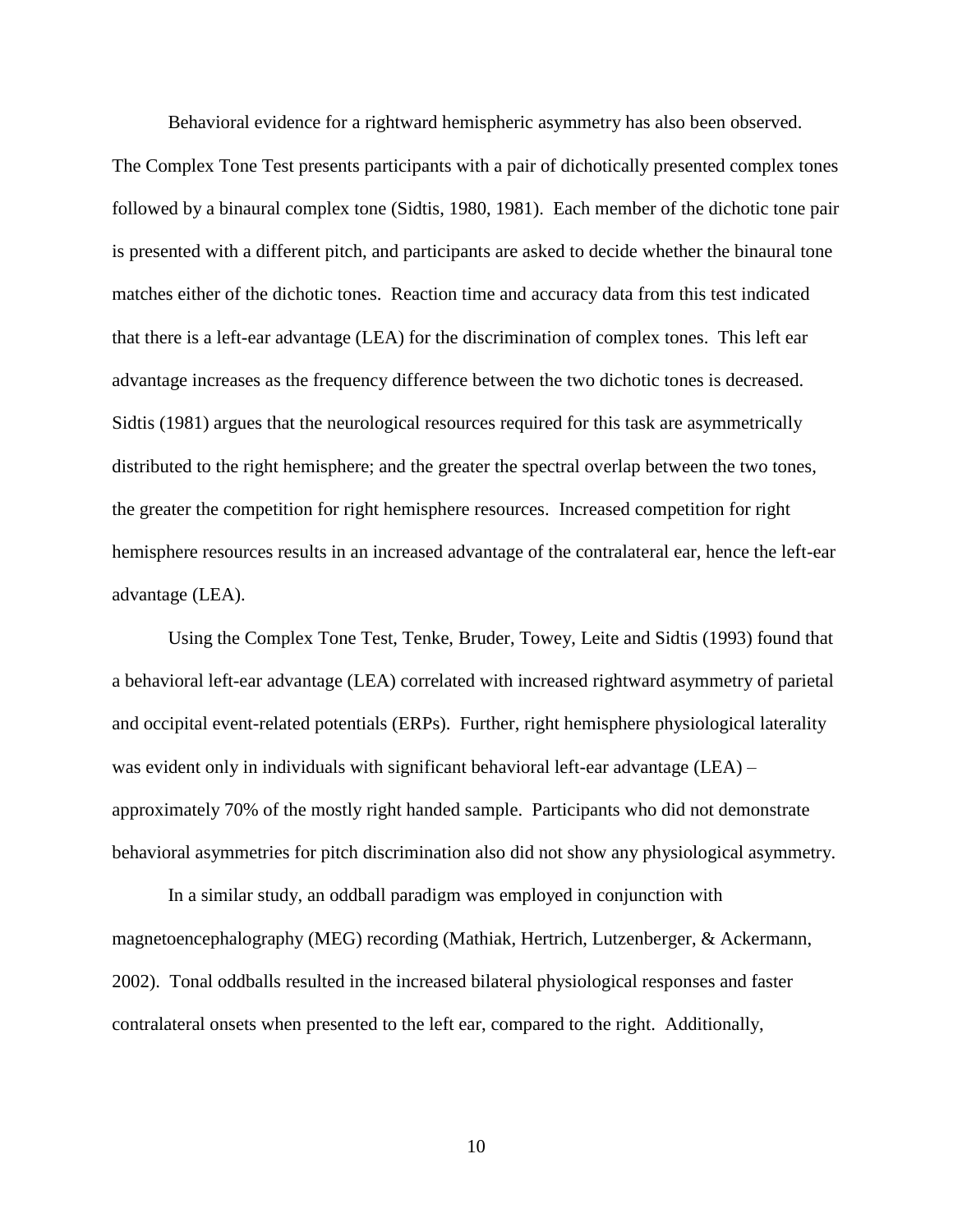responses were significantly faster and more accurate when oddballs were presented to the left ear.

**Timbre processing.** The American Standards Association (as cited in Moore, 1997, p. 246) describes timbre as "that attribute of auditory sensation in terms of which a listener can judge that two sounds similarly presented and having the same loudness and pitch are dissimilar." More concretely, timbre accounts for our ability to discriminate the sounds made by different musical instruments playing the same note with the same intensity.

Perception and discrimination of timbre seems to be based upon many tonal components including features of pitch, duration, and intensity. Examinations of asymmetries in timbre processing have identified two major classes of acoustic attributes that contribute to timbral perception: A *Temporal Component*, determined by intensity or frequency fluctuations within a tone across time (rise, fall, and fluctuations); and A *Steady-State Component*, determined by the constant, relative intensity contained within each of the tone's harmonics and the number of harmonics (Brancucci & San Martini, 1999; Samson, Zatorre, & Ramsay, 1997).

Several studies have created artificial tones in order to independently manipulate these two classes of timbral features and to circumvent verbal labeling of natural musical tones. Results from these studies using artificial tones indicate that processing both the steady state components and the fluctuating intensity components of timbre are lateralized towards the right hemisphere (Brancucci & San Martini, 1999, 2003; Samson & Zatorre, 1994; San Martini, Filetti, Marangon, & Tasin, 1994).

Neurophysiological evidence also indicates that timbral processing is lateralized towards the right hemisphere. Samson and Zatorre (1994) selectively manipulated the steady-state harmonic composition of tones in one task, and manipulated the temporal components of tone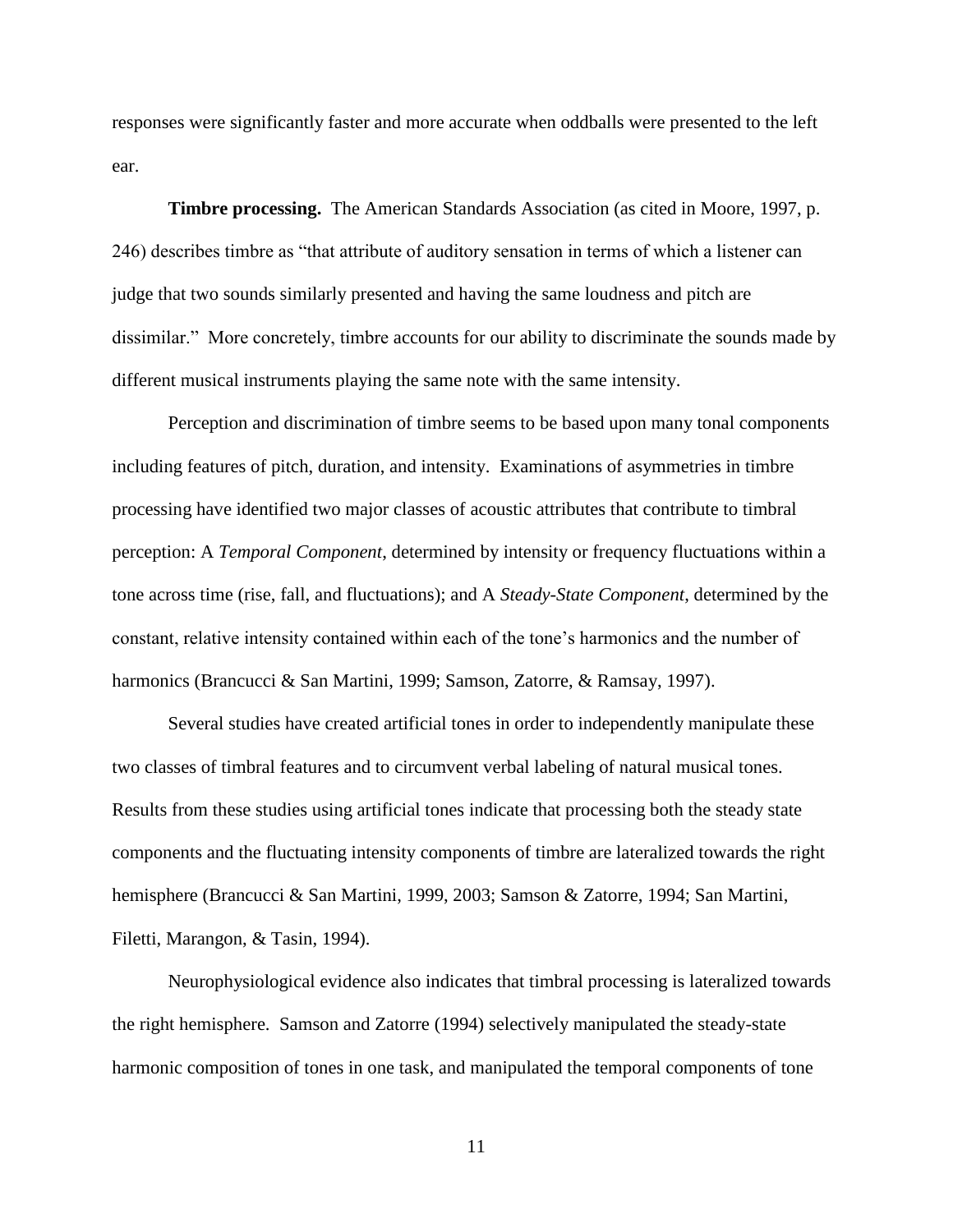intensity in another. They found that individuals with lesions to the right temporal cortex were less able to discriminate tonal timbre in either task, compared to individuals with left temporal lesions or control subjects.

Similarly, Brancucci and San Martini (1999, 2003) have shown behavioral evidence of right hemisphere superiority for timbral discrimination based upon the fluctuation of tone intensity. A monaural match-to-sample method was used in both studies. This method required that participants determine whether a comparison tone matched a preceding target tone. Tones varied by rise and decay times, as well as the rate of intensity fluctuation. A left-ear advantage (LEA) was evident for reaction times in both studies and for accuracy in the initial study.

The authors argue that rapid temporal variations in intensity that are characteristic of tone timbre introduce inharmonic qualities into the perception of frequency (Brancucci & San Martini, 2003). So, the processing of rapid temporal changes in intensity may be processed in the frequency domain rather than the temporal domain. They tested this hypothesis by adding tones with slowly changing intensities, and lateralization of these slowly fluctuating tones was compared to that of the previously described rapid fluctuating tones. Slow intensity fluctuations were expected to reduce or reverse the left-ear advantage (LEA) seen with rapid fluctuations, because only rapid fluctuations should create the perception of inharmonic spectral qualities. However, a left-ear advantage (LEA) remained even when the rate of intensity fluctuation was made slower than would be relevant to timbral quality (Brancucci & San Martini, 2003). The authors acknowledge that the role of the right hemisphere in intensity discrimination may be responsible for the rightward lateralization of both tasks.

Factor analytic methods can potentially address the ambiguous results of these studies. If the tasks used by Brancucci and San Martini (2003) are examined alongside tasks that selectively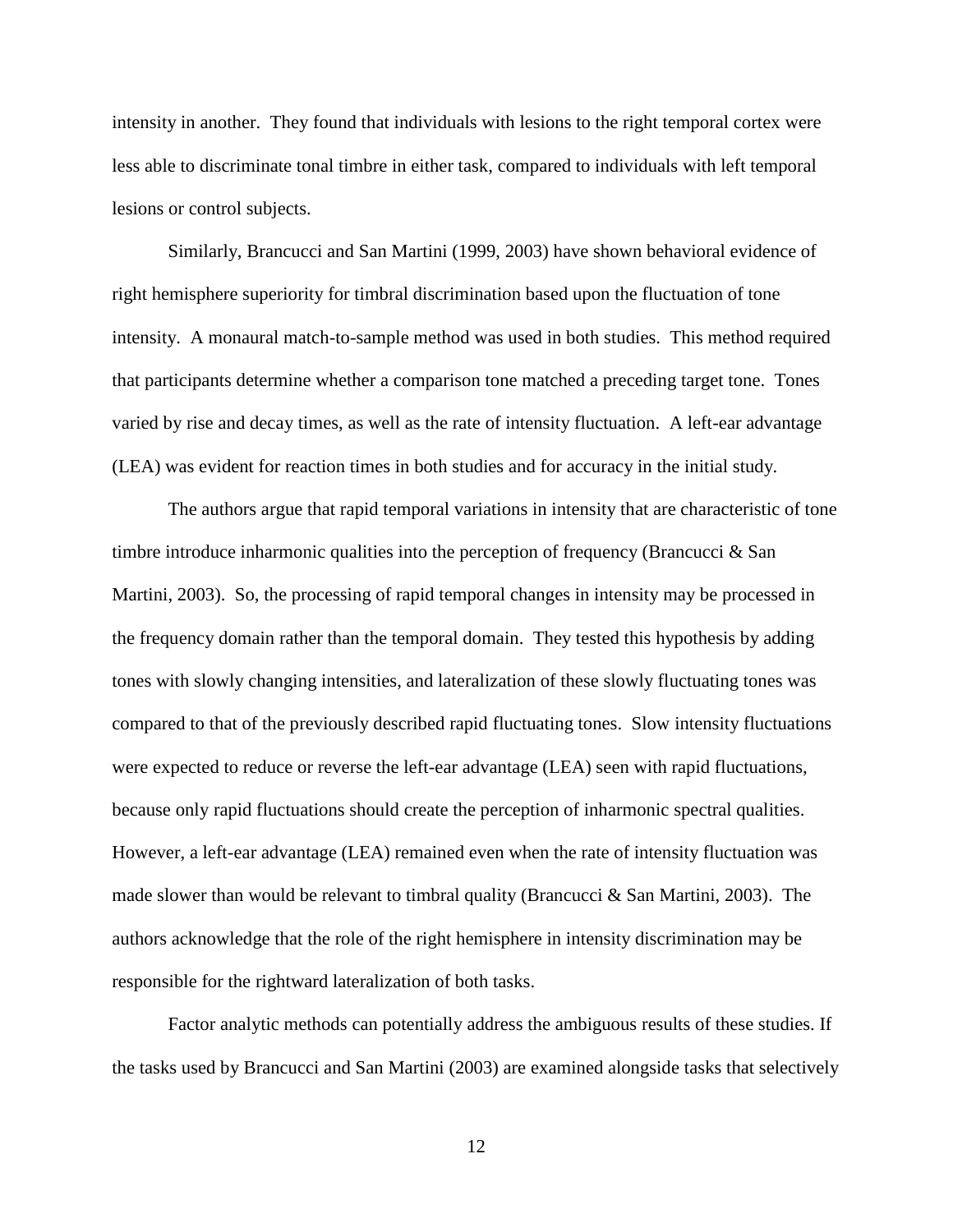and separately tap intensity discrimination and temporal discrimination, a factor analysis of perceptual laterality should reveal whether common resources are required to discriminate slowly fluctuating or rapidly fluctuating intensities.

Critically, the perception of timbre for naturally produced tones involves processing of both these temporal-intensity cues, as well as steady state harmonic information. Even if the two tasks used by Brancucci & San Martini (2003) are supported by a right lateralized intensity processor, it is possible that a separate resource is needed for the processing of the harmonic information; which has also been shown to be right lateralized (San Martini, et al., 1994).

**Spatial processing.** Extant literature on the neurology of auditory localization suggests that the right hemisphere contains resources that are qualitatively and quantitatively different from those represented by homologous left hemisphere structures. In summary, tasks requiring attention to space or localization within space typically result in neurological activity that is greater in the right hemisphere (Zatorre, Mondor, & Evans, 1999); damage to the right hemisphere is typically more detrimental to auditory spatial processing than damage to the left hemisphere (Spierer, Bellmann-Thiran, Maeder, Murray, & Clark, 2009); and localization accuracy in auditory free-field studies indicates a right hemisphere advantage (Butler, 1994; Ivarsson, De Ribaupierre & De Ribaupierre, 1980). Behavioral studies of localization are generally limited to such free-field methodologies.

Exceptions include studies that use head-related transfer functions (HRTFs) to create the illusion of auditory space. Head-related transfer functions can be used to filter digital sound in the same way that the head, shoulders, and pinnae of the ear filter natural sound; and this filtered sound can be presented via headphones to create virtual auditory space. Use of these methods has revealed that the discrimination of auditory motion direction is superior for the left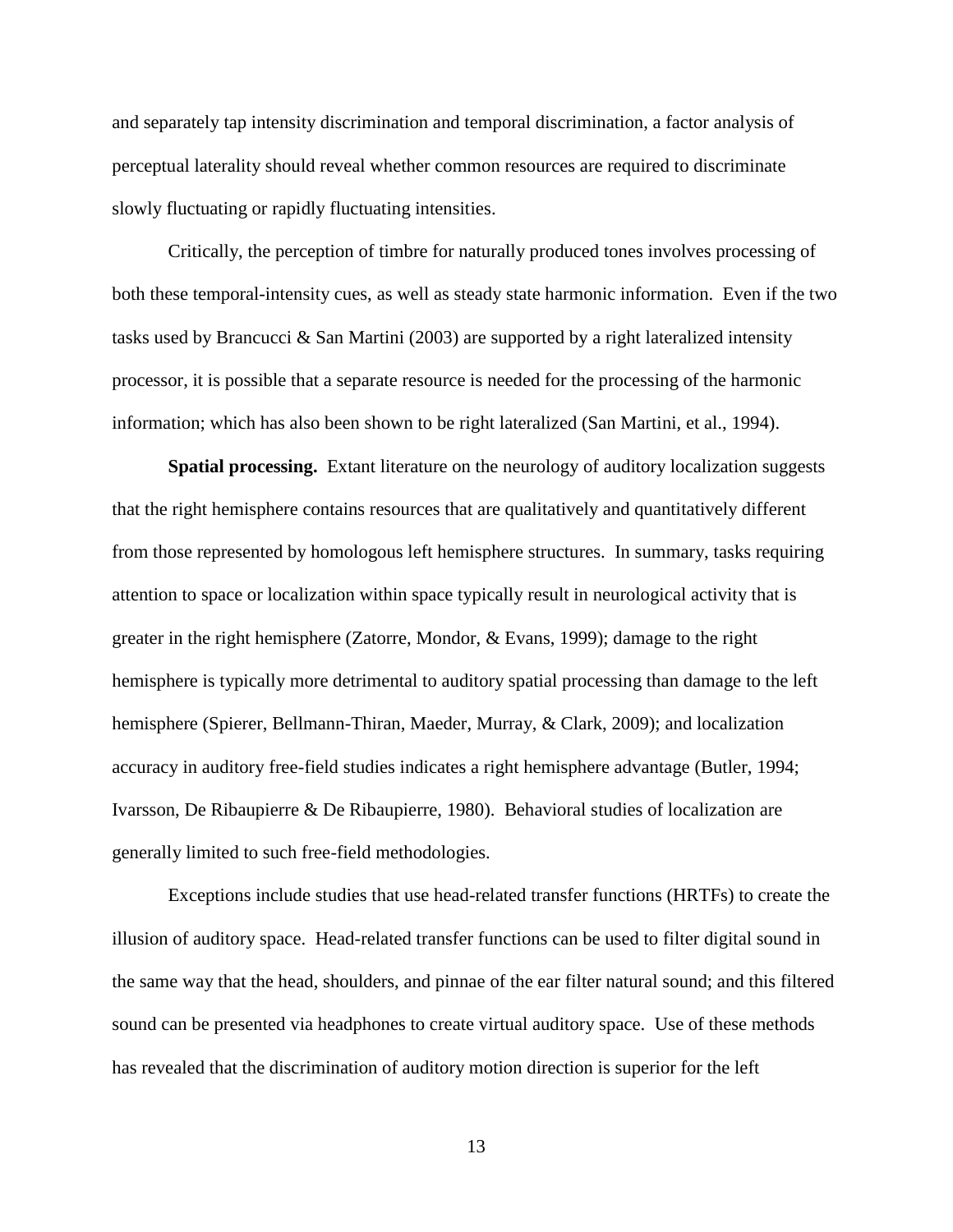hemispace (Hirnstein, Hausmann, & Lewald, 2006). Like the previously mentioned research, this may indicate that the right hemisphere contains the dominant resources for auditory spatial processing. However, this study used artificially derived head-related transfer functions; meaning that the digital filters were based upon recordings of natural sounds measured using microphones contained within a mannequin bust.

It may seem strange to criticize a method of artificial measurement when the end goal is artificial sound space, but individual differences in head and ear shape result in differences in head-related transfer functions. Using nonindividualized head-related transfer functions could prohibit accurate measurement of hemispheric asymmetry. Any behavioral asymmetry could arguably be due to physical asymmetries of the head and ears, rather than asymmetry of the brain. Further, these nonindividualized head related transfer functions have been shown to result in inaccurate localization performance – at least prior to training – which is subject to large intersubject variability (Mendonça et al., 2012; Middlebrooks, 1999). Direct comparisons of auditory motion perception also demonstrate that use of nonindividualized head-related transfer functions results in reduced neural responding and a reduced tendency to perceive sounds as externally located, compared to free-field stimuli (Getzmann & Lewald, 2010).

Individualized measurement of head-related transfer functions is possible; but like free field experimentation, this requires specialized equipment and facilities. Measurement of headrelated transfer functions requires external speakers as well as small microphones that are placed within the ear (Middlebrooks, 1999). Free field stimulation requires multiple external speaker arrays in which speakers are generally concealed. Both of these methods also require anechoic testing space to ensure the spatial fidelity of presented stimuli. Unfortunately, I lacked the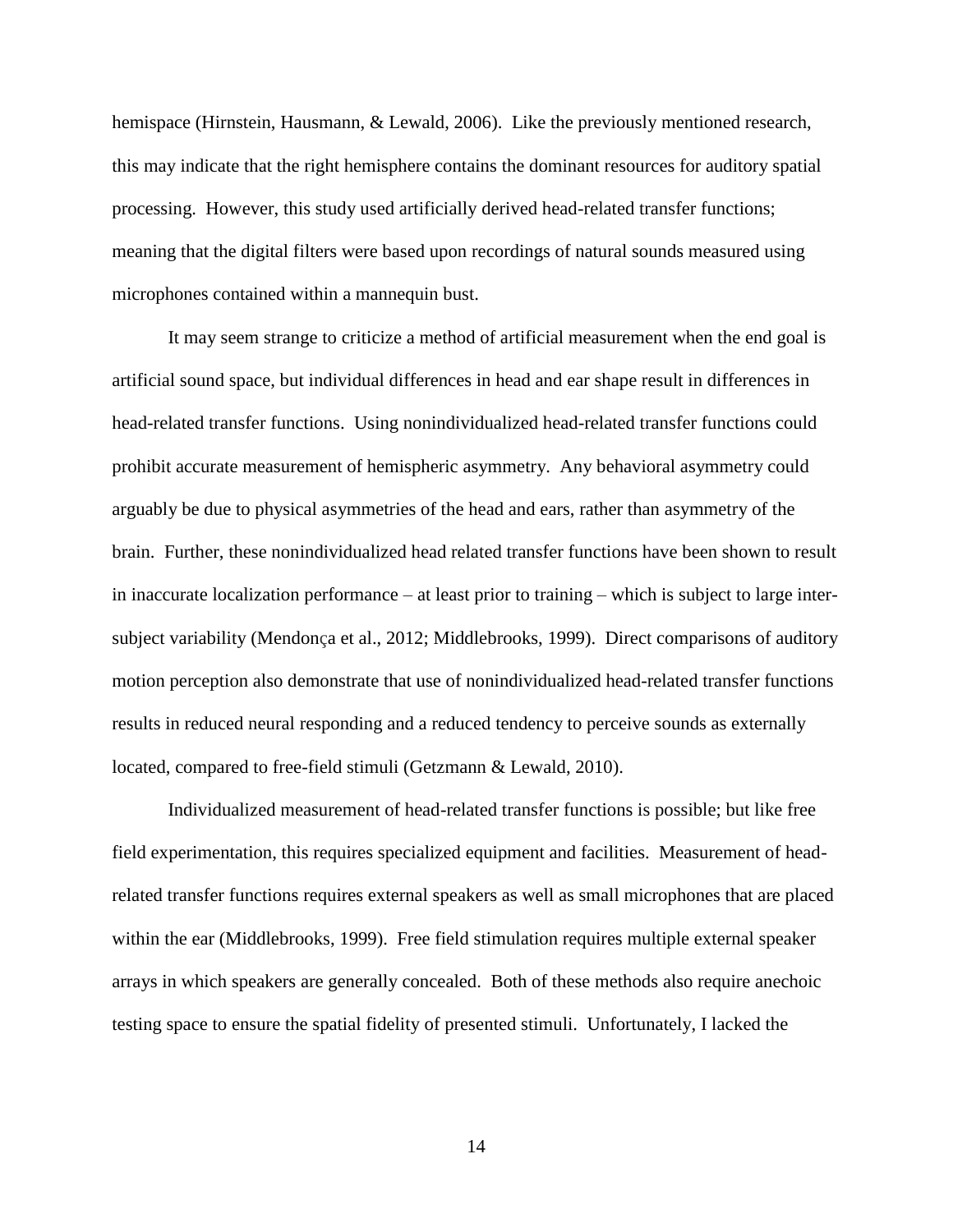apparatus necessary for these spatial methodologies, so the current study did not include spatial tasks.

#### P**roposed Study**

**Human factors application.** As mentioned previously, the primary goal of this study was to identify orthogonal auditory resources so that they could be used to expand the Multiple Resources Questionnaire (MRQ), an existing measure of task workload (Boles & Adair, 2001a). This expansion would be useful in human factors research. For example, one vein of research within human factors psychology emphasizes the importance of thoughtful workstation and display design in order to maximize the accuracy and efficiency of human operators. In recent years, there has been a movement towards multimodal displays in which both visual and auditory information streams convey critical, task-relevant information. This research on multimodal displays has shown improved performance when task information is divided among modalities, rather than presented only to the visual system (e.g. Garcia, Finomore, Burnett, Baldwin, & Brill, 2012).

These findings are unsurprising given that the separation of visual and auditory resources has long been a central theme of resource theory (Wickens, 2008 for review). However, resources are not only divided between perceptual modalities. Previous factor analyses have shown that multiple resources exist within a given modality (Boles, 1991, 1992, 1996). Within the visual domain, ratings of demand on these resources have been shown to be more predictive of dual-task performance than ratings of broad, modality-specific demand (Phillips & Boles, 2004). Previous studies have found that perceptual asymmetry varies depending on the type of auditory task. This suggests that there are multiple independent resources within the auditory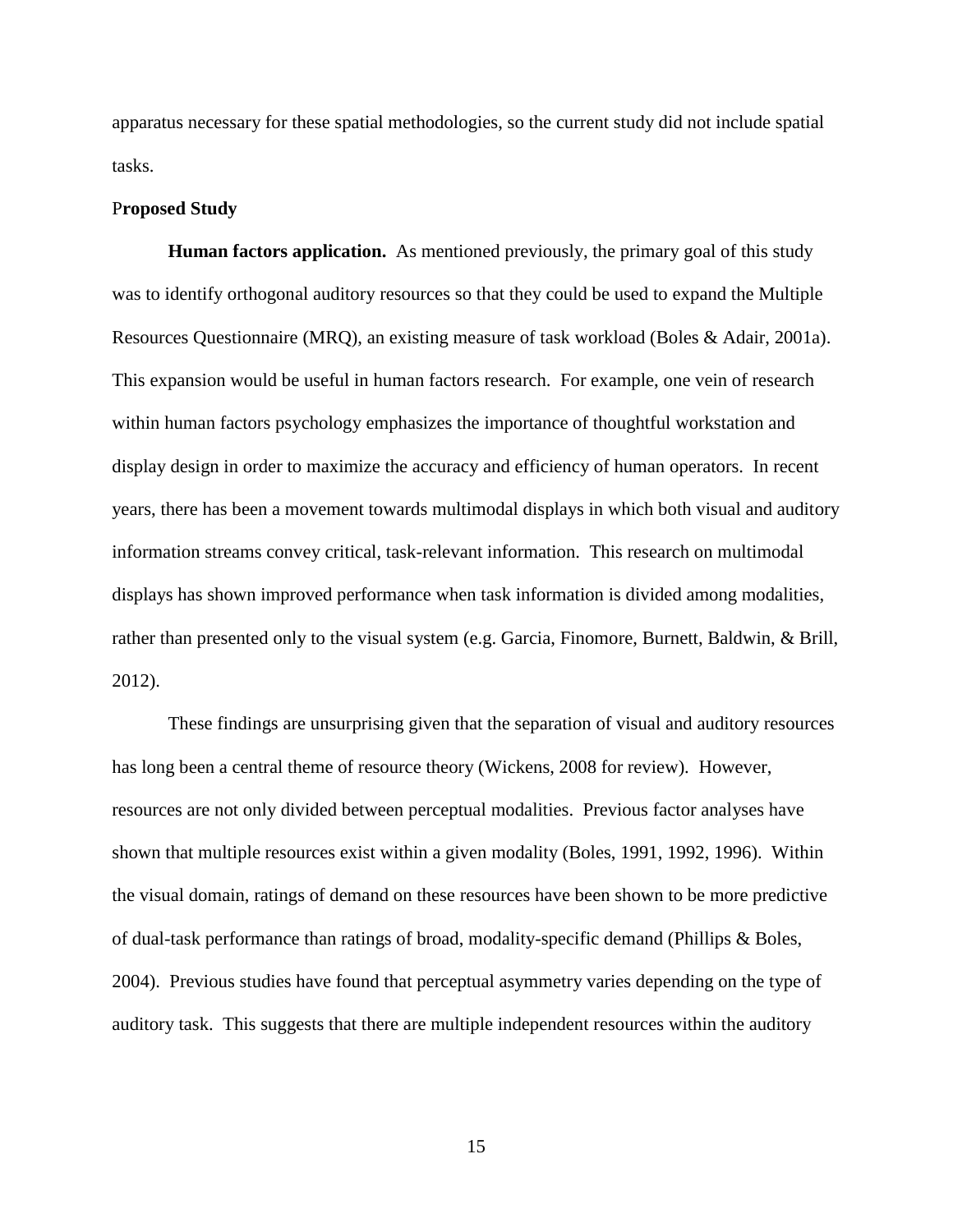modality. If these resources were identified, they could likely be used to improve specificity and diagnosticity of workload measurement within the auditory modality.

If auditory information is to be used within human workstations, it is important that the demands of these auditory tasks are well-understood. Therefore, the ultimate goal of the present project was to modify the Multiple Resources Questionnaire (MRQ) to produce a measure capable of predicting the demands of multimodal and auditory tasks.

To this end, a list of tasks was extracted from the literature – tasks that exemplify potential auditory resources and demonstrate reliable asymmetry. Resulting asymmetries were analyzed using an exploratory factor analysis to extract and identify auditory resources.

**Theoretical implications.** Although the primary goal of this project was the applicationoriented expansion of the MRQ's resource list, this study was also designed to clarify theoretical uncertainties about the lateralization and relationships of resources indicated by previous research. The review above describes several aspects of auditory perception that are reliably asymmetric (e.g. temporal processing, pitch processing, and verbal processing). Taken together, these findings suggest that there are multiple lateralized resources important to auditory perception and performance. Further, previous research provides grounds for predictions about the identities and relationships of these independent resources. The current study was proposed with the intention of assessing existing theoretical models of auditory perceptual asymmetry using confirmatory factor analysis.

Few formal models have been specified to account for relationships between auditory asymmetries. However, the Asymmetrical Sampling in Time (AST) hypothesis appears to account for many findings within the neuroimaging literature, and tasks were selected in order to allow confirmatory modeling of the AST hypothesis. While the AST model is the only formal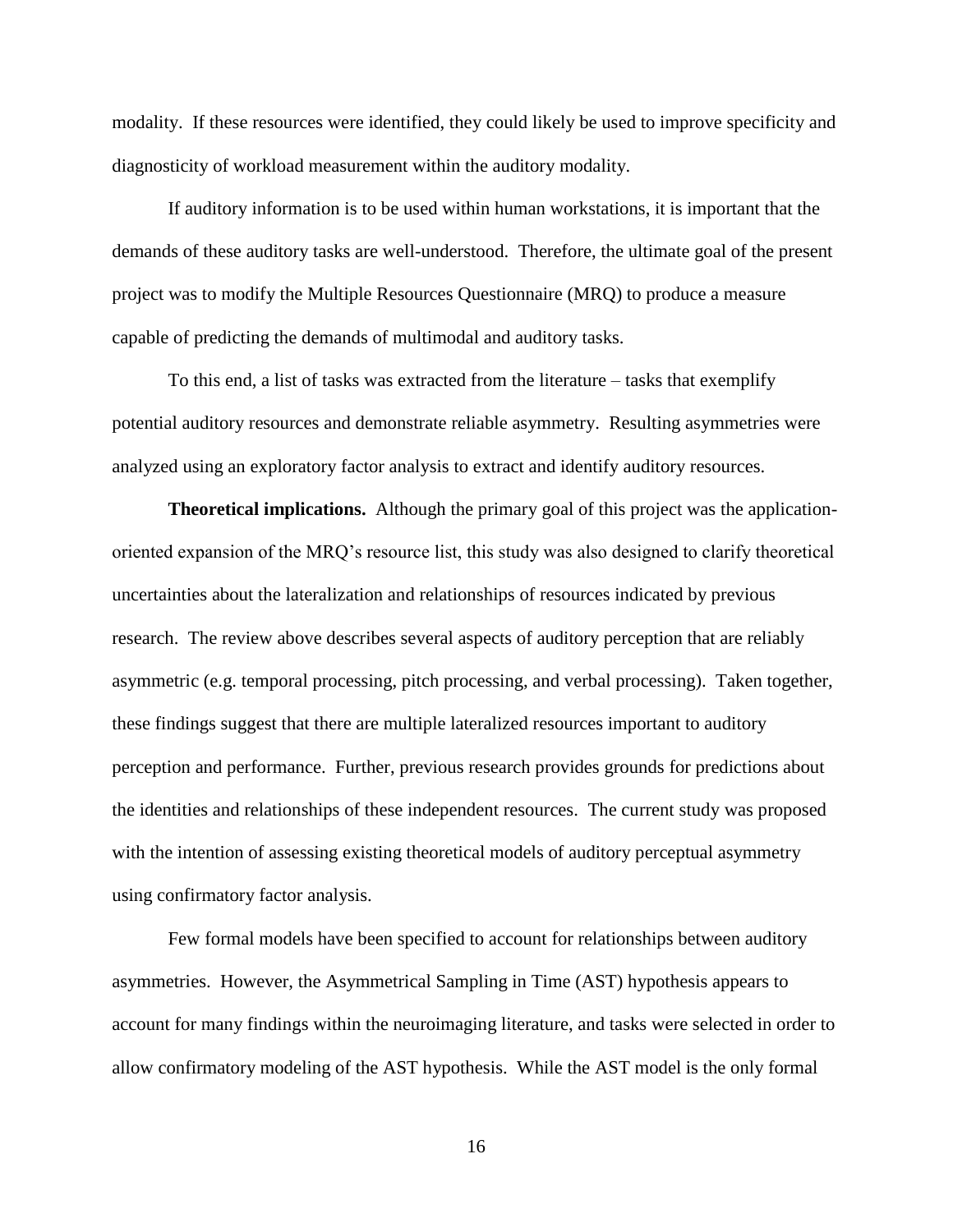theoretical model that comprehensively describes the relationship between functional asymmetries in auditory perception, two additional hypothetical models were also designed based on the reviewed literature. These three models – described and considered in detail below – were proposed to be tested using confirmatory factor analyses of the perceptual asymmetries derived from the battery of tasks.

AST model: Three factor model. This model consists of three factors, each representing a different lateralized perceptual resource. These three resources include a Fast Resource, a Slow Resource, and an Intensity Resource; each is described in turn below.

The asymmetrical sampling in time (AST) hypothesis suggests that the left and right cerebral hemispheres are predisposed for processing of fast and slow changing information, respectively (Poeppel, 2003). Based primarily on neuroimaging and lesion literature, Poeppel (2003) argues that the left hemisphere is better able to process acoustic information that must be integrated within a very narrow time frame (20-40ms). This asymmetry, he suggests, explains the superiority for the processing of verbal information due to the rapidity of formant transitions in speech; and high pitches (> 2000Hz) are also proposed to be better processed within the left hemisphere. Thus, the first factor in this three-factor model would be a left-lateralized Fast Resource.

The second factor would be a right-lateralized Slow Resource, which is proposed to be responsible for the processing of information which changes relatively slowly. Rightward lateralization of emotional prosody was explained by the fact that the critical information for identifying voiced emotion is slow-changing. This model also predicts that slowly changing temporal information should be right lateralized, and rightward lateralization of low pitch processing is also explained by this model.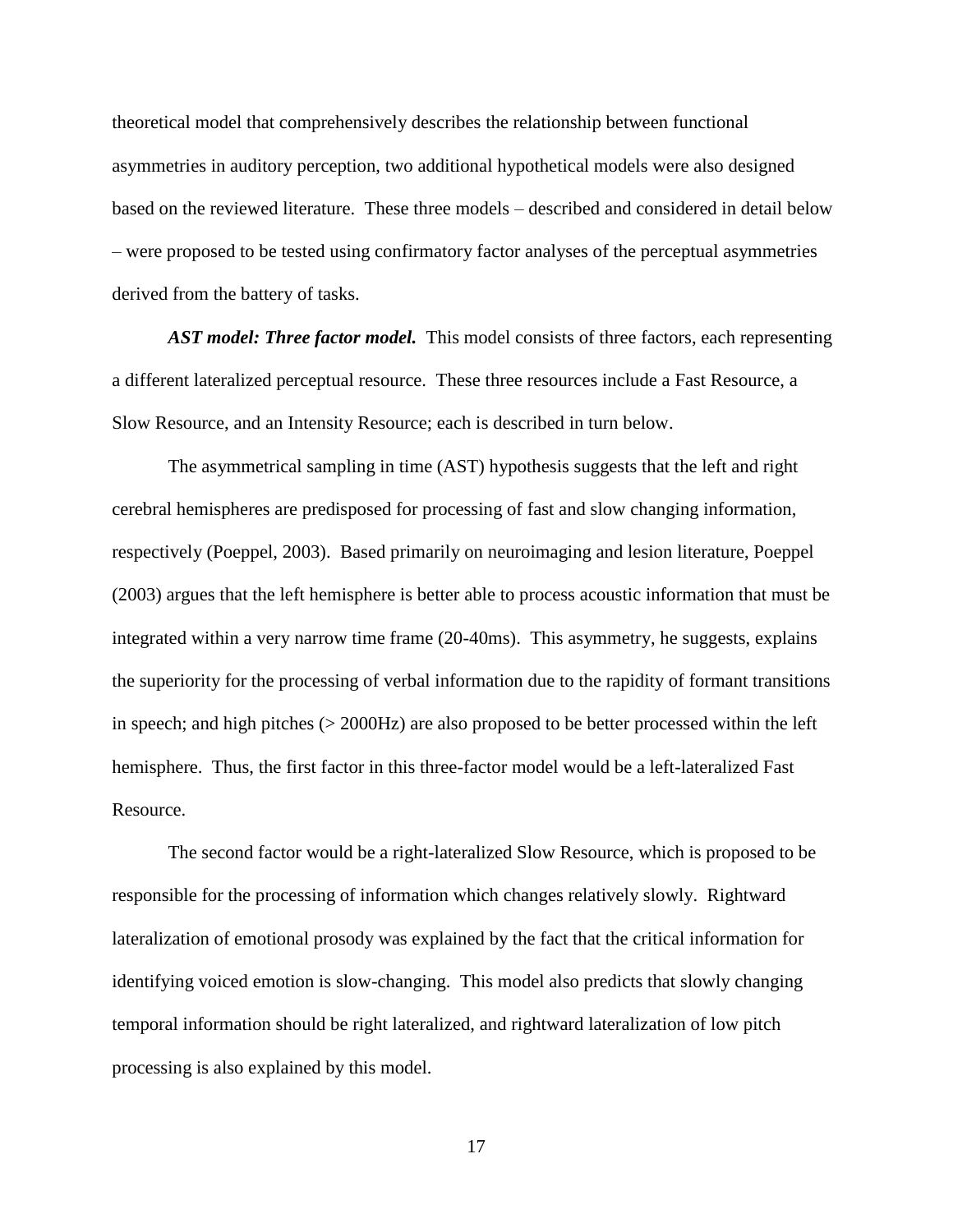No specific predictions were made for timbre or loudness in terms of their fit within the AST hypothesis. However, timbre is determined, in part, by spectral and temporal information. So, the inconsistency in lateralization of timbre perception could be due to irregularities in the speed of the critical information contained for discriminating these sounds. If the discriminating feature exists within a narrow window of time (e.g. a very high carrier frequency, or rapid onset); a left hemisphere superiority would be expected (i.e. the Fast Resource would be responsible). If timbre of two tones were discriminable based on a slow-changing, broad temporal window, the right hemisphere should be superior (i.e. the Slow Resource would be responsible).

The third and final factor in this model would represent an Intensity Resource for the processing of intensity information, such as auditory loudness. Asymmetries for loudness are not addressed within the asymmetrical sampling in time (AST) hypothesis, since loudness is a function of amplitude, independent of time.

However, this model also has weaknesses. First, behavioral research has often failed to show any lateralization for slow temporal information (e.g. Belin et al., 1998, Mills & Rollman, 1979); and in some cases, a leftward asymmetry is shown even for information that matches Poeppel's (2003) characterization of long temporal windows (e.g. Brancucci et al., 2008). Additionally, multiple studies have examined the laterality of pitch discrimination for varying frequencies; and the right hemisphere advantage for pitch discrimination seems consistent, regardless of the frequency range.

Studies have shown that the right-hemisphere advantage is more robust when the tones are complex rather than simple – meaning that a tone containing multiple harmonic pure tones produces more asymmetric responses than a pure sinusoidal tone (Sidtis, 1980). Further, the right hemisphere advantage is also amplified when dichotically presented tones are similar in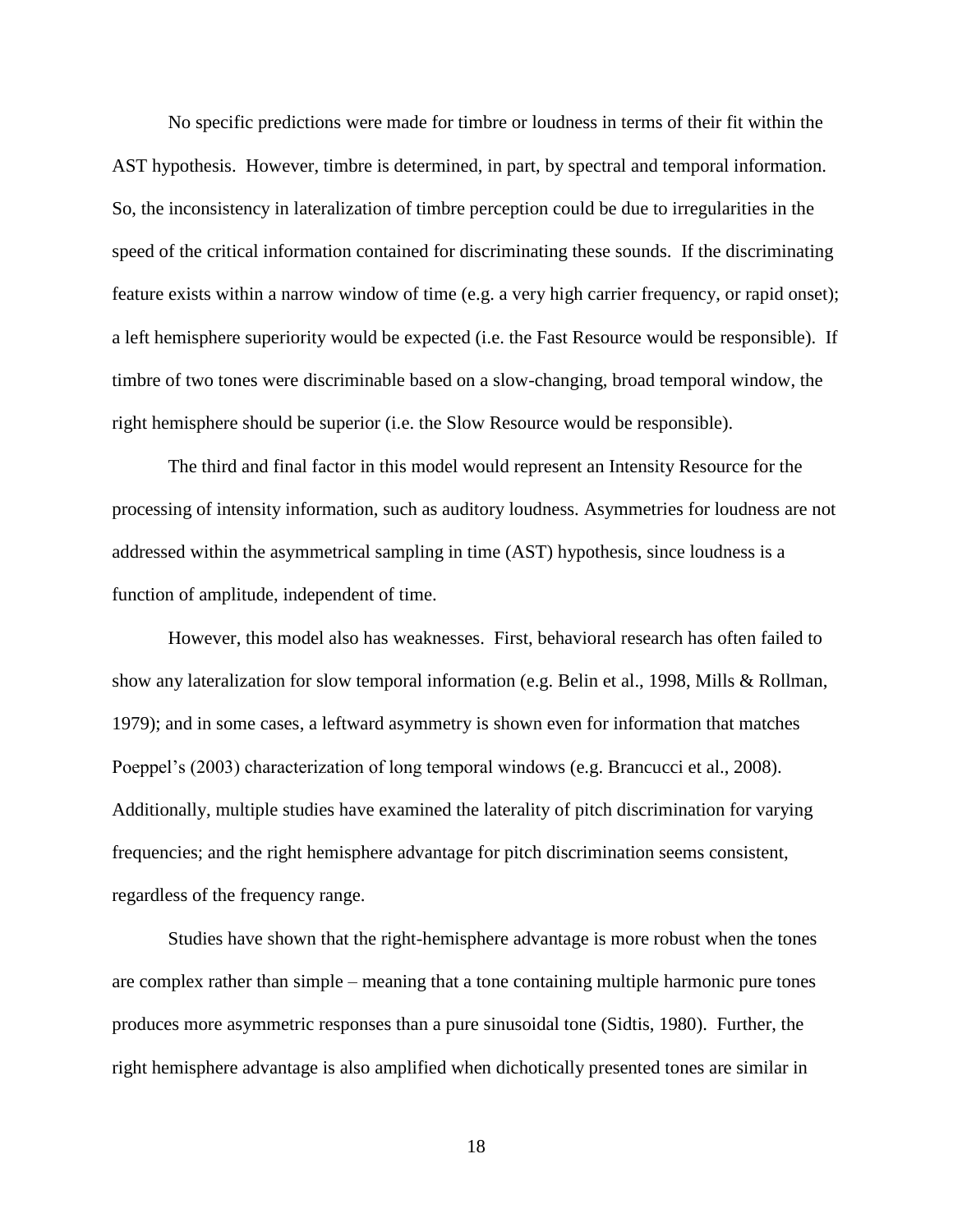pitch (Divenyi, Efron, & Yund, 1977; Sidtis, 1981). As the masking tone is made lower or higher than the contralateral target tone, the ear advantage is reduced. Divenyi, Efron, and Yund (1977) demonstrated this effect with masking tones ranging from 378 Hz to 4580 Hz, and the reduced left ear advantage (LEA) appears to be due to the frequency separation between the masking tone and the contralateral target tone (1650 Hz or 1750 Hz in this case). There was no apparent effect of the frequency beyond this interference effect.

If the left hemisphere contained a separable resource for high pitched information as Poeppel (2003) suggests, a reduction in dichotic interference should be observed when a masking tone is above the 2000 Hz threshold and the target tone is below 2000 Hz. However, the asymmetric sampling in time (AST) hypothesis cannot account for reduced interference between two low frequency sounds, especially when this effect is considered in comparison to the reduced interference that occurs when sounds are target and masking tones are on separate sides of the 2000 Hz boundary specified by the AST. Since the model defined by the AST hypothesis is unable to account for previous research findings, alternate, hypothetical models were considered in hopes that they could better explain the perceptual asymmetries derived from the current battery of tasks.

*A perceptual feature model: Six factor model.*The second proposed model consisted of six orthogonal factors, each representing a different resource which is specialized for the processing of a single perceptual feature of sound (e.g. timbre, verbal content) – meaning that all of the lateralized processes discussed above in the literature review are modeled as if driven by independent perceptual resources, separate factors. These six feature-specific resources were defined as follows: Verbal Resource, Emotional Resource, Temporal Resource, Intensity Resource, Pitch Resource, and Timbre Resource.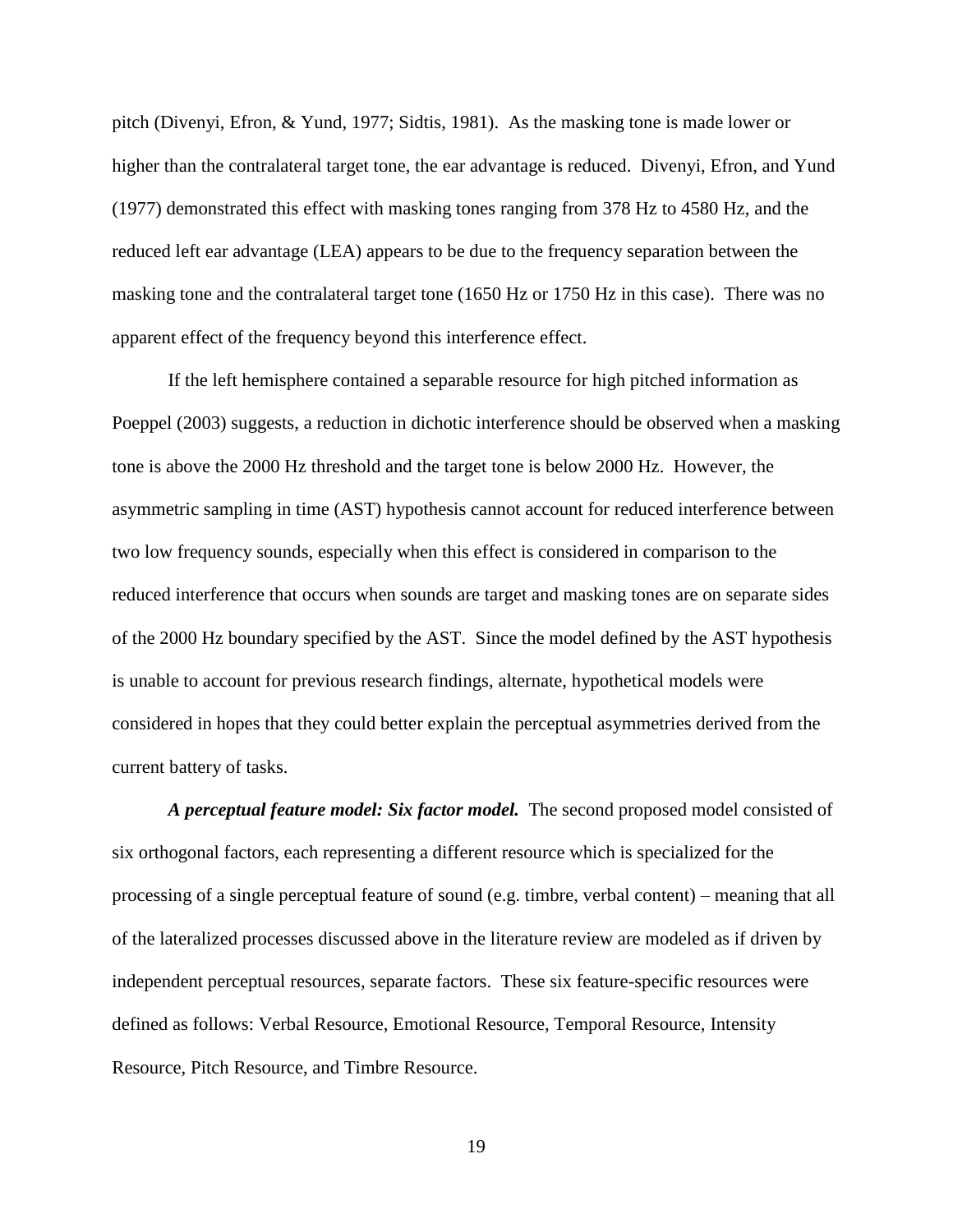This model is purely hypothetical, and is derived from literature review, rather than any formal theory. Statistical support for this model was not considered likely; in part, because previous research has indicated an overlap between the processing of verbal content and acoustic timing. Moreover, perception of timbre has been shown to be dependent upon the spectral content, timing and intensity of sound (Brancucci & San Martini, 1999, 2003: Samson, Zatorre, & Ramsay, 1997).

*A physical feature model: Four factor model.*This model was proposed as four factors, each representing a different resource: Fast Temporal/Verbal Resource, Slow Temporal Resource, Pitch Resource, and an Intensity Resource.

This four-factor model is similar to the previously described model in that it is based on literature review, rather than a formal theory; however this model was designed to account evidence indicating that tasks requiring the processing of perceptually distinct features of sound (e.g. a timbre discrimination task and a pitch discrimination task), may actually be facilitated by the same underlying resource(s). This model essentially merges a Verbal Resource with the Fast Temporal Resource, because evidence points towards an overlap in temporal processing (of rapid information) and verbal processing, which is thought to be dependent on processing changes in spoken stimuli that occur very quickly. Verbal processing is left lateralized, as is temporal processing is left lateralized when the critical information is rapid (50ms or less); whereas processing of slow temporal information often results in no asymmetry (e.g. Zatorre, Belin, & Penhume, 2002), and occasionally a right hemisphere asymmetry (Boemio, Fromm, Braun, & Poeppel, 2005). So, temporal processing for rapid information may use the same resource as the processing of verbal information, hence the proposal of the Fast Temporal/Verbal Resource.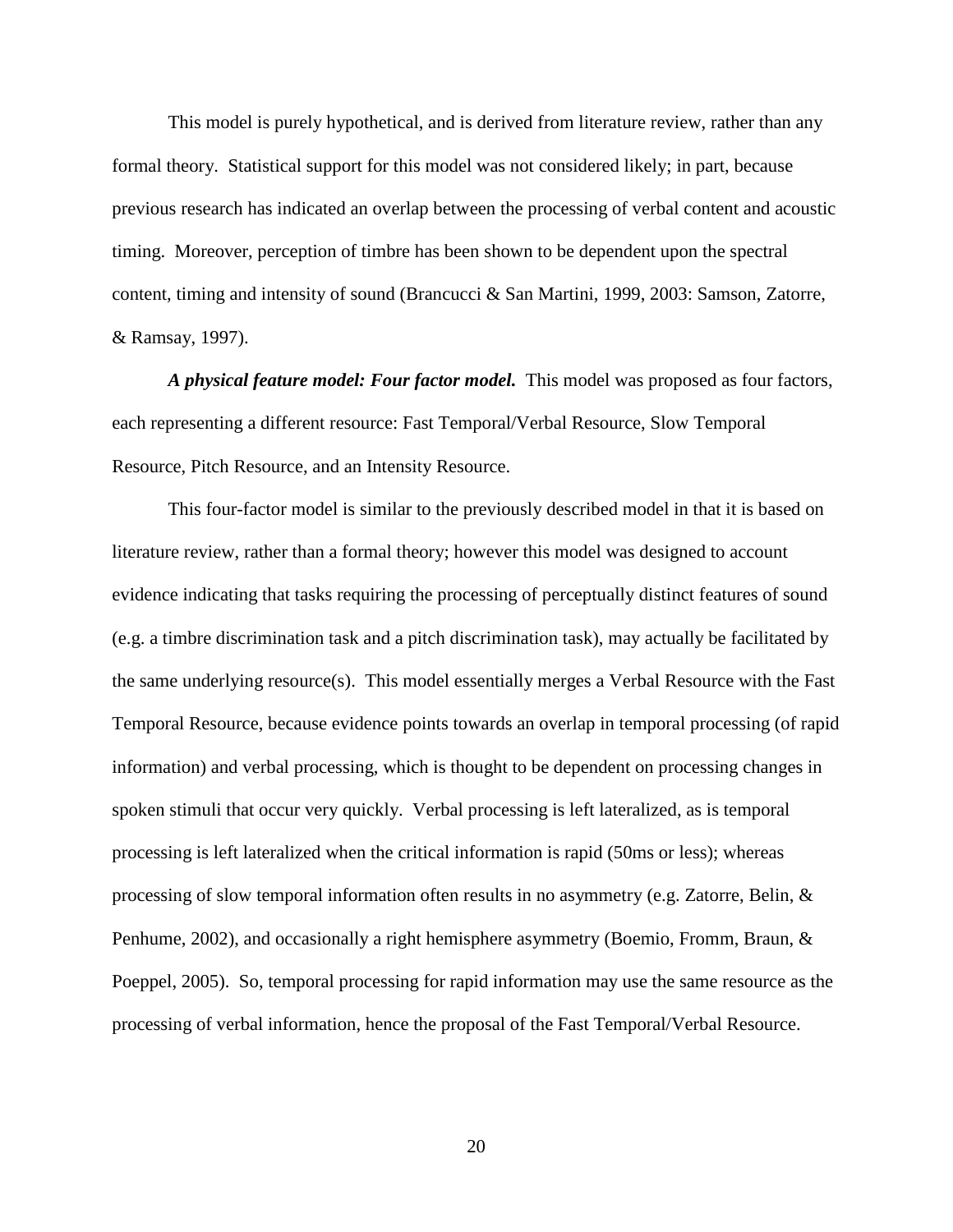However, processing of slowly changing temporal information is likely served by a separate resource, here dubbed the Slow Temporal Resource.

As with the previous model, the Pitch Resource is proposed to stand alone, orthogonal from the other resources and right lateralized. Auditory intensity also appears to be processed by a separate right-lateralized resource. Though few studies have reported on the asymmetry of intensity processing, there has been no evidence tying the lateralization of intensity to other aspects of acoustic processing; thus the independent Intensity Resource.

Of the perceptual features defining the previous, six-factor model, the lateralization and resources responsible for auditory emotional processing and timbre processing are the most uncertain due to conflicting and inconsistent results. This proposed model was designed to test the possibility that both are composites of processing by multiple independent resources. Perceptual research suggests that the processing of spectral pitch, intensity, and timing are critical for the perception of both timbre (Grey, 1977; Lakatos, 2000; Samson, Zatorre, & Ramsay, 1997); and auditory affect (Baum & Pell, 1999 for review). Therefore, asymmetries in perception of either timbre or emotion are likely to depend upon processing by spectral, temporal, and intensity resources. Therefore, tasks that have been previously described as perceptually timbral or emotional were to be specified as observed variables for all four of the factors in this model.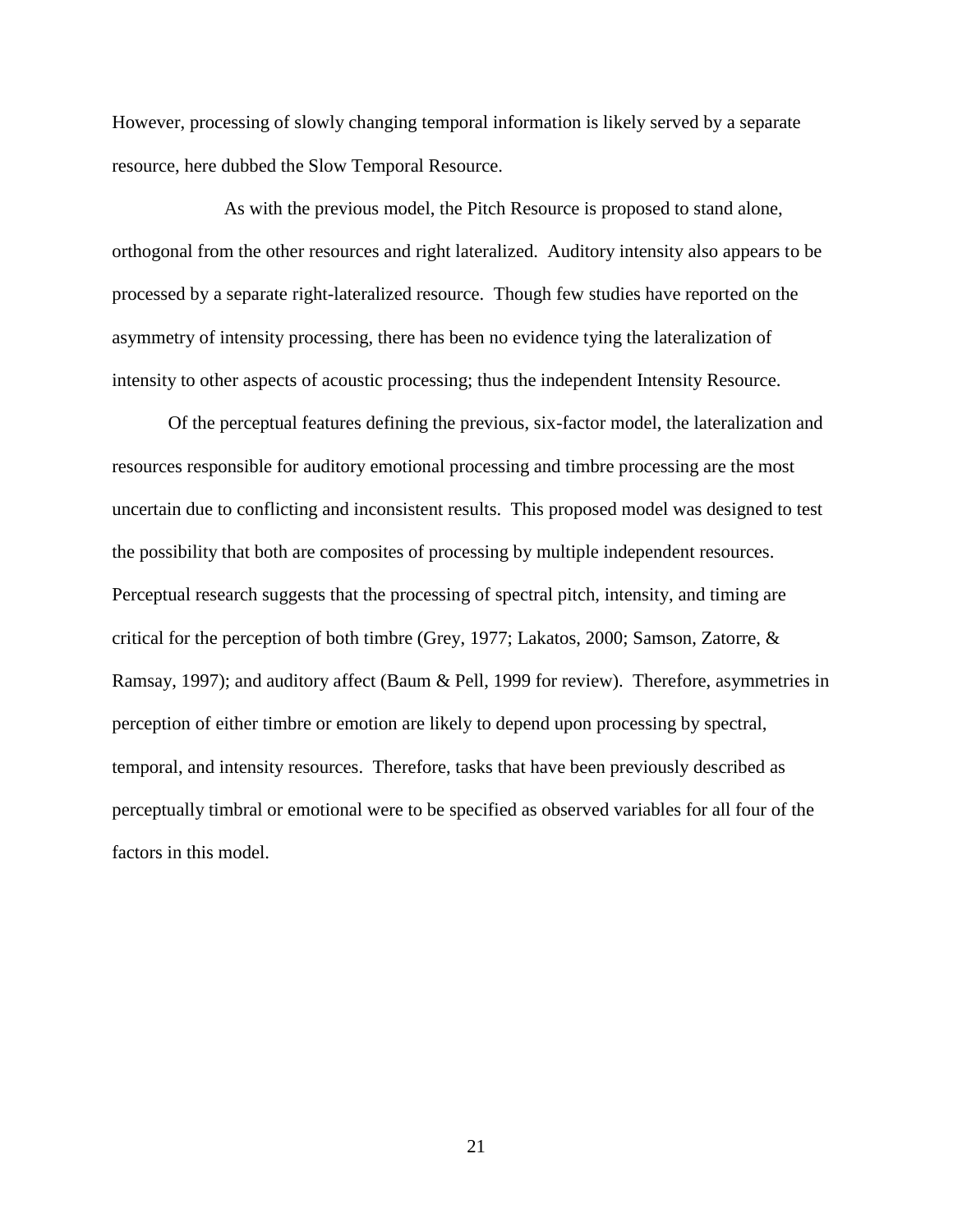#### **Method**

#### **Participants**

**Sample and demographics.** Participants were 129 right handed students (29 males, 100 females; *M*age = 18.22 years) recruited from recruited introductory psychology courses at the University of Alabama. Students participated in exchange for credit towards a course research requirement.

**Restrictions.** Participants were required to have normal or corrected vision, and normal hearing. Hearing ability was tested with a standard tonal hearing test, prior to engagement in experimental tasks. Self-reports of normal or corrected-to-normal vision were accepted. Individuals who did not meet normal criteria in either modality were excluded from the study. Following completion of the task battery, participants were also asked whether they had a head cold or congestion. If so, their data were to be excluded, because such a condition could affect hearing.

Previous research has shown that functional hemispheric asymmetries are affected by handedness (Peters, 1995 for review). Consequently, participants were also required to be right handed. Right-handedness was verified by explicit self-report and by measurement with the Edinburgh Handedness Inventory (Oldfield, 1971).

In addition to the confounding effects of handedness and detection threshold asymmetries, the effects of perceptual expertise were also a concern. Previous research has shown that musicians, especially those with early and extensive training, possess superior performance in auditory perceptual tasks (e.g. Wilson, Lusher, Wan, Dudgeon, & Reutens,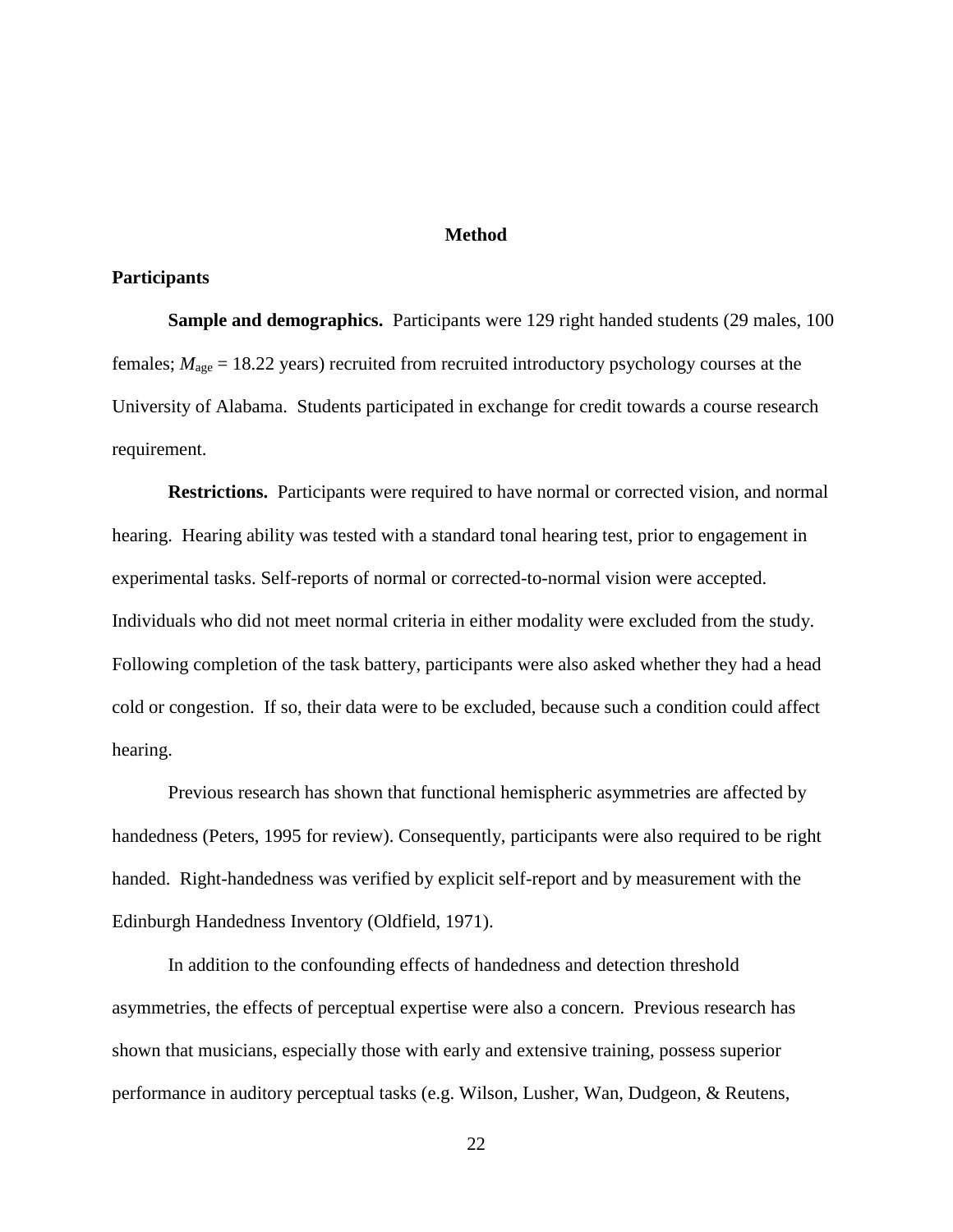2009), which is not necessarily a concern since the current study is based on within-subject correlations of asymmetrical performance, not between subject differences in performance. However, previous research also indicates that highly trained musicians display altered patterns of brain activity and hemispheric asymmetry, compared to nonmusicians (Morais, Peretz, Gudanski, & Guiard, 1982; Vuust et al., 2005; Wilson et al., 2009; see Herholz & Zatorre, 2012 for review). For example, comparison of musicians and nonmusicians indicates that while pitch discrimination is typically right-lateralized in nonmusician samples, it typically recruits either bilateral or left hemisphere cerebral resources in musicians (e.g. Schlaug, Jancke, Huang, & Steinmetz, 1995).

Quantification of musical expertise was achieved using a self-report measure (see Appendix B). This measure assesses the quality and quantity of musical experience and is an excerpt from a measure that was designed, in part, to quantify the amount of experience and potential expertise with musical instruments (Greenlee, 2013). Participants were deemed musicians if they reported a history of formal musical training or regular (i.e.  $> 1$  hour of practice per week) musical play in the last six months. Musicians' data were excluded from all statistical analyses because of the potential that they may have altered patterns of hemispheric asymmetry.

The self-report measure also assessed experience and expertise with video games, since previous research has shown that extensive video game experience can improve auditory perceptual performance (Greenlee & Boles, 2014). Video game expertise was not expected to affect lateralization, but was measured as a basic demographic variable. Less than three percent of the sample had notable video game experience as defined by Greenlee and Boles (2014), so this variable was not considered any further.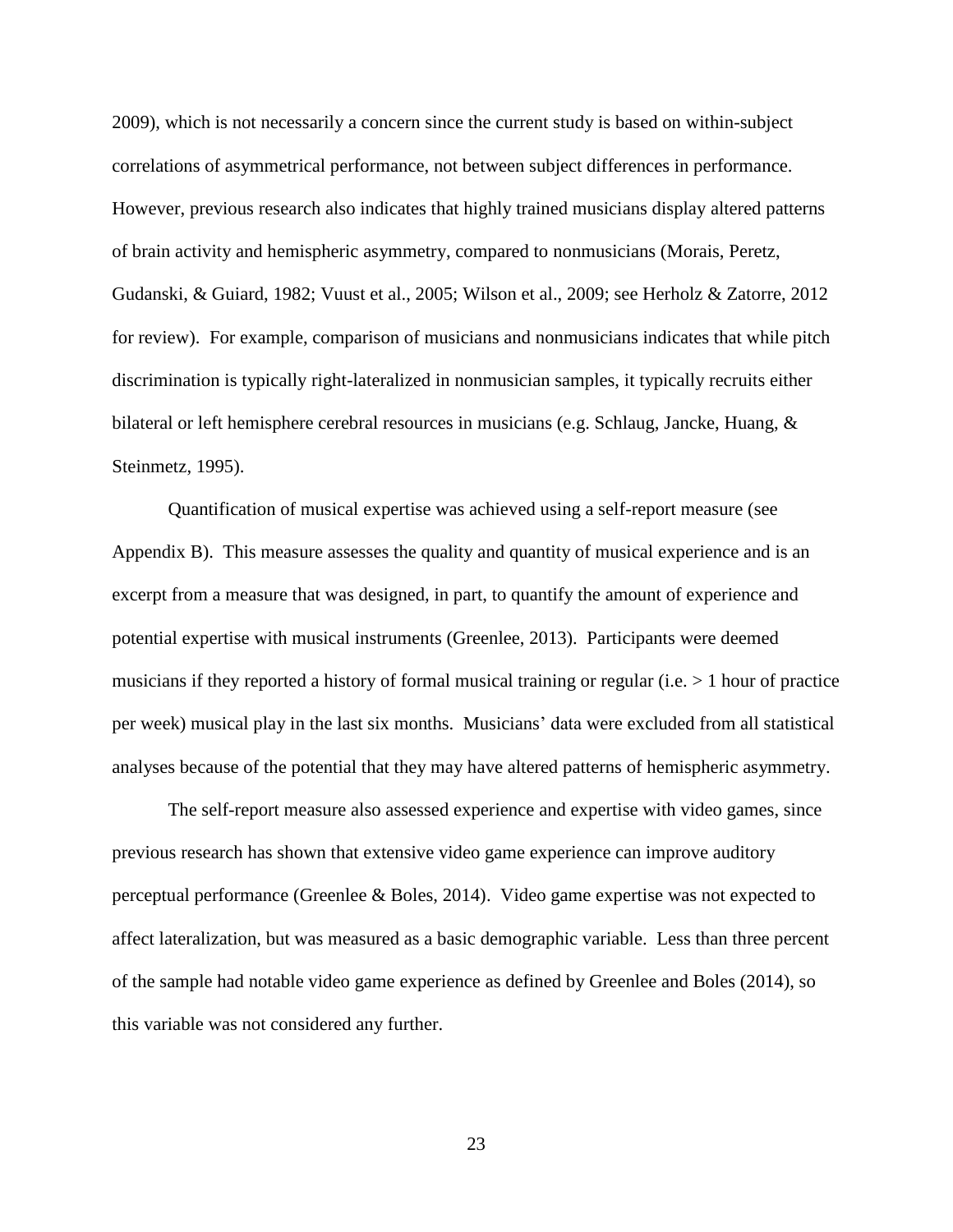#### **Materials, Apparatus and General Procedures**

Participants were tested individually in a small room which contained the computer used for task presentation. The air conditioning system and computer equipment produced a constant level of background noise at a level of 40 dBA. This ambient noise measurement and all further reports of sound level are based on recordings using a Rion NA-27 Sound Level Meter, a 1/3 Octave Band Analyzer.

Unless otherwise specified, each task was computerized and displayed using a Dell personal computer and a 22 inch LCD monitor, and responses were recorded using a wired keyboard. During all tasks, participants were seated approximately 45 centimeters from the center of the screen. During all auditory tasks, this viewing distance was unrestrained, but participants were asked to maintain visual fixation on a white cross that was continuously displayed at the center of a gray screen. For all tasks that required keyboard responses, the keys to be used were aligned with the center of the screen and the participant's midline. Some tasks required that two keys be used to make same/different decisions. Participants were instructed to use their left index finger for one key, and their right index finger for the other. The hand assignments were balanced between participants. When a task required only a single key be used to respond, that key was the spacebar and participants were instructed to respond by pressing with their left and right index fingers simultaneously.

All auditory stimuli were presented at an intensity of 70 dBA unless otherwise stated. A sampling rate of 44,100 Hz and 16 bit amplitude resolution were used. Auditory stimuli were presented using Sennheiser HD 439 headphones. These headphones attenuated ambient noise by 20 dBA. Both ear cups were tested to ensure that the total sound levels produced by each ear cup were equal and that the frequency response curves were also equal. Here equivalence was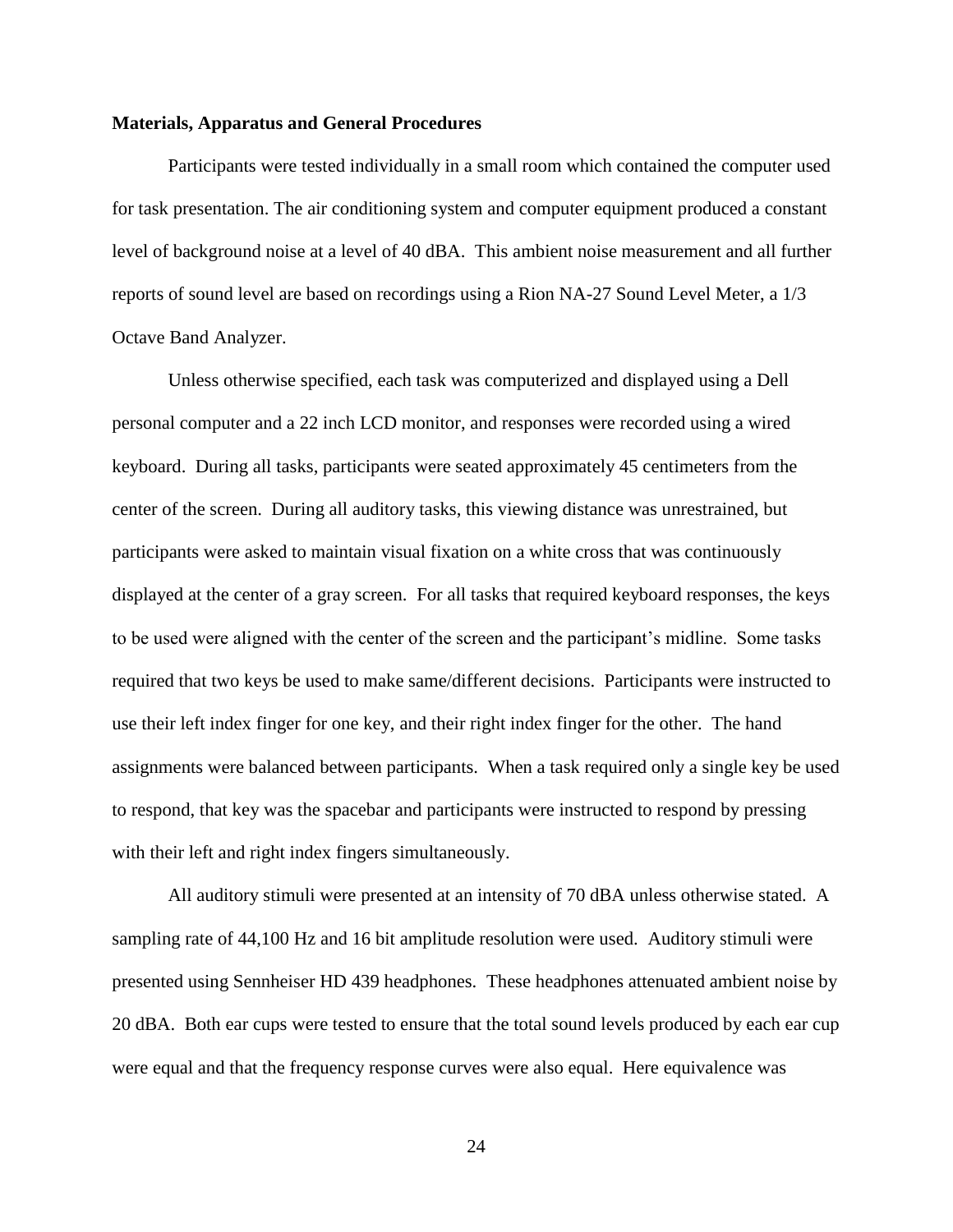defined as a difference less than 1 dBA. In other words, both ear cups produced equal loudness at all frequencies that were used in the current study.

To further ensure that any observed behavioral asymmetries were not artifacts of asymmetries in headphone sound production, the orientation of headphones was balanced within participant (i.e. headphones were rotated in the middle of each task), and the starting orientation was balanced between participants (i.e. 50% of participants began with the headphones in the reversed orientation).

#### **Testing Procedure**

Once in the laboratory, participants were tested to verify normal hearing. The hearing test was a computerized, pure tone test which was used to establish each individual's threshold of detection at specific frequencies (250 Hz, 500 Hz, 1000 Hz, 2000 Hz, 3000 Hz, and 4000 Hz). Design of this hearing test was based upon established standards of audiometric assessment (ASHA, 1978). A determination of normal hearing was made when a participant's average threshold of detection across tested frequencies was no more than 10 dB above established normal thresholds, and when the threshold difference between ears was 5 dB or less. Similar requirements have been used in previous psychophysical and psychophysiological studies of auditory asymmetry in order to avoid the confounding effects that asymmetries in hearing thresholds could have for the measurement of perceptual asymmetries (e.g. Brancucci et al., 2005).

The task battery consisted of 13 tasks, and lasted approximately 2.5 hours. The testing was divided across two sessions, which occurred on separate days. The average time between sessions was approximately 6 days (Range  $= 1$  to 25 days,  $SD = 5$  days). The order of task administration was controlled using a balanced Latin square procedure. Due to variations in task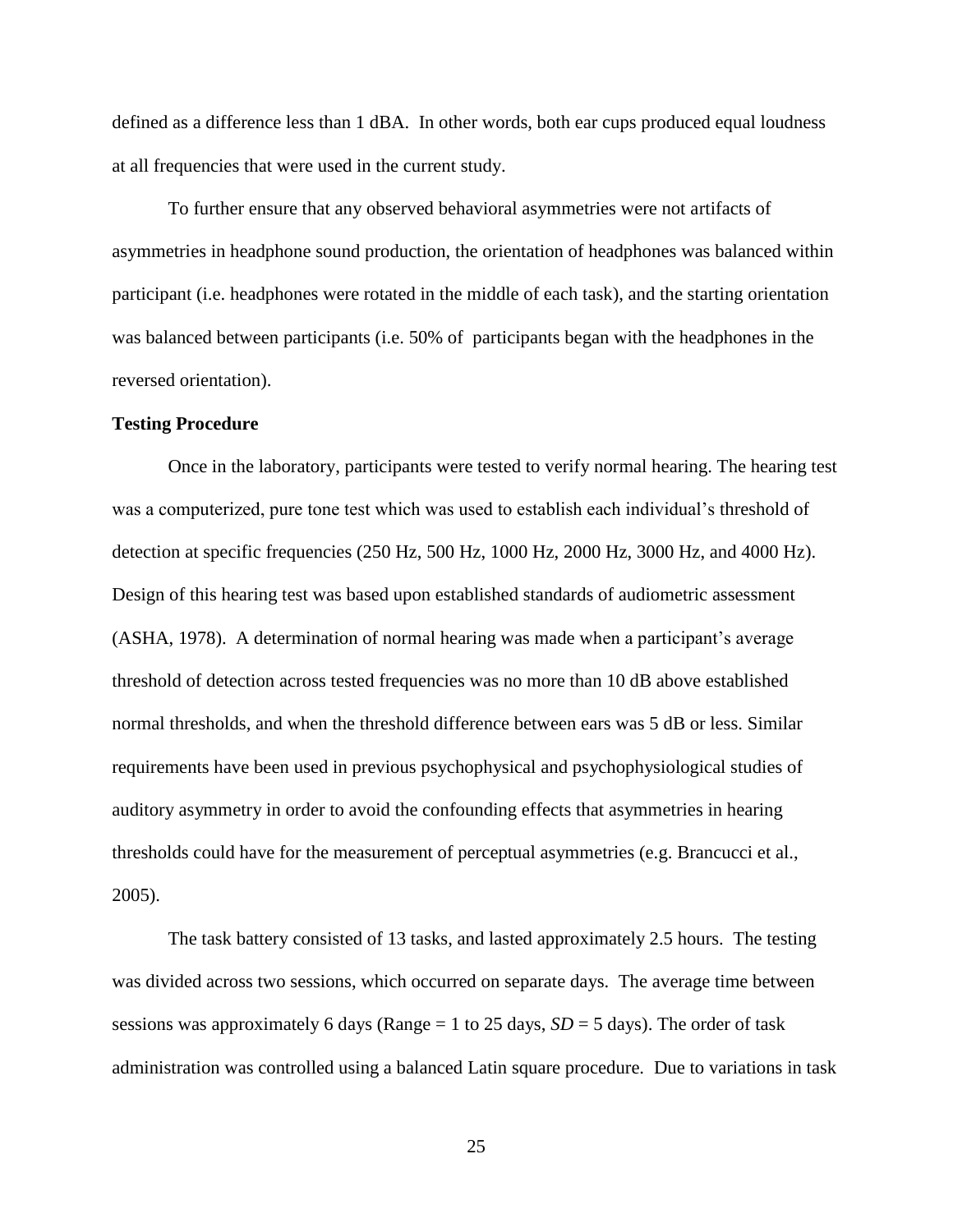length, participants completed between 5 and 7 tasks in the first session and the remaining tasks were completed in the second session.

Following completion of the task battery, participants were given the expertise questionnaire and the Edinburgh handedness questionnaire. Participants who did not complete the second session were contacted and were given the opportunity to complete the two surveys remotely. All participants completed both measures.

**Match-To-Sample Procedure.** Many of the tasks were structured using similar matchto-sample procedures. While the specific parameters (e.g. timing) vary among these tasks, the general procedure is consistent. Participants were initially presented with a reference stimulus presented to one ear. Following a brief silence, a comparison stimulus was presented to the same ear that received the reference. Participants were tasked with determining whether the comparison stimulus matched the reference stimulus. Only one aspect of the reference and comparison stimuli were varied in each task (e.g. if pitch was varied, duration and amplitude would remained constant). Thus, discrimination between reference and comparison stimuli was based purely on the manipulated sound component and resulting performance asymmetries can be interpreted based on underlying perceptual asymmetries.

#### **Task List**

#### **Verbal.**

*Dichotic Words (6 minutes).* Based on Boles (1992). Participants were presented with ten lists of four pairs of dichotically presented words that were said aloud by a female voice presented at an average intensity of 70 dBA. This is a taped procedure that was recorded and first used by Doreen Kimura (1961). Participants were instructed to pay equal attention to both ears. After each list, participants listed as many words as they could recall in any order that they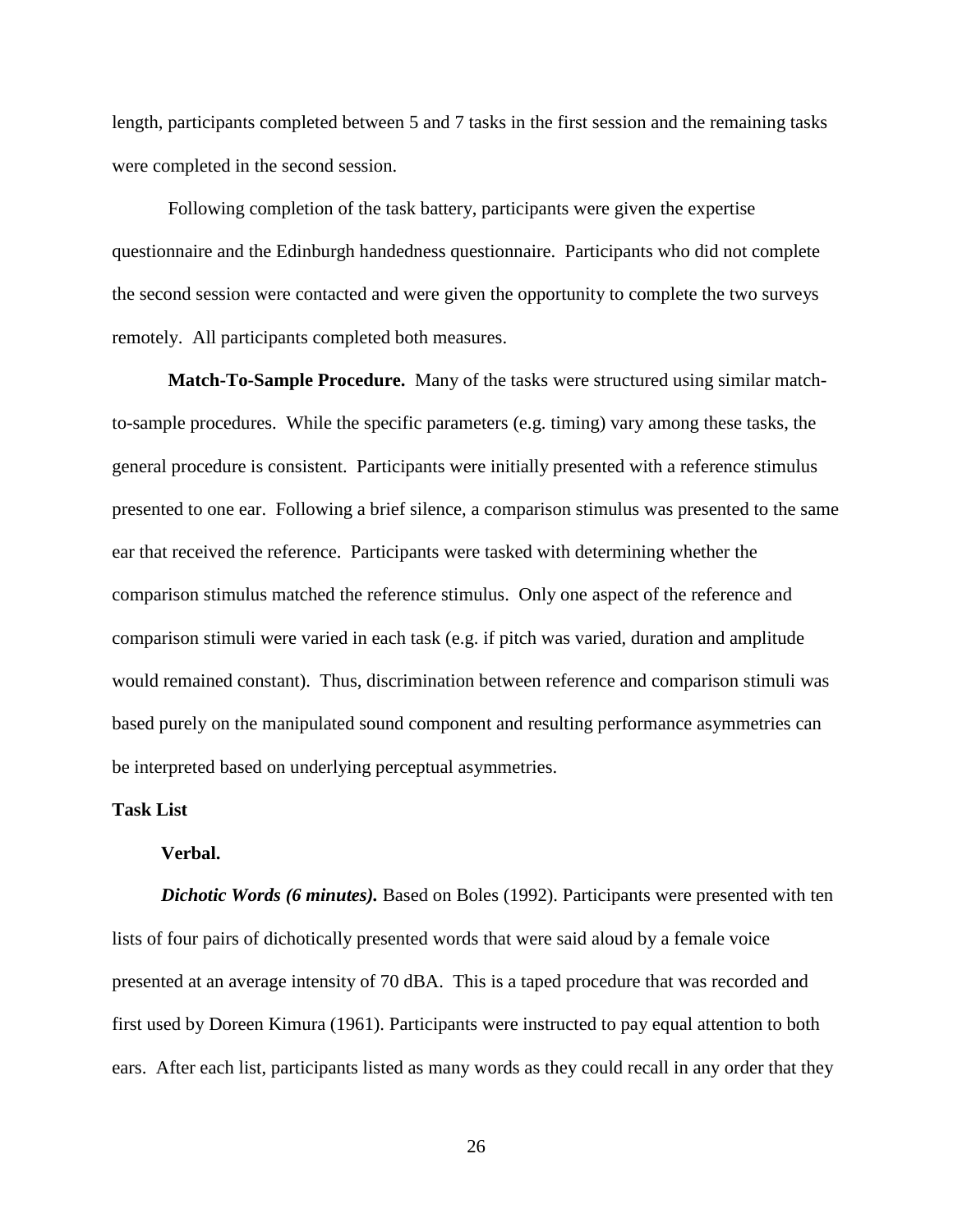chose. After all 10 lists have been played, headphones were reversed, and the lists were replayed. Participant responses were documented by the experimenter using a prepared answer sheet to document. The dependent variables for this task were accuracy and order of report. Order of report was simply recorded as the ear that heard the stimulus that was first reported by the participant on each trial.

## **Emotional.**

 *Dichotic Emotions (10 minutes).* Based on Boles (1996). Stimuli were short sentences read aloud by a male voice in one of four affective tones: happy, bored, distressed, or angry. Twenty-four pairs of dichotic sentences were presented so that the emotional tone differed at each ear. The peak stimulus intensity was 70 dBA. Participants were instructed to pay equal attention to both ears, and were tasked with determining the emotionality of both sentences. On each trial, they indicated their responses by circling the two heard emotions on a prepared response sheet. After completing all 24 trials, headphones were reversed and the procedure was repeated. Responses made before headphone rotation were not visible to participants after headphone rotation, in order to prevent any bias in responding. The dependent variable was accuracy.

#### **Temporal.**

 *Visual Temporal Onsets (10 minutes).*Based on Boles (1996). The computer screen was invisibly segmented into four equal quadrants. Each trial began with a 750 ms presentation of a central fixation cross, followed by a 100 ms blank inter-stimulus interval. On each trial, an "O" was presented in each of the four quadrants with 2.4 degrees of eccentricity (measured to the point on the "O"s nearest the center of the screen). Each "O" occupied approximately 0.4 x 0.5 degrees of visual angle. The relative order of the top and bottom "O"s varied from trial to trial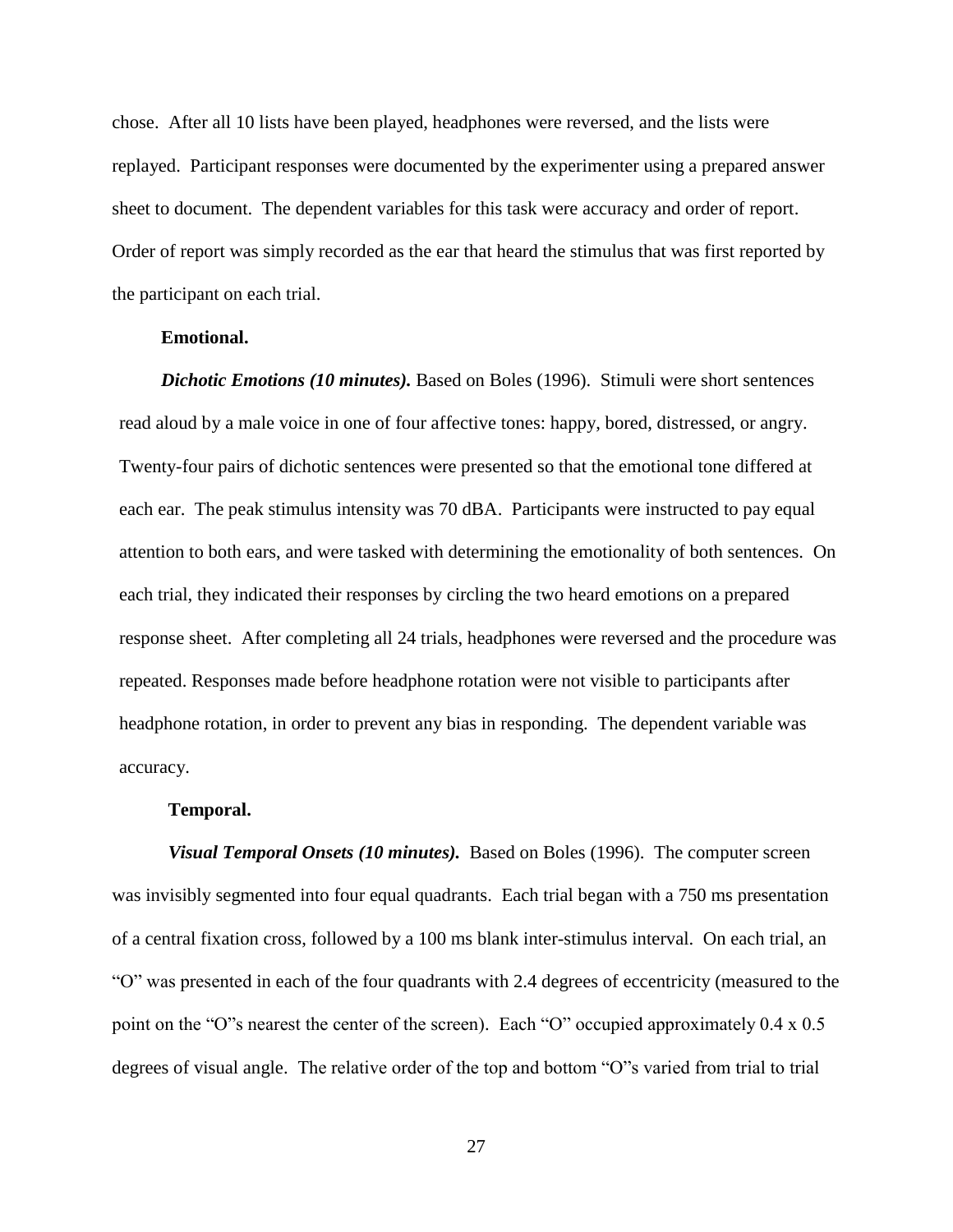so that on each side of the screen the top "O" could appear slightly before or slightly after the bottom "O". The onset difference could be 50, 67, or 83 ms; which was varied from trial to trial. A centrally presented arrow indicated to which half of the screen the participant should respond. The participants decided whether the top or bottom "O" appeared first on the target side of the screen. The top and bottom "O"s were separated by one degree of visual angle at their nearest points. Participants were instructed to respond as quickly and accurately as possible, by pressing one of two keyboard keys. The dependent variables were reaction time and accuracy.

This task was included for comparison with auditory temporal tasks to determine whether visual temporal and auditory temporal tasks are accomplished by a singular resource, or by separate resources.

*Duration Fast Verbal (12 minutes).* Based on Brancucci et al., 2008. In this match-tosample task, each trial began with a brief presentation of a verbal Consonant-Vowel reference stimulus (i.e. /ba/) which as paired with a simultaneous verbal mask (i.e. /pa/) to the opposite ear. The reference stimulus could last 300, 320, or 350 ms, and the masking stimulus lasted 700 ms. After an 800 ms inter-stimulus interval (ISI), a Consonant-Vowel stimulus was presented to the same ear as the reference stimulus, which was again paired with a contralateral mask stimulus. The task was to determine whether the duration of the reference stimulus was the same or different than the duration of the comparison stimulus. The comparison and reference stimuli were the same duration on half of the trials. The participant responded by pressing one of two keys which were vertically aligned with the participant's midline. Participants were instructed to respond as quickly and accurately as possible. The dependent variables for this task were accuracy and reaction time.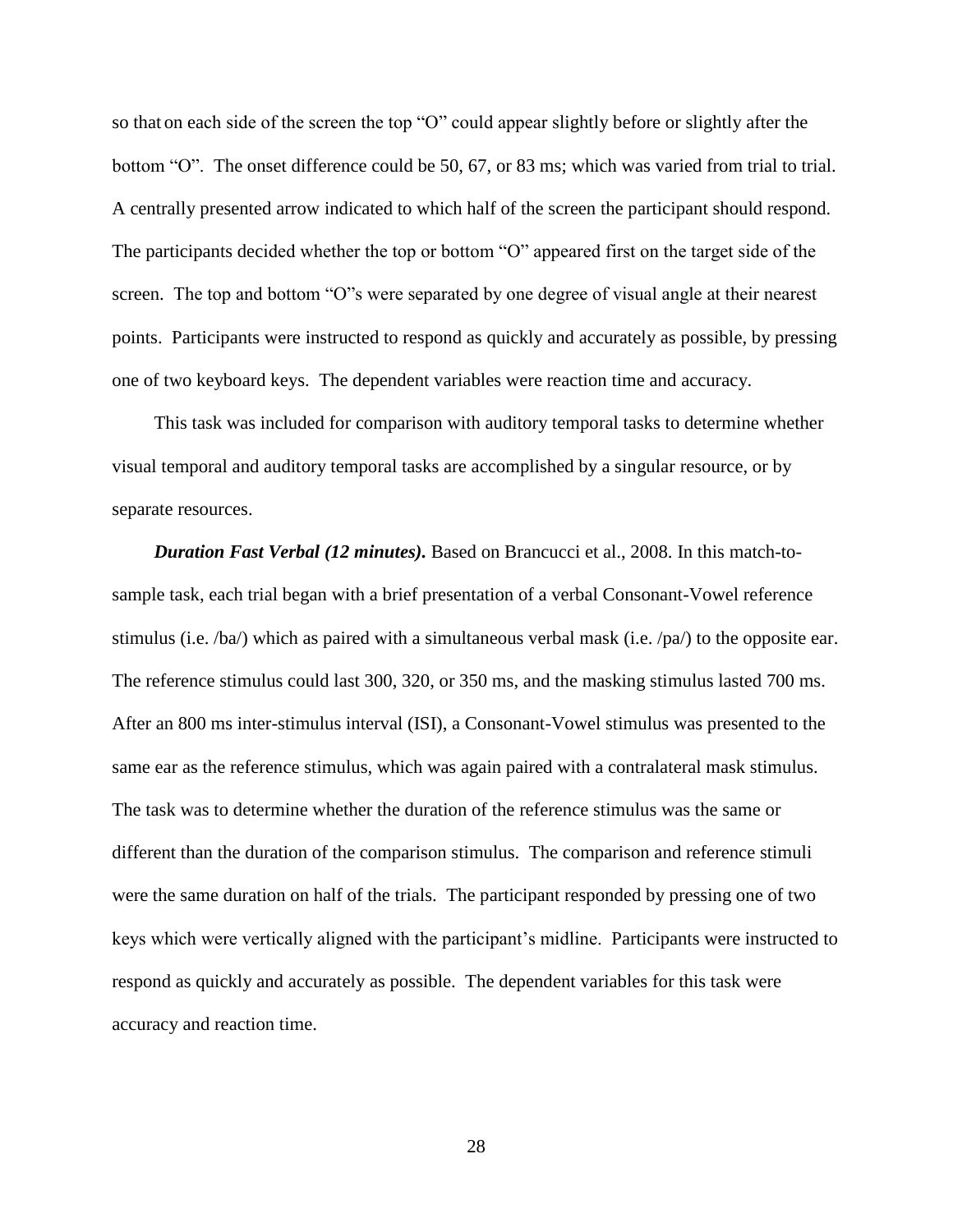Participants completed 96 trials which were separated into 16 blocks of 6 trials. Within each block the reference and comparison stimuli were always presented to the same ear (right or left). Between each block a high pitched (2000 Hz) pure tone was played in the ear that would receive the reference and comparison stimuli in the following block. Participants were instructed to pay attention only to the ear that heard the high pitched tone. The attended ear switched after each block. After block eight, the headphones were reversed. The trials presented in the first half of the task (blocks 1-8) were the same as those presented in the second half (blocks 9-16), though the order of trials within each half of the task was randomized.

Since the possible durations of the reference and comparison stimuli were 300 ms, 320 ms, and 350 ms, the difference in duration between the reference and comparison stimuli was 50 ms or less, or there was no difference. This task was designed to test for left lateralized processing of rapid temporal information.

*Duration Fast Tonal (12 minutes).* Based on Brancucci et al., 2008. This match-tosample task required that participants discriminate tonal sounds based on their duration. The task procedure was identical to the procedure of the Duration Fast Verbal task, except all stimuli were tonal instead of verbal. Specifically, the tones used for reference and comparison stimuli were complex tones with a 500 Hz fundamental frequency and the following seven harmonics of the fundamental. Starting with the fundamental, the relative amplitudes of each harmonic component were as follows: 1, 0.7, 0.5, 0.3, 0.1, 0.03, 0.01, 0.005. The 700 ms contralateral mask stimulus was also a complex tone that used the same relative amplitude, but the tone was designed with the fundamental of 550 Hz and its harmonics. All tones had 50 ms rise and fall times. The reference and comparison stimuli were 300, 320, or 350 ms in length. So the potential duration difference was again 50 ms or less. This task was also designed to test for left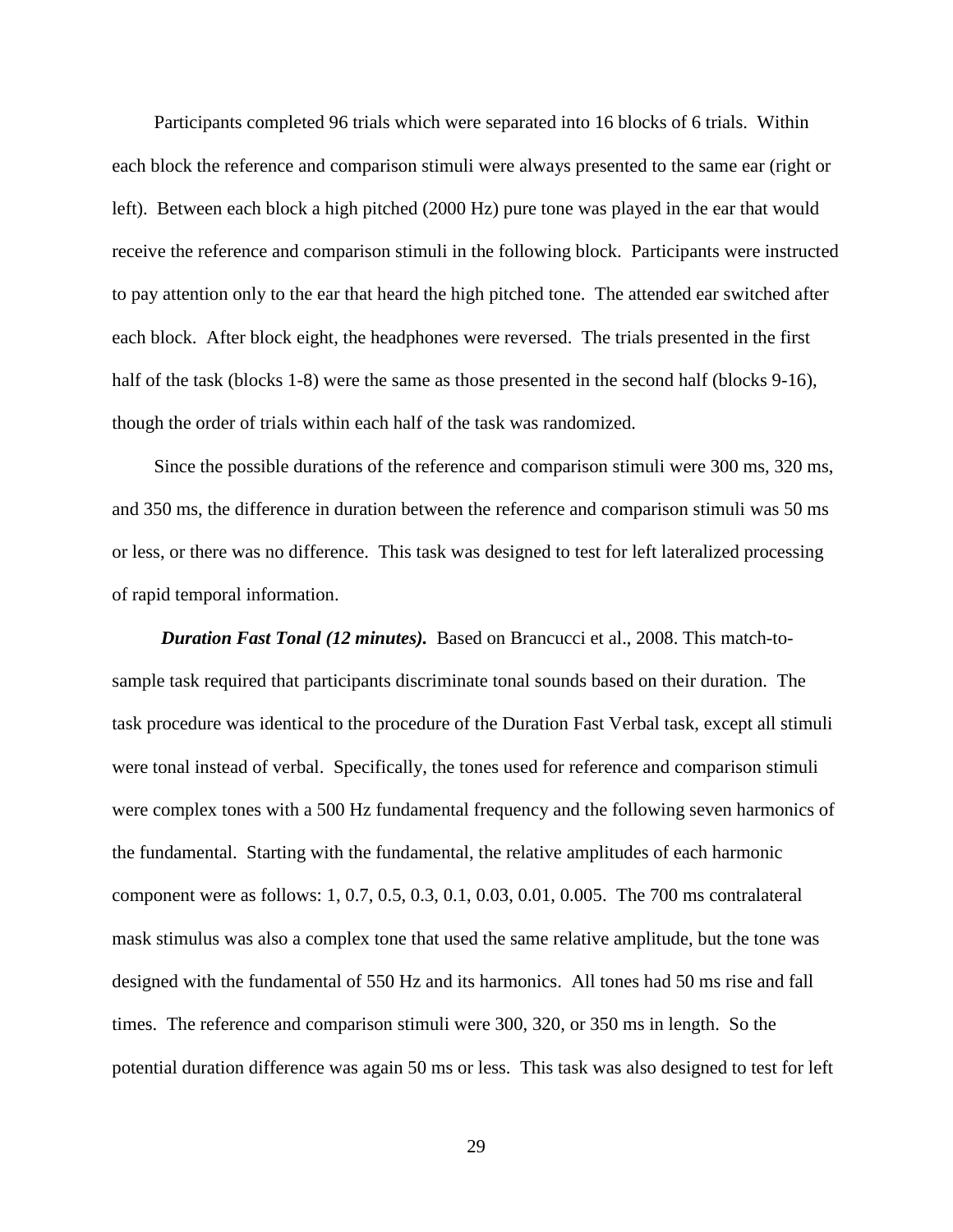lateralized processing of rapid temporal information. Dependent variables were accuracy and reaction time.

*Duration Slow Tonal (12 minutes).* Based on Brancucci et al., 2008. This was a matchto-sample task that used exactly the same stimuli and procedures as the Duration Fast Tonal task, with one important exception. The possible durations of the reference and comparison stimuli were increased to 350 ms, 500 ms and 650 ms. The duration of the mask tone was unaltered and remained 700 ms. The increased durations of the reference and comparison tones increased the possible duration difference that participants were asked to discriminate. When the comparison and reference stimuli were different durations (50% probability), the possible difference was 150-300 ms. These longer stimuli and increased duration differences were employed to test the hypothesis that slowly changing temporal information may be processed bilaterally or even in the right hemisphere. Dependent variables were accuracy and reaction time.

*Temporal Sequencing (8 minutes).* Based on Halperin, Nachshon, and Carmon (1973) and Natale (1977). Rhythmic sequences of simple, sinusoidal tones were presented dichotically, such that each ear received a different rhythm. Tones were either long (400 ms) or short (200 ms), and short and long tones were combined to form different rhythmic sequences. Each sequence consisted of four tones, and the duration changed at least twice in each sequence. Eight unique sequences were created, varying in length from 1000-1400 ms. These sequences were then combined into twelve different dichotic pairs, so that a different sequence was presented simultaneously to each ear. Each sequence within a pair was the same total length, so that there were no differences in onset or offset to act as temporal cues.

Each trial consisted of a presentation of one dichotic pair of sequences. Trials were presented in eight blocks of six. Participants completed 48 trials in total. After the first 12 trials,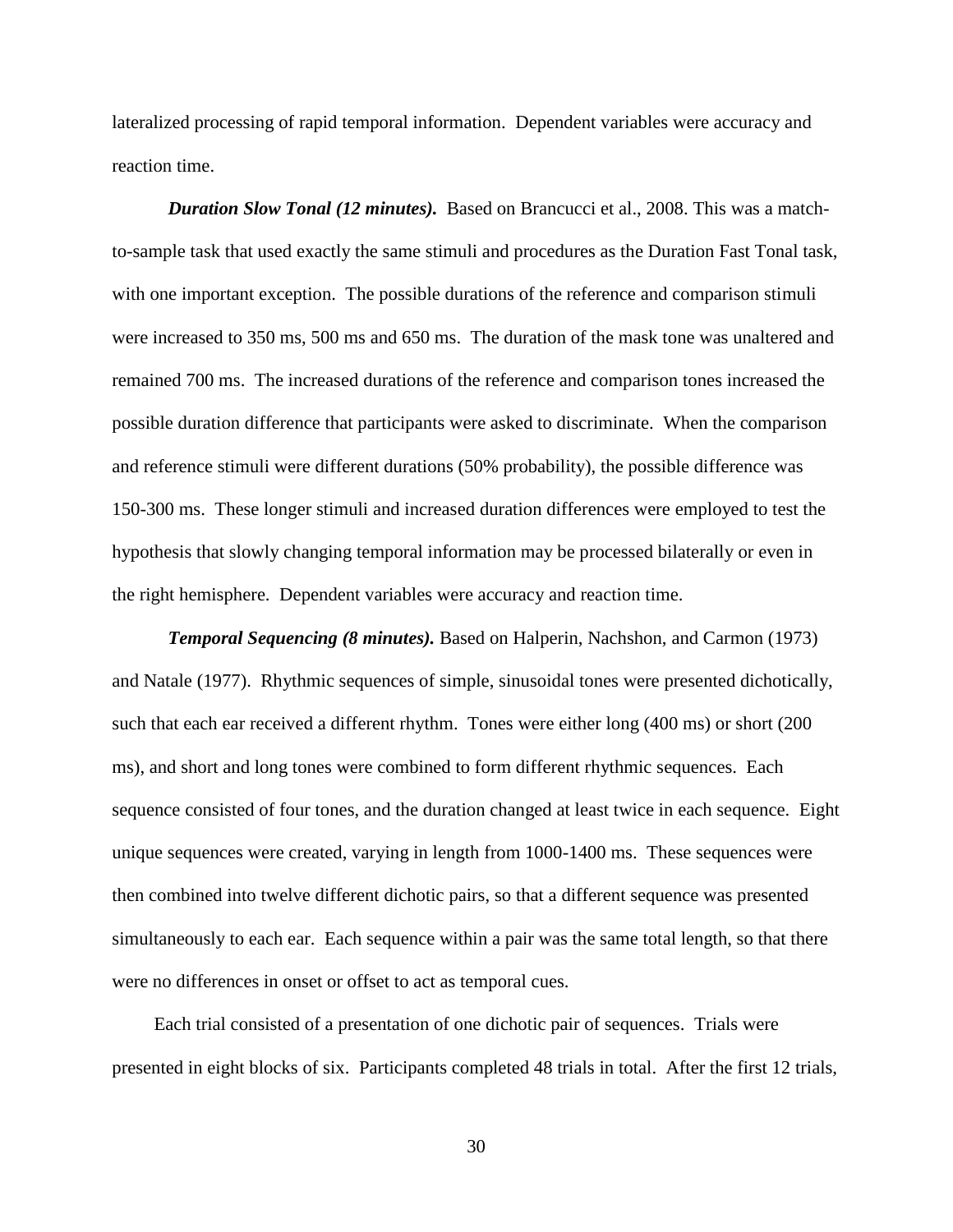the assignment 500 Hz and 2600 Hz tones switched ears After the first 24 trials, the headphones were reversed. Between each block a high pitched (2000 Hz) pure tone was played in the ear that would receive the reference and comparison stimuli in the following block. Participants were instructed to pay attention only to the ear that heard the high pitched tone, meaning that they should ignore the unattended sequence. The attended ear switched after each block.

On each trial, participants were to listen to the sequence presented in the attended ear. They were then tasked with replicating that sequence of short and long tones by pressing the appropriate keyboard keys in order. One key represented short tones and one key represented long tones, so participants were to press each key to match the order of the previous sequence. Participants were instructed to be as accurate as possible. The dependent variable was accuracy. A response was only considered correct if it fully reproduced the order of the sequence.

Perceptual separation of the dichotic sequences was facilitated by using a different pitch in each ear. One ear received tonal sequences at a frequency of 2600 Hz, while the other ear received tones that were presented at 500 Hz. After 12 trials the frequencies switched ears, so that each ear heard sequences at high and low frequencies. The order of these pitch assignments was balanced between participants.

#### **Intensity.**

*Intensity (12 minutes)*. Based on Brancucci et al. (2005). This match-to-sample task required the listener to compare the loudness of two stimuli that were presented sequentially to the same ear. The first, reference stimulus is presented monaurally (i.e. nothing is presented to the opposite ear); and after an interval of 1000 ms, the second, comparison stimulus was paired with a masking stimulus presented simultaneously to the opposite ear. The intensities of the reference and comparison stimuli were randomly selected from levels representing 60, 70, and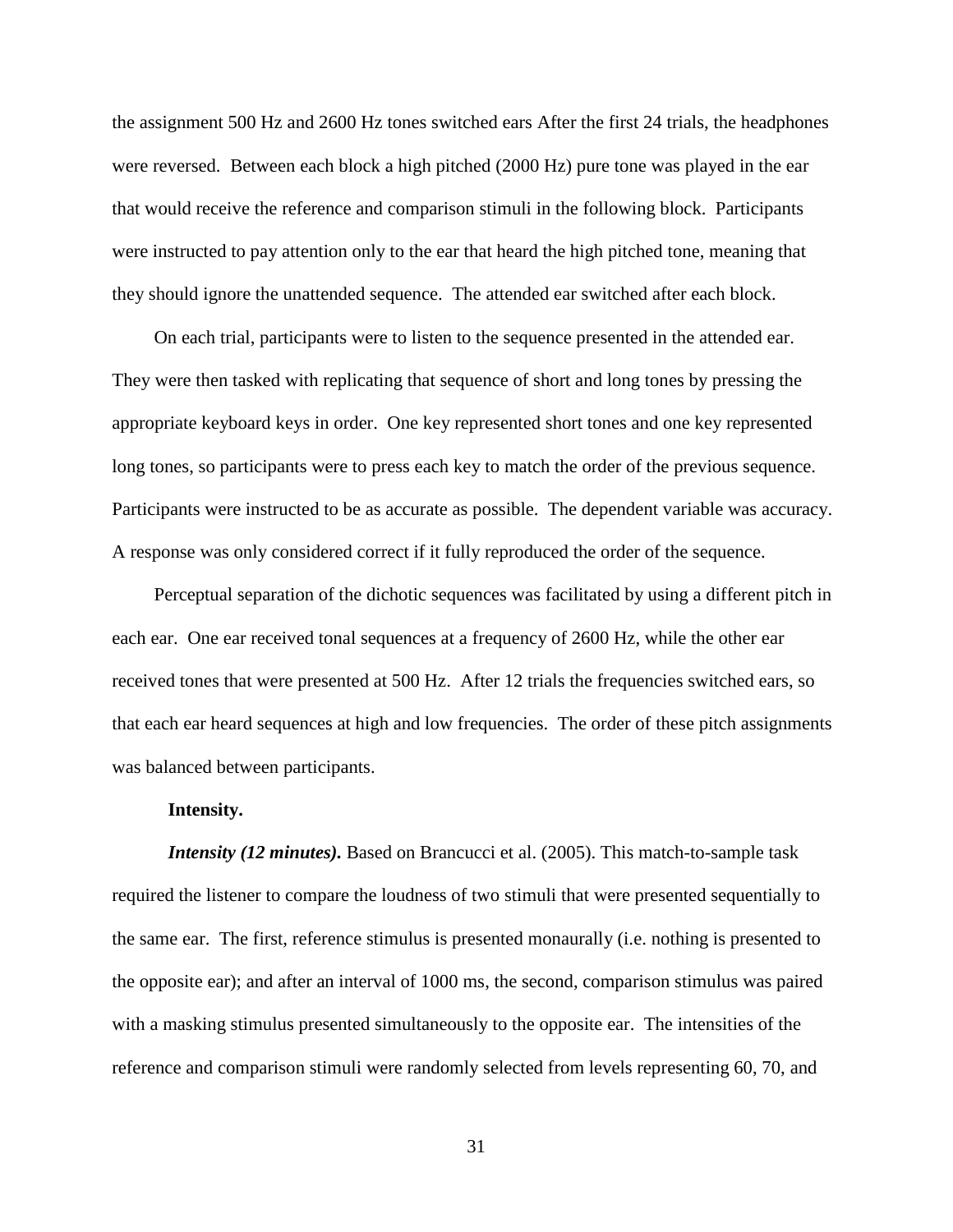80 dBA, and the intensities of reference and comparison stimuli were matched on 50 percent of trials. The contralateral mask stimulus was presented at the same intensity on all trials, 70 dBA. Participants were asked to judge whether the reference and comparison tones were of equivalent or different intensities. Reaction time and accuracy were the dependent variables.

Stimuli were tones. The reference and comparison stimuli were 500 ms complex tones consisting of a fundamental frequency of 260 Hz and the following seven harmonics of this frequency. In order of ascending frequency, these spectral components were presented at the following relative amplitudes: 1, 0.7, 0.5, 0.3, 0.1, 0.03, 0.01, and 0.005. Similarly, the masking tone consisted of the first eight harmonics of 290 Hz, and the relative amplitudes were the same as those used for the reference and comparison tones. All tones had 50 ms rise and fall times with steady-state components of 400 ms, resulting in tones lasting 500ms.

Participants completed 96 trials which were separated into 16 blocks of 6 trials. Within each block the reference and comparison stimuli were always presented to the same ear (right or left). Between each block a high pitched (2000 Hz) pure tone was played in the ear that would receive the reference and comparison stimuli in the following block. Participants were instructed to pay attention only to the ear that heard the high pitched tone. The attended ear switched after each block. After block eight, the headphones were reversed. The trials presented in the first half of the task (blocks 1-8) were the same as those presented in the second half (blocks 9-16), though the order of trials within each half of the task was randomized.

### **Pitch.**

*Complex Tone Test (21 minutes).* Based on Sidtis (1980, 1981). This task used a matchto-sample procedure in which participants compared the pitch of tones. All stimuli were 80 dBA, complex, square-wave tones lasting 550 ms, including a 25 ms rise and 25 ms decay. The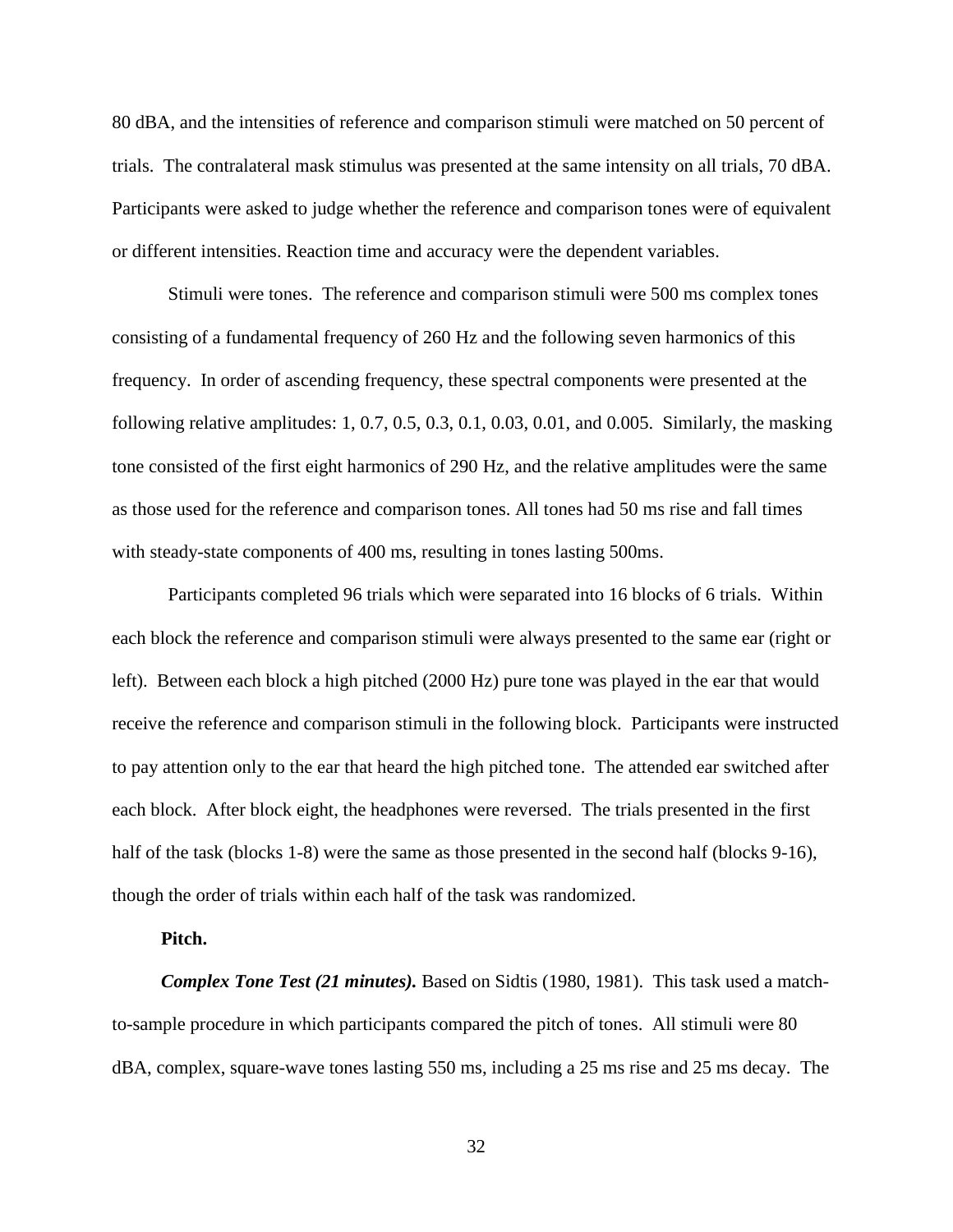tones were the eight notes on the major scale ranging from  $C_4$  to  $C_5$ . In ascending order, the fundamental frequencies of these tones were: 264, 297, 330, 352, 396, 440, 495, and 528 Hz. These eight tonal stimuli were randomly combined to create 28 dichotic pairs.

Each trial began with presentation of a dichotic pair of two different tones, i.e. a different note was presented in each ear simultaneously. After a one second inter-stimulus interval a single tone was presented as a diotic comparison stimulus, i.e. one tone was presented to both ears simultaneously. Participants were tasked with determining whether the pitch of the second, diotic stimulus matched either member of the preceding dichotic pair of tones. Participants were instructed to pay equal attention to both ears and were asked to respond as quickly and accurately as possible by pressing one of two keyboard keys.

Trials were presented in blocks of 28; each dichotic pair was presented once in each block. Within each block, 14 of the trials contained diotic tones that matched one of the preceding dichotic tones. Four blocks were presented, and trial order was randomized within each. The trials were designed so that each member of all dichotic pairs was matched once by a diotic stimulus. After the fourth block, headphones were reversed and participants completed another four blocks which used the same trial stimuli in a newly randomized order. A five second intertrial interval was employed.

*Tonal Spectral Oddball (9 minutes).* Based on Mathiak et al. (2002). This task utilized an oddball procedure in which participants were tasked with determining whether a rare pitch shift had occurred in either ear. All stimuli were complex square wave tones, which lasted for 90 ms (10 ms rise and fall times).

On each trial, a different tone was presented simultaneously to each ear. Usually (on 80% of trials) one ear was presented with a 350 Hz tone and the other heard a 500 Hz tone. These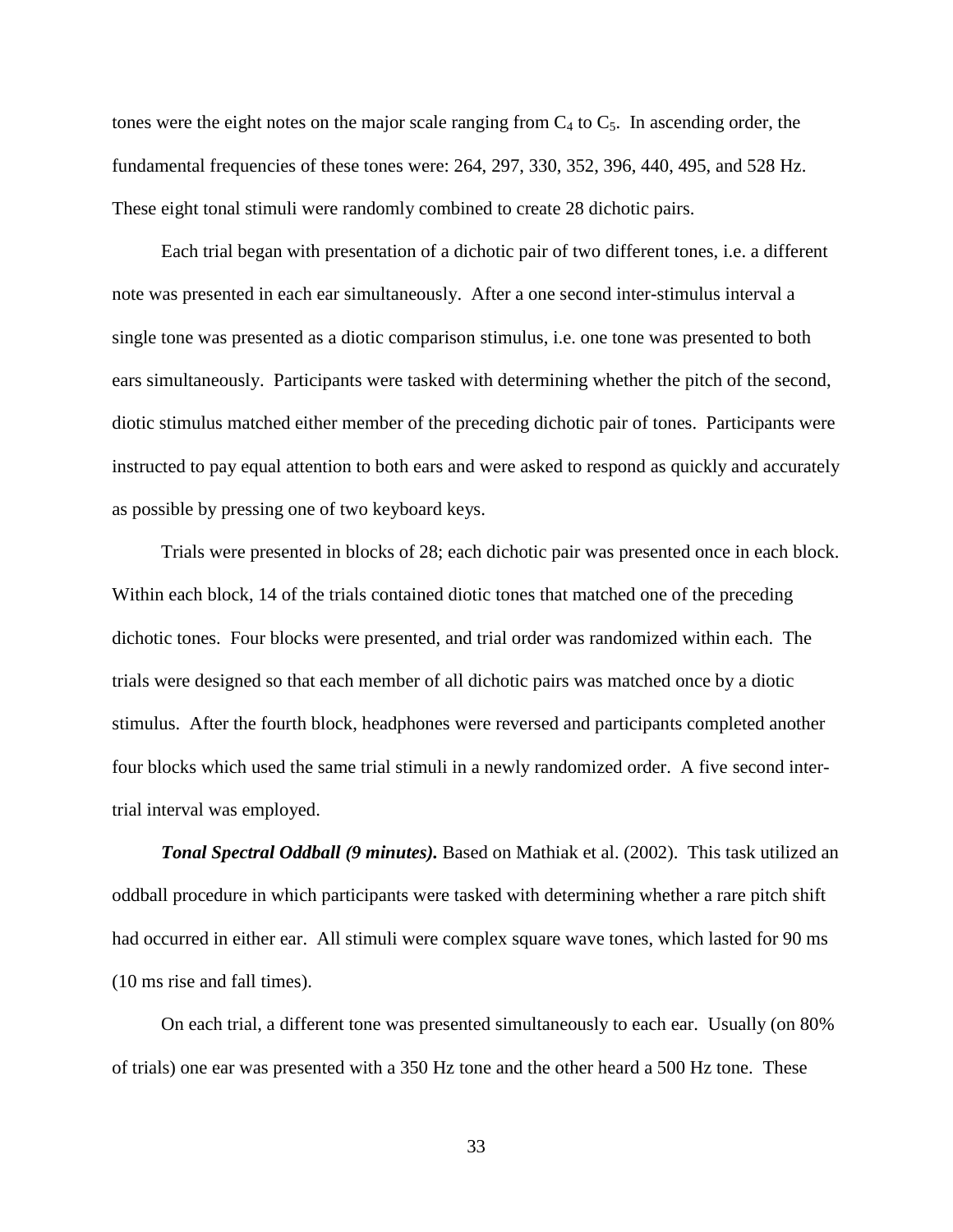tones were the neutral stimuli to which participants were instructed not to respond at all. Occasionally (20% of trials), a tone would be presented that was slightly higher or slightly lower pitched than the standard, neutral stimulus. The change in pitch could be small (2% change from neutral frequency) or large (4% change from neutral frequency). These pitch changes represented the deviant stimuli. Only one ear could receive an deviant tone on a given trial. Upward and downward shifts were equally likely, as were small and large shifts.

Trials were blocked into four blocks of 120 trials. Before each block participants were instructed to only respond to one direction of pitch change (i.e. either upward shifts, or downward shifts). They were told to ignore pitch changes in the opposite direction. Thus, participants were only asked to respond during half of the deviant trials (10% of all trials). In other words, the oddball stimuli represented only half of the deviant pitch shifts. Participants were instructed to pay equal attention to both ears and to respond as quickly as possible by pressing the spacebar when they detected the pitch shift in the correct direction.

The direction to which participants were asked to attend switched between each block. The pitch of the neutral tone was also switched between ears at this point. In other words, if a participant had received the 350 Hz tone to the left ear for the first block, they received the 350 Hz tone to the right ear for the second block.

After two blocks (240 trials) headphones were reversed and the procedure was repeated in blocks 3-4. Because the attended shift direction and the pitch-ear assignments were changed between blocks, the pairing of these variables was balanced between participants. For example, one participant would hear the left lateralized 350 Hz tone when being asked to detect downward changes in either ear, while instructions to detect upward changes in either ear would be paired with a 500 Hz tone in the left ear; other participants received the opposite pairings of shift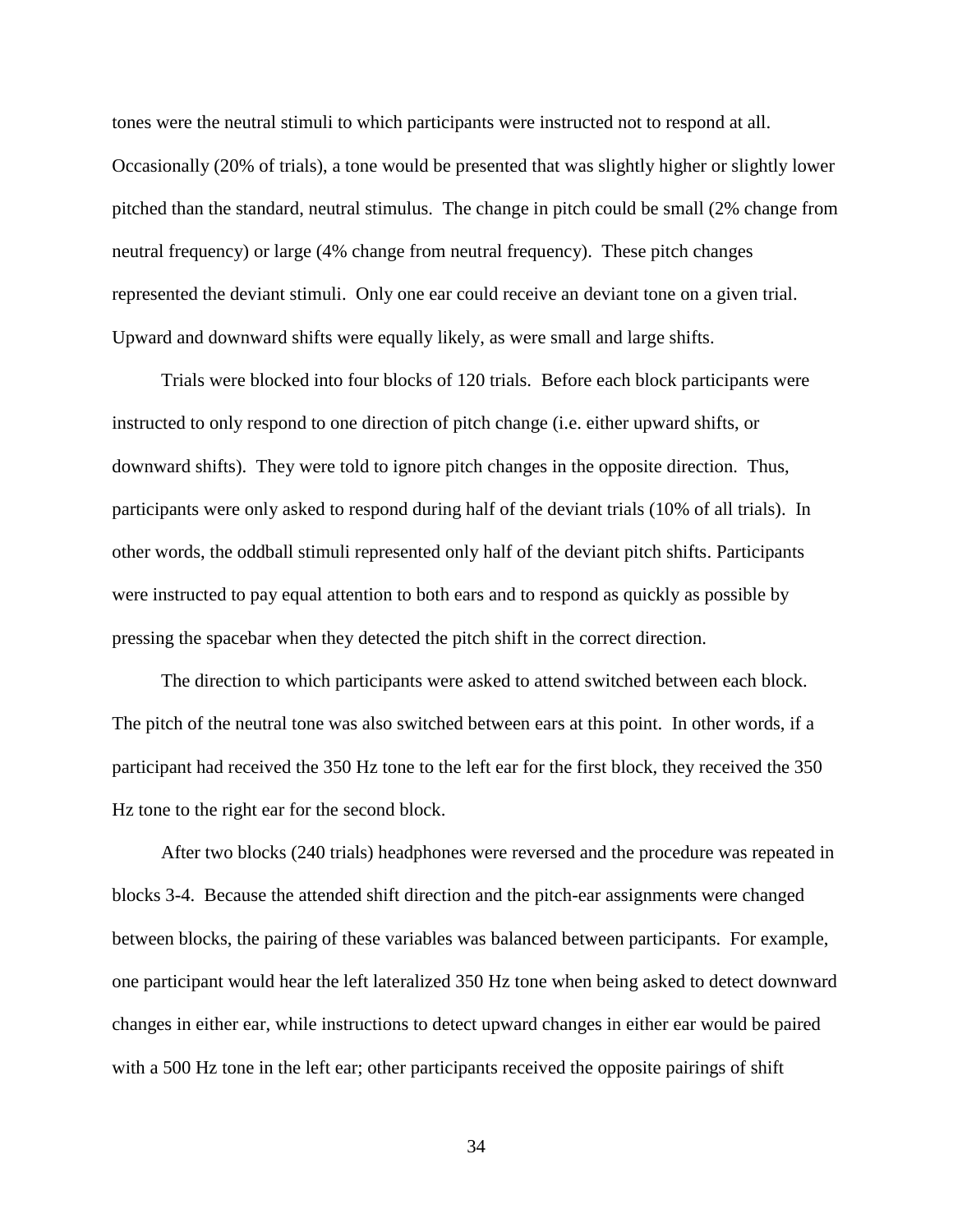directions and tone-ear assignments. The order of each of these variables was also balanced between participants. The dependent variables were reaction time and hit rate, i.e. percentage of

**Timbre.** The tasks designed to require processing of auditory timbre utilized artificially constructed tones. Timbre is perceived based upon two major classes of tonal components: A temporal components and steady-state components. The tasks used in the current study allowed for independent manipulation of these two components of timbre. Only one component was manipulated in each task, while the other components were held constant. The Timbre Slow and Timbre Fast tasks were designed to test processing of temporal aspects of timbre; specifically only temporal fluctuations in intensity were manipulated. While the Timbre Steady task was designed to test processing for steady-state features of timbre; specifically, only the relative intensity of harmonics was manipulated.

*Timbre Slow (12 minutes).* Based on Brancucci and San Martini (2003). This task used a match-to-sample procedure. Stimuli were three complex tones that were identical in frequency spectrum, pitch and intensity. The tones were created by the summation of the first 8 harmonics of the fundamental of 500 Hz. The relative amplitudes of the spectral components were: 1, 0.7, 0.5, 0.3, 0.1, 0.03, 0.01, and 0.005. The amplitude envelopes of each of the tones differed, but average and peak amplitude were held constant between tones. The three complex tones were modulated to be 'slow'. This was achieved by regular, gradual, smooth changes in amplitude. The amplitude envelope of one stimulus was gradually increasing, another was gradually decreasing, and the envelope of another first gradually increased then gradually decreased. All tones had durations of one second and were presented with a peak intensity of 70 dBA.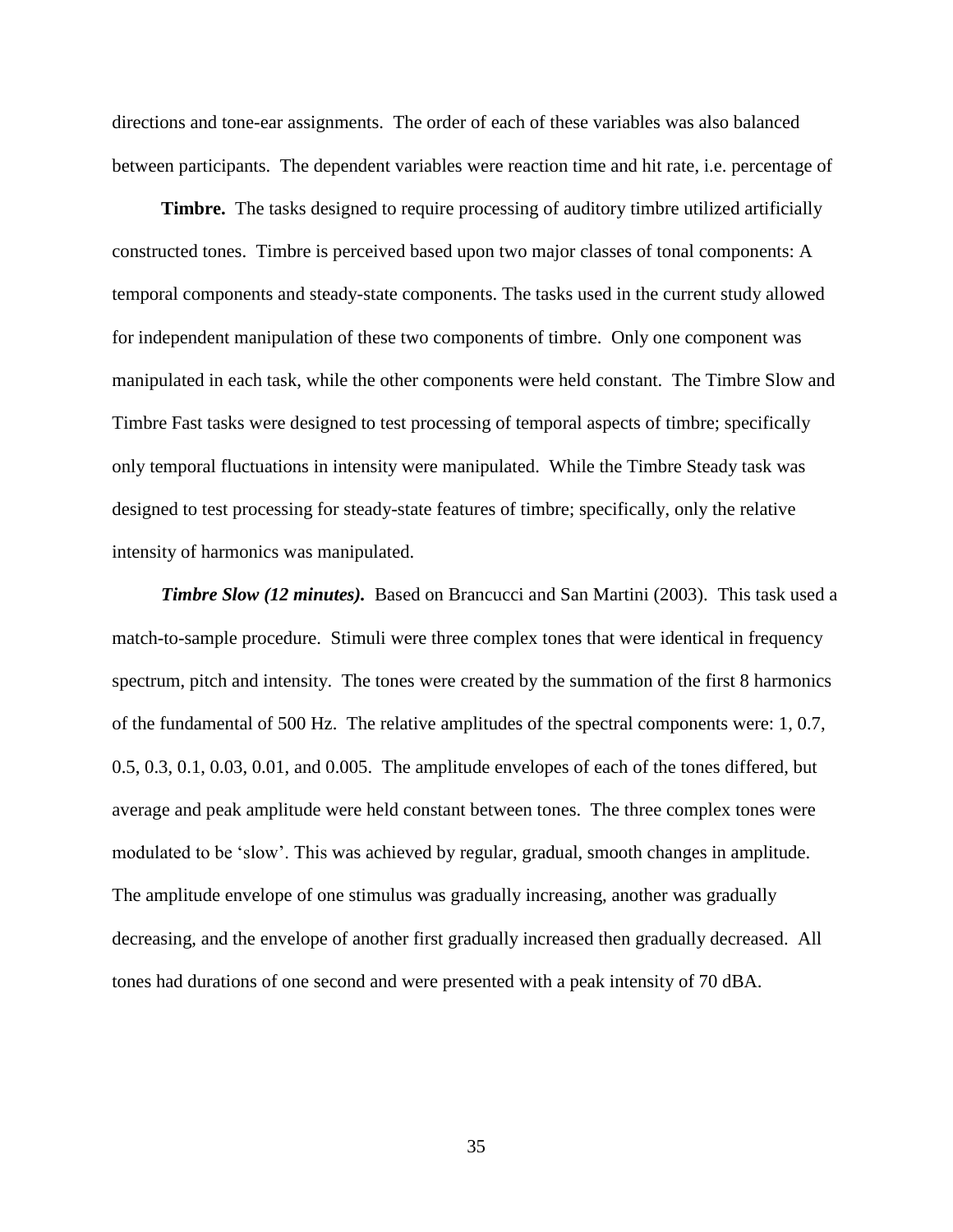On each trial, one of these amplitude modulated tones was presented monaurally as a reference stimulus. After a one second inter-stimulus interval, a second amplitude modulated tone was presented to the same ear as a comparison stimulus. A white noise burst was presented

The task contained 96 trials, divided into blocks of 32 trials. Stimuli will be presented to only one ear in each block. Two seconds will separate each trial. Each trial will begin with a monaural tone lasting 1 second. After a 1 second ISI, a second monaural tone will be presented 50 ms before and lasted until 50 ms after the reference tone. Participants were tasked with determining whether the comparison stimulus sounded the same as the reference stimulus. Dependent variables were reaction time and accuracy.

Participants completed 96 trials which were separated into 16 blocks of 6 trials. Within each block the reference and comparison stimuli were always presented to the same ear (right or left). Between each block a high pitched (2000 Hz) pure tone was played in the ear that would receive the reference and comparison stimuli in the following block. Participants were instructed to pay attention only to the ear that heard the high pitched tone. The attended ear switched after each block. After block eight, the headphones were reversed. The trials presented in the first half of the task (blocks 1-8) were the same as those presented in the second half (blocks 9-16), though the order of trials within each half of the task was randomized.

*Timbre Fast (12 minutes).* Based on Brancucci and San Martini (2003). The procedure was the same as the procedure used for the Timbre Slow task, except the amplitude envelopes of the three tones were modulated to create 'rapid' changes. In one tone, the amplitude envelope included a rise time of 65 ms, sawtooth amplitude fluctuations of 6.67 Hz, and a fall time of 200 ms. Another tone involved a rise of 70 ms, fluctuations of 40 Hz, and a decay of 200 ms. Another tone consisted of a 10ms rise, a 560ms steady intensity, and a 430 ms decay.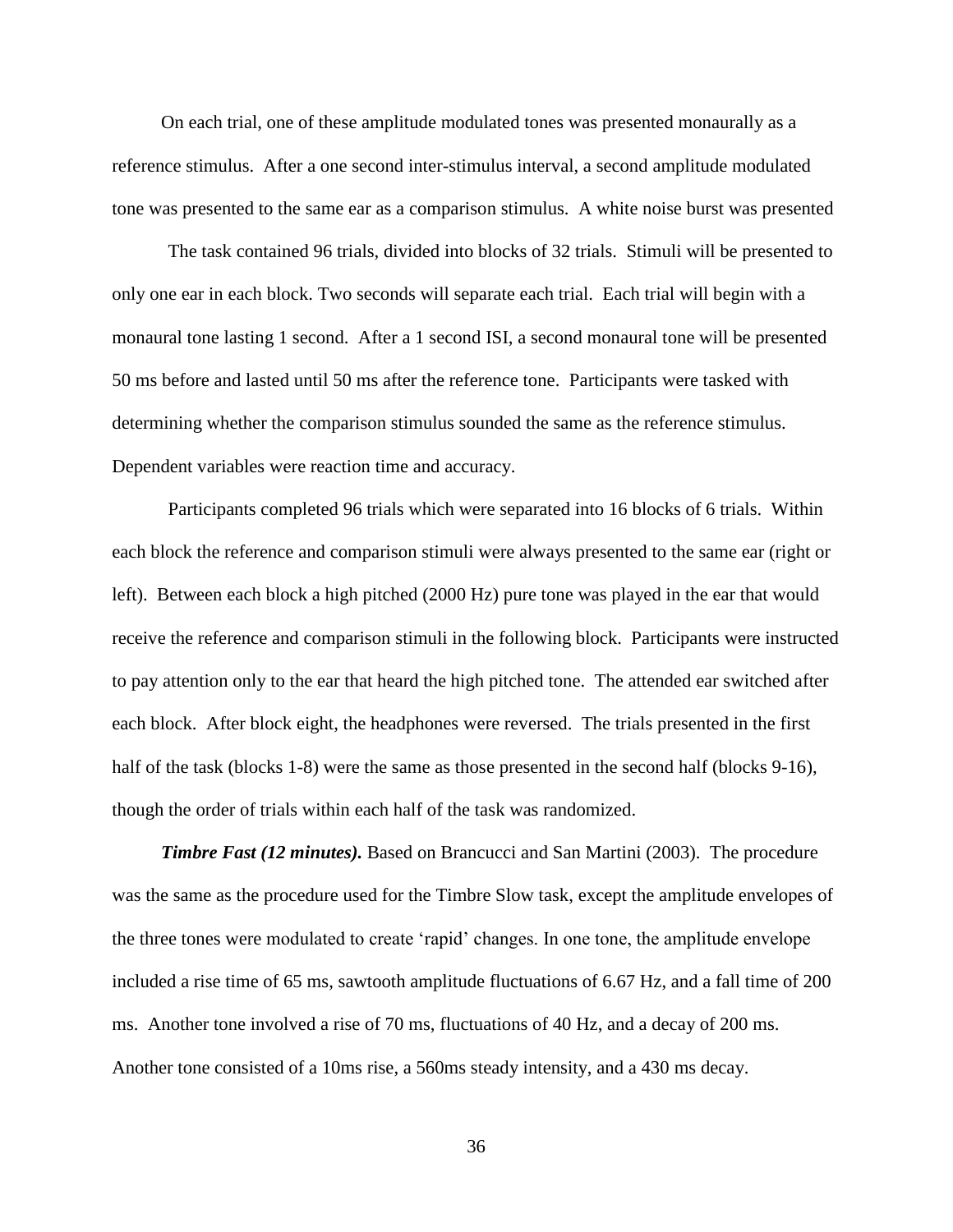*Timbre Steady (12 minutes).* Based on San Martini et al. (1994). This task also used a match-to-sample procedure. Each trial began with a one-second presentation of a monaural reference tone; and after a 500 ms inter-stimulus interval, a comparison tone was presented to the same ear for one second while white noise is presented to the contralateral ear. The reference and comparison stimuli were selected from three complex tones. All three tones consisted of the first 12 harmonics of 100 Hz and were presented at peak intensities of 70 dBA and equal average intensities. The three tones were only distinguished by the amplitudes of harmonic components. In all stimuli, four harmonic components were presented with high relative amplitudes of 1.0, while the other 8 harmonic components were presented with amplitudes that were halved  $(0.5)$ . The high amplitude harmonics were harmonics 1-4, harmonics 5-8, or harmonics 9-12; thus, the high intensity harmonics differed in each stimulus. The number of trials and blocking procedure were identical to the previously described match-to-sample tasks. Accuracy and reaction time were the dependent variables.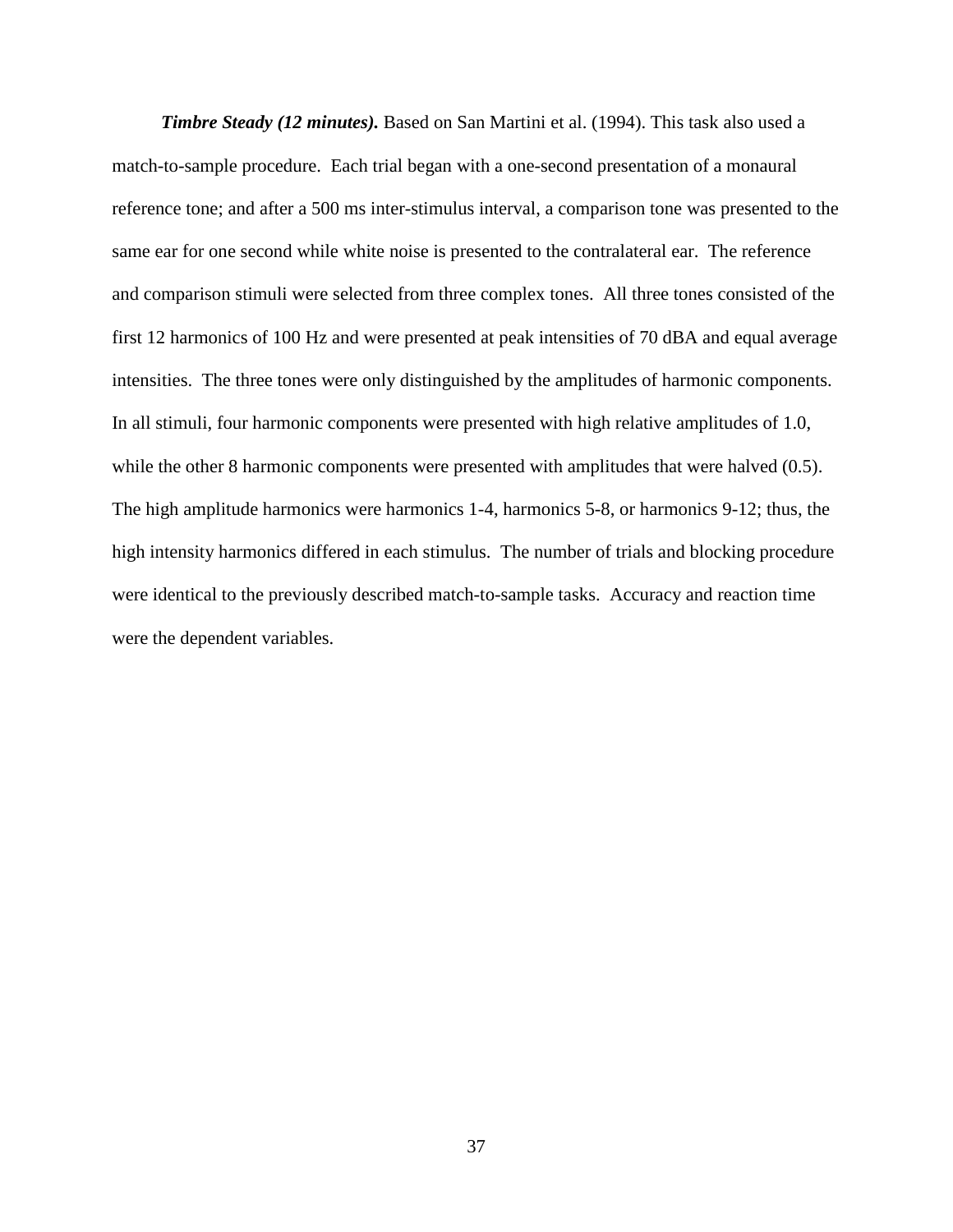#### **Results**

## **Preliminary Data Preparation**

Prior to any statistical analyses, each participant's screening data were checked for evidence of abnormal hearing, left handedness and extensive musical experience. Four participants were identified as musicians and their data were excluded from subsequent analyses. One participant was found to be left-handed and this participant's data was also excluded from all analyses. These five exclusions resulted in a final sample of 124 right-handed, nonmusicians.

While no participant indicated hearing loss or generally poor hearing in terms of average hearing thresholds or inter-ear differences in hearing thresholds, some participants did demonstrate increased thresholds in specific frequency bands. While this could have been an artifact of the abbreviated audiometric testing, a conservative approach was taken to ensure that task performance was not contaminated by abnormal hearing. A threshold difference between the two ears would be especially problematic, since this could potentially produce performance asymmetries even where there may be no hemispheric asymmetries. If a participant's hearing threshold at a specific frequency was more than 5 dB different between the ears or more than 10 dB above normal in both ears, the tasks utilizing that frequency were removed from that participant's data. These methods of audiometric assessment and exclusionary criteria are similar to those used in previous studies of auditory asymmetry (e.g. Brancucci, Franciotti, Anselmo, della Penna, & Tommasi, 2011; Brancucci et al., 2005).

This task exclusion procedure, in addition to the fact that some participants did not complete all tasks, caused the sample size to vary from task to task. Analyses involving more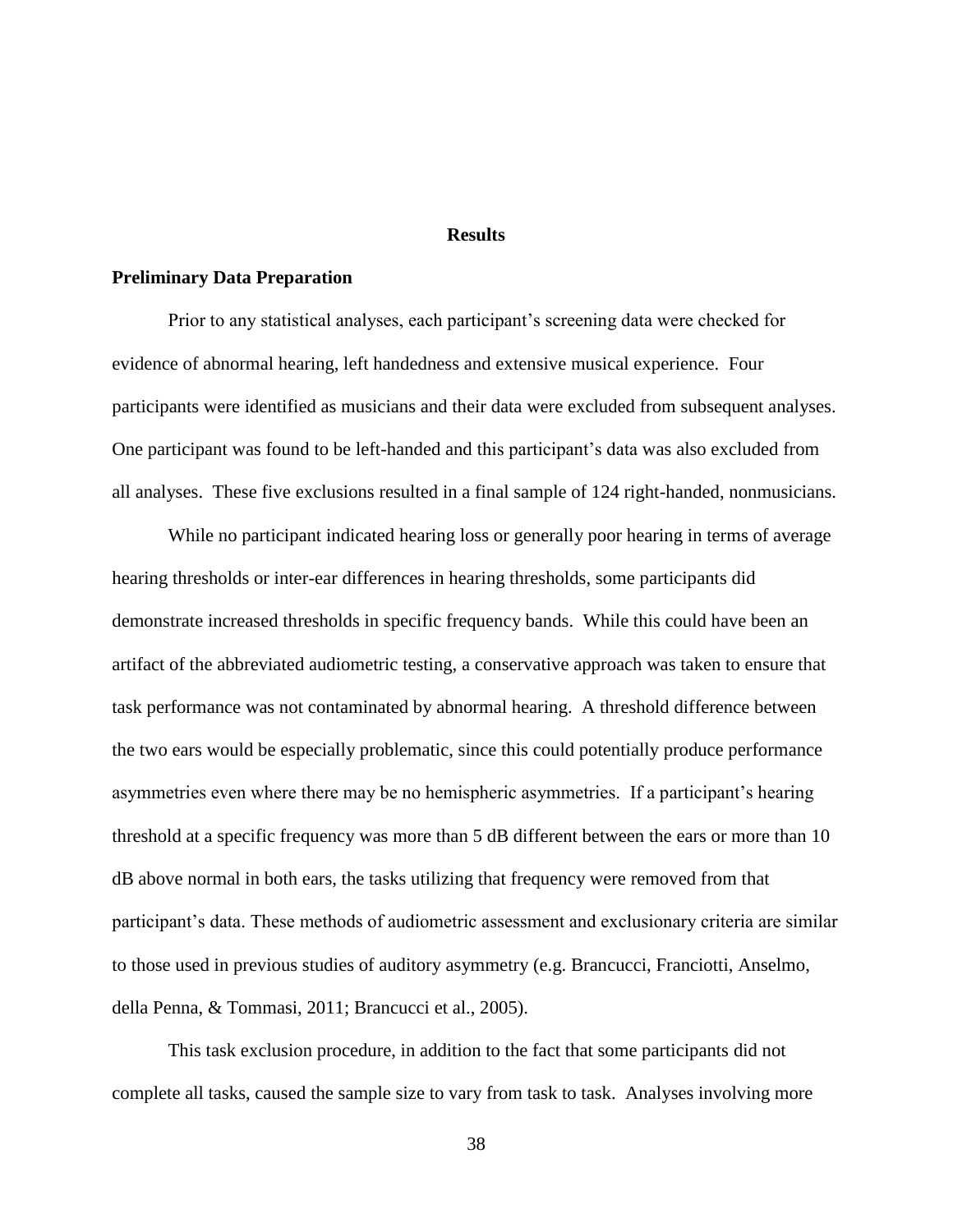than one variable excluded cases pairwise, so that all intact tasks were used. Table 1 indicates how many participants were missing for each task due to either attrition or hearing test results, and it shows how many of the 124 participants produced useable data on each of the 13 tasks. Table 1 Table 1. Final sample sample size for each task and explanations for  $\mathbb{R}^n$ .

|                             | Missing Data: Causes and Counts |                     |                     |  |
|-----------------------------|---------------------------------|---------------------|---------------------|--|
|                             | Not Complete or                 | Tonal               | <b>Final Sample</b> |  |
| Task                        | Non Compliant                   | <b>Hearing Test</b> | Size $(N)$          |  |
| Complex Tone Test           | 8                               | 3                   | 113                 |  |
| <b>Dichotic Emotions</b>    | 18                              | $\mathbf{\Omega}$   | 106                 |  |
| Dichotic Words              | 10                              | 0                   | 114                 |  |
| <b>Duration Fast Speech</b> | 10                              | 0                   | 114                 |  |
| <b>Duration Fast Tones</b>  | 17                              | 18                  | 89                  |  |
| <b>Duration Slow Tones</b>  | 12                              | 23                  | 89                  |  |
| Intensity                   | 10                              | 8                   | 106                 |  |
| Spectral Oddball            | 8                               | 3                   | 113                 |  |
| <b>Temporal Sequencing</b>  | 9                               |                     | 108                 |  |
| <b>Timbre Fast</b>          | 20                              | 14                  | 90                  |  |
| <b>Timbre Slow</b>          | 15                              | 17                  | 92                  |  |
| <b>Timbre Steady</b>        | 10                              | 8                   | 106                 |  |
| <b>Visual Onsets</b>        |                                 |                     | 117                 |  |

Final sample size for each task and explanations for missing data for each task

*Note.* Compare to a total sample size of 124 participants who completed at least one session (i.e. approximately half of the task battery).

Failure to complete a task was typically caused by failure to return for the second session of the study, in which case a participant completed approximately half of the task battery. The 13 participants who did not return for the second session accounted for 90 of the 154 missing cells, and another five individuals failed to complete 1-3 tasks each (11 total) because they were late to the session, they were generally slow to complete tasks, or a computerized task crashed during the experimental session. The above-described issues account for approximately 65% of the missing tasks.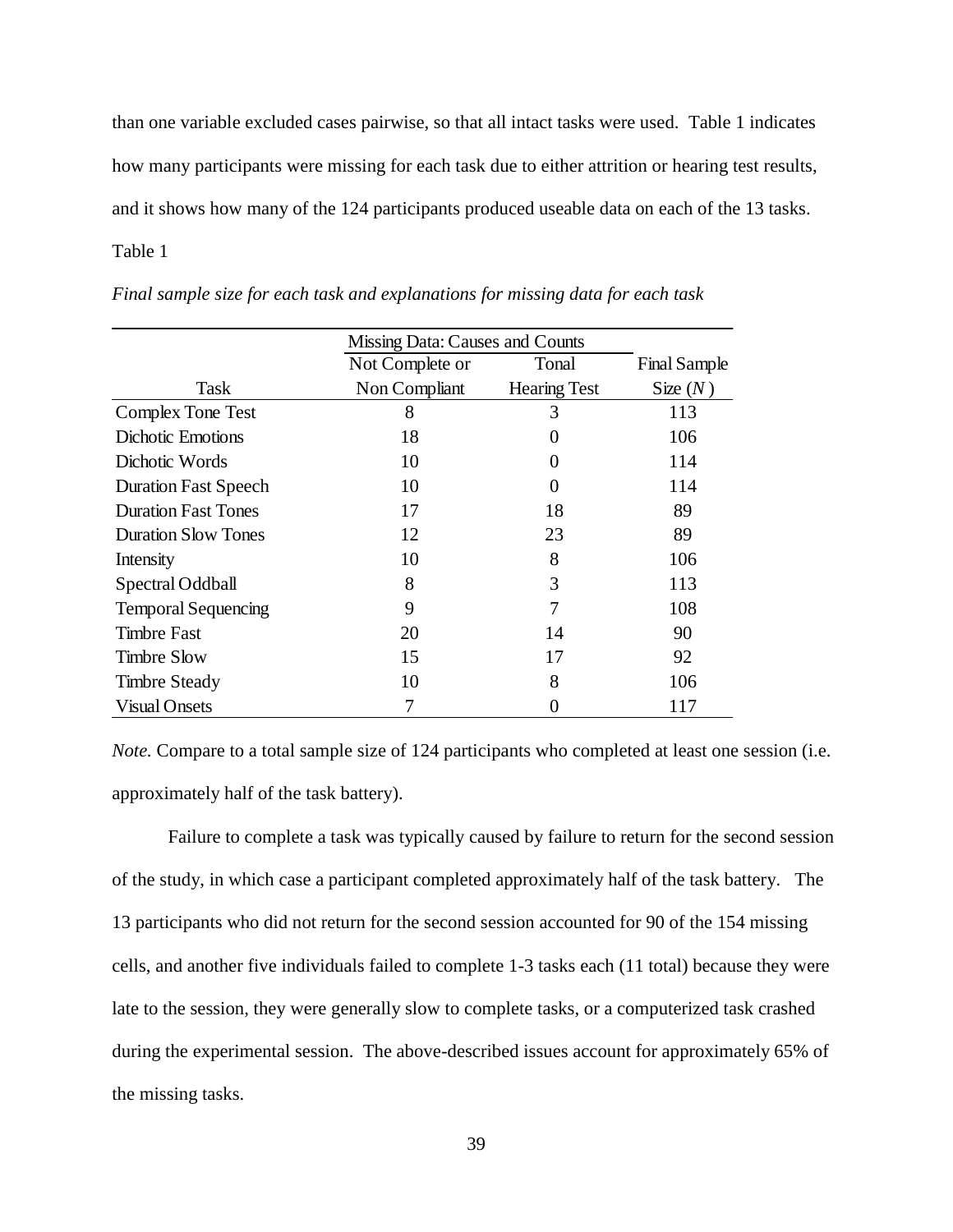The remaining portion of missing data is explained by participant noncompliance.

Participants occasionally failed to rotate their headphones during the task, reported responding in confusion because they had misunderstood the task instructions, or had been nonresponsive throughout the task. Despite the apparent disparity in missing cells between tasks, attrition and noncompliance appear to have occurred randomly and led to missing cells that were dispersed across all orders of task presentation. In contrast, the exclusion of certain tasks based on an individual's frequency-specific hearing thresholds was not entirely random and resulted in missing more of some tasks than others.

Performance data from the participants were converted into values representing the relative performance in the right perceptual field compared to the left. For measures of accuracy, there are many ways to calculate performance asymmetry (Bryden, 1982). Often, the difference in accuracy between the right and left perceptual field is used as the measure of asymmetry. However, these difference scores have a statistical shortcoming; when performance is near ceiling or floor levels, the potential for performance asymmetry is constrained, compared to when performance of either ear is middling (i.e. near 50%). To correct for this limitation, lateralization coefficients (LCs) were computed from the accuracy data using the formulas below shown in Figure 1. For further discussion of the merits of LCs versus raw difference scores in the evaluation of accuracy asymmetries see Boles, Barth and Merrill (2008) and Boles and Barth (2011).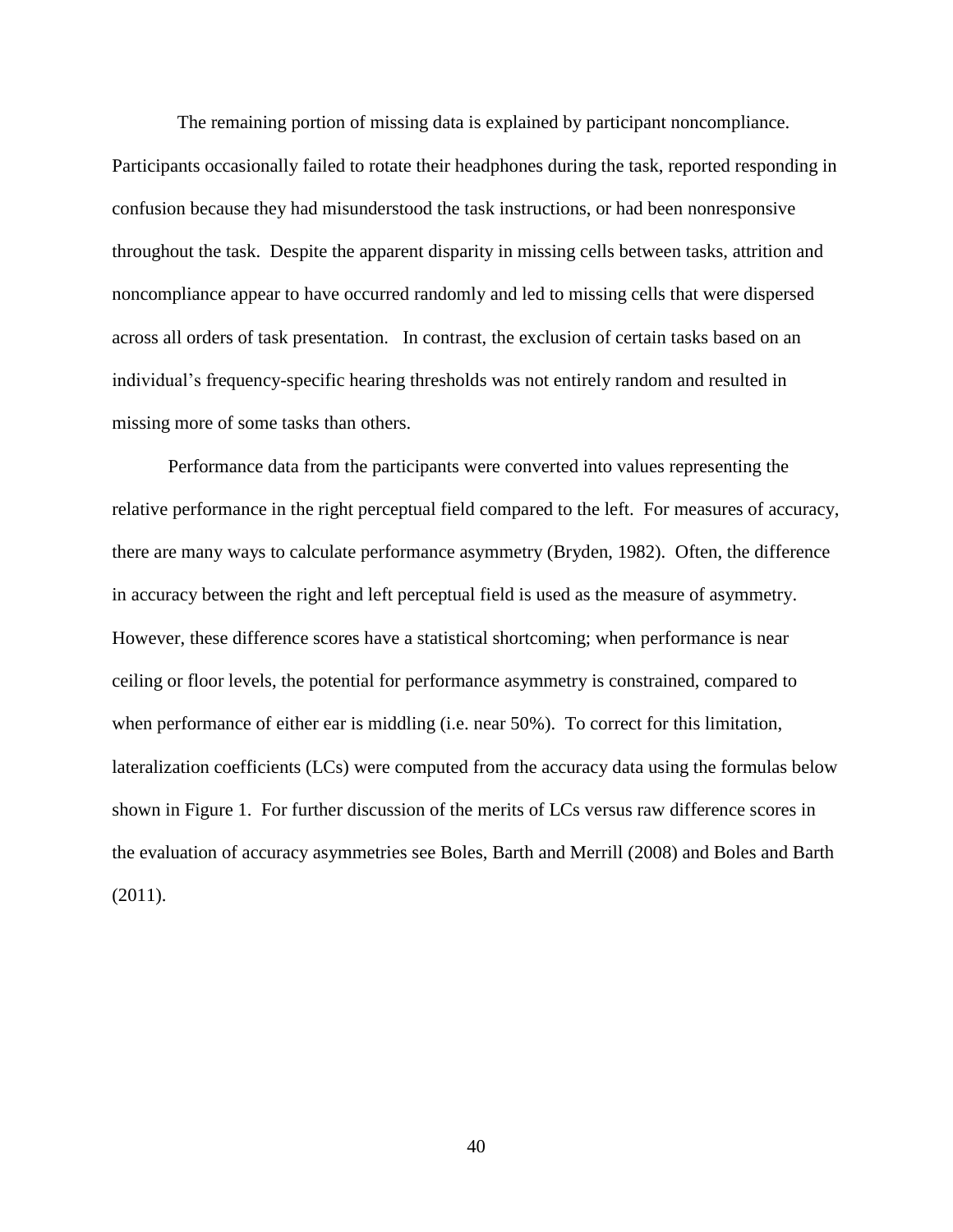When mean accuracy is greater than 50 percent:  $LC = (Right \% Correct - Left \% Correct)/(Right \% Error + Left \% Error)$ 

When mean accuracy is less than 50 percent:  $LC = (Right \% Correct - Left \% Correct) / (Right \% Correct + Left \% Correct)$ 

Figure 1. Formulas used for the computation of Lateralization Coefficients (LCs). Right and Left refer to the right and left perceptual fields.

These formulas produce LC values that range from  $-1.0$  to  $+1.0$ , where negative values indicate a left side (right hemisphere) advantage and positive values indicate a right side (left hemisphere) advantage in terms of mean accuracy.

For reaction time data, the median reaction time was computed for each perceptual hemifield, for each participant; then right hemifield RT was subtracted from left hemifield RT, producing a difference score where a negative value indicates a left side (right hemisphere) advantage and positive values indicate a right side (left hemisphere) advantage for median reaction time. Justification for use of RT side differences is twofold. First, unlike accuracy data, reaction time data is not likely to be limited by floor or ceiling effects, since as Boles and Barth (2008) point out, reaction times can range without limit. Second, side differences such as these have been the standard index of reaction time asymmetry in previous factor analytic research (Boles 1991, 1992, 1996); and there is no generally accepted alternate index of hemispheric asymmetry for reaction time data (see Bryden, 1982, p. 37 for a brief discussion).

## **Analyses of Asymmetry**

After computing the side differences and LCs, each index of asymmetry was tested for significance using a one sample t-test ( $\alpha$  = .05, two-tailed), in which mean asymmetry scores were compared to zero (i.e. no asymmetry). To be included in subsequent factor analyses, a task asymmetry index was required to be at least marginally significant ( $p < .10$ ).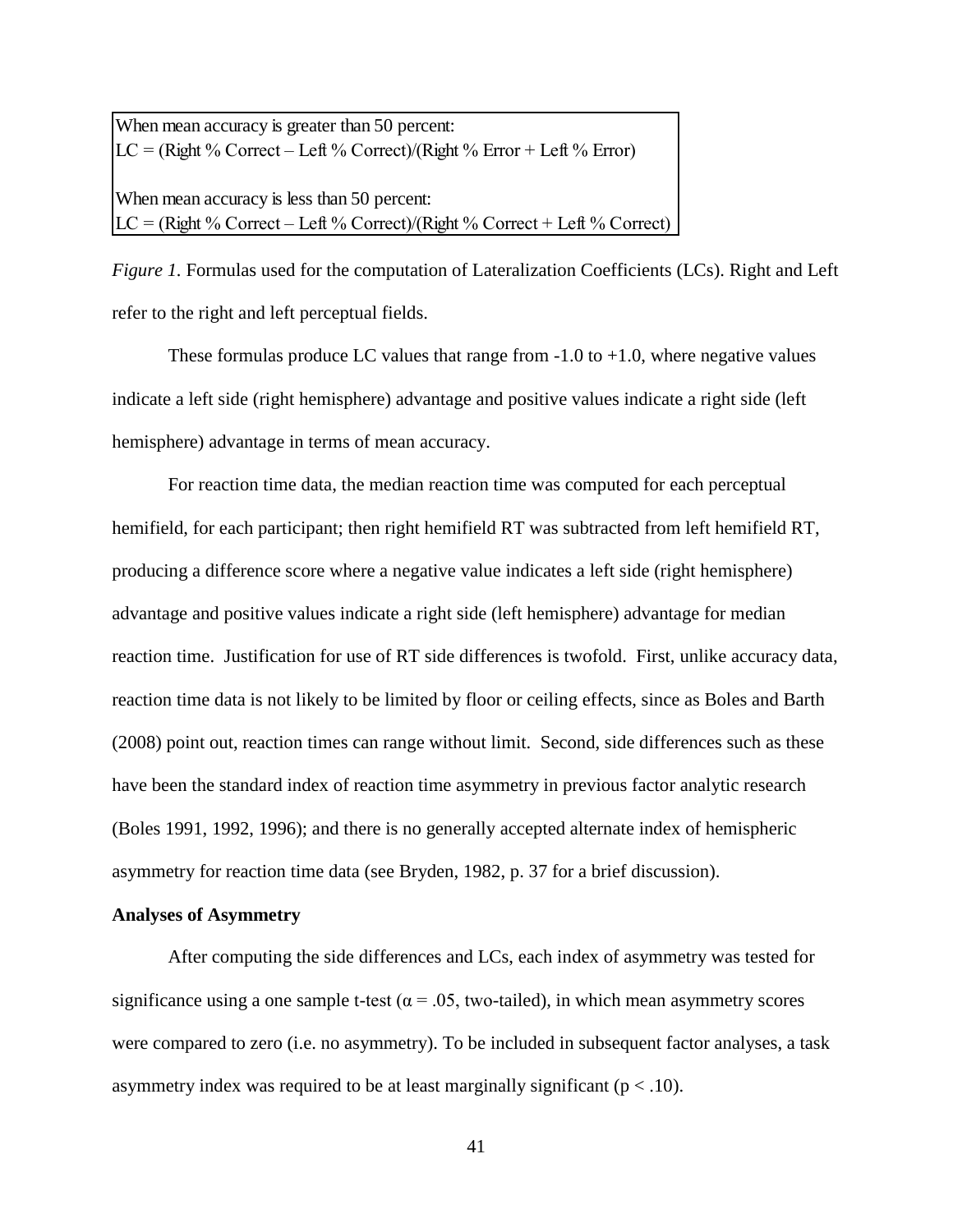Estimates of reliability were also calculated and considered prior to factor analysis. All reliability estimates were computed by either split-half or odd-even procedure. In either case, this involved calculation of the correlation (*r*) of performance in two halves of a given task. If the correlation was positive, the Spearman-Brown correction was applied to estimate reliability.

Negative correlations between halves were treated differently. Since reliability measures are fundamentally based on an estimate of correspondence between a measurement and the true score that is being measured, the minimum theoretical value for reliability is zero (Spearman, 1904, 1910). A reliability of zero indicates that the measured values have no relationship with the true values (Thompson, 2003). A negative reliability estimate would imply the theoretical impossibility that observed scores and true scores somehow have less than nothing to do with each other. So, an assumption for the use of the formula is that the two halves being examined are positively correlated (Webb, Shavelson, & Haertel, 2006). Thus, a negative correlation between halves was taken as a clear indicator that the data from a measure were not reliable, and no further reliability calculations were made for that measure. Instead, when correlations between split halves were negative, the measurements were considered to have zero reliability, and were tabled as such.

Before delving into factor analysis, it is important to consider which tasks actually produced significant measures of asymmetry, whether asymmetries are in the predicted direction, and whether there is an explanation for why some tasks may have failed to produce the predicted asymmetry. Table 2 depicts the results of these preliminary significance and reliability tests for measures of asymmetry produced from each task.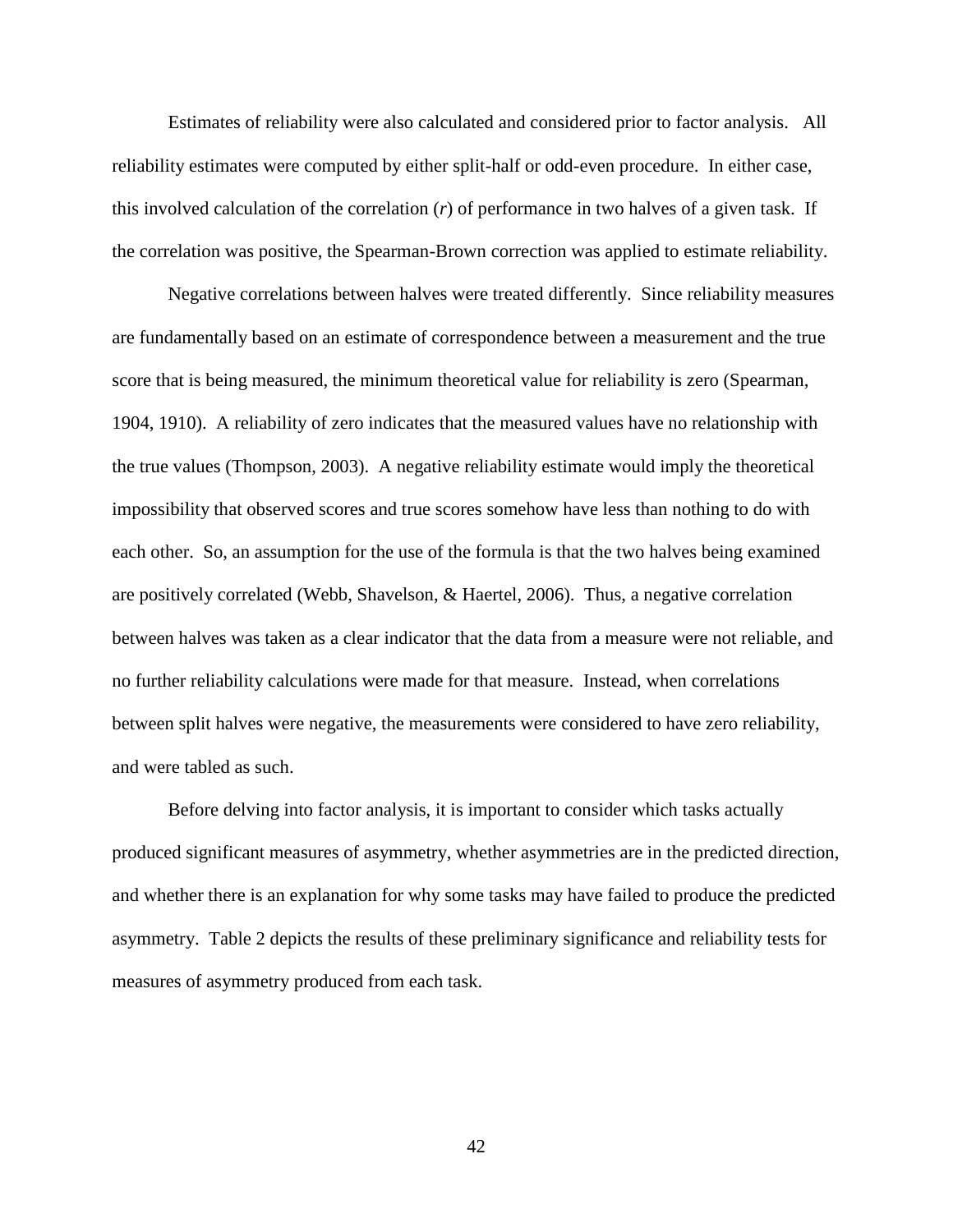# Table 2

*Mean asymmetry scores, significance and Spearman-Brown corrected reliability estimates*  $(r_{sb})$ 

|                             |               |                  |                 | Asymmetry        |            | Reliablility |  |
|-----------------------------|---------------|------------------|-----------------|------------------|------------|--------------|--|
| Task                        | Measure       | $\boldsymbol{N}$ | Mean            | $\boldsymbol{p}$ | Type       | $r_{sb}$     |  |
| <b>Complex Tone Test</b>    | Accuracy (LC) | 113              | $-.07$          | $=.025$          | odd-even   | .374         |  |
| Complex Tone Test           | RT(SD)        | 113              | $-11$ ms        | $=.169$          | odd-even   | .343         |  |
| <b>Dichotic Emotions</b>    | Accuracy (LC) | 106              | $-.07$          | < .001           | odd-even   | .031         |  |
| <b>Dichotic Words</b>       | Accuracy (LC) | 114              | $+.40$          | $-.001$          | split-half | .511         |  |
| <b>Dichotic Words</b>       | Order(LC)     | 114              | $+.34$          | $-.001$          | split-half | .315         |  |
| <b>Duration Fast Speech</b> | Accuracy (LC) | 114              | .00             | $=.880$          | odd-even   | .000         |  |
| <b>Duration Fast Speech</b> | RT(SD)        | 114              | 0 <sub>ms</sub> | $=.986$          | odd-even   | .444         |  |
| <b>Duration Fast Tones</b>  | Accuracy (LC) | 89               | .00             | $=.687$          | odd-even   | .000         |  |
| <b>Duration Fast Tones</b>  | RT(SD)        | 89               | $+9$ ms         | $=.510$          | odd-even   | .428         |  |
| <b>Duration Slow Tones</b>  | Accuracy (LC) | 89               | $-.01$          | $=.313$          | odd-even   | .000         |  |
| <b>Duration Slow Tones</b>  | RT(SD)        | 89               | $+1$ ms         | $=.937$          | odd-even   | .000         |  |
| Intensity                   | Accuracy (LC) | 106              | $-.03$          | $=.133$          | odd-even   | .000         |  |
| <b>Intensity</b>            | RT(SD)        | 106              | $-21$ ms        | $=.019$          | odd-even   | .240         |  |
| <b>Spectral Oddball</b>     | Accuracy (LC) | 113              | $-0.08$         | $-.001$          | split-half | .101         |  |
| Spectral Oddball            | RT(SD)        | 113              | $-10$ ms        | $=.169$          | odd-even   | .302         |  |
| <b>Temporal Sequencing</b>  | Accuracy (LC) | 108              | $+.05$          | $=.228$          | odd-even   | .261         |  |
| <b>Timbre Fast</b>          | Accuracy (LC) | 90               | .00             | $=.941$          | odd-even   | .000         |  |
| <b>Timbre Fast</b>          | RT(SD)        | 90               | $+12$ ms        | $=.403$          | odd-even   | .614         |  |
| <b>Timbre Slow</b>          | Accuracy (LC) | 92               | $-.04$          | $=.294$          | odd-even   | .000         |  |
| <b>Timbre Slow</b>          | RT(SD)        | 92               | 0 <sub>ms</sub> | $=.976$          | odd-even   | .051         |  |
| <b>Timbre Steady</b>        | Accuracy (LC) | 106              | $-12$           | $=.044$          | odd-even   | .094         |  |
| <b>Timbre Steady</b>        | RT(SD)        | 106              | $-24$ ms        | $=.479$          | odd-even   | .819         |  |
| <b>Visual Onsets</b>        | Accuracy (LC) | 117              | $+.01$          | $=.066$          | odd-even   | .566         |  |
| <b>Visual Onsets</b>        | RT(SD)        | 117              | $+5$ ms         | $=.652$          | odd-even   | .402         |  |

for all recorded task measures **For all assets and Spearman-Brown corrected** reliability estimates (*rsb*) for all and Spearman-Brown corrected reliability estimates (*rsb*) for all and spearman-Brown corrected reliability

*Note.* Bold text indicates tasks that are at least marginally significant ( $p < .10$ ).

**Significant asymmetry measures.**As can be seen in Table 2, eight measures produced significant asymmetries. They included the accuracy (LC) measures for Visual Onsets, Dichotic Words, Complex Tone Test, Spectral Oddball, Steady State Timbre Discrimination, and the Dichotic Emotions tasks. There was also a significant asymmetry for the order of report (LC) during the Dichotic Words task. The Intensity Discrimination task was the only task to produce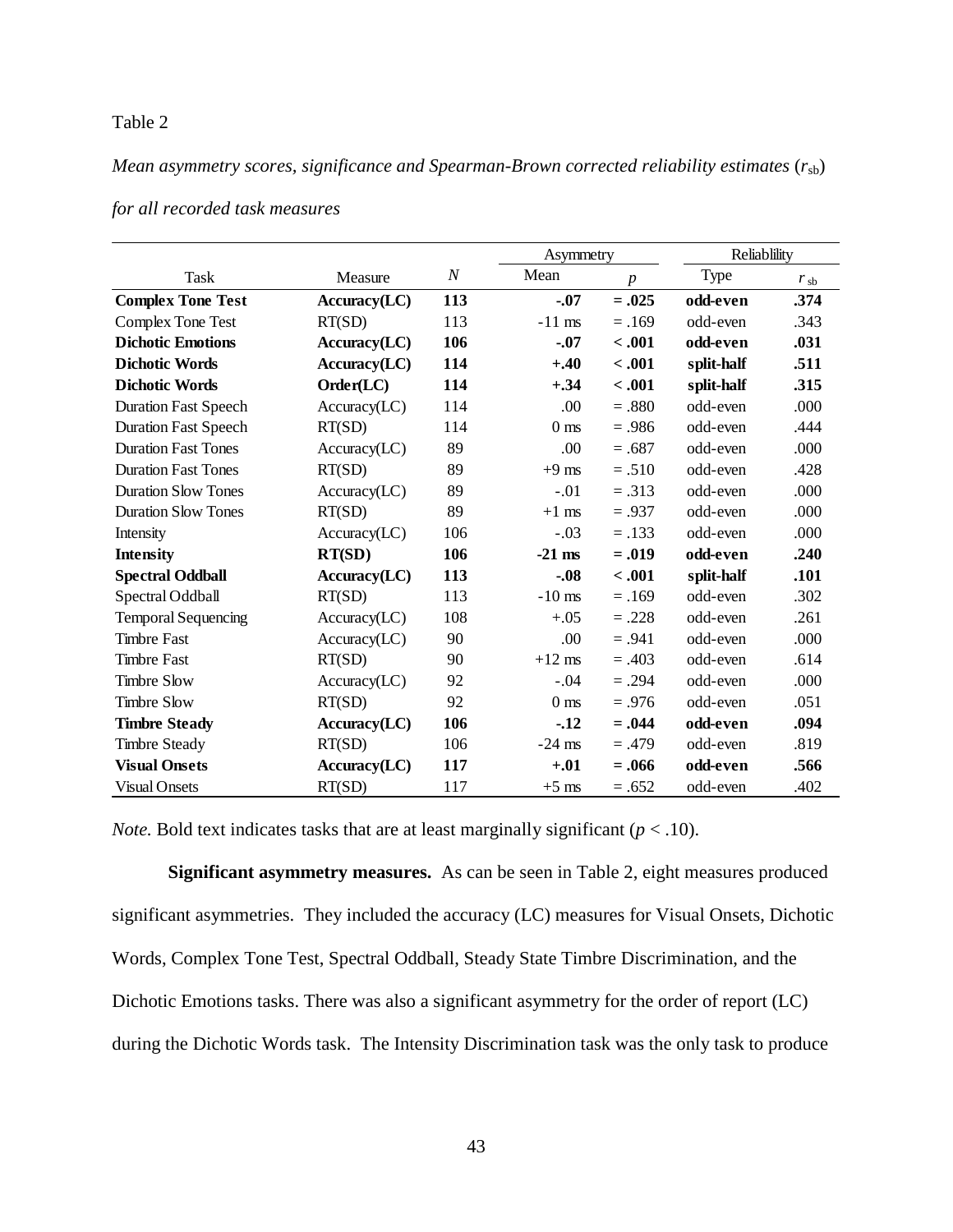a significant asymmetry for reaction time. Each of these significant asymmetries is in the predicted direction, replicating the ear and visual field advantages reported in previous research.

Further, where one measure from a given task (e.g. accuracy LC) was significant and the other (e.g. RT side difference) was not, the nonsignificant measure showed an asymmetry that was descriptively in the predicted direction. For example, the accuracy LC measure indicated a significant LEA (right hemisphere) for the performance of the Steady State Timbre Discrimination task, and the counterpart RT measure for that task also indicated a notable, but nonsignificant LEA of 24 milliseconds. This correspondence between asymmetry measures suggests that the significant asymmetries observed here are due to true differences in hemispheric processing, rather than randomly occurring artifacts. This is encouraging since it is the significant measures that were included in subsequent factor analyses.

**Nonsignificant asymmetry measures.** In contrast, the results of the wholly nonsignificant tasks are somewhat more varied. Yet, over seventy percent of the nonsignificant measures produced asymmetries that trended in the predicted direction. The tasks that failed to produce any significant measures fall into two groups: Temporal discrimination tasks and Timbre discrimination tasks. Possible explanations for task nonsignificance are discussed here, and the discussion section contains recommendations for avoiding similar problems in future research on perceptual asym metries.

*Temporal discrimination.* Temporal Sequencing produced a nonsignificant asymmetry in the predicted direction, towards a REA, for the only measured variable, accuracy (LC). Of the other auditory temporal tasks, the Duration Slow Tones task produced a REA for reaction time and a LEA for accuracy, though the magnitude of asymmetry was miniscule in both cases. In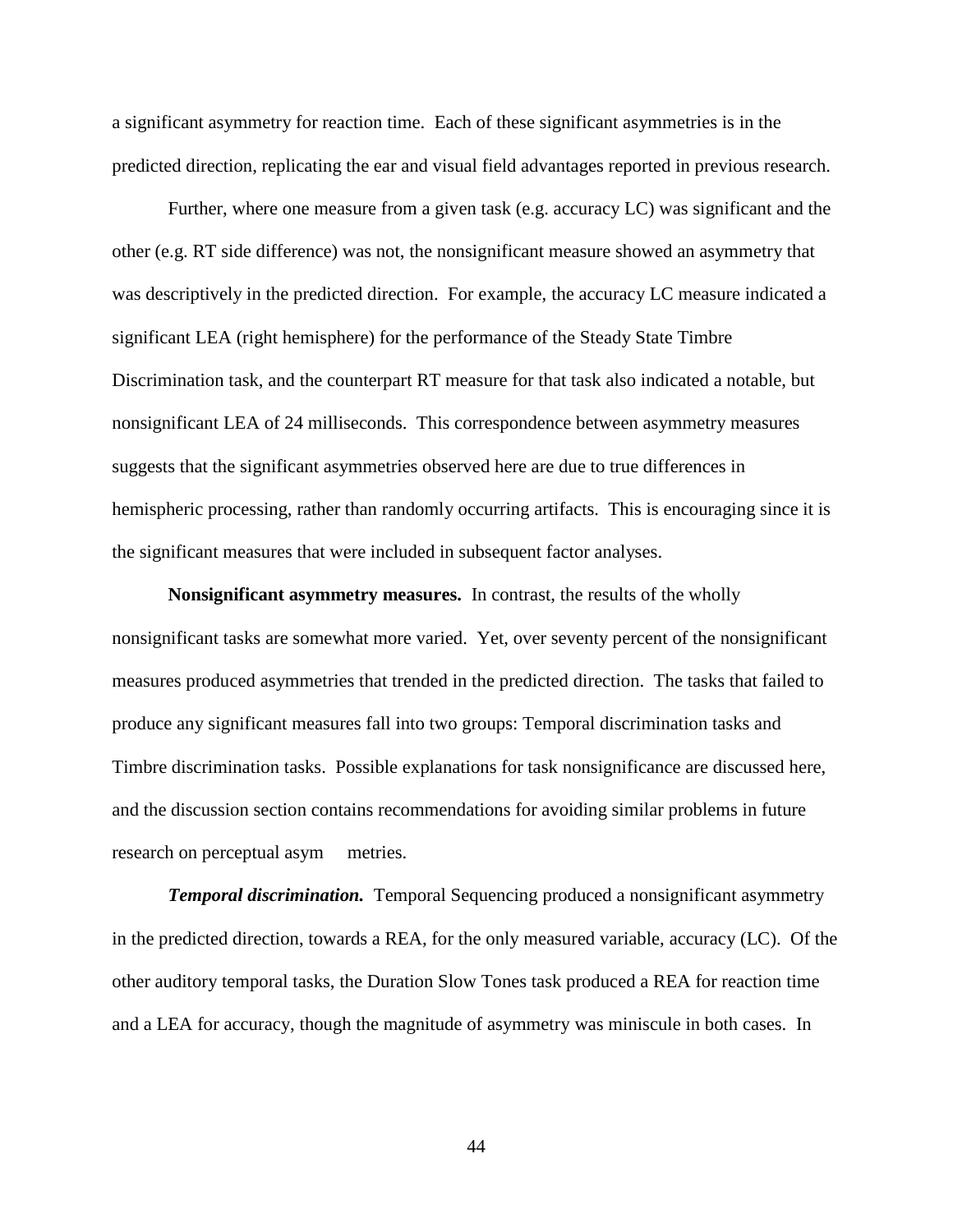retrospect, this result is not entirely surprising, given the conflicting accounts of the laterality of temporal processing of slow signals.

For instance, Brancucci and colleagues (2008) observed a REA for each variable, but as previously discussed, researchers often fail to find any performance or physiological asymmetries when temporal stimuli must be discriminated based on relatively large differences in duration  $(50 \text{ ms})$ . In some cases, researchers even find a reversed, LEA for the processing of slowly occurring temporal information, which implies a right hemisphere lateralization (Belin et al., 1998; Boemio et al., 2005; Mills & Rollman, 1979). The Duration Fast Speech task did not produce any significant asymmetries. The Duration Fast Tones task resulted in a reaction time difference that trended towards the predicted REA, while accuracy LC produced no asymmetry. Theoretically, it is more surprising that these fast duration tasks failed to produce significant evidence for left-hemisphere lateralization for processing of rapid temporal information, given that plenty of behavioral and neurophysiological evidence exists in support of this asymmetry (e.g. Mills & Rollman, 1979; Poeppel, 2003). However, the nonsignificance of these tasks may have more to do with methodology than with underlying laterality.

The stimuli were based upon the stimuli used by Brancucci et al. (2008), but they were modified before being implemented in these tasks. Specifically, the speech and tone stimuli were shortened so that the stimuli on each trial differed by no more than 50 ms. This modification was made in order to ensure that the temporal discrimination would be defined by the fast, narrow temporal window for which the left hemisphere seems to be specialized (Mills  $\&$ Rollman, 1979; Poeppel, 2003). This was also done to allow comparison with the Slow Tone task and to permit testing of the hemispheric dichotomy proposed by the AST hypothesis (Poeppel, 2003). However, the task appears to have been too difficult, since the average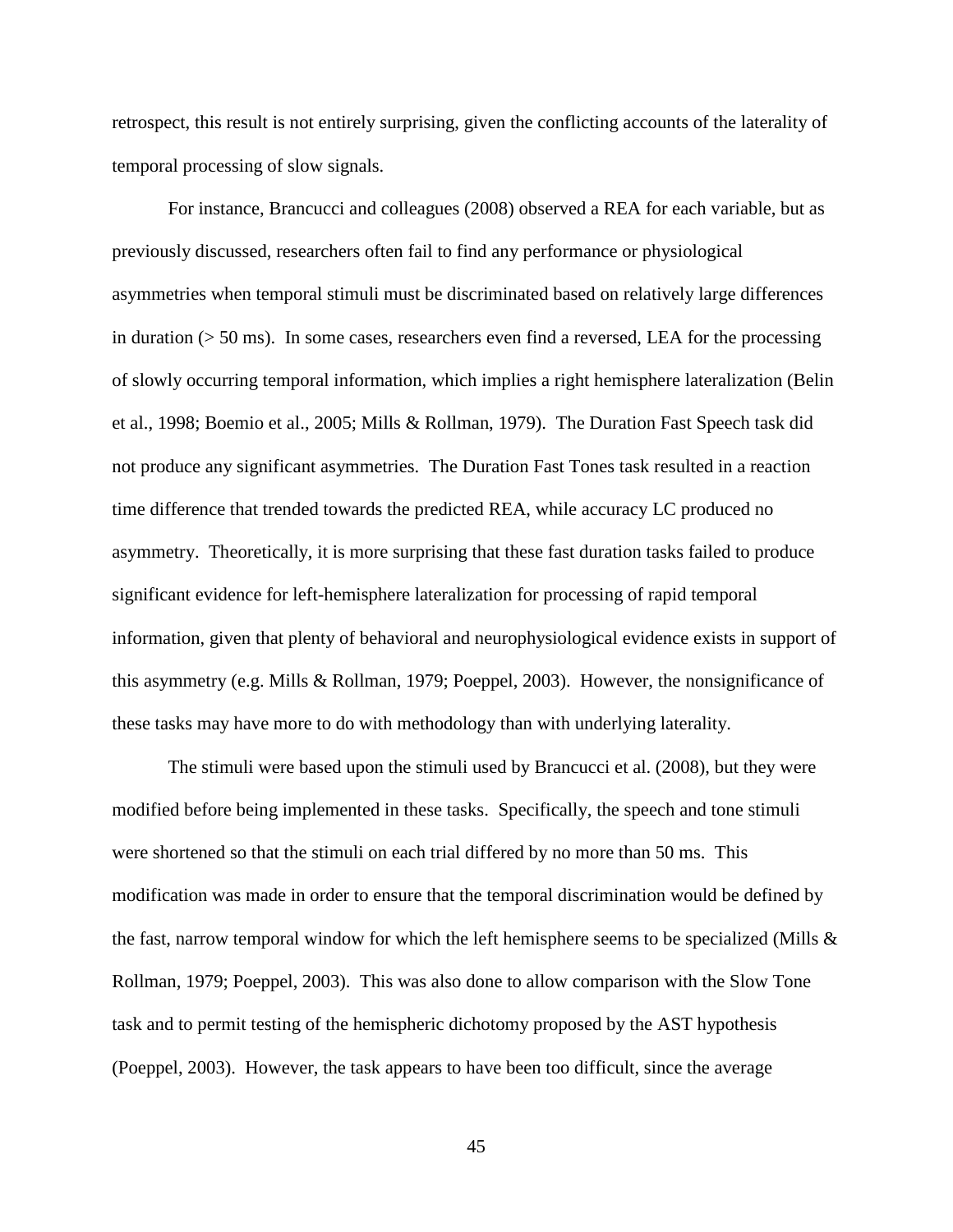accuracy was near chance (50%) for both the tonal and verbal versions of the fast duration discrimination tasks (54.97% and 59.68%, respectively). This poor performance may indicate that participants were often unable to discriminate between stimulus durations and were forced to guess more often, which would reduce the potential for meaningful measurement of true hemispheric asymmetry.

*Timbre discrimination.* The Fast Timbre task and the Slow Timbre task were used to test asymmetry in the processing of temporal features of timbre; RT and accuracy were recorded for each task. The Slow Timbre task produced a nonsignificant, negligible LEA for the accuracy measure, and no asymmetry was evident in the RT data. A LEA is the predicted direction of asymmetry based on previous research using this task (Brancucci & San Martini, 2003). No asymmetry was evident in the accuracy data for the Fast Timbre task, but a nonsignificant REA was evident in the reaction time data. This is opposite the predicted direction.

### **Exploratory Factor Analyses**

Two pairs of factor analyses were conducted. Between each pair of analyses, the only difference was the degree of conservatism used for determining adequate reliability for entry into factor analysis. The reliability criterion for entering factor analysis was reduced slightly from the first pair of analyses to the second pair. Reducing the reliability criterion increased the number of variables entered into factor analysis and the resultant factor solution. Within each pair, the first analysis used Kaiser's traditional eigenvalue criterion to determine the number of factors extracted (Kaiser, 1960, 1961), and the second analysis used Cattell's (1966) scree test to determine the number of factors extracted.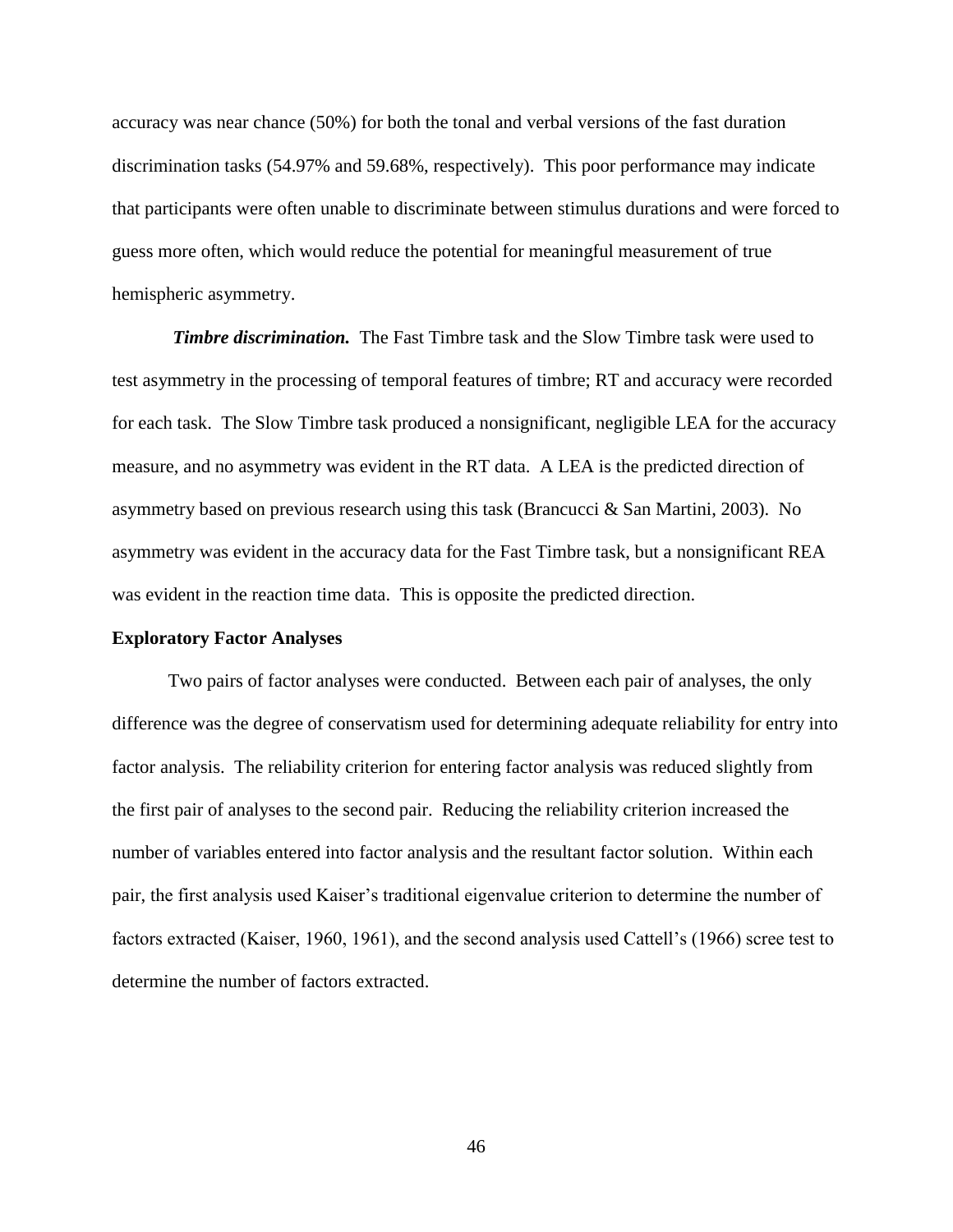Table 3 represents the correlations among all significant measures of perceptual

asymmetry; all subsequent factor analyses were driven by the relationships depicted in this

correlational matrix.

### Table 3

*Correlation matrix for all significant measures of performance asymmetry*

|                                  | VO | <b>DWA</b> | <b>DWO</b>   | <b>CTT</b> |        | SO           | TS     | DE       |
|----------------------------------|----|------------|--------------|------------|--------|--------------|--------|----------|
| Visual Onsets Accuracy (VO)      |    | $+.09$     | $+.08$       | $-.03$     | $+.07$ | $-.04$       | $+.16$ | $+.21*$  |
| Dichotic Words Accuracy (DWA)    |    |            | $+.86**+.04$ |            | $-.03$ | $-.03$       | $-.06$ | $+.10$   |
| Dichotic Words Order (DWO)       |    |            |              | $+.07$     | $-.02$ | $+.08$       | $-.02$ | $+.11$   |
| Complex Tone Test Accuracy (CTT) |    |            |              |            | $-.05$ | $+.30**+.12$ |        | $+.11$   |
| Intensity $RT(I)$                |    |            |              |            |        | $+.05$       | $+.13$ | $-.01$   |
| Spectral Oddball Accuracy (SO)   |    |            |              |            |        |              | $+.07$ | $+.11$   |
| Timbre Steady Accuracy (TS)      |    |            |              |            |        |              |        | $+.22**$ |
| Dichotic Emotions Accuracy (DE)  |    |            |              |            |        |              |        |          |
| * $p < .05$                      |    |            |              |            |        |              |        |          |

\*\*  $p < .01$ 

**FA1: Traditional reliability criterion with Kaiser's criterion.** Here, as in previous factor analytic studies of perceptual asymmetry (e.g. Boles, 1998b), a variable was accepted for factor analysis if performance asymmetry was at least marginally significant (*p* < .10) and reliable, as indicated by Spearman-Brown corrected reliability estimates ( $r \geq .30$ ). As shown in Table 2, accuracy LCs from the Visual Onsets task, the Dichotic Words task, and the Complex Tone Test task, each met this dual significance-reliability criterion; as did the LC of report order from the Dichotic Words task. An initial exploratory factor analysis was conducted using these four variables.

The exploratory factor analysis employed Principle Components extraction using Kaiser's criterion to extract factors only when the associated Eigenvalue was greater than one. In this and all subsequent factor analyses, missing task data was excluded on a pairwise basis, meaning that if a participant did not complete a specific task, the rest of their data was still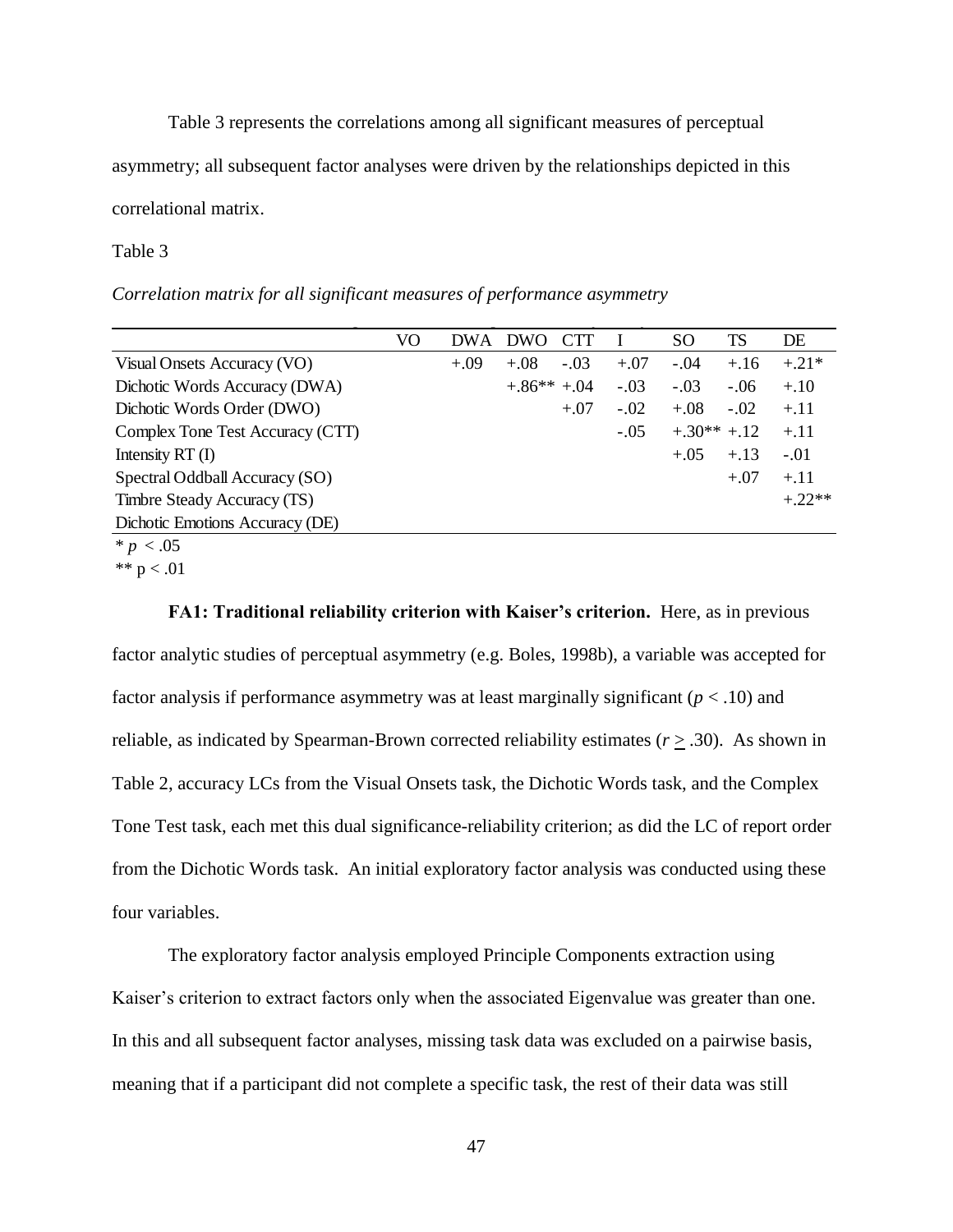useable. Adequacy for factor analysis was determined using the Kaiser-Meyer-Olkin (KMO) measure of sampling adequacy (KMO = .503), and Bartlett test for sphericity ( $p < .001$ ).

Two factors were extracted, which accounted for a cumulative 73% of total variance (Factor  $1 = 47\%$  and Factor  $2 = 26\%$ , approximately). These factors were then rotated using the Direct Oblimin rotation method, which permits correlations between factors. Delta  $(\delta)$ , a statistical parameter which controls the amount of inter-factor correlation, or obliqueness, was systematically varied until the rotated factor solution was reached in a minimum number of iterations. This is a method that was recommended by Gorsuch (1983), which was used in previous factor analyses of perceptual asymmetries (e.g. Boles, 1998b). In this analysis a rotated factor solution required a minimum of two iterations ( $\delta = 0.2$ ). This rotated factor solution is presented as a structure matrix in Table 4.

Table 4

Structure matrix of extracted and rotated factors for factor analysis 1 with Kaiser's Criterion

| Factor 1                      |         |
|-------------------------------|---------|
| Dichotic Words Accuracy       | $+959$  |
| Dichotic Words Order          | $+.957$ |
| Factor 2                      |         |
| Complex Tone Test Accuracy    | $+.752$ |
| <b>Visual Onsets Accuracy</b> |         |

*Note.* All loadings  $\geq$  .30 are shown.

Factor 1 consists solely of the two measures taken from the Dichotic Words tasks. Given that these two measures both indicate a left-hemisphere advantage in the processing of auditory linguistic information and that both measures positively loaded on Factor 1, it is reasonable to conclude that Factor 1 represents a resource for Auditory Linguistic processing. This resource has been identified in previous factor analytic studies (e.g. Boles, 1991). Factor 2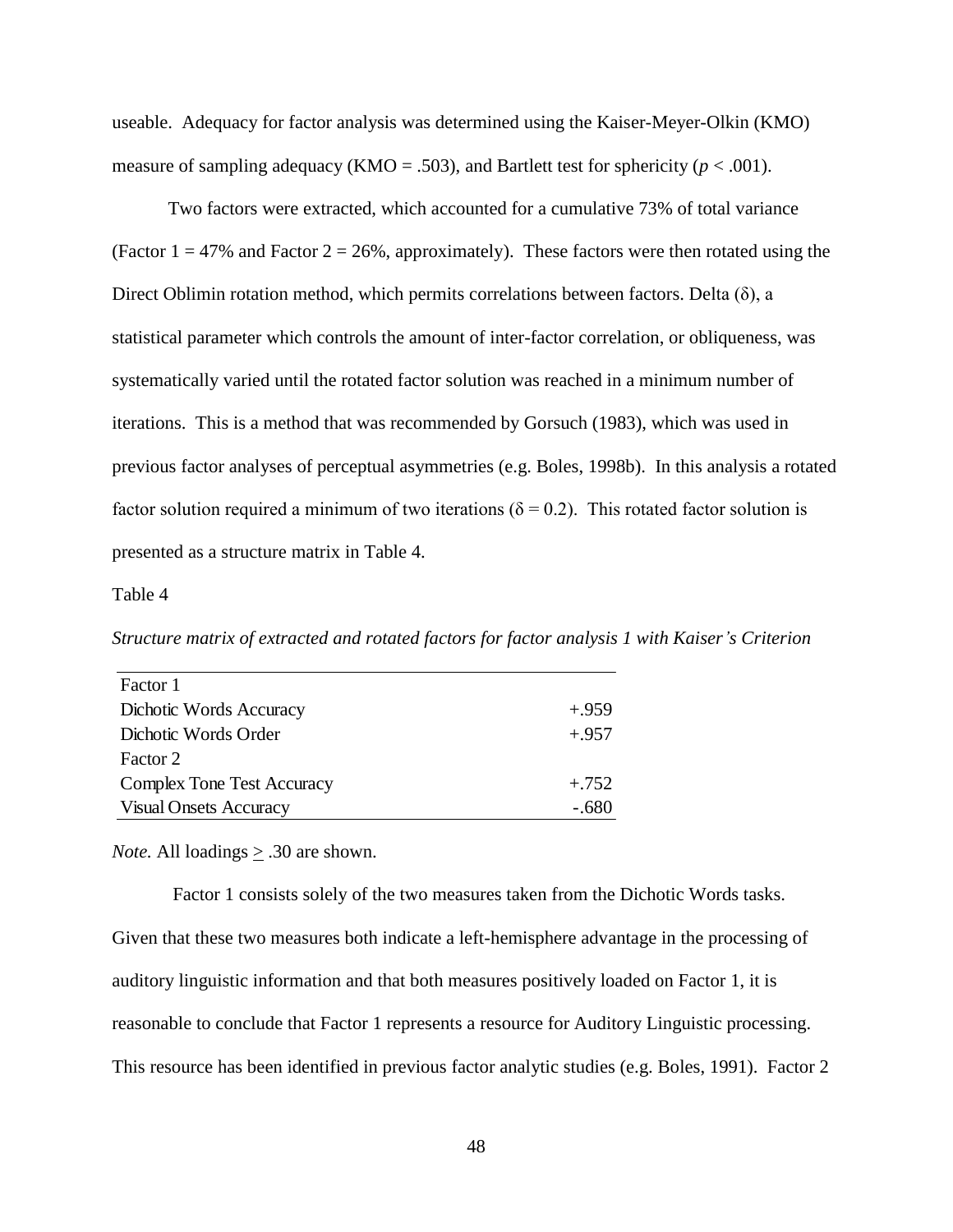represents loadings from the remaining two tasks: Visual Onsets and the Complex Tone Test. These two tasks do not appear to represent a single resource. Visual Onsets elicited a left hemisphere accuracy advantage, while a right hemisphere advantage was apparent for accuracy during the Complex Tone Test. Further, these two measures load inversely on Factor 2 – Visual Onsets loading negatively and the Complex Tone Test positively. Thus, it appears that Factor 2 represents two distinct perceptual resources: A Visual Temporal resource and an Auditory Spectral Pitch resource, the latter being a novel discovery and the former a replicated resource previously found by Boles (1996).

The relationship between Factor 1 and Factor 2 was assessed by testing the factor intercorrelations for significance. A t-test was used in which the degrees of freedom were based upon the mean sample size of all possible measure pairings between Factor 1 and Factor 2. Since two measures loaded on Factor 1 (Dichotic Words Accuracy and Dichotic Words Order) and two measures loaded on Factor 2 (Complex Tone Test Accuracy and Visual Onsets Accuracy), four pairwise comparisons were possible between Factors. These pairwise comparisons were Dichotic Words Accuracy vs. Complex Tone Test Accuracy (*n* = 105), Dichotic Words Accuracy vs. Visual Onsets Accuracy (*n* = 108), Dichotic Words Order vs. Complex Tone Test Accuracy ( $n = 105$ ), Dichotic Words Order vs. Visual Onsets Accuracy ( $n = 108$ ). The average sample size of these four pairwise comparisons was 106.5 participants, so the degrees of freedom (*n* – 2) were conservatively set to 104 to test the inter-factor correlation for significance. This *t*test revealed that the correlation ( $r = -0.036$ ) between Factors was not significant,  $t(104) = -0.37$ , *p* > .05. The result of this factor analysis is two uncorrelated factors: one which represents a pure Visual Linguistic resource, and another which consists of a Visual Temporal resource as well as an Auditory Spectral resource.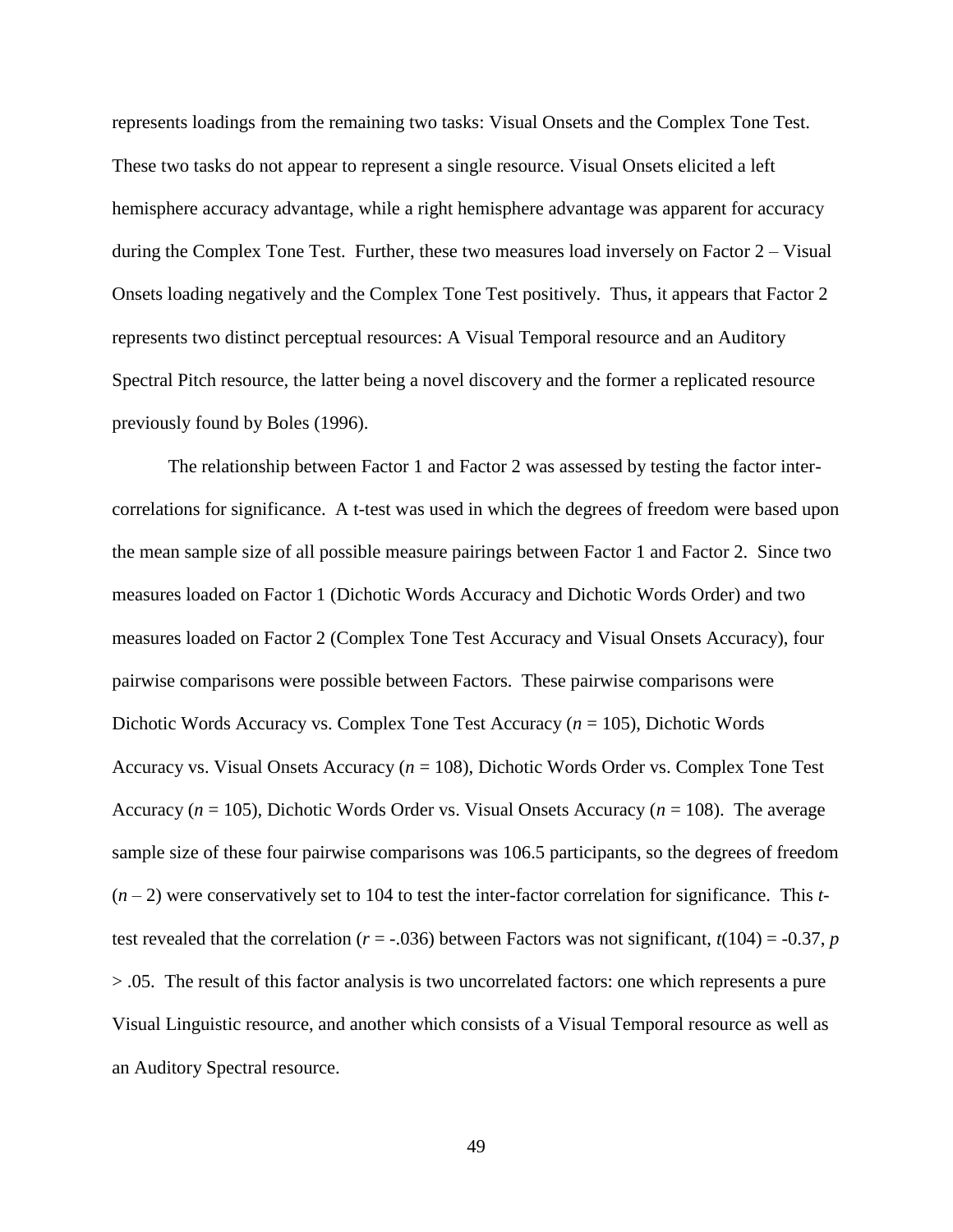While this three-resource model is clearly supported by the rotated structure matrix (Table 4), it is important to check the structure matrix against the original correlation matrix (Table 3) to make sure that the factor structure is a good representation of the correlations within the data. This comparison reveals that Visual Onsets Accuracy and Complex Tone Test Accuracy are uncorrelated, yet they were forced to load together on Factor 2. Examination of the scree plot from this analysis (Figure 2) shows that while Kaiser's criterion led to only two factors being extracted, a third factor is only marginally below the Eigenvalue  $\geq 1$  criterion. Further, this third factor would pass the visual scree test, which bases factor extraction on the scree plot. In short, factors are accepted for extraction if they are above the lowest point of inflexion, or elbow, of the scree plot (Cattell, 1966; Field, 2013; Thompson, 2004).



*Figure 2*. Scree plot from factor analysis 1.

*FA1: Reanalysis using scree test extraction.* This secondary factor analysis followed the same procedures, but rather than using Kaiser's criterion that an Eigenvalue must be at least 1, the scree-test was used to justify extraction of a third factor. The three factors accounted for approximately 47%, 26%, and 24% of the variance (96% cumulatively). Four iterations were needed to reach a rotated factor solution ( $\delta = 0$ ). The structure matrix is presented in Table 5.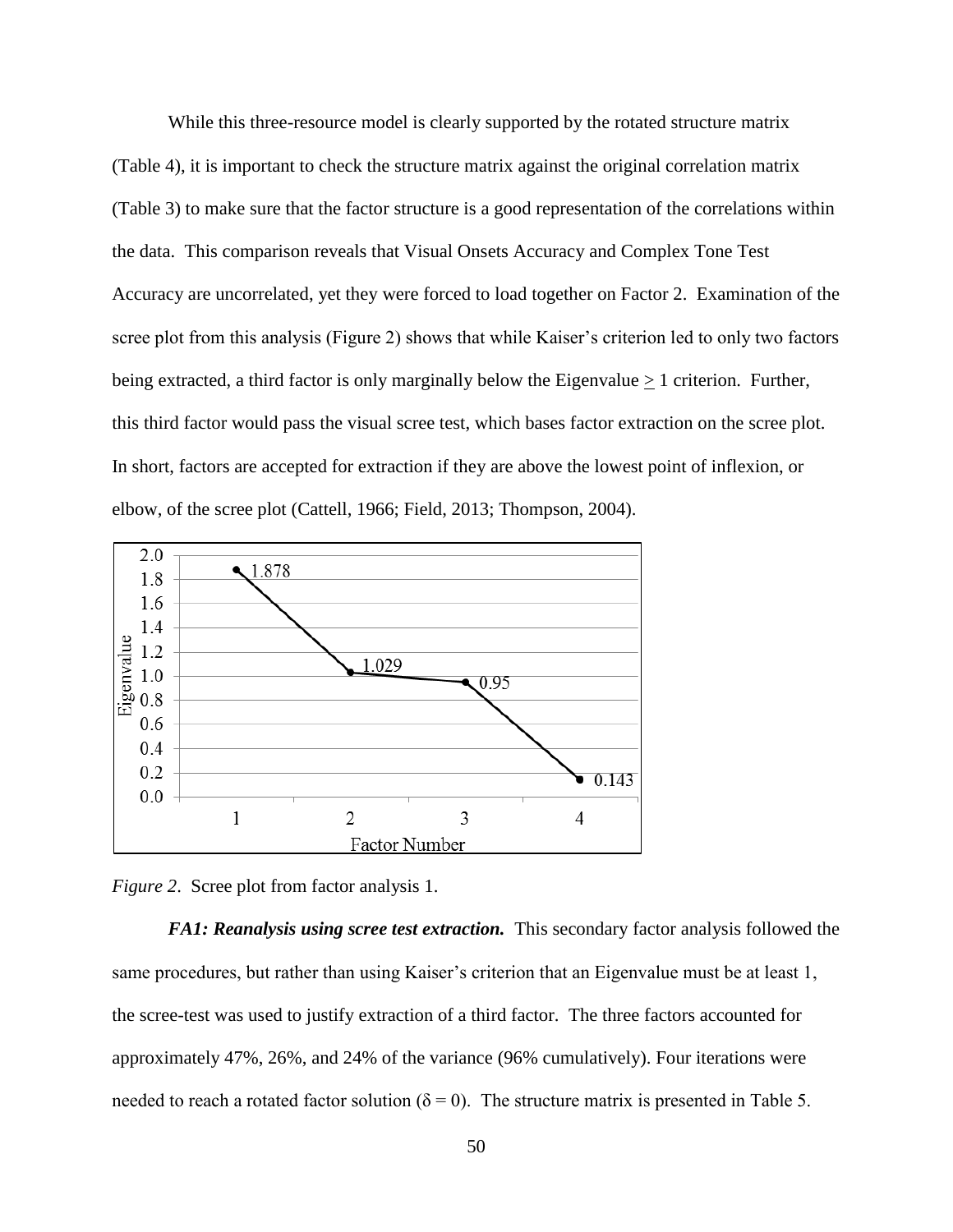#### Table 5

Structure matrix of extracted and rotated factors for factor analysis 1 with Scree test

| Factor 1                      |          |
|-------------------------------|----------|
| Dichotic Words Accuracy       | $+.963$  |
| Dichotic Words Order          | $+.963$  |
| Factor 2                      |          |
| Complex Tone Test Accuracy    | $+1.000$ |
| Factor 3                      |          |
| <b>Visual Onsets Accuracy</b> | $+1.000$ |

*Note.* All loadings > .30 are shown.

As expected, extraction of a third factor led Complex Tone Test Accuracy and Visual Onsets Accuracy to split into two separate pure factors, each representing a single resource. Tests of the correlations between factors indicated that these three factors are uncorrelated  $(p > .05$ , in each case), here meaning that the Auditory Linguistic, Auditory Spectral Pitch, and Visual Temporal resources are uncorrelated. The factor structure produced by this model is an accurate depiction of the correlations in the underlying data (see Table 5 and Table 3). Critically, despite the improved correspondence between the correlation matrix and the factor structure, the identities of the resources inferred from this secondary analysis are no different from those of the initial factor analysis.

**FA2: Reduced reliability criterion with Kaiser's criterion.** For this factor analysis the reliability criteria were loosened to allow any measure with a Spearman-Brown corrected estimate of at least .2 into the analysis. The methods of extraction, methods of rotation, and appropriateness of factor analysis were unchanged from the previous analysis. Compared to the previous factor analysis, relaxation of the reliability criterion led to the addition of one measure: Intensity Reaction Time. The structure matrix is presented in Table 6 and described below.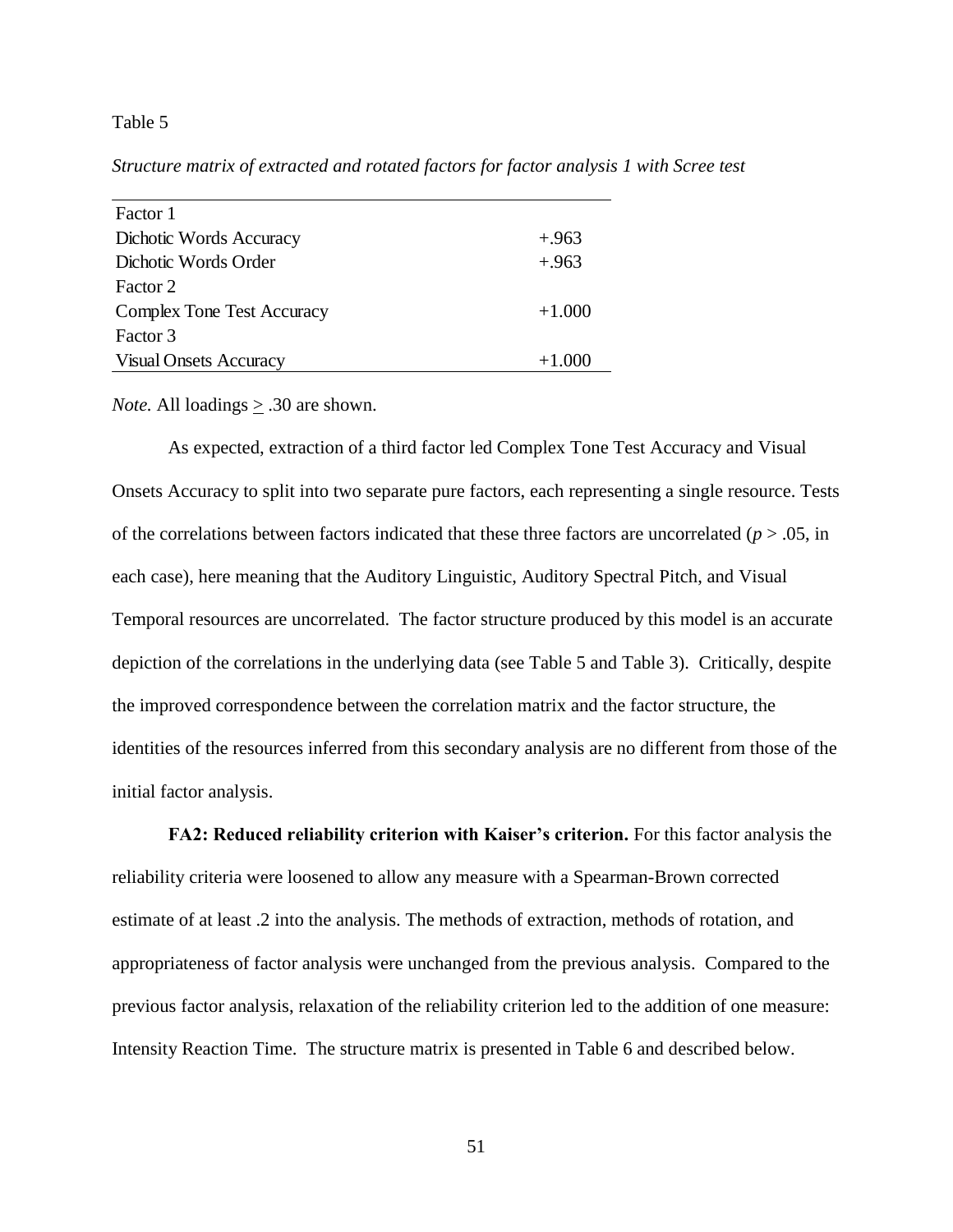### Table 6

*Structure matrix of extracted and rotated factors for factor analysis 2 with Kaiser's Criterion* Table 6. Structure matrix of extracted and rotated factors for factor

| Factor 1                          |         |
|-----------------------------------|---------|
| Dichotic Words Order              | $+.958$ |
| Dichotic Words Accuracy           | $+.967$ |
| Factor 2                          |         |
| <b>Intensity Reaction Time</b>    | $+.678$ |
| <b>Visual Onsets Accuracy</b>     | $+.609$ |
| <b>Complex Tone Test Accuracy</b> | $-.517$ |

*Note.* All loadings > .30 are shown.

A rotated two-factor solution was produced in which Factor 1 and Factor 2 explained approximately 38% and 22% of the variance, respectively (60% cumulatively). Measures of Auditory Linguistic asymmetry were again the sole representatives of Factor 1. Asymmetries measured from the Complex Tone Test and the Visual Onsets task, and the Intensity task all loaded on Factor 2, which again appears to be comprised of multiple resources. As discussed previously, the opposing directions of factor loadings and hemispheric asymmetries indicate that Complex Tone Test and the Visual Onsets performances are reliant on different lateralized resources. Similar comparisons indicate that the Intensity task relies on an auditory processing resource that is distinct from that of other Factor 2 measures. Specifically, the right hemisphere advantage for the Intensity task is opposite that of the Visual Onsets task; and while both the Intensity Task and the Complex Tone Test are right lateralized, the two tasks load inversely on Factor 2, indicating that they too represent two distinct resources.

The correlation between Factor 1 and Factor 2 was again found to be nonsignificant,  $r = -$ .013,  $t(103) = -0.13$ ,  $p > 0.05$ . Thus, it appears that inclusion of the Auditory Intensity task led to a factor solution indicative of four distinct perceptual resources.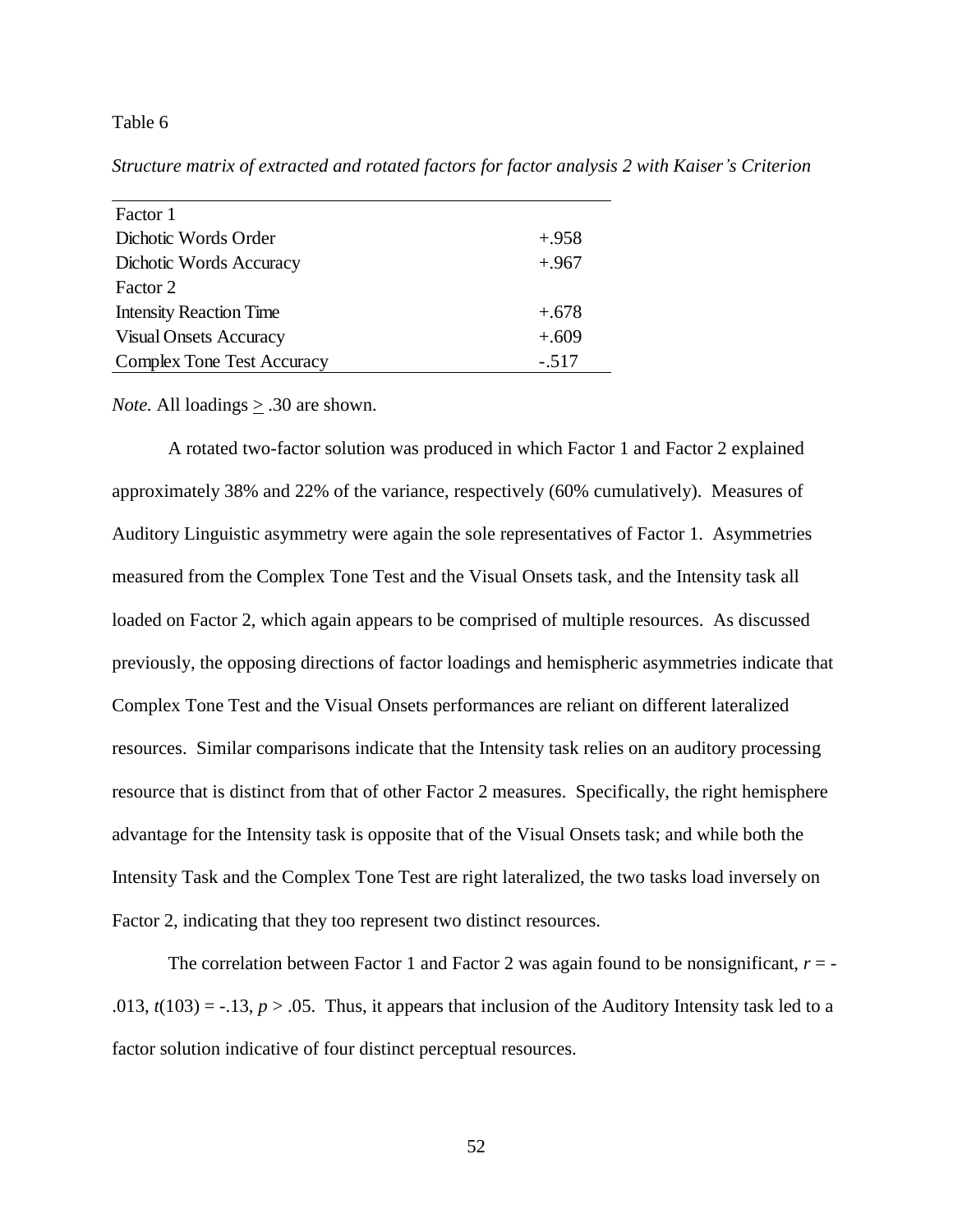Comparison of the structure matrix and the correlation matrix (Table 6 and Table 3, respectively) indicates that Factor 2 is again a hodgepodge of uncorrelated measures; and a quick view of the scree plot for this analysis indicates that two more Factors lie just below the surface of the Kaiser criterion, waiting to be extracted (see Figure 3).



*Figure 3.* Scree plot from factor analysis 2.

*FA2: Reanalysis using scree test extraction.* A secondary factor analysis was conducted to explore the explanatory utility of adding these two factors. Four factors were extracted accounting for 38%, 22%, 19%, and 18% of the variance (97% cumulatively). Five iterations were needed to reach a rotated factor solution ( $\delta = 0.05$ ). The structure matrix is presented in Table 7.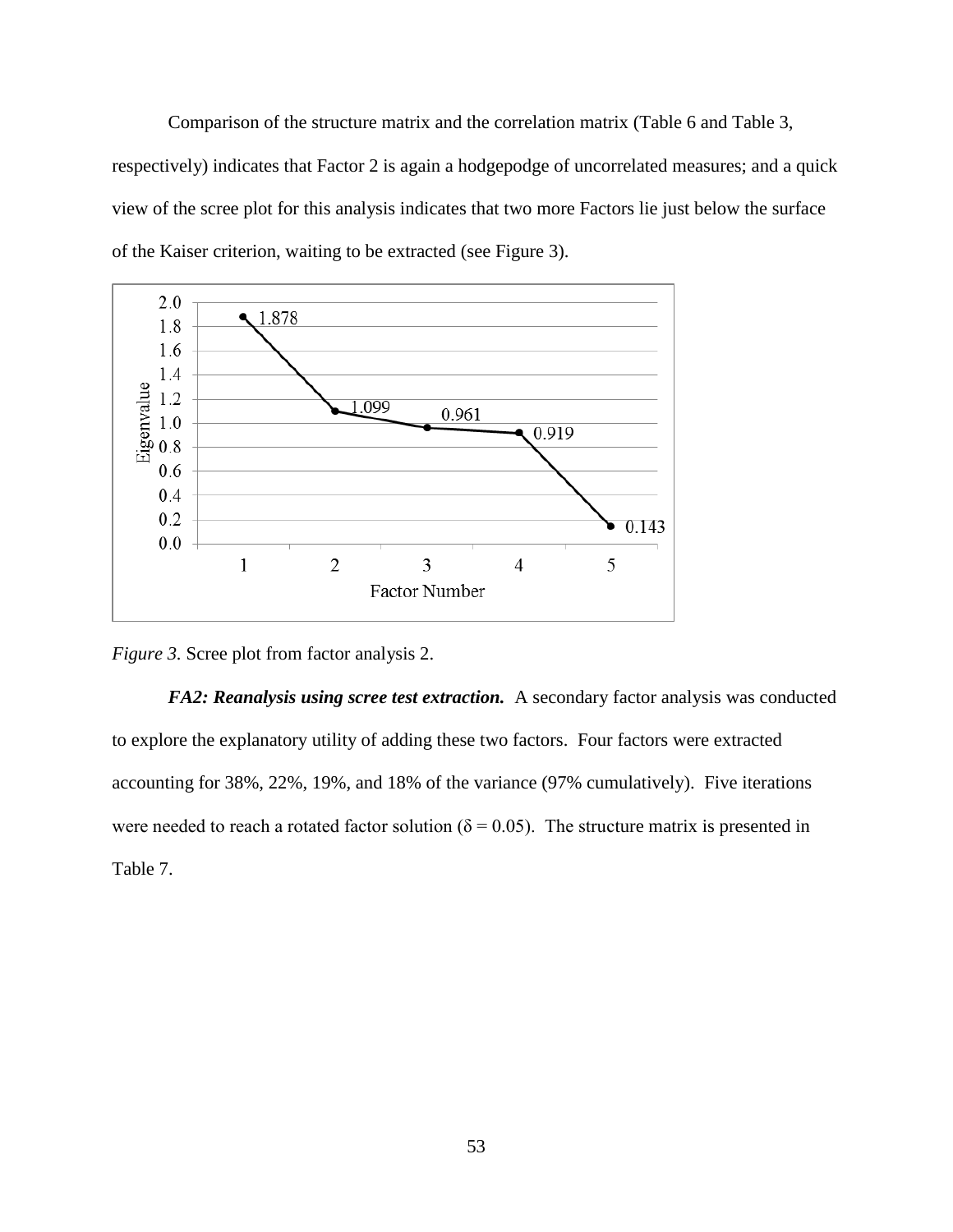# Table 7

**Structure matrix of extracted and rotated factors for factor analysis 2 with Scree Test** 

| Factor 1                       |          |
|--------------------------------|----------|
| Dichotic Words Order           | $+.963$  |
| Dichotic Words Accuracy        | $+.963$  |
| Factor 2                       |          |
| <b>Intensity Reaction Time</b> | $+1.000$ |
| Factor 3                       |          |
| Complex Tone Test Accuracy     | $+1.000$ |
| Factor 4                       |          |
| <b>Visual Onsets Accuracy</b>  | -1.000   |

*Note.* All loadings > .30 are shown.

As this structure matrix shows, Intensity Reaction Time, Complex Tone Test Accuracy and Visual Onsets Accuracy now load on separate pure factors. Follow-up tests of inter-factor correlations indicated no significant correlations, so these four factors appear to represent four uncorrelated asymmetrical resources. Again, despite the change in factor structure, the conclusions regarding resource identities are unchanged from the analysis using Kaiser's criterion that resulted in only two factors, rather than four.

## **Reliability: Implications for Factor Analyses**

Since the first pair of factor analyses (i.e. FA1) used only reliable measures of asymmetry, the Auditory Linguistic, Auditory Spectral and Visual Temporal resources that these analyses revealed can be considered legitimate. The relaxation of the reliability criterion in the second pair of factor analyses (i.e. FA2) revealed what appeared to be an additional independent resource, the Auditory Intensity resource. Although loosening the reliability requirements revealed evidence for one additional resource, the existence of this resource is also uncertain due to the unreliable performance measure that represented auditory intensity processing. If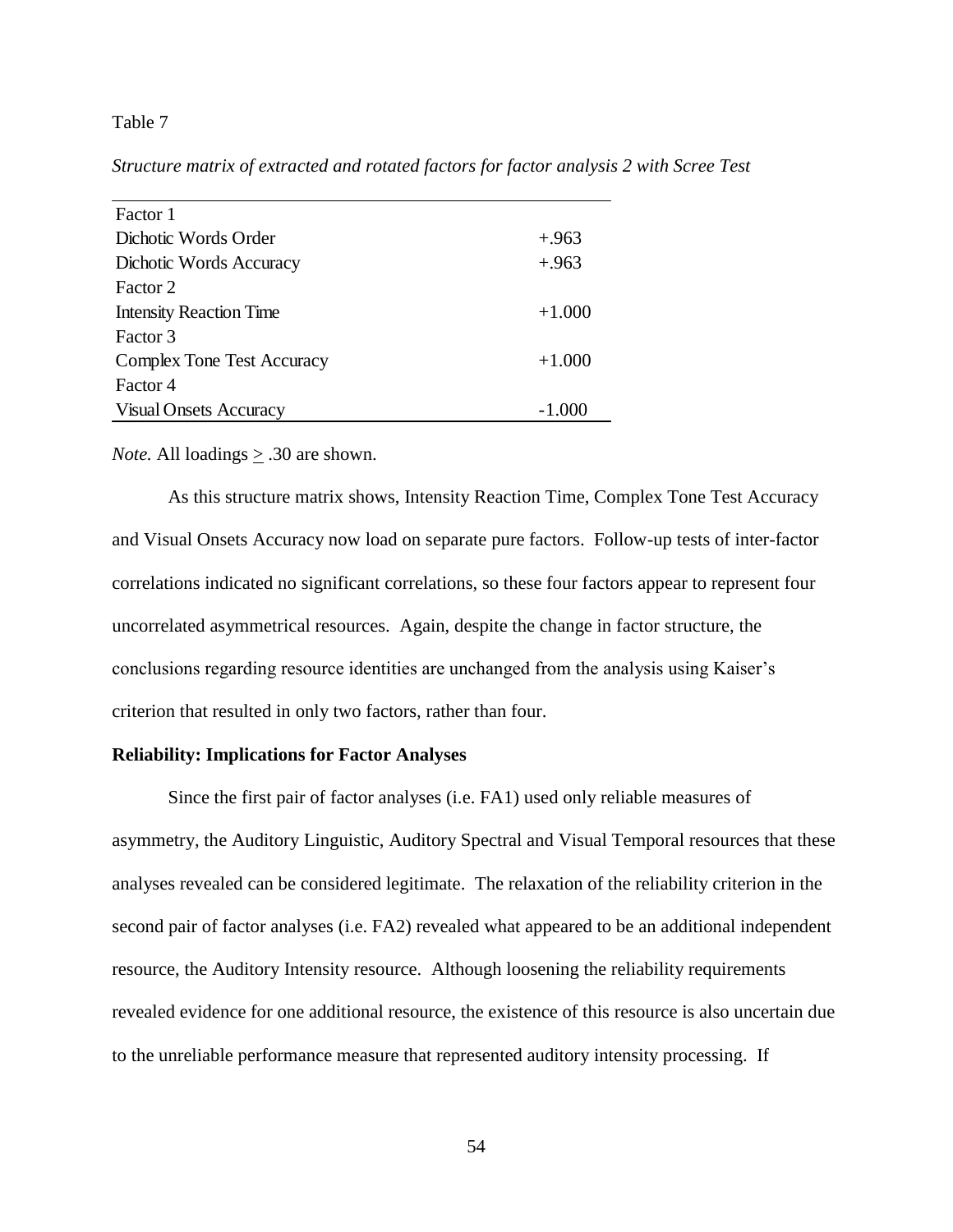unreliable measures are included in factor analyses, factor solutions may be rendered invalid by two types of problems, namely dubious relationships and dubious nonrelationships.

**Dubious relationships.** As discussed previously, if reliability is zero, measured scores do not account for any of the variance in the true scores and any correlations that exist between the unreliable measurement and another measurement must also be due to sampling error. Since factor analytic methods are based upon the correlations between multiple measures, inclusion of unreliable measures can produce spurious correlations that may in turn produce spurious factors.

This does not appear to be a problem in the case of the current factor analyses, since the most unreliable of the measures analyzed (from the Intensity task) was uncorrelated with any other measure. However, this could have been a problem had I continued to decrease the reliability criterion for entry into factor analyses. Dichotic Emotions, Timbre Steady, and Spectral Oddball produced the three significant measures that were excluded from all factor analyses due to poor reliability. Correlational analyses did indicate that there were significant relationships involving these and other variables. Yet, with such poor reliability, these correlations are questionable and could arguably be due to sampling error. Likewise, if these measures had been included in the factor analyses, the factors would have likely represented these correlations whether or not they are valid.

**Dubious nonrelationships.** Further, the utility of factor analysis for the identification of perceptual resources is dependent on the ability to trust that uncorrelated measures represent uncorrelated resources. If a measured asymmetry is heavily biased by error, that unreliable measure must be less likely to correlate with other measures than if it were reliable. This means that the inclusion of unreliable measures may lead to a failure to detect correlations that may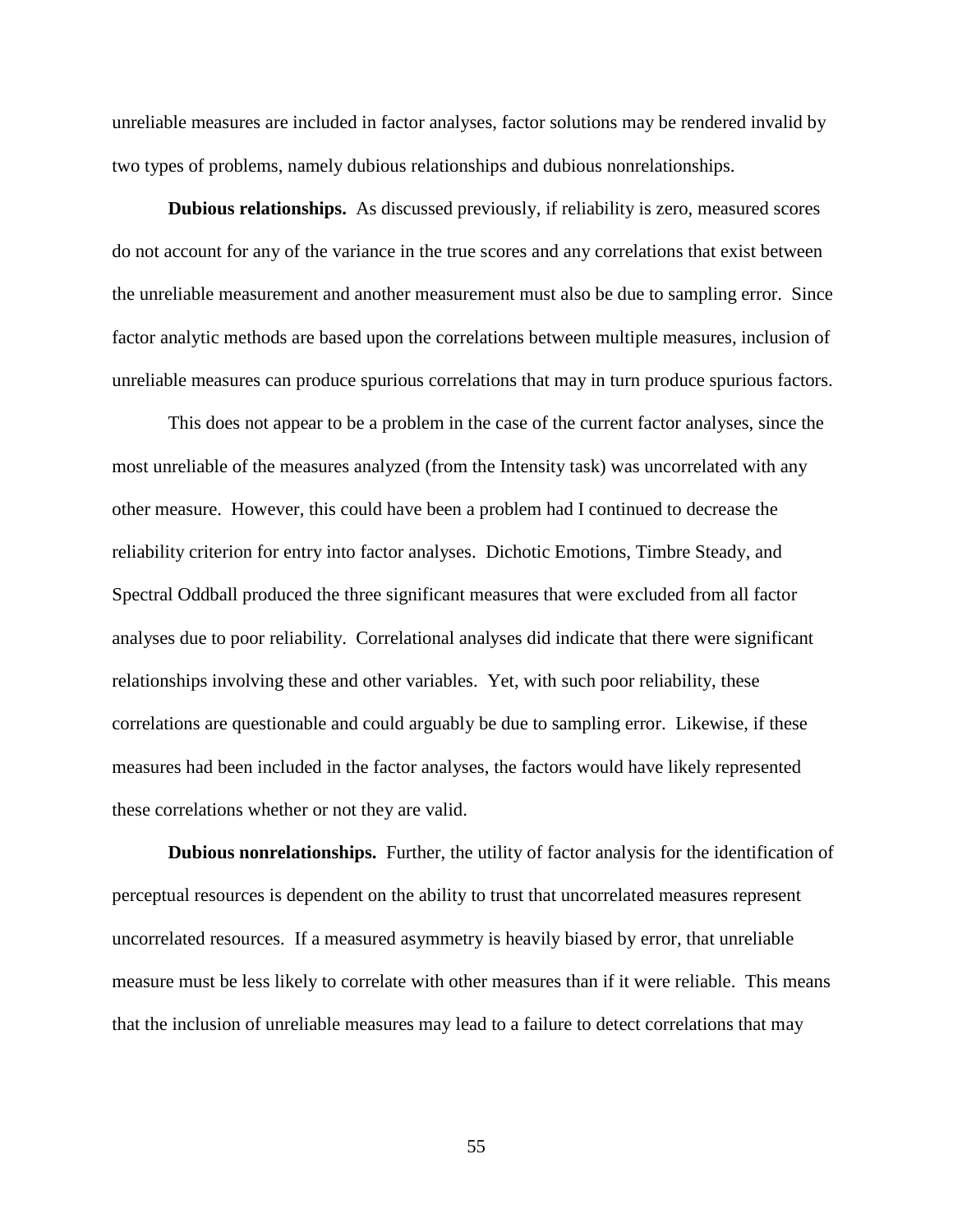exist between true scores – a difference that could be detectable if the variable's scores were reliable.

This again is a reason for not including the tasks that were the source of three measures that had very poor reliability: Dichotic Emotions, Timbre Steady, and Spectral Oddball. Even if these measures indicated a novel resource that was separate from the previously identified lateralized perceptual resources, it would be impossible to say for certain that the processes underlying these unreliable tasks and other tasks are truly separate -- given the increased influence of error in the unreliable measures.

This could theoretically be a problem for the resource model specified by the second pair of factor analyses, since it included the marginally unreliable Intensity RT measure. This measure from the Intensity task was uncorrelated with any other measure, and consequently the factor structure indicated that processing asymmetry for the intensity task was dissociated from all other tasks. However, the relative unreliability of the Intensity task necessitates extra caution before concluding that there truly is no relationship and that there is an orthogonal Auditory Intensity resource. A deeper discussion of the likelihood of such an orthogonal resource is deferred to the discussion section, where relevant literature is reviewed to determine whether the past research corresponds with the current finding that there may be an independent, right lateralized Auditory Intensity resource.

#### **Exclusion of Confirmatory Models**

While the primary purpose of this project was the identification of auditory resources using exploratory factor analyses, a secondary goal was to examine existing theoretical models of auditory processing asymmetries using confirmatory factor analyses. Confirmatory factor analysis was proposed to be used to determine whether the current data were well-explained by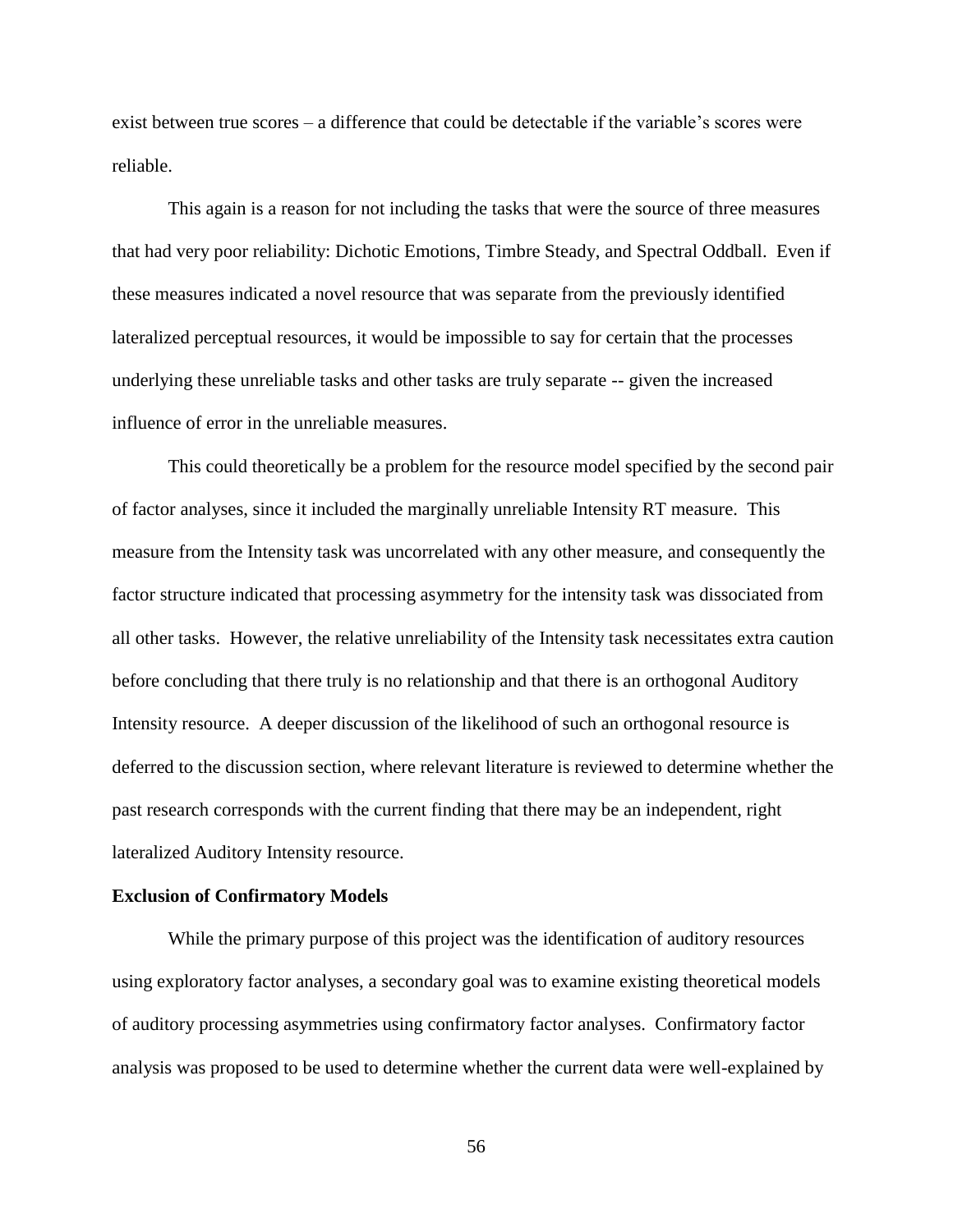the three theoretical models. Unfortunately, many of the asymmetry measures needed for these confirmatory analyses did not indicate significant perceptual processing asymmetry. Here, as with the exploratory factor analyses, inclusion of nonsignificant measures of hemispheric asymmetry would not be useful for the examination of any model of hemispheric asymmetry.

In the absence of these measures, there are too few observed variables to act as indicators for the theoretical resources (i.e. latent factors). For example, all three of the to-be-tested theoretical models contained an intensity processing resource, which would have been indicated by two or more observed variables had all variables yielded significant asymmetries. Disappointingly, there was only one possible observed variable for the Intensity resource that could serve as an indicator variable in any of the models: Intensity Task RT. A minimum of two observed variables are required (more are recommended) to indicate each factor in a multifactor confirmatory factor analysis, otherwise the model parameters will not be identified, and the model will not be able to run (Kline, 2013). Other theoretical resources share a similar lack of significant observed variables, making the identification of any of the confirmatory models a statistical impossibility. For this reason, no confirmatory analyses were conducted. The planned models are tabled in Appendix C in terms of the observed variables that would have been used if the necessary measures had been significant.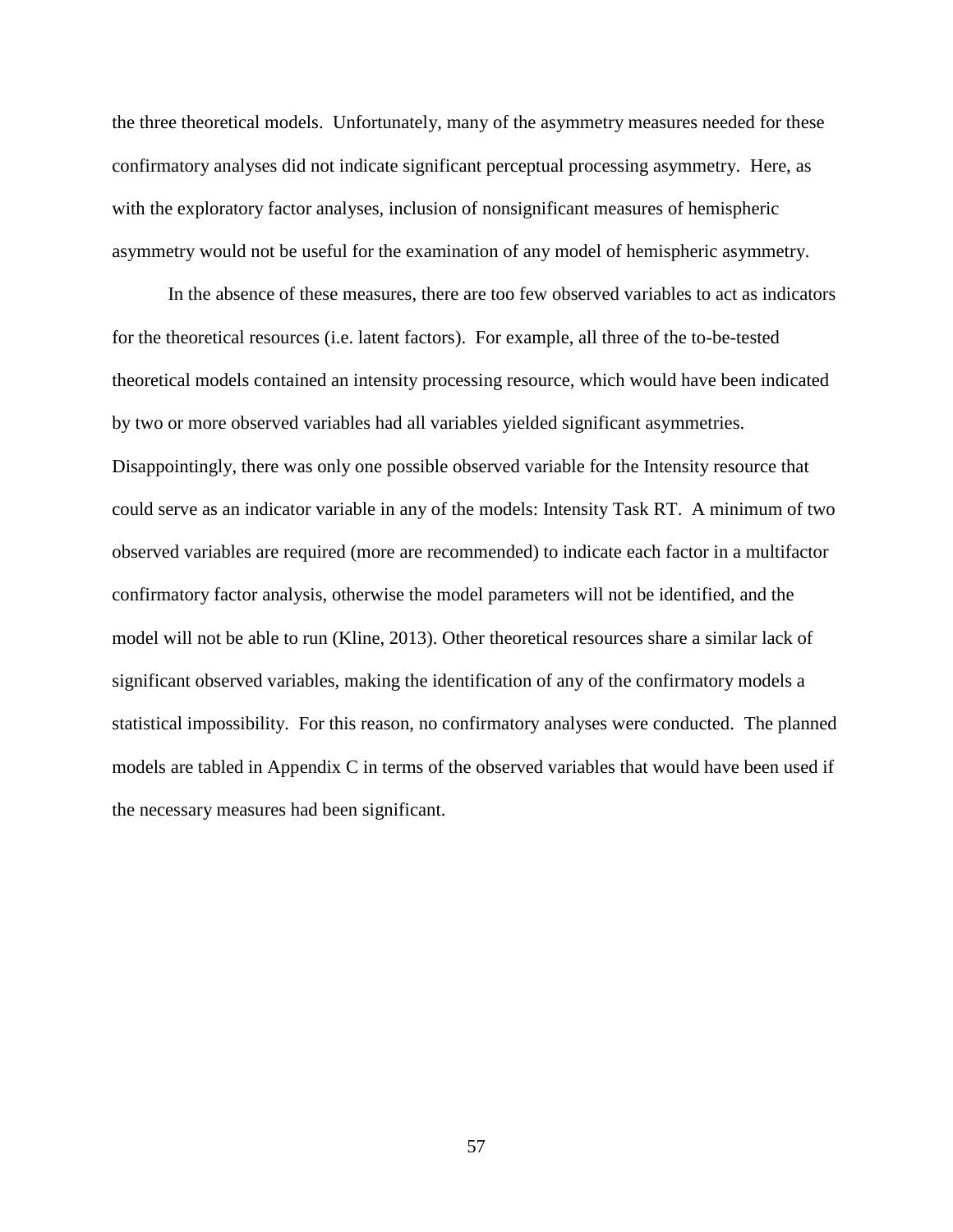#### **Discussion**

# **Consideration of Possible Resources**

Collectively, the results of these factor analyses appear to support the initial hypothesis, that multiple, lateralized auditory resources exist which are distinct from those that have been identified in previous research. However, the reliability issue needs to be considered before summary conclusions can be made regarding the inferred resource structure.

The identification of an independent resource for the processing of Auditory Spectral pitch represents a novel finding in factor analytic research of this kind. The factor analytic results indicate that auditory perception of spectral pitch is separate from independent resources required for the processing of Visual Temporal information and Auditory Linguistic information. The measures that defined the Visual Temporal, Auditory Linguistic, and Auditory Spectral Pitch resources all demonstrated adequate reliability, which provides confidence that these resources are independent from one another as the factor analyses indicate. In contrast, because of the reduced reliability of the sole measure of auditory intensity processing, the independence – and even the existence – of the Auditory Intensity resource is uncertain.

Review of extant research within the perceptual domains of visual temporal, auditory linguistic, auditory spectral pitch, and auditory intensity allows for comparisons of the neurological mechanisms that are reportedly involved in each type of processing. These comparisons were conducted in order to determine whether previous research findings reaffirm the current inference of resource independence or call it into question.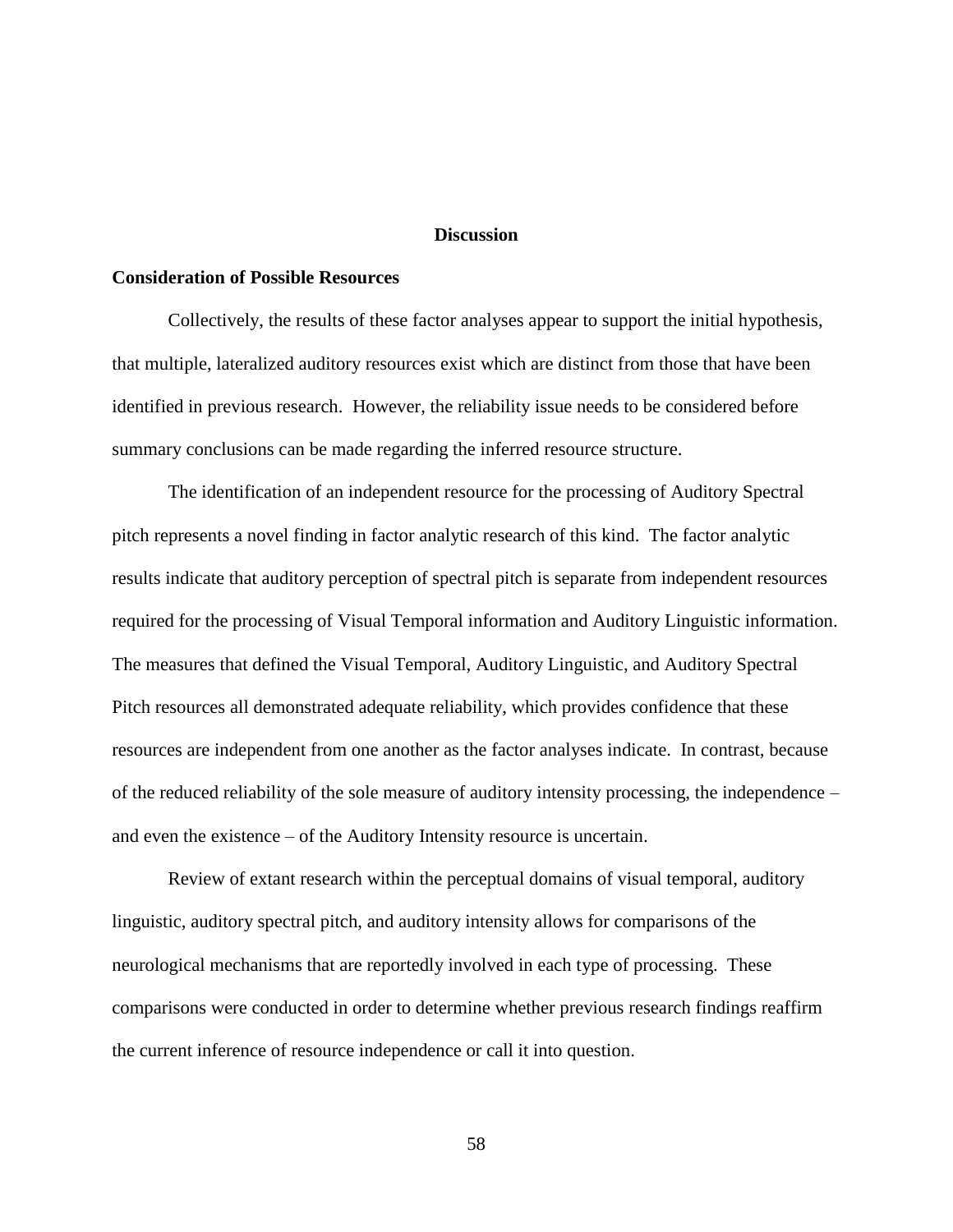Of the resources detected, both the Visual Temporal resource and the Auditory Linguistic resource have been identified previously in studies that also employed the Dichotic Words task and the Visual Onsets task as representative measures of each of these asymmetric resources, respectively (Boles 1992, 1996, 1998b). The re-emergence of these resources from among a new set of tasks should be considered further support for the legitimacy of the Auditory Linguistic and Visual Temporal resources.

**Auditory Linguistic processing.**Evidence from past and present factor analytic research indicates that the Auditory Linguistic resource is lateralized to the left cerebral hemisphere and is predominantly responsible for the perceptual processing of phonetic and lexical information contained within spoken language. The left lateralization of this resource coincides with the countless studies that have documented the left lateralization of language processing. More specifically, neuroimaging research points to the left medial and left superior temporal gyri as sites of linguistic processing – brain regions that correspond with Brodmann areas (BA) 21 and 22, Wernicke's area (Tervaniemi et al., 2000).

**Visual Temporal processing.**The Visual Temporal resource also appears to be left lateralized based on the right visual field advantage found in the current study and previous behavioral studies using visual temporal order discrimination tasks (Boles, 1996; Brandeis & Babkoff, 1984). The neurological underpinnings of temporal order perception are not as well understood as those of language perception, but research in this area has identified cerebral regions that may house the Visual Temporal resource. Davis, Christie and Rorden (2009) observed that temporal order judgments elicit activation of the temporal parietal junction (BA 39) that appears to be greater within the left cerebral hemisphere than in the homologous area of the right hemisphere.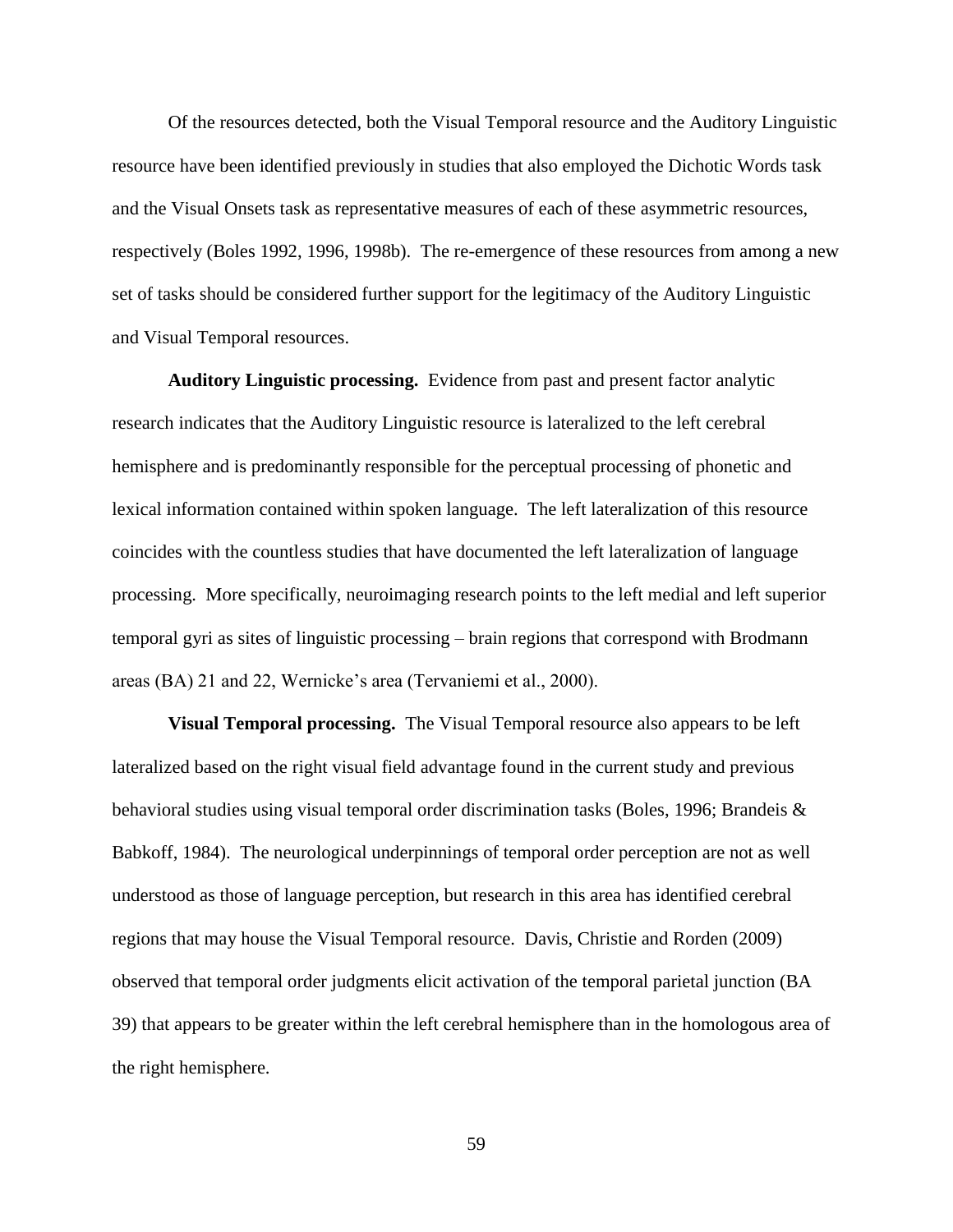*Auditory Linguistic vs. Visual Temporal processing*. The reviewed literature indicates that while the Auditory Linguistic task and Visual Temporal task are both left-lateralized, they are most likely dependent on different structures within the left hemisphere. Two processes that are dependent on orthogonal cortical resources should be uncorrelated, so the factor analysis appears to have demonstrated the resource independence that would be predicted based on functional neuroimaging.

**Auditory Spectral Pitch processing.** For pitch processing, converging evidence of right-hemisphere lateralization comes from multiple studies employing diverse research methods including studies of focal lesions, neuroimaging, and behavior (e.g. Sidtis & Volpe, 1988; Wioland, Rudolf, Metz-Lutz, Mutschler, & Marescaux, 1999; Zatorre, Evans, & Meyer, 1994). While the current research methods also implicate the right hemisphere as the source of pitch processing, the exact cortical localization cannot be inferred. Previous research provides clues regarding potential neural mechanisms that may be supporting pitch processing in the current study.

The Complex Tone Test was the spectral pitch task used in the current factor analyses. It required participants to discriminate between spectrally complex tones and decide whether they were the same or different. Previous research indicates that pitch discrimination is dependent on right hemispheric areas of the brain (for review: Stewart, von Kriegstein, Warren & Griffiths, 2006; Walker, Bizley, King, & Schnupp, 2011). Neuroimaging research indicates that the right planum temporale (BA 22) is especially critical for pitch discrimination (Hyde, Peretz, & Zatorre, 2008). The right planum temporale is homologous to Wernicke's area of the left hemisphere, and it has also been shown to be central for spectrally complex pitch processing even when the task utilizes speech stimuli (Gandour et al., 2004).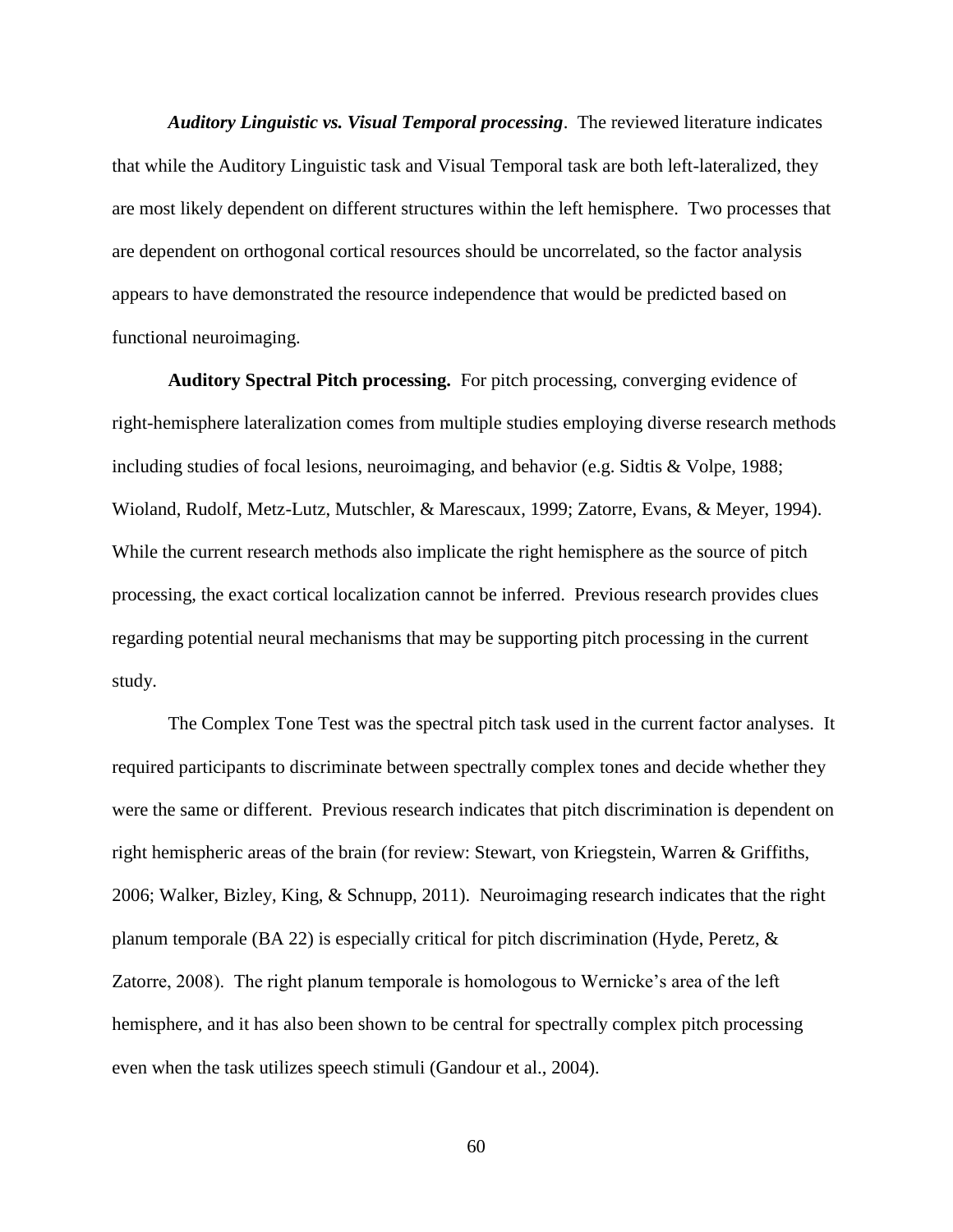The specialty of this right-lateralized resource for pitch processing may be limited to the resolution of spectrally complex sounds. Previous research using the Complex Tone Test has shown that the LEA only occurs when there is harmonic information contained within a sound; while both hemispheres appear to be equipotent for the processing of pure tones, i.e. tones containing only a fundamental frequency (Sidtis, 1980). Hence, the pitch processing resource indicated in the current factor analyses appears to be resource which is specialized for processing the pitch of spectrally complex tones.

Speculation about the exact function of this right lateralized resource for complex, spectral pitch perception requires an understanding of the way frequency is represented in the brain. Frequency is tonotopically represented in the primary auditory cortex in both hemispheres of the brain (Kolb & Whishaw, 2009; Merzenich, Knight, & Roth, 1975). The tonotopic organization is essentially spatial, with different frequencies having different place codings that relate to their locations along the basilar membrane. This means that a pure tone is represented as activity in a specific place within the tonotopic map. Given previous findings that there are no asymmetries in pure tone perception, perception and discrimination of these place codes appears to be executed equally well by both hemispheres.

In contrast, spectrally complex tones consist of multiple frequencies and are represented by activity in multiple areas of the tonotopic map. Yet, even when a sound is made up of multiple harmonic frequencies, a single pitch is perceived which matches the pitch of the fundamental frequency of that sound (Plomp, 1967). Two perceptual processes have been proposed as explanations for how the auditory system resolves the pitch of complex tones. One possibility is that the perception of pitch is driven by the processing of the fundamental frequency. An alternate explanation is that pitch perception is driven by processing of the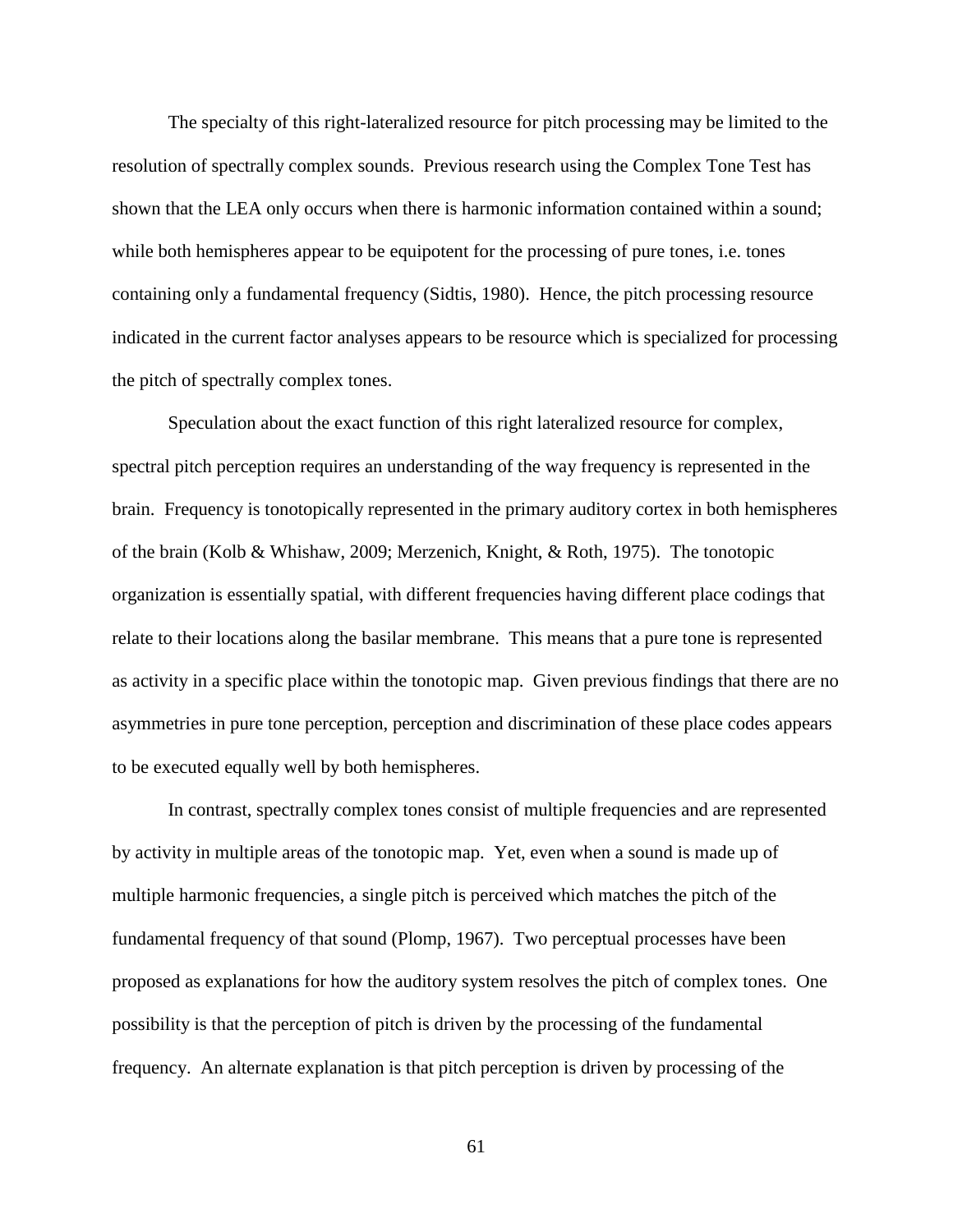spectral harmonic components. Behavioral research supports the latter explanation, that pitch perception is determined by the spectral features of a complex sound (Plomp, 1967). Neurologically, researchers believe that resolution of this spectral pitch is achieved through pattern analysis of the tonotopic map, and that a resource in the right hemisphere is specialized for this process (e.g. Sidtis, 1980).

This conclusion is supported by research that has examined pitch perception when the fundamental frequency is absent from a complex tone, leaving only the harmonic information. Even when the fundamental frequency is absent, pattern analysis of the harmonic information can be used to determine the pitch of a sound (e.g. Schneider et al., 2005). Zatorre (1988) studied participants who had undergone procedures to excise portions of their right temporal lobes. Compared to normal control participants and participants with left temporal lesions, participants with right temporal lesions were impaired in their ability to discriminate pitch when the fundamental was missing from complex tones. This is further evidence that the right hemisphere houses a specialized resource for the processing of the spectral content of complex tones.

Thus, it is likely that the currently inferred resource for complex pitch perception is actually a right-lateralized Spectral Pitch resource which is specialized for the processing of pitch based upon harmonic information contained within complex sounds. Given that most sounds in the environment are spectrally complex and that pitch for these complex sounds is primarily determined by processing of spectral information, it is likely that this right-lateralized Spectral Pitch resource would be demanded by most tasks that require pitch perception – unless artificially created pure tones are employed. For the remainder of this discussion, references to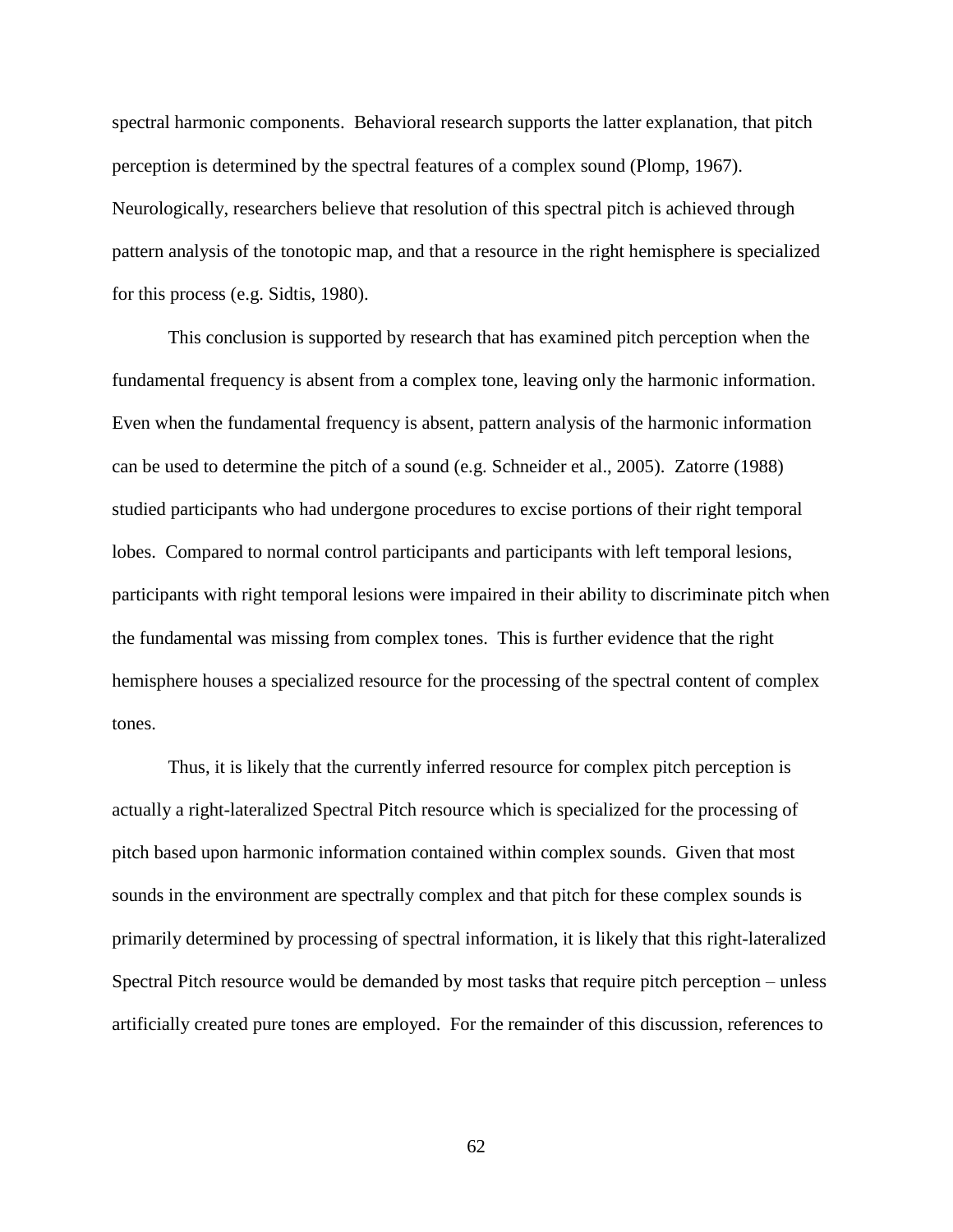pitch and pitch processing relate to complex, spectral pitch; while pitch processing for pure tones will not be discussed further.

## *Auditory Spectral Pitch vs. Auditory Linguistic and Visual Temporal processing.*

Evidence for the independence of the Auditory Spectral Pitch resource can be inferred in part from the factor analytic results, which indicate no significant correlations between the processing of Auditory Spectral information and either Auditory Linguistic or Visual Temporal information. The measures from each respective resource are uncorrelated. Also, as the current measures of asymmetry indicated, Auditory Spectral Pitch processing is lateralized towards the right hemisphere, while the resources that underlie Auditory Linguistic and Visual Temporal processing are each lateralized within the left hemisphere. Thus, these uncorrelated, hemispherically separated processes appear to each be driven by orthogonal resources.

**Auditory Intensity processing.**Compared to the mechanisms of spectral pitch perception the nature of auditory intensity perception has received far less attention, both in terms of behavioral studies and investigations of the neurology of intensity perception. The recorded localization of intensity processing resources is also variable, compared to the previously reported asymmetries which are reportedly stable.

Several studies indicate that mechanisms within the right hemisphere are primarily responsible for the processing of perceptual loudness when discrimination is required (Belin, McAdams et al., 1998; Brancucci et al., 2005). Neuroimaging has highlighted the importance of regions within the right parietal cortex for the discrimination of auditory intensity (Jancke, Shah, Posse, Grosse-Ryuken & Muller-Gartner, 1998). More specifically, Belin, McAdams and colleagues (1998) showed that the right dorsal inferior parietal lobule (BA 40) is involved in discrimination of auditory intensity. In addition, these researchers observed what appears to be a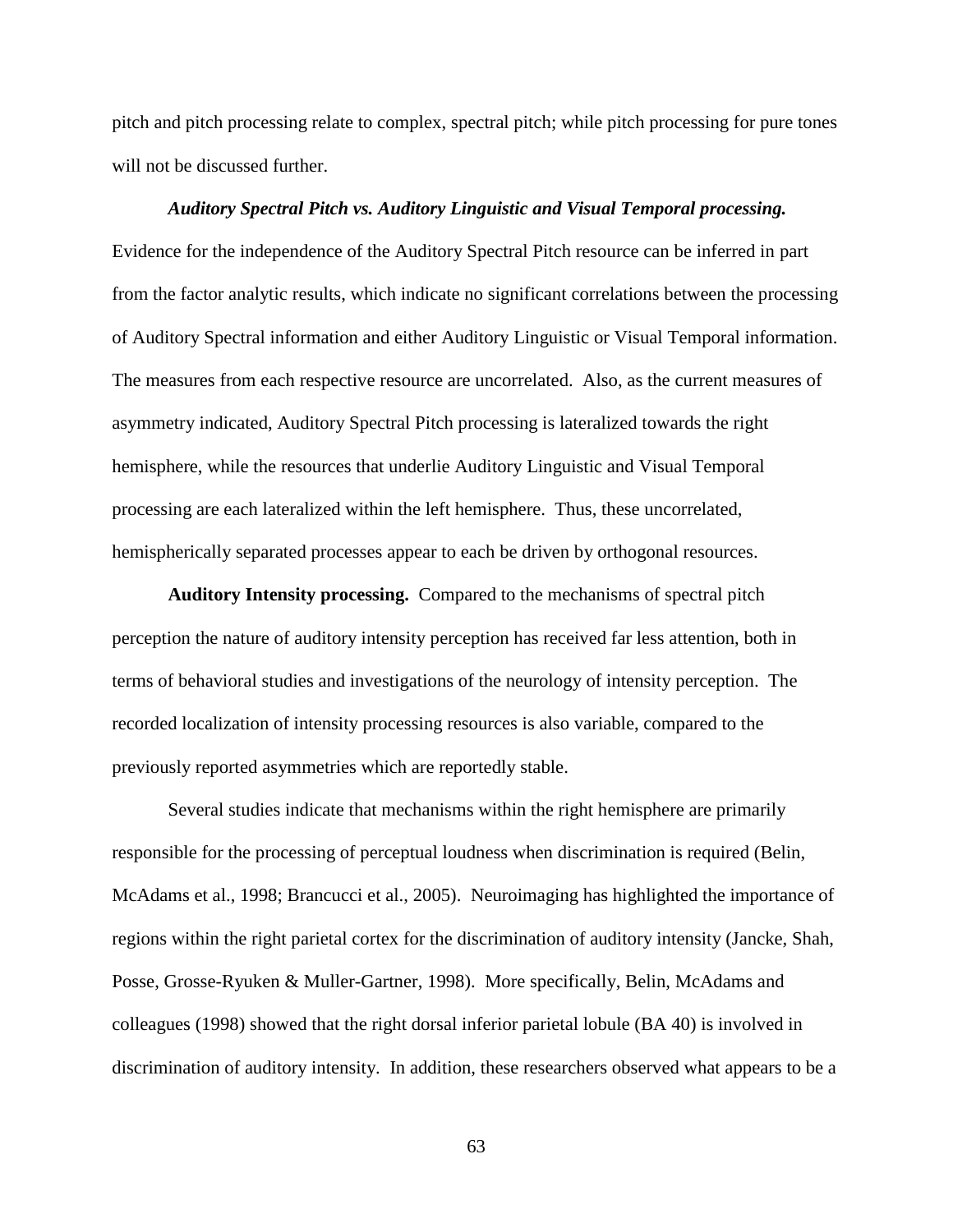right-lateralized network for loudness discrimination which includes the posterior superior temporal gyrus (a.k.a. the planum temporale: BA 22/42), as well as the right precentral sulcus and right inferior frontal operculum (BA 6 and BA 45, respectively). The activated tissue within the temporal cortex was located slightly posterior to Heschl's gyrus (BA 41), and Belin and colleagues argue that this is the brain structure that is specifically responsible for the processing of intensity. In contrast, they argue that the activity in frontal/parietal structures represents attentional processes that are not specific to perception of auditory intensity. Jancke and colleagues (1998) also found that intensity processing activated the planum temporale, with greater activation in the right hemisphere. This imaging-based account of right-lateralized resources coincides with the results of a focal lesion study by Milner (1962); where excision of the right temporal lobe hindered intensity discrimination, whereas removal of the left temporal lobe did not. The LEA demonstrated by behavioral studies also corresponds with a probable right hemisphere superiority for the discrimination of auditory intensity (Brancucci et al., 2005; Doehring, 1972)

However, despite a preponderance of evidence implicating the right hemisphere as the source of intensity processing, there are some researchers that offer conflicting arguments. These researchers have also employed auditory discrimination tasks and neuroimaging, but found that intensity discrimination was processed predominantly within the left auditory cortex – including the planum temporale and portions of Heschl's gyrus (Angstein & Brechmann, 2013; Reiterer, Erb, Grodd, & Wildgruber, 2008). This is the reverse of the asymmetry found in the current study and findings reported above, so there is clearly some uncertainty about the neurology of intensity discrimination.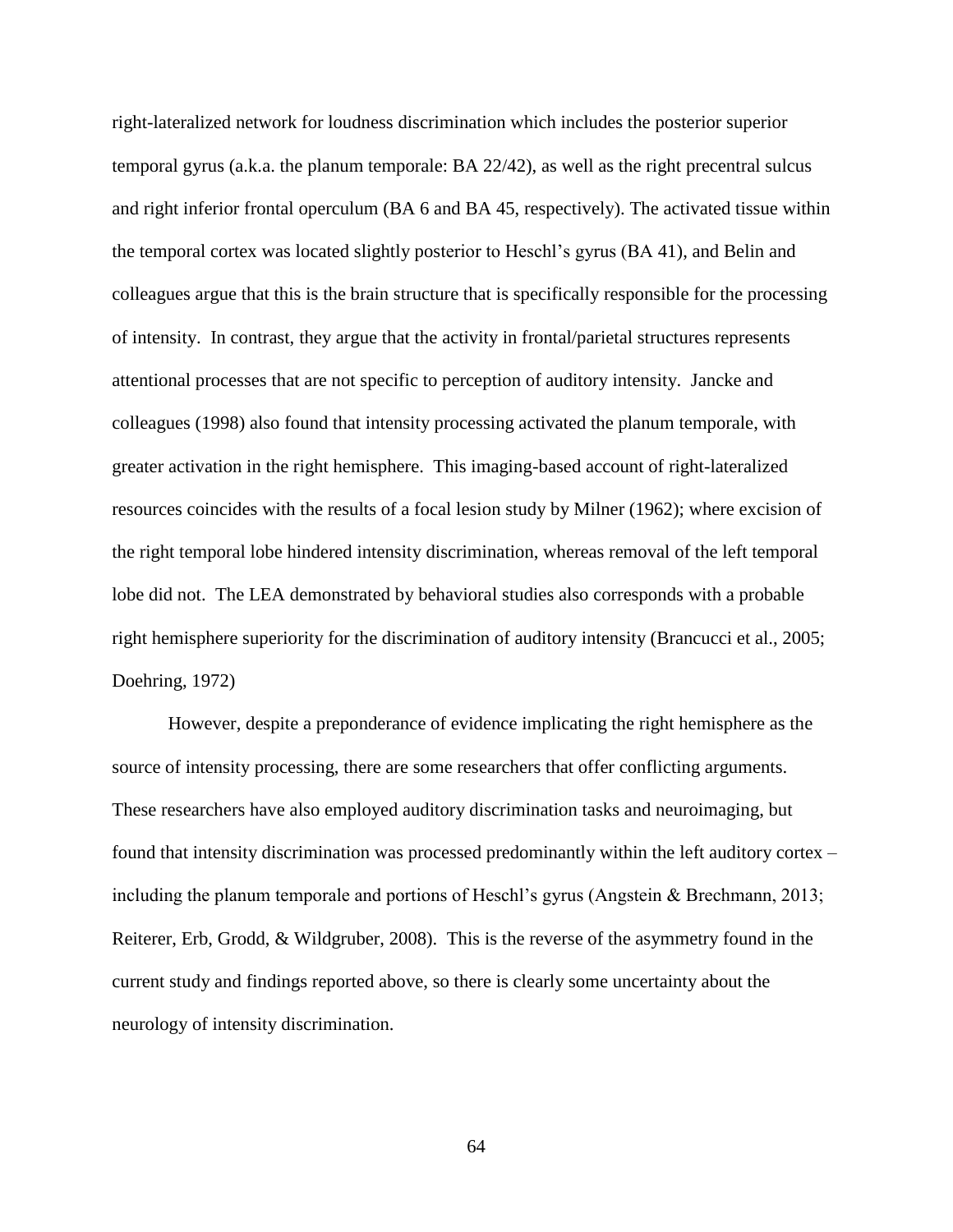Critically, however, the left hemisphere lateralization reported in these studies is purely based on functional imaging. Angstein and Brechmann (2013) even found a confusing left ear advantage for accuracy during intensity discrimination. Although this would typically be taken as evidence for right hemispheric processing, they attempt to dissociate the performance from the brain activity they observe by arguing that participants put more effort into the left ear presentations to compensate for the inferiority of the right hemispheric resources. It seems equally likely that it is the neural activity that is compensatory, rather than the performance. Perhaps the left hemispheric resources appear more active, because they are less well equipped for the task of intensity discrimination and must be worked harder than the dominant resources in the right hemisphere. This explanation would fit better with the previously cited studies of behavior, imaging, and lobectomy.

However, this explanation also challenges a basic, oft unstated assumption of neuroimaging research, that degree and extent of activation correlates perfectly with the importance of that tissue for processing. Researchers have cautioned against such assumptions and argued that the contrast between imaging-based inferences and lesion-based inferences indicate that neuroimaging may not always provide a valid measure of hemispheric processing asymmetries (Ross, 2010; Sidtis, 2007). As Boles (2011, p. 56) suggested, behavioral measures of functional asymmetry may actually be more sensitive than neuroimaging measures of functional asymmetry. If so, when disagreements arise between behavioral evidence and neuroimaging evidence in terms of lateralized functions (e.g. auditory intensity processing), the behavioral results may provide a more accurate model.

In summary, there is still some disagreement among researchers over which hemisphere is dominant for intensity processing. However, researchers generally agree that regions of the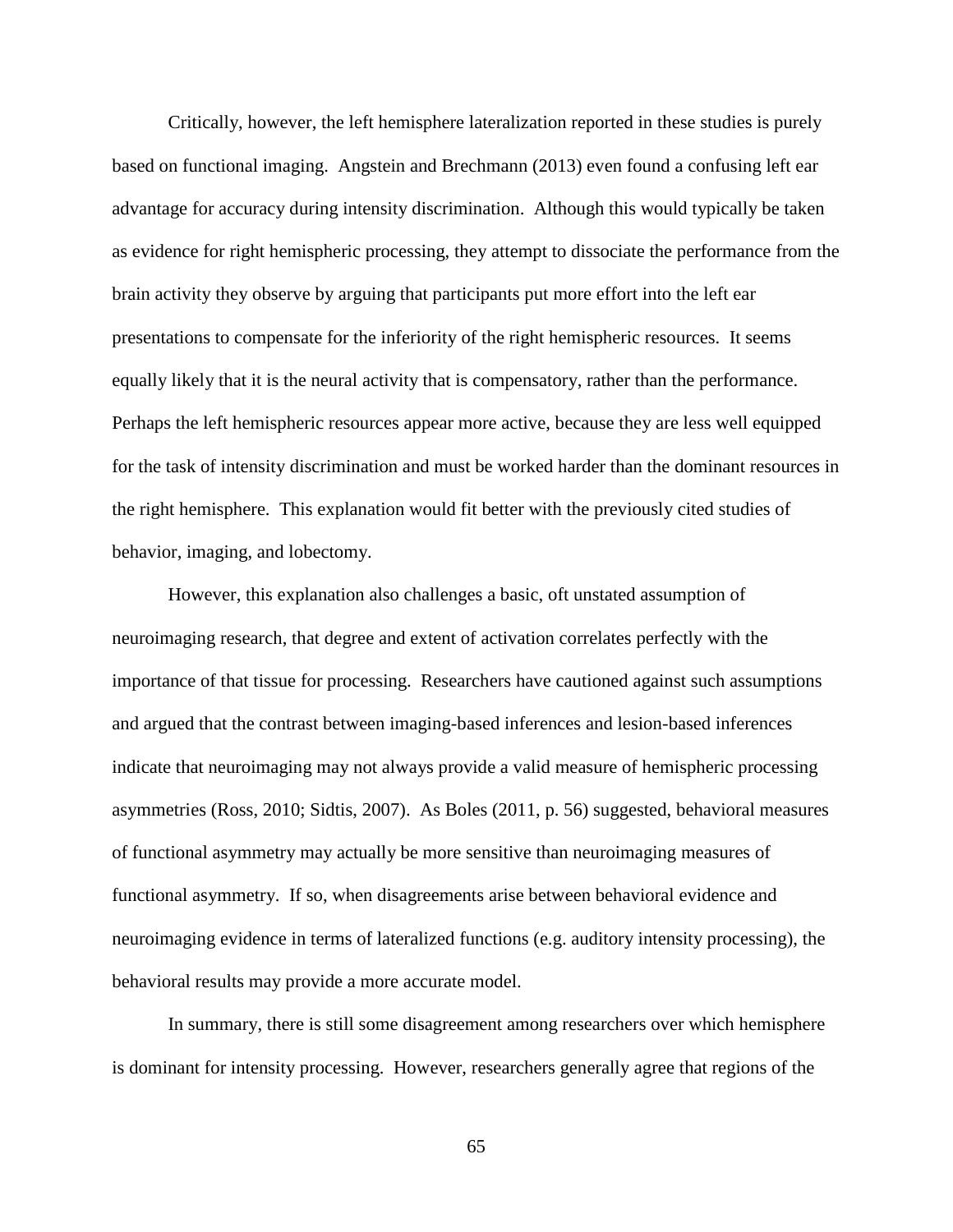planum temporale are critical for the processing of sound intensity. The results of the current study agree with the dominant view on intensity lateralization, that the requisite resource is primarily a right lateralized resource. Yet, due to the unreliability of the intensity measure, the independence of this resource remains uncertain.

*Auditory Intensity processing vs. other identified processes.* The lateralization of the Auditory Intensity resource appears to be lateralized to the opposite hemisphere as the resources underlying Visual Temporal processing and Auditory Linguistic processing. So, it is unlikely that they overlap. The major question is whether the right lateralized Auditory Spectral Pitch processing and the right lateralized Auditory Intensity processing are driven by orthogonal resources. Research indicates that both types of processing are dependent on areas of the secondary auditory cortex within the temporal lobe (Belin, McAdams, 1998; Hyde, Peretz, & Zatorre, 2008). More specifically, both processes appear to depend upon regions of the planum temporale. The right planum temporale serves functions other than pitch and intensity perception, including the control of auditory attention (Hirnstein, Westerhausen, & Hugdahl, 2013), and the processing of unattended auditory spatial information (Deouell, Heller, Malach, D'Esposito, & Knight, 2007). Given the diversity of functions served by the right planum temporale, it may be that intensity and spectral pitch processes depend on different parts of this structure. More research is needed using direct comparisons of the two types of processing in order to resolve this uncertainty. However, there is not enough evidence against the independence of these resources to reject the Intensity resource outright; instead it should be treated cautiously until more research can be conducted.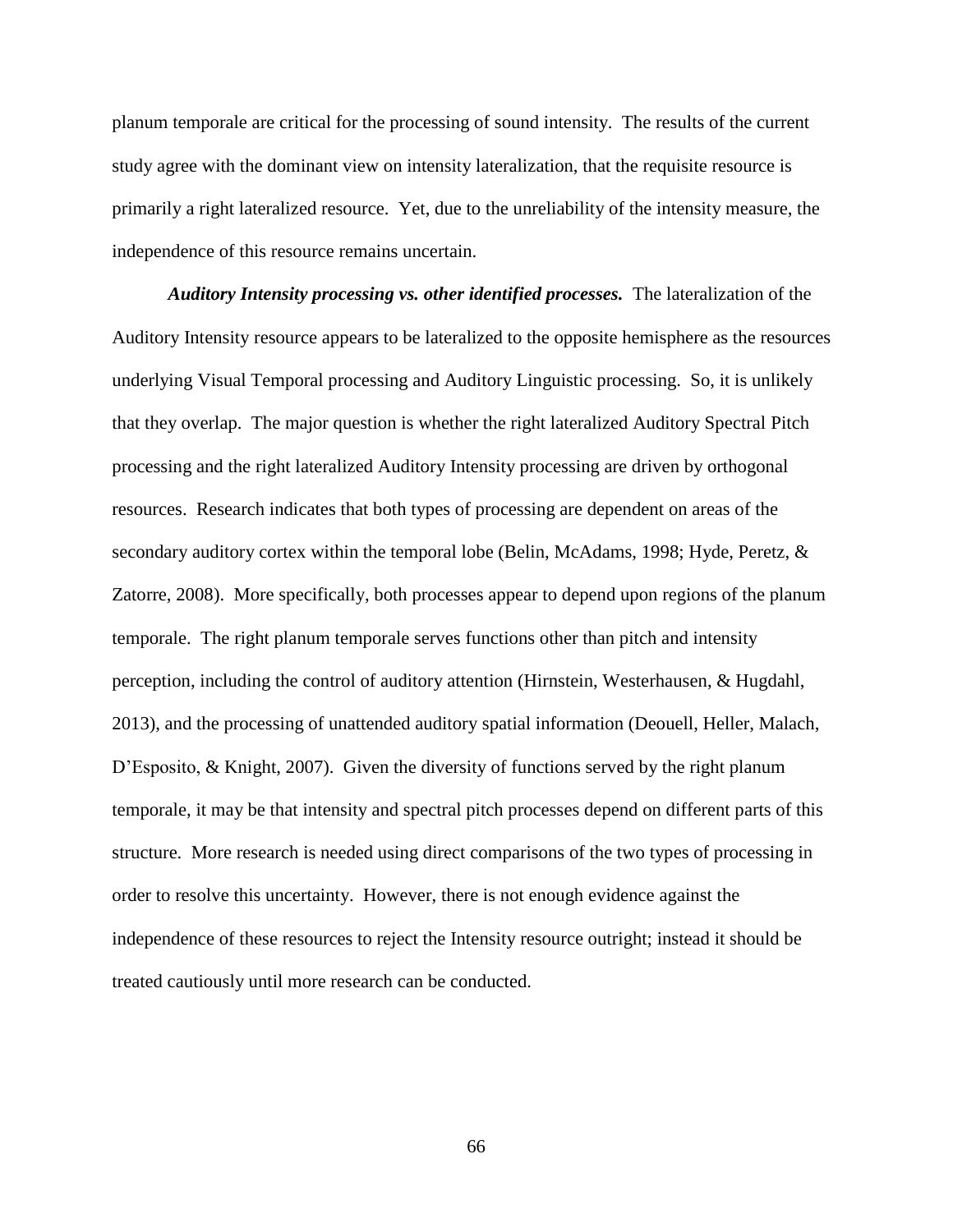## **Inferred Resources**

In summary, three resources can be inferred from these factor analyses with confidence. They are the Auditory Linguistic resource, the Visual Temporal resource, and the Auditory Spectral Pitch resource. A fourth resource, the Auditory Intensity resource, remains questionable. Although there is evidence for its existence, the evidence for the independence of the Auditory Intensity resource is lacking. Table 8 indicates the inferred hemispheric lateralization of each resource.

#### Table 8

*Resources inferred from current factor analyses*

| Resource Specialization        | <b>Resource Lateralization</b> |
|--------------------------------|--------------------------------|
| <b>Auditory Linguistic</b>     | Left Hemisphere                |
| Visual Temporal                | Left Hemisphere                |
| <b>Auditory Spectral Pitch</b> | <b>Right Hemisphere</b>        |
| <b>Auditory Intensity?</b>     | <b>Right Hemisphere</b>        |

These findings have theoretical implications for the broad field of research on perceptual asymmetry. This is the first factor analytic research study to consider pitch processing or intensity processing, and the current results agree with the view that auditory spectral processing of pitch, the auditory linguistic processing of language, and the visual temporal processing of order are each driven by a separate orthogonal resource. Again though, the independence of an Auditory Intensity resource is uncertain. So, it should be considered with caution, until future research can either confirm or deny its separation from the other auditory resources.

### **Unanswered Questions**

The current study suffered from a loss of data due to nonsignificant and unreliable measures of asymmetry. The loss of these measures meant that three domains of asymmetric auditory processing could not be examined using factor analysis. The auditory emotional task,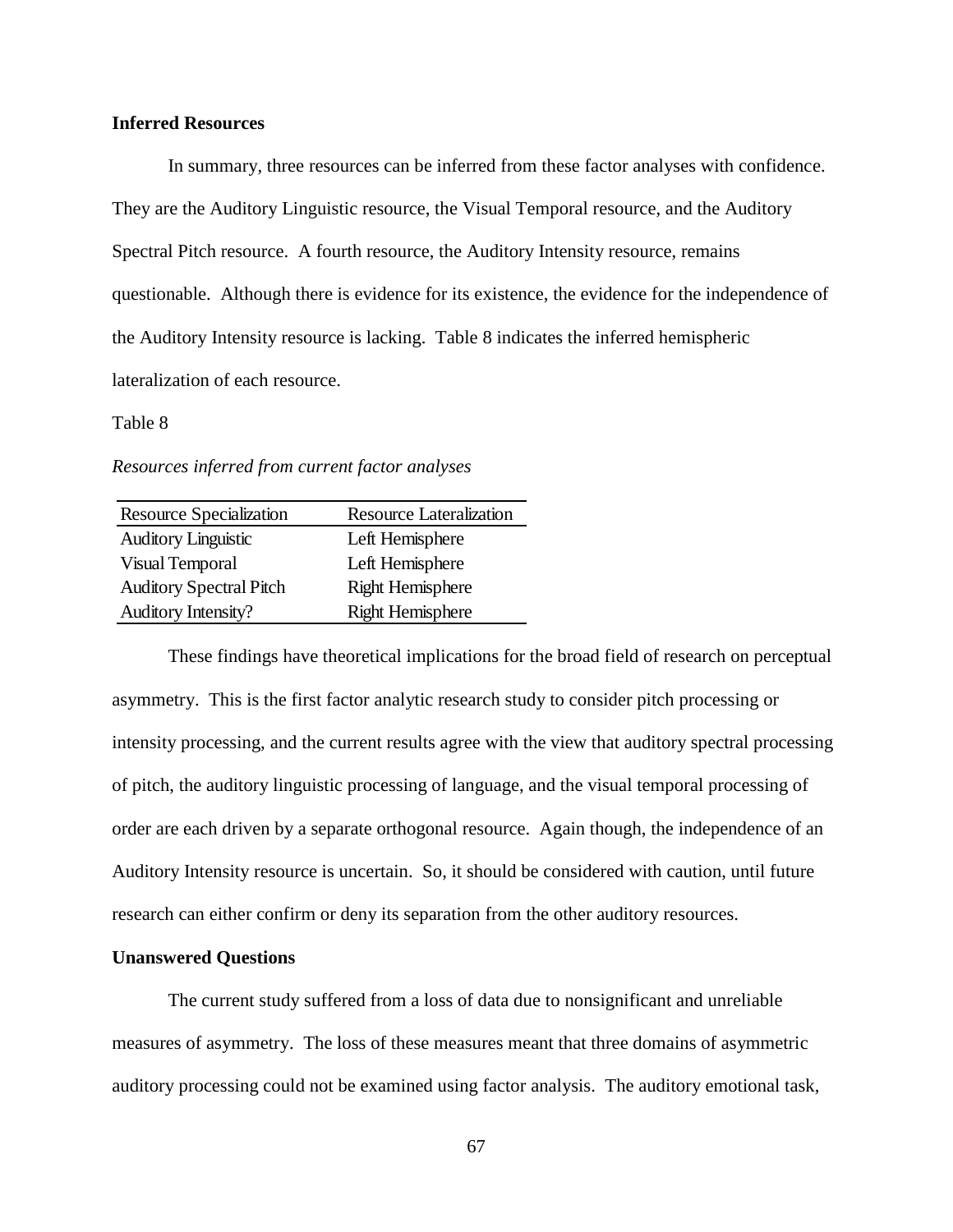all auditory timbre tasks, and all auditory temporal tasks produced measures that were nonsignificant and/or unreliable. The ramification of these missing measures is an uncertainty about the number of auditory perceptual resources and the relationships between them. Further, resources and resource relationships that might be predicted based on existing literature were untested in the current study, due to the loss of measures.

**Resource(s) for emotional processing.** Of these three untested perceptual domains, only auditory emotional processing has been considered in previous correlational and factor analytic research (Boles, 1996; Boles & Pasquarette, 1996). This previous research also used the Dichotic Emotions task that was used in the current study. These previous investigations revealed evidence for the existence of an Auditory Emotional resource that is independent from the resource for Auditory Linguistic processing, as well as from multiple nonvisual perceptual resources. These previous investigations have also found the data from the Dichotic Emotions task to be adequately reliable  $(r_{sb} = .30)$ , as reported in Boles, 1998b). Unfortunately, the current data from the Dichotic Emotions task did not achieve this level of reliability.

While there is no need to question the Auditory Emotional resource in terms of its independence from the Auditory Linguistic and nonauditory resources, it is possible that auditory emotional processing is not independent from the Auditory Spectral Pitch and Auditory Intensity resources that were evidenced by the current study. This concern is based on previous research, which indicates that pitch and intensity are important cues for the perception and discrimination of auditory emotions (e.g. Lehiste, 1970). Researchers have suggested that the demand for spectral pitch and intensity processing can explain the right hemisphere lateralization that is often observed for emotional prosody tasks (Van Lancker & Sidtis, 1992). If this is the case, then the rightward asymmetry that is typically observed during the performance of the Dichotic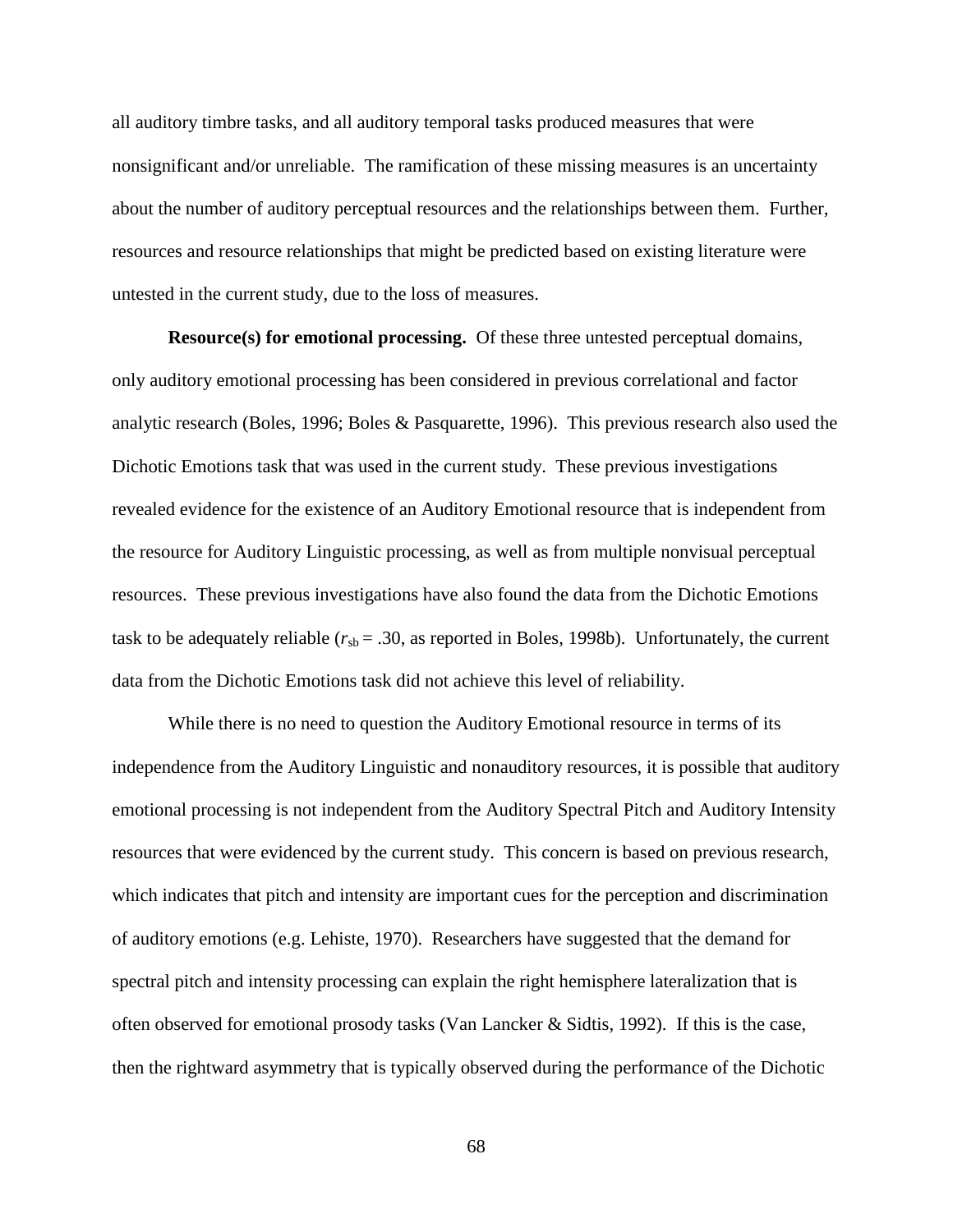Emotions task may be due to the processing asymmetries of the Spectral Pitch resource and/or the Intensity resource, rather than due to the asymmetry of a resource that is uniquely dedicated to the processing of emotional prosody.

Van Lancker and Sidtis (1992) proposed that the perception of emotional prosody is indeed driven by the processing of relatively basic acoustic features, spectral pitch and intensity. They also demonstrated the importance of a third perceptual feature, duration, for the perception of emotional prosody. These researchers studied auditory emotional perception in participants with unilateral brain damage, and they found that individuals with left hemisphere damage relied primarily on pitch for discrimination. In contrast, individuals with right hemisphere damage relied upon temporal duration cues for the discrimination of emotion. Critically however, damage in either hemisphere resulted in reduced ability to accurately perceive emotional prosody, indicating that normal participants may be utilizing resources in both hemispheres to process emotional content.

If both hemispheres are involved in emotional perception, why does the Dichotic Emotions task show a LEA? Perhaps the lateralization of emotional processing varies depending on the degree to which a task demands discrimination based on spectral pitch, intensity, or temporal cues. If so, the right hemisphere advantage that is typically observed on the Dichotic Words task indicates that the stimuli are predominantly discriminated based on spectral pitch and/or intensity cues. If emotional stimuli were selected or redesigned to force discrimination based on duration cues, a left hemisphere advantage might be expected.

If the perception of emotional prosody is driven solely by spectral pitch, intensity, and/or temporal processes, there may not be an independent resource that is specialized for auditory emotional processing. Here, it is important to keep in mind that the previously identified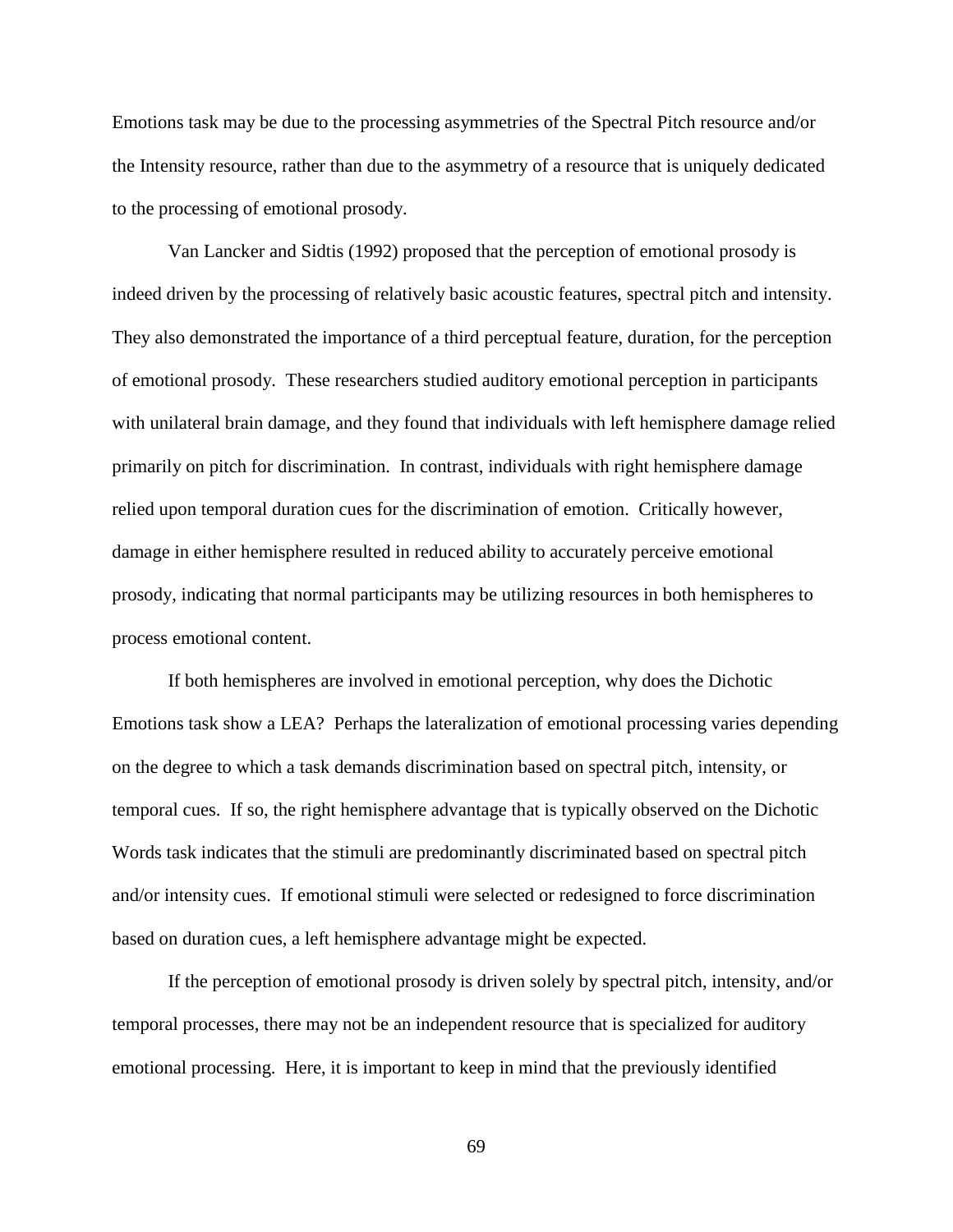Auditory Emotional resource was deemed independent based on statistical evidence of independence from the other processes that were represented in past research (Boles, 1996; Boles & Pasquarette, 1996). The independence of these processes from each other was and is also supported by cognitive neuroscience research, e.g. the separation of auditory emotional processing and auditory linguistic processing is well-supported (e.g. Ley & Bryden, 1982). However, auditory emotional processing may overlap or depend upon multiple, previously unconsidered auditory processes (i.e. spectral pitch, intensity, & duration processes). This means that once measures of spectral pitch, intensity and duration processes are examined and compared with measures of emotional processing, it may become clear that there is no independent auditory emotional resource.

This is a problem that factor analysis is well suited to solve, since the relationship between multiple processes can be determined simultaneously. However, given the nonsignificance of some of the measures needed for these comparisons, this remains an unsolved problem that could be addressed with future research of this kind.

**Resource(s) for timbre processing.** Likewise, future factor analytic explorations of timbre processing are needed. Like auditory emotional processing, timbre processing may require collaborative engagement of multiple resources. Variations in spectral pitch, intensity, and temporal information are all considered to be important for timbral and prosodic processing (Brancucci & San Martini, 1999, 2003; Goydke, Altenmuller, Moller, & Munte, 2004; San Martini et al., 1994). So, it is possible that timbre is not represented by a unique resource. Instead, it may be driven by the resources that process spectral pitch, intensity, and temporal information. Future research should be conducted to determine whether timbre perception is driven by separate feature-specific resources. Multiple resources would be predicted which are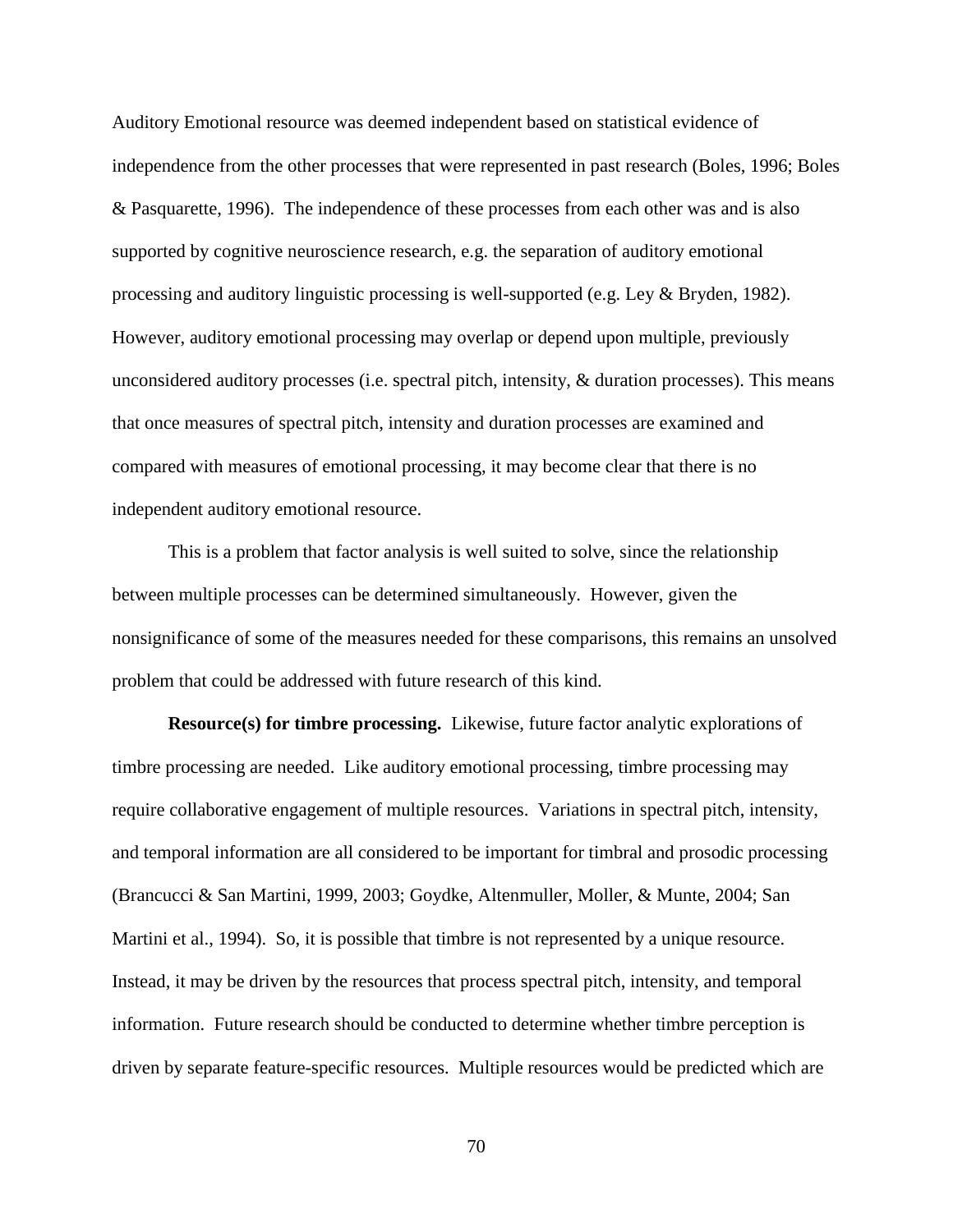each specialized for the processing steady state spectral information or the temporally fluctuating information (i.e. changes in spectral pitch and intensity).

**Resource(s) for auditory temporal processing.** Finally, the inclusion of temporal tasks was intended to test a theoretical proposal made by many researchers, that a common left lateralized resource underlies the processing of linguistic information and rapid temporal information. While the current findings indicate that auditory linguistic processing is left lateralized, no conclusions can be made about the relationship of that Auditory Linguistic resource with the processing of rapid temporal information.

The temporal tasks used within the current study were also strategically selected to allow for a contrast between processing of fast temporal information and slow temporal information, two types of temporal information that researchers have hypothesized to the left and right hemisphere, respectively (Poeppel, 2003). Since, both types of temporal tasks failed to show significant asymmetries, no conclusions can be made regarding the functional dichotomy proposed by the AST hypothesis. This is unfortunate, since direct tests of the AST hypothesis have been primarily based upon contrasts of functional neural activity, without consideration of performance asymmetries.

#### **Suggestions for Use and Improvement of Future Factor Analytic Research**

The uncertainty about Temporal, Timbre, Prosody, and Intensity resources provides a potential path forward to future factor analytic research of auditory perceptual asymmetries. Factor analysis of behavioral data has advantages and is able to supply information that is not available or would be difficult to acquire through more direct observation of underlying resources (e.g. neuroimaging). However, like all behavioral methods, a researcher's ability to find meaningful results depends upon the quality of data produced by one or more measures.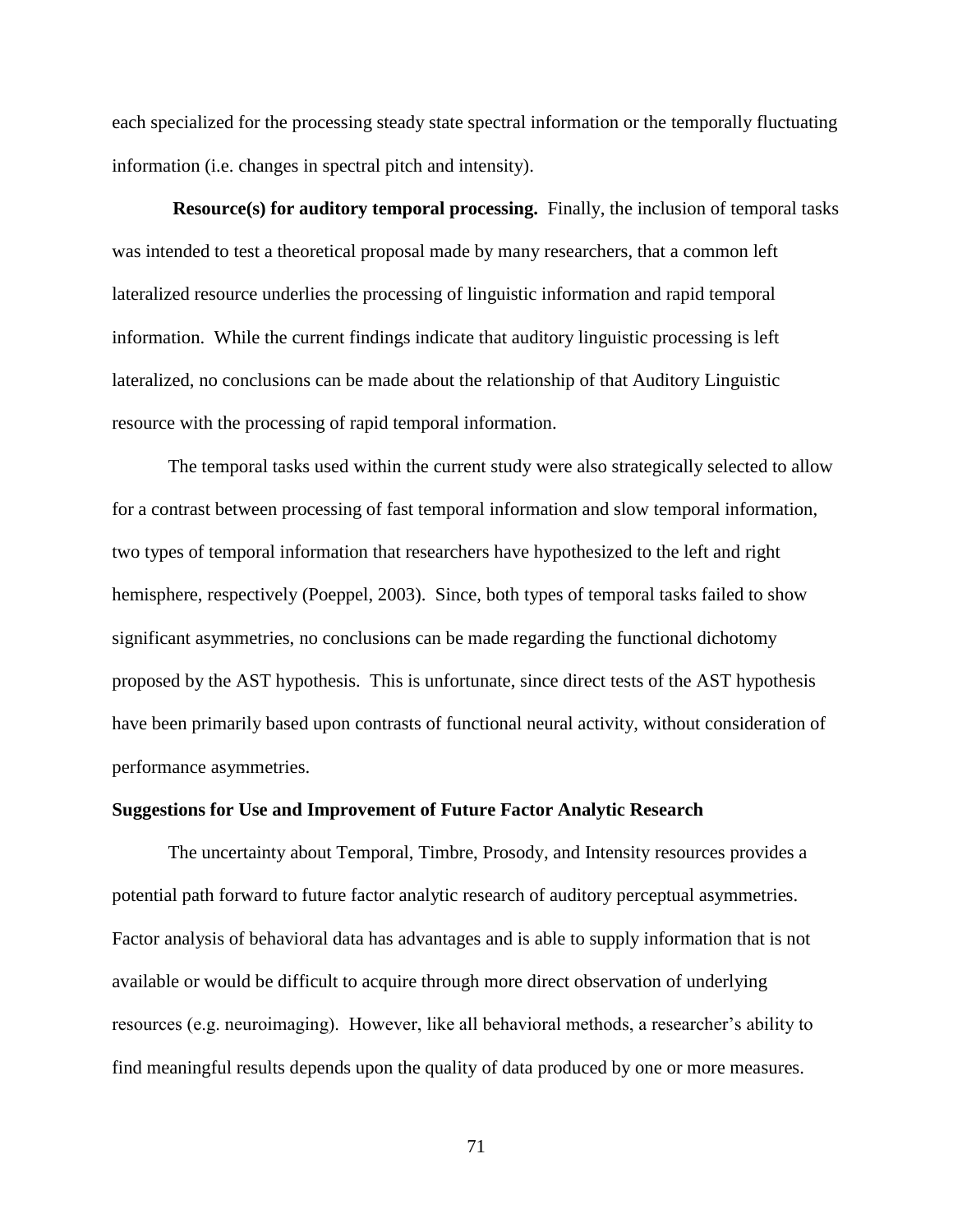The following sections contain suggestions for selecting and developing asymmetry measures so that useful data will be more likely – but first a discussion of why researchers should bother, an argument for the merits of behavior-based factor analysis for the identification of perceptual resources.

**Strengths of Factor Analytic Methods.** First, the use of factor analysis permits the within-subject comparison of multiple asymmetric processes, which allows for a direct comparison of the lateralization of multiple tasks. In contrast, previous investigations of these processes have typically employed separate research studies to examine the separate neural mechanisms that appear to support each process. While comparisons of separate findings can serve to elucidate the mechanisms responsible for different types of processing, it is not possible to determine the relationship of these separately measured processes without more direct, withinsubject functional contrasts.

Second, factor analyses of behavioral data can alleviate concerns over sampling error that arise due to the small sample sizes that are often used within imaging experiments. There are individual differences in degree and even direction of lateralization (e.g. Boles & Barth, 2011; Savel, 2009). So, the smaller the sample size the greater the potential that a random sample will misrepresent the population's average processing asymmetry, due to sampling error. A large sample size is required to meet the statistical demands of factor analysis, and a benefit of this increased sample size is increased confidence in the representativeness of the sample's performance asymmetries and the modeled independence between asymmetric resources.

Finally, factor analyses of behavioral measures have the advantage of indicating resources that are based on human performance. In some cases, the use of behavioral data can serve to confirm the resource relationships that have been proposed by researchers based on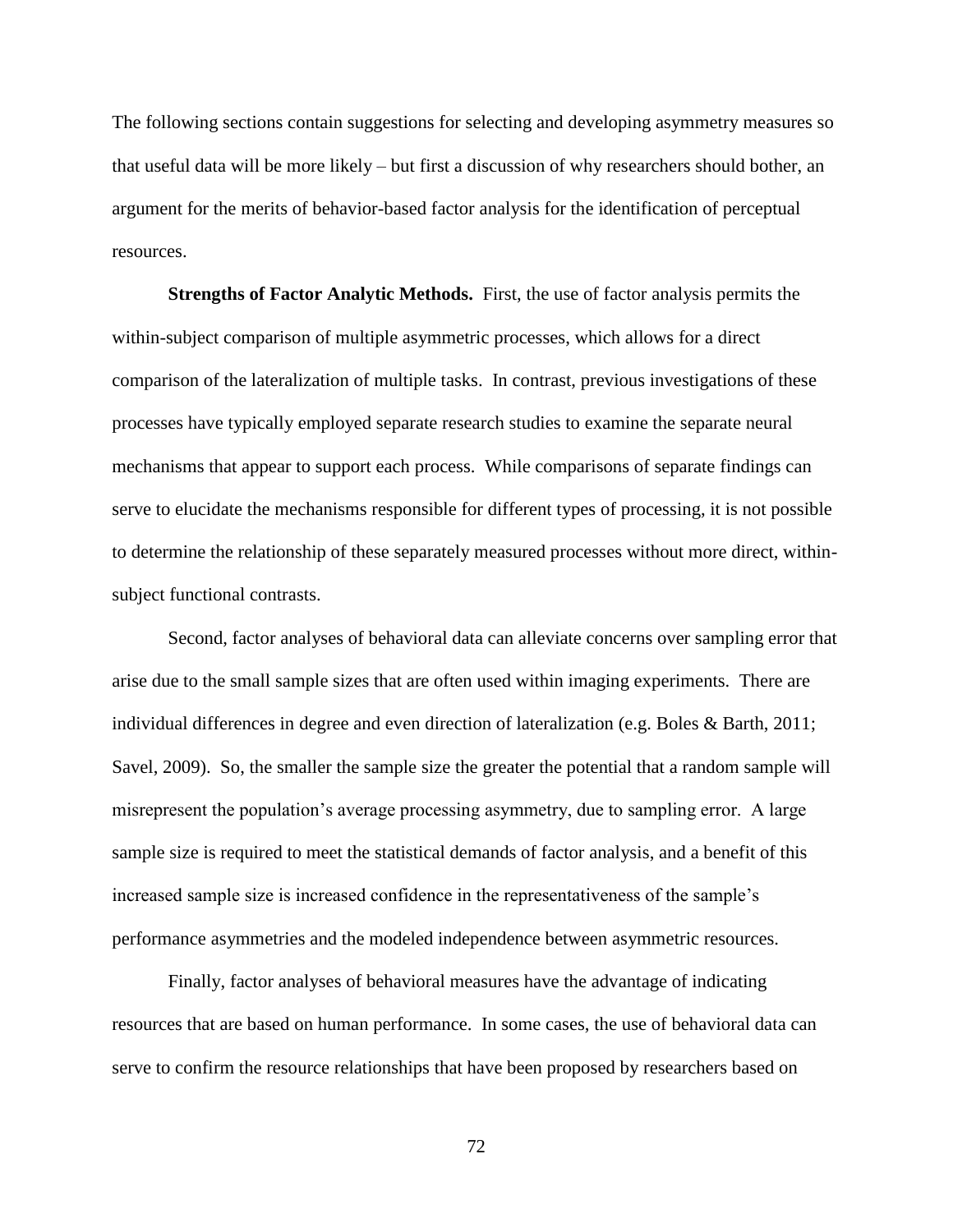other behavioral studies and neuroimaging data. However, it is clear that behavioral asymmetries do not always agree with the functional asymmetries measured via neuroimaging, so factor analyses may also serve to amend theoretical models of auditory asymmetry. In either case, factor analyses of this kind provide an additional tool for the examination of comprehensive models of perceptual resources.

## **Suggestions for Selecting and Developing Asymmetry Tasks.**

**Select Historically Significant and Reliable Tasks.** The history of laterality research has no shortage of conflicting findings and failed replications. This is part of the reasoning for using pre-proven tasks in the current study – measures that have been shown to reliably detect the expected hemispheric asymmetry – typically through multiple previous replications since reports of statistical reliability are rare.

Although all of the current tasks were designed based on previously used tasks, some were modified slightly, which may have attributed to their unexpected failure as measures of hemispheric asymmetry. There are situations in which modifications may be needed to test a specific hypothesis, but pilot testing is recommended when any changes are made.

*Pilot test new or modified tasks.* In the present study, several tasks were modified for time and two were modified to test the relationship between fast temporal processing and slow temporal processing. While almost all of the tasks produced asymmetries in the predicted direction, the resulting effects were not significant and in many cases unreliable. Pilot testing was conducted to verify that the modified tasks were producing results that replicated the expected asymmetries. However, it is possible that the truncated tasks resulted in more within subject variability in performance. Such measurement error may explain the lack of significance, and would also reduce the reliability of the measurement.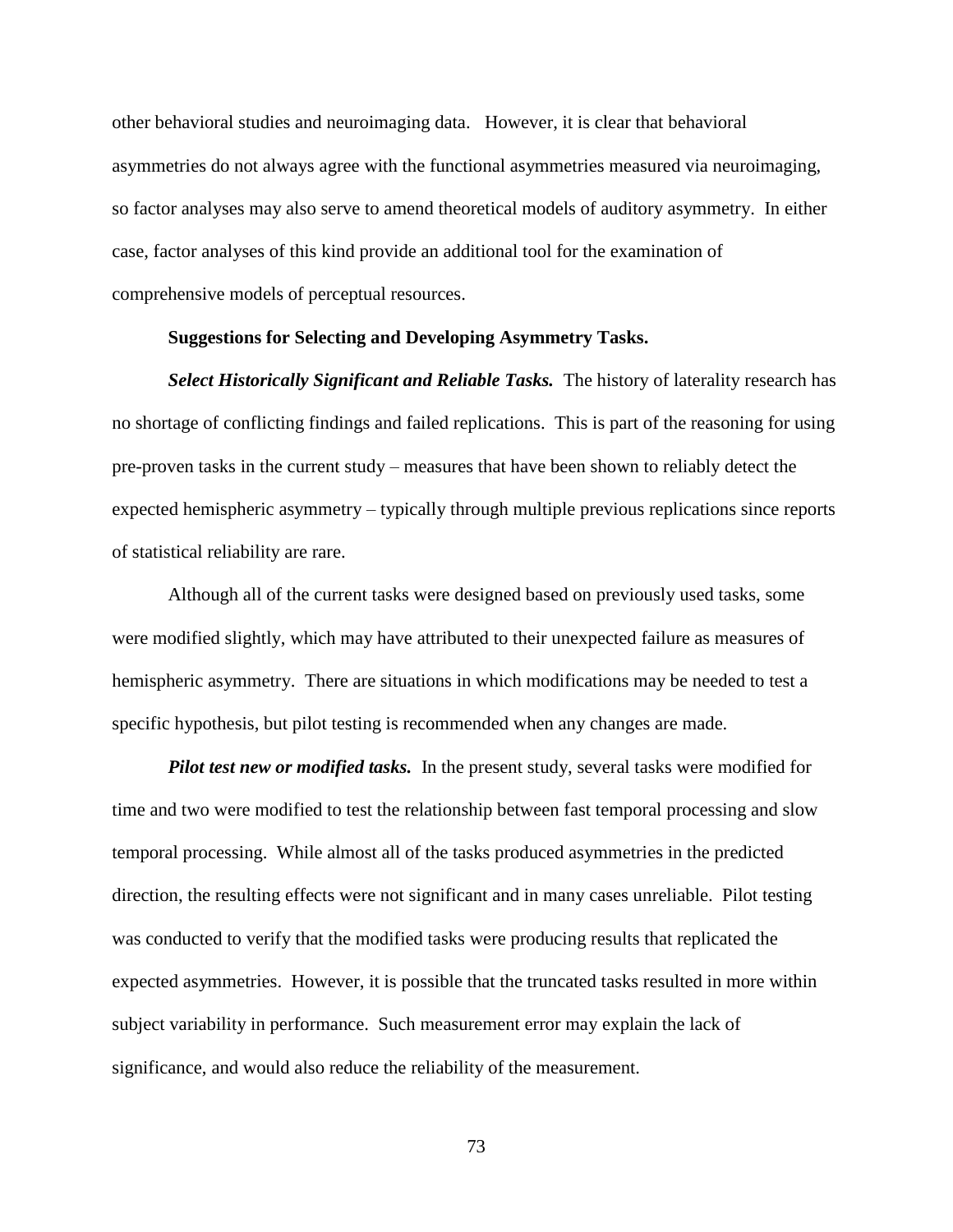The tasks that were modified to test theoretical assumptions about temporal processing proved to be quite difficult for the participants. These tasks were also piloted, and the pilot sample's performance was significantly above chance and indicated trends towards the expected asymmetries. Yet overall performance in the full study was quite poor for these tasks.

Future researchers should take additional care during pilot testing to ensure that asymmetries produced by modified tasks are stable. This may mean recruiting a sample size that is larger than may typically be used for pilot testing to be certain that asymmetries are not only significant, but also highly reliable.

*Pilot test old, unmodified tasks.* If an auditory task is being adopted from another researcher's work or is being implemented on new equipment, it is very important to carefully measure the stimulus properties and to pilot that task. Most measures of auditory asymmetry employ dichotic stimulation, meaning that the presence and magnitude of asymmetry is often dependent on the relationship between stimuli in the two ears.

For example, behavioral asymmetry of pitch perception varies depending on the pitches that are presented to each ear (Sidtis, 1981). When dichotic tones are close in fundamental frequency, larger asymmetries arise than when tones are further apart in pitch. Different computer equipment, headphones, and speakers will produce different spectral properties, so it is critical that researchers check the fidelity of the sound using sound testing equipment. Sound testing equipment such as sound pressure level meters can also be used to ensure that the sounds are being produced at the desired intensity at all presented frequencies. Research has also shown that ear advantages are affected by the amplification of sound in one ear relative to the other (Hugdahl, Westerhausen, Alho, Medvedev, & Hamalainen, 2008).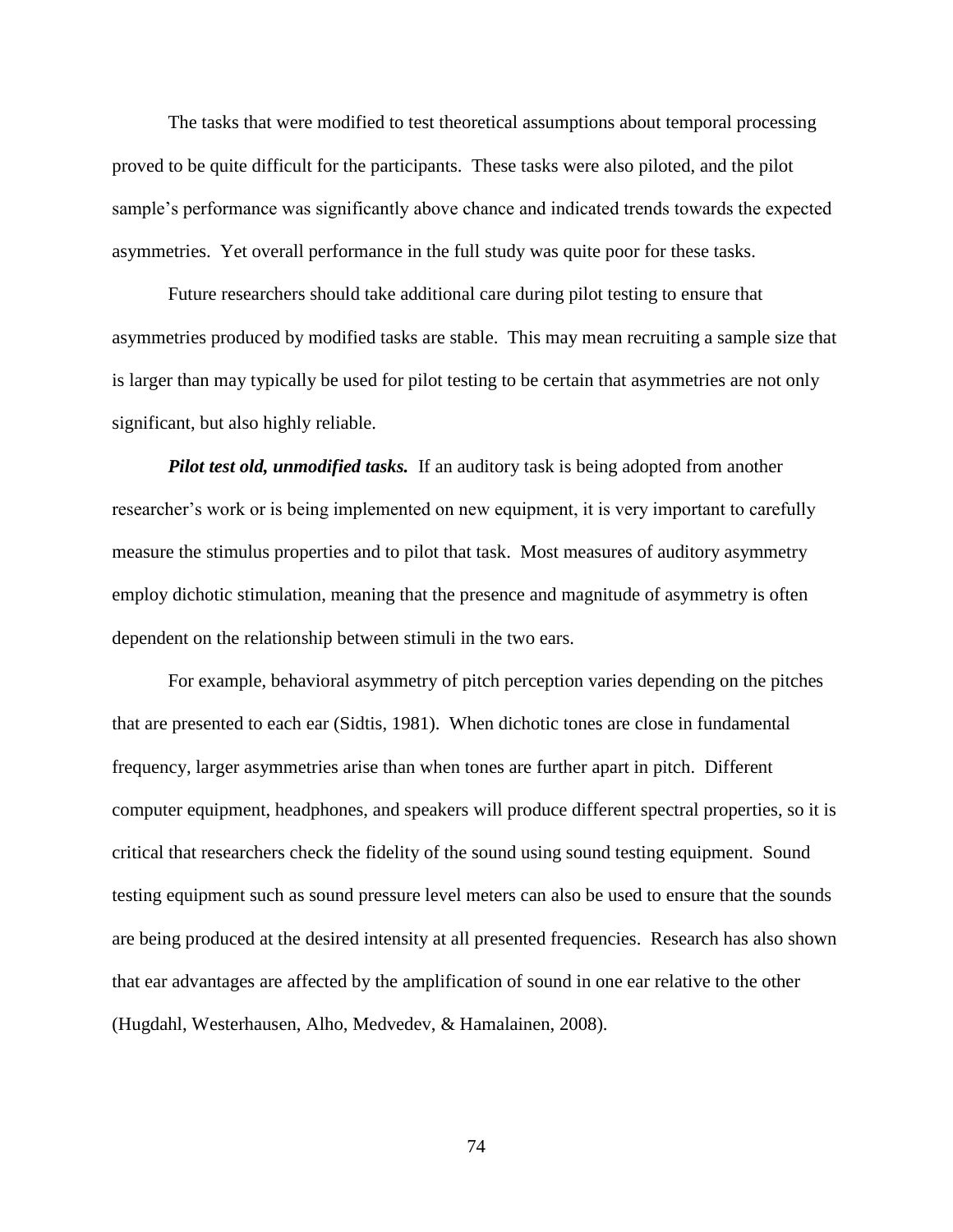Finally, pilot testing should be conducted to make sure that expected asymmetries are evident and that task difficulty appears to be at the desired level. The relative intensity of contralateral masking stimuli can be manipulated to make the detection of the target stimuli easier. These manipulations may not always be reported in the literature, so it is important that researchers check for these performance issues prior to full data collection.

**Select as many tasks as time will allow.** One of the ways to prevent a process from being untestable in factor analytic research is make sure there are ample measures that could produce reliable asymmetries. In the current study, some processes (e.g. emotional prosody, intensity) were measured by no more than a pair of variables. In areas with tasks that are tried and true (e.g. auditory linguistic processing) this may be adequate, but task over-selection may be warranted in areas where asymmetries are less predictable. If a strategy of over-selection is adopted, it should be more likely that an asymmetric process will be represented by one or more measures of asymmetry, even in cases where some measures may fail.

## **Implications of Current Findings for the MRQ**

Consideration of the suggestions listed above should lead to success in the factor analytic research that is needed to untangle various domains of auditory perceptual processing. Despite the remaining uncertainty about the relationship between the discussed resources, the current findings represent a step towards identifying all independent auditory resources. The knowledge of the Auditory Spectral Pitch resource and the possibility of the Auditory Intensity resource both have implications for the assessment of task workload and the prediction of task performance.

If Auditory Spectral Pitch processing and Auditory Intensity processing are driven by independent cortical resources, Multiple Resource Theory would predict that demands upon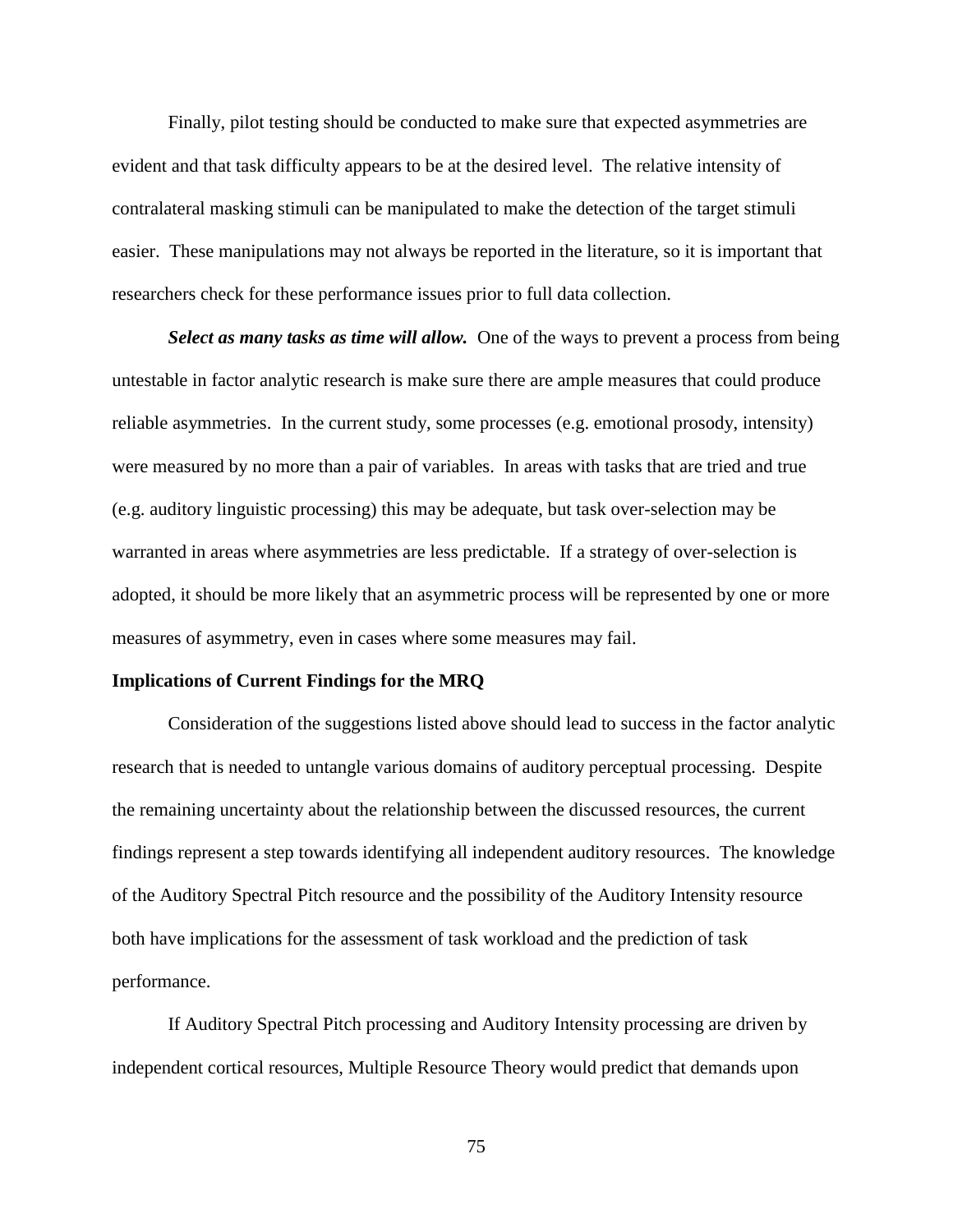these resources are also mostly independent – "mostly" because there is often a small performance cost that is incurred in dual-task situations regardless of task combinations, perhaps due to the need to coordinate between tasks or to a general resource (Boles et al., 2007). However, the performance costs of dual-task engagement would be reduced when concurrent tasks require different independent resources, e.g. in the case of a spectral pitch discrimination task and an intensity discrimination task (Just et al., 2001; Klingberg & Roland, 1997).

This means that performance on a task that demands processing from one resource (e.g. Auditory Spectral Pitch resource) should be less affected by engagement in a second task that utilizes a different resource (e.g. Visual Temporal resource) compared to a dual-task situation in which both tasks place demands upon the same resource. The resource separations indicated by factor analytic research were the basic foundation for the creation of the multiple resources questionnaire (MRQ: Boles & Adair, 2001a). Each item in the MRQ represents a resource which is specialized for a unique type of processing.

If the Auditory Spectral Pitch resource and the Auditory Intensity resource are independent from the resources currently represented in the MRQ, completeness of the questionnaire would be improved by the addition of items to measure the demands upon these resources. However, the utility of these additions is uncertain, because the independence of spectral pitch processing and intensity processing is uncertain.

While all current evidence indicates that the Auditory Spectral Pitch resource is independent from the currently modeled resources, there is one resource that is already represented in the MRQ which could theoretically demand Auditory Spectral Pitch processing. This resource is the Auditory Emotional resource, which allows for the processing and discrimination of auditory emotional information. If Auditory Emotional processing is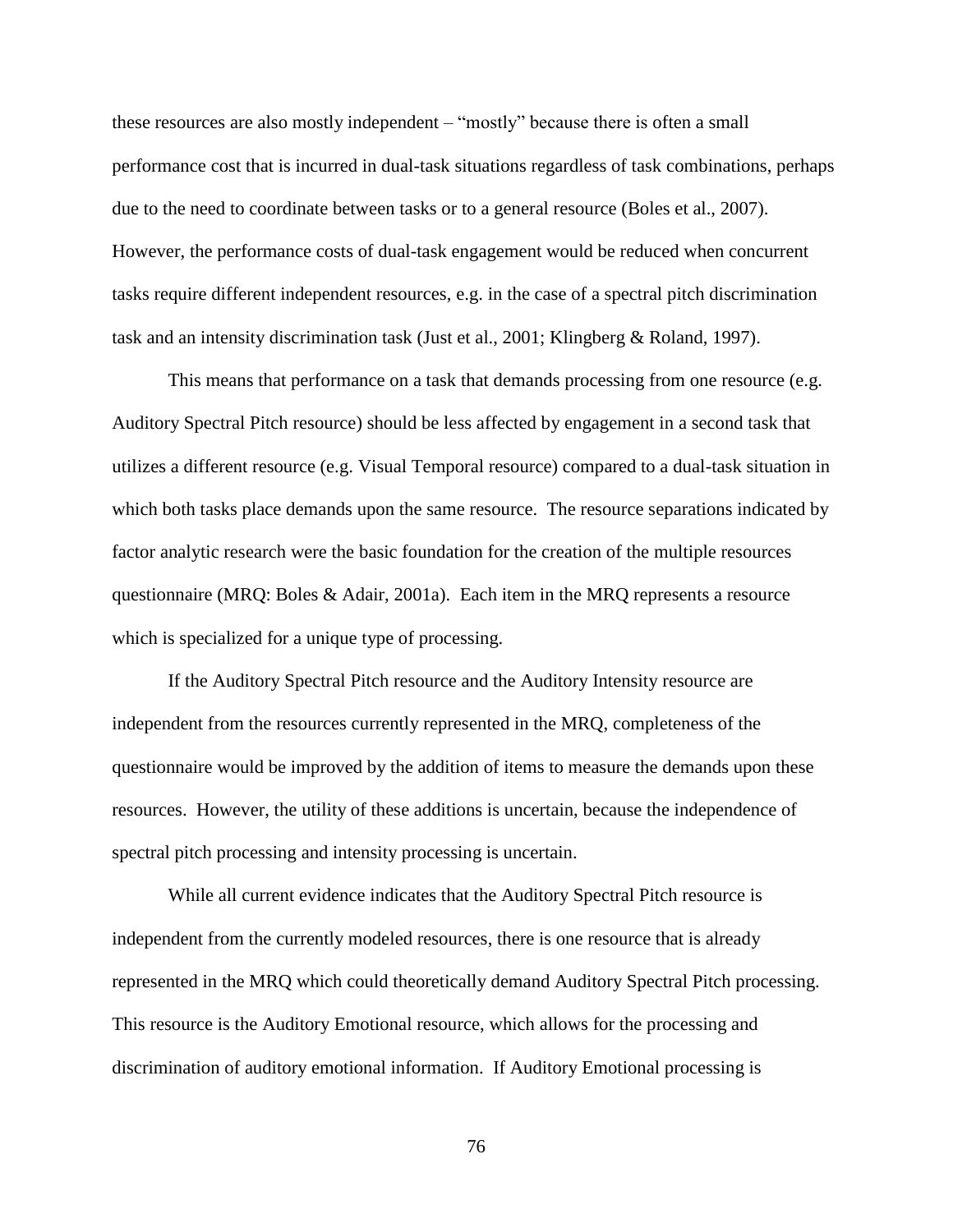dependent on the Auditory Spectral Pitch resource, as some researchers have suggested, subjective rating of demand upon each of these survey items are also likely to be interdependent. Determining whether or not these processes are separate is a critical step towards determining what sort of modification needs to be made to the MRQ to have a complete survey of independent auditory perceptual resources.

Likewise, the uncertainty surrounding the Auditory Intensity resource also needs to be resolved before an item is formally added to the MRQ to represent the demands of processing auditory intensity. Additionally, solving the mysteries of timbre and auditory temporal perception may also reveal cause to further modify the auditory portion of the MRQ.

The resolution of these uncertainties offers a clear path forward for future research. The relationship between these processes could be clarified using by using one or more of a variety of research methods. With more reliable data, the factor analytic method would be one way to determine whether these processes are independent. Another option would be to employ dual task methods and determine whether performance on one type of task (i.e. emotional) interferes with performance of a concurrent task of another type (i.e. spectral pitch).

## **Conclusion**

In summary, the current study found evidence for the existence and independence of two novel auditory perceptual resources: an Auditory Spectral Pitch resource, and an Auditory Intensity Resource. However, the reliability of the measure thought to represent intensity processing was questionable, and the existence of several theoretically plausible resources and resource relationships could not be tested because respective measures were nonsignificant and/or unreliable. The Auditory Spectral Pitch resource and the Auditory Intensity resource should be considered for addition to the multiple resources questionnaire (MRQ), but further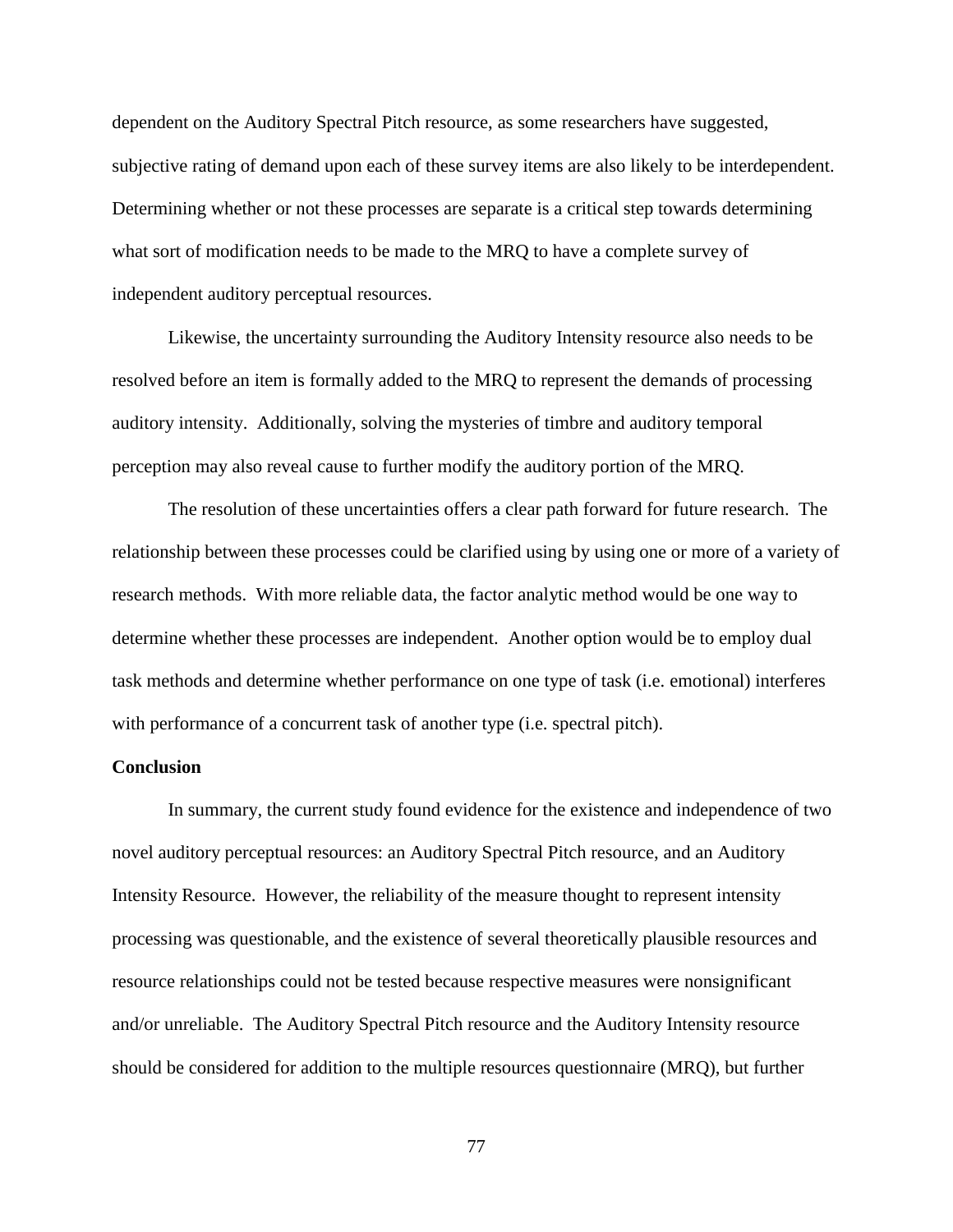research should be conducted to confirm the independence of these resources and to determine whether further additions or modifications are warranted in order to fully represent the resources responsible for auditory perceptual processing.

Future research should aim to explore the resource structure that underlies perceptual processing for timbre, temporal information, emotional prosody, spectral pitch, and intensity. Further, if multiple processes are believed to drive timbre and emotional perception, it may be worthwhile to select tasks so that each demands a specific type of processing. For example, timbre tasks can be designed so that discrimination must be made based on intensity information or pitch information. Factor analytic methods would be ideal if these multiple processes are to be compared simultaneously. If fewer tasks are selected, the above-described dual task methodology could be utilized to determine whether task-pairings result in performance interference; relatively noninterfering tasks may be driven by independent resources. Dual-task methodology is also a viable option to examine the resource(s) required for auditory spatial processing. Since the asymmetry of auditory spatial perception is not easily tested, a dual-task study may be used to test for the independence of auditory spatial processing from other types of auditory processing.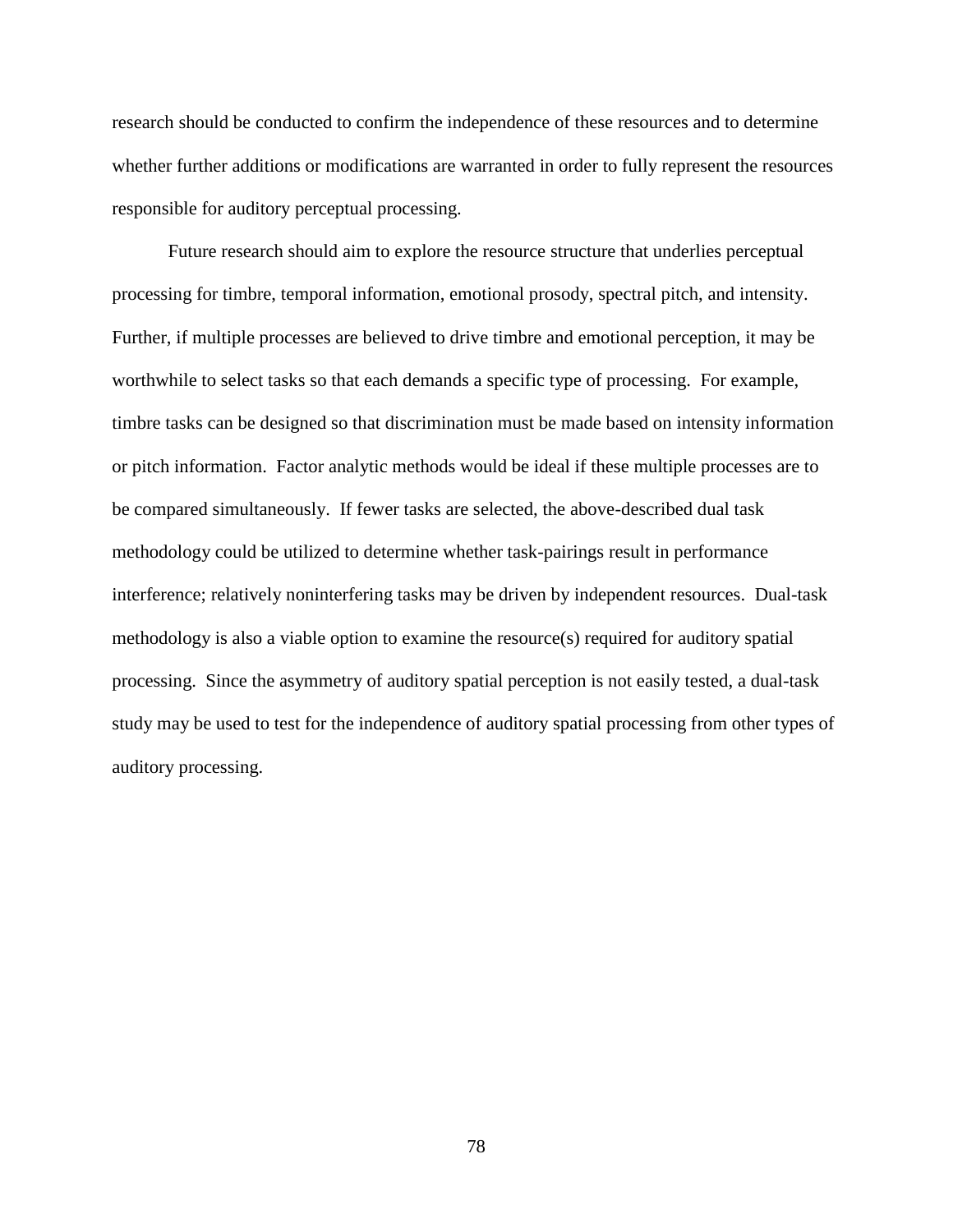#### **References**

- American Speech-Language-Hearing Association (1978). Guidelines for manual pure-tone threshold audiometry. *Asha, 20*, 297-301.
- Angenstein, N., & Brechmann, A. (2013). Division of labor between left and right human auditory cortices during the processing of intensity and duration. *NeuroImage, 83,* 1-11.
- Baum, S. R. & Pell, M. D. (1999). The neural bases of prosody: Insights from lesion studies and neuroimaging. *Aphasiology, 13*(8), 581-608.
- Belin, P., McAdams, S., Smith, B., Savel, S., Thivard, L., Samson, S., & Samson, Y. (1998). The functional anatomy of sound intensity discrimination. *The Journal of Neuroscience, 18*  (16), 6388-6394.
- Belin, P., Zilbovicius, M., Crozier, S., Thivard, L., Fontaine, A., Masure, M., & Samson, Y. (1998). Lateralization of speech and auditory processing. *Journal of Cognitive Neuroscience, 10*(4), 536-540.
- Blumstein, S. & Cooper, W. E. (1974). Hemispheric processing of intonation contours. *Cortex*, *10*, 146-158.
- Boemio, A., Fromm, S., Braun, A., & Poeppel, D. (2005). Hierarchical and asymmetric temporal sensitivity in human auditory cortices. *Nature Neuroscience, 8*(3), 389-395.
- Boles, D. B. (1991). Factor analysis and the cerebral hemispheres: Pilot study and parietal functions. *Neuropsychologia, 29,* 59-91.
- Boles, D. B. (1992). Factor analysis and the cerebral hemispheres: Temporal, occipital and frontal functions. *Neuropsychologia, 30,* 963-988.
- Boles, D. B. (1996). Factor analysis and the cerebral hemispheres: "Unlocalized" functions. *Neuropsychologia, 34,* 723-736.
- Boles, D. B. (1998a). Relationships among multiple task asymmetries I. A critical review. *Brain and Cognition, 36,* 253-267.
- Boles, D. B. (1998b). Relationships among multiple task asymmetries II. A large-sample factor analysis. *Brain and Cognition, 36,* 268-289.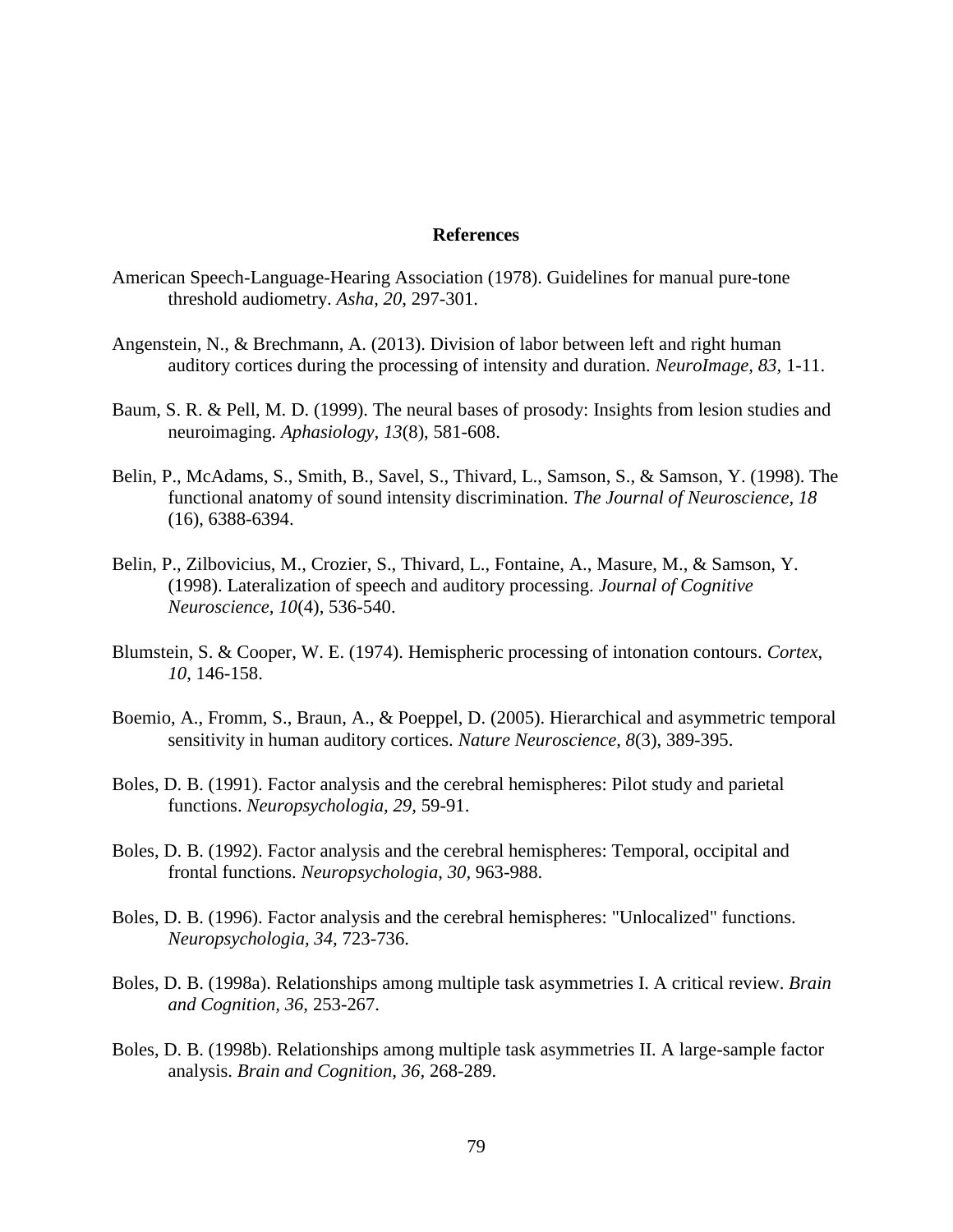- Boles, D. B. (2011). Socioeconomic status, a forgotten variable in lateralization development. *Brain and Cognition, 76,* 52-57.
- Boles, D. B. & Adair, L. P. (2001a). The Multiple Resources Questionnaire (MRQ). *Proceedings of the Human Factors and Ergonomics Society Annual Meeting, 45*, 1790-1794.
- Boles, D. B. & Adair, L. P. (2001b). Validity of the Multiple Resources Questionnaire (MRQ). *Proceedings of the Human Factors and Ergonomics Society Annual Meeting, 45*, 1795- 1799.
- Boles, D. B. & Barth, J. M. (2011). Does degree of asymmetry relate to performance? A critical review. *Brain & Cognition, 76*, 1-4.
- Boles, D. B., Barth, J. M., & Merrill, E. C. (2008). Asymmetry and performance: Towards a neurodevelopmental theory. *Brain and Cognition, 66*, 124-139.
- Boles, D. B., Bursk, J. H., Phillips, J. B., & Perdelwitz, J. R. (2007). Predicting dual-task performance with the Multiple Resources Questionnaire (MRQ). *Human Factors: The Journal of the Human Factors and Ergonomics Society, 49*, 32-45.
- Boles, D.B., & Dillard, M. (in press). The measurement of perceptual resources. In *Cambridge Handbook of Applied Perception Research*.
- Boles, D. B. & Law, M. B. (1998). A simultaneous task comparison of differentiated and undifferentiated hemispheric resource theories. *Journal of Experimental Psychology: Human Perception and Performance, 24*(1), 204-215.
- Boles, D. B. Phillips, J. B., Perdelwitz, J. R., & Bursk, J. H. (2004). Application of the Multiple Resources Questionnaire (MRQ) to a complex gaming environment. *Proceedings of the Human Factors and Ergonomics Society Annual Meeting, 48*, 1968-1972.
- Brancucci, A., D'Anselmo, A., Martello, F., & Tommasi, L. (2008). Left hemisphere specialization for duration of musical and speech sounds. *Neuropsychologia,46*, 2013- 2019.
- Brancucci, A., Babiloni, C., Rossini, P. M., & Romani, G. L. (2005). Right hemisphere specialization for intensity discrimination of musical and speech sounds. *Neuropsychologia, 43*, 1916-1923.
- Brancucci, A., Franciotti, R., D'Anselmo, A., della Penna, S., & Tommasi, L. (2011). The sound of consciousness: Neural underpinnings of auditory perception. *The Journal of Neuroscience, 46*, 16611-16618.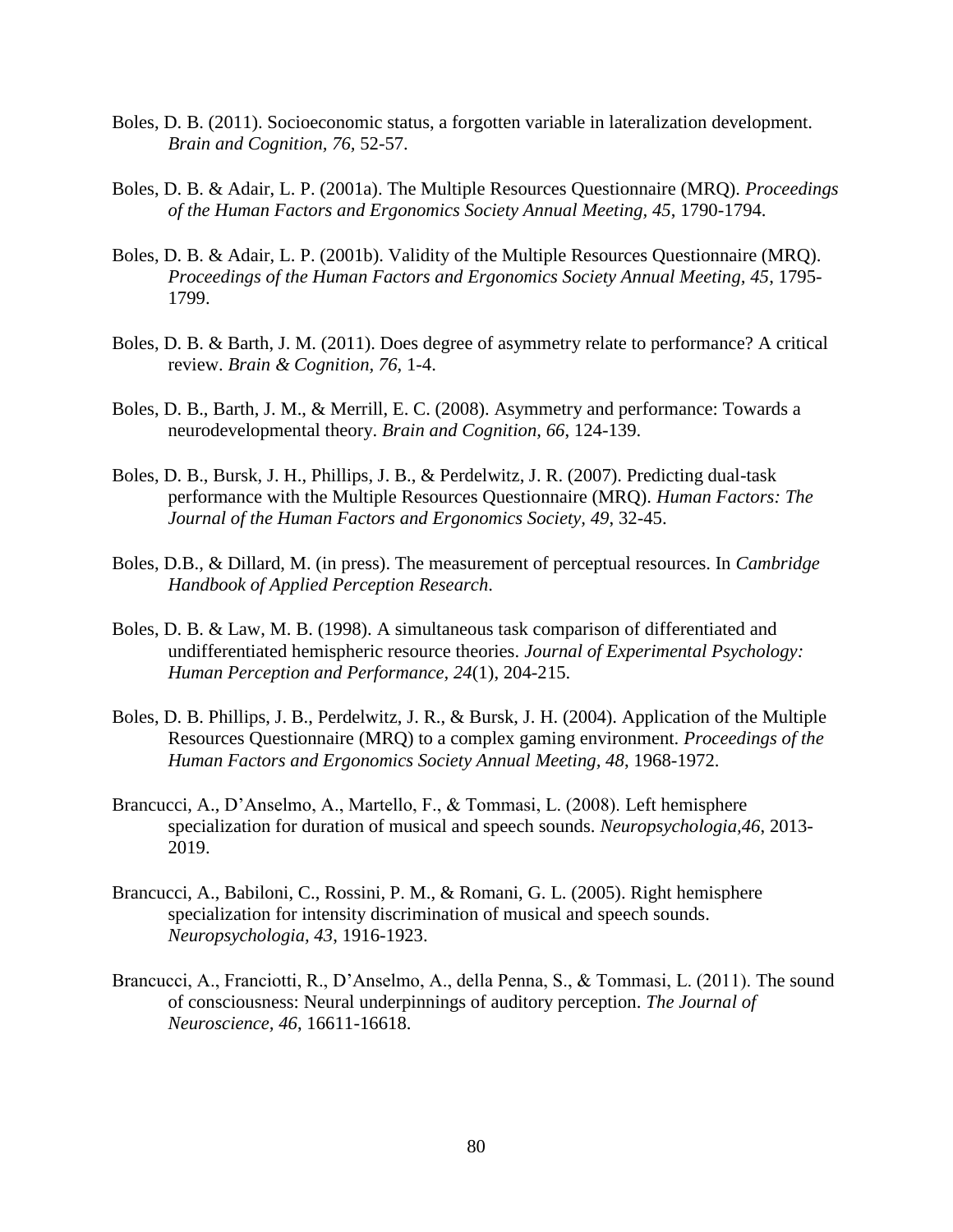- Brancucci, A. & San Martini, P. (2003). Hemispheric asymmetries in the perception of rapid (timbral) and slow (nontimbral) amplitude fluctuations of complex tones. *Neuropsychology, 17*(3), 451-457.
- Brancucci, A. & San Martini, P. (1999). Laterality in the perception of temporal cues of musical timbre. *Neuropsychologia, 37*, 1445-1451.
- Brandeis, R. & Babkoff, H. (1984). Sorting of hemifield presented temporal and spatial stimuli. *Cortex, 20*, 179-192.
- Bryden, M. P. (1982). *Laterality: Functional asymmetry in the intact brain*. New York, NY: Academic Press.
- Bryden, M. P., Ley, R. G., & Sugarman, J. H. (1982). A left-ear advantage for identifying the emotional quality of tonal sequences. *Neuropsychologia, 20*(1), 83-87.
- Butler, R. A. (1994). Asymmetric performances in monaural localization of sound in space. *Neuropsychologia, 32*(2), 221-229.
- Cattell, R. B. (1966). The Scree test for the number of factors. *Multivariate Behavioral Research, 1*, 245-276.
- Doehring, D. G. (1972). Ear asymmetry in the discrimination of monaural tonal sequences. *The Canadian Journal of Psychology, 26*, 106-110.
- Davis, B., Christie, J., & Rorden, C. (2009). Temporal order judgments activate temporal parietal junction. *The Journal of Neuroscience, 29*(10), 3182-3188.
- Deouell, L. Y., Heller, A. S., Malach, R., D'Esposito, M., & Knight, R. T., (2007). Cerebral responses to change in spatial location of unattended sounds. *Neuron, 55*, 985-996.
- Erhan, H., Borod, J. C., Tenke, C. E., & Bruder, G. E. (1998). Identification of emotion in a dichotic listening task: Event-related brain potential and behavioral findings. *Brain and Cognition, 37,* 286-307.
- Farah, M. J., Feinberg, T. E. (2000). A historical perspective on cognitive neuroscience. In *Patient-based approaches to cognitive neuroscience* (pp. 1-20). Cambridge, MA: MIT Press.
- Field, A. (2013). *Discovering Statistics Using IBM SPSS Statistics*. London: SAGE Publications.
- Finomore, V. S., Shaw, T. H., Warm, J. S., Matthews, G., Boles, D. B. (2013). Viewing the workload of vigilance through the lenses of the NASA-TLX and the MRQ. *Human Factors, 56* (1), 1-22.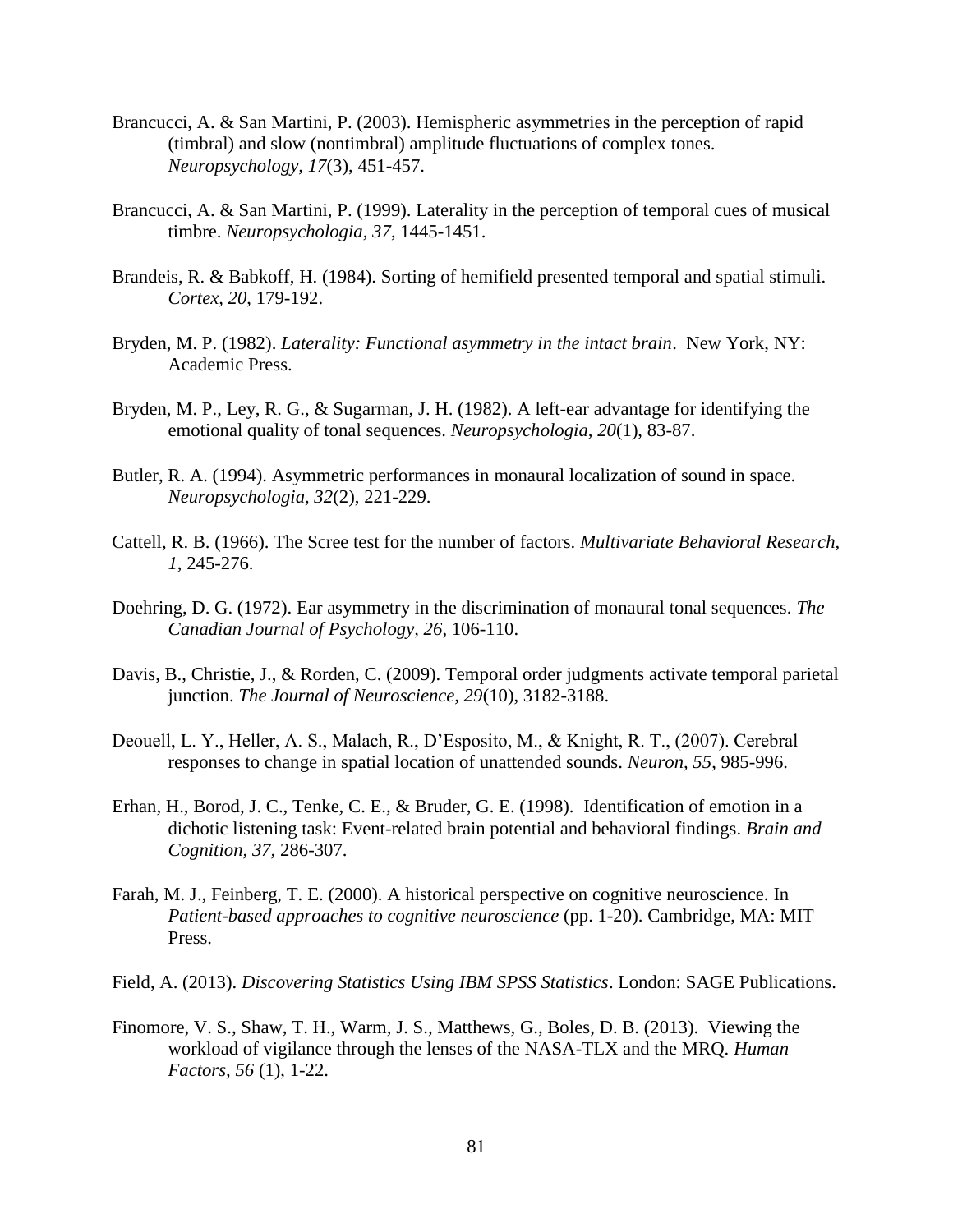- Finomore, V. S., Shaw, T. H., Warm, J. S., Matthews, G., Riley, M. A., Boles, D. B., & Weldon, D. (2008). Measuring the workload of sustained attention: Further evaluation of the Multiple Resources Questionnaire. *Proceedings of the Human Factors and Ergonomics Society, 52*, 1209-1213.
- Gandour, J., Tong, Y., Wong, D., Talavage, T., Dzemidzic, M., Xu, Y., … Lowe, M. (2004). Hemispheric roles in the perception of speech prosody. *NeuroImage, 23*, 344-357.
- Garcia, A., Finomore, V., Burnett, G., Baldwin, C., & Brill, C. (2012). Individual differences in multimodal waypoint navigation. *Proceedings of the Human Factors and Ergonomics Society, 56*, 1538-1543.
- Getzmann, S., & Lewld, J. (2010). Effects of natural versus artificial spatial cues on electrophysiological correlates of auditory motion. *Hearing Research, 259*, 44-54.
- Gorsuch, R. L. (1983). *Factor analysis* (2<sup>nd</sup> ed.). Hillsdale, NJ: Ericbaum.
- Goydke, K. N., Altenmuller, E., Moller, J., Munte, T. F. (2004). Changes in emotional tone and instrumental timbre are reflected by mismatch negativity. *Cognitive Brain Research, 21,*  351-359.
- Greenlee, E. T., & Boles, D. B. (2014). Multimodal spatial discrimination in the face of uncertainty: The effects of action video game expertise. *Proceedings of the Human Factors and Ergonomics Society, 58*, 1419-1423.
- Halperin, Y., Nachshon, I., & Carmon, A. (1973). Shift of ear superiority in dichotic listening to temporally patterned nonverbal stimuli. *Journal of the Acoustical Society of America, 53*,  $46 - 50$ .
- Herholz, S. C. & Zatorre, R. J. (2012). Musical training as a framework for brain plasticity: Behavior, function, and structure. *Neuron, 76*, 486-502.
- Hirnstein, M., Hausmann, M., & Lewald, J. (2006). Functional cerebral asymmetry in auditory motion perception. *Laterality, 12* (1), 87-99.
- Hirnstein, M., Westerhausen, R., Hugdahl, K. (2013). The right planum temporale is involved in stimulus-driven auditory attention – Evidence from Transcranial Magnetic Stimulation. *PLoS ONE, 8*(2), e57316.
- Hugdahl, K., Westerhausen, R., Alho, K., Medvedev, S., & Hamalainen, H. (2008). The effect of stimulus intensity on the right ear advantage in dichotic listening. *Neuroscience Letters, 431*, 90-94.
- Hyde, K. L., Peretz, I., & Zatorre, R. J. (2008). Evidence for the role of the right auditory cortex in fine pitch resolution. *Neuropsychologia, 46*, 632-639.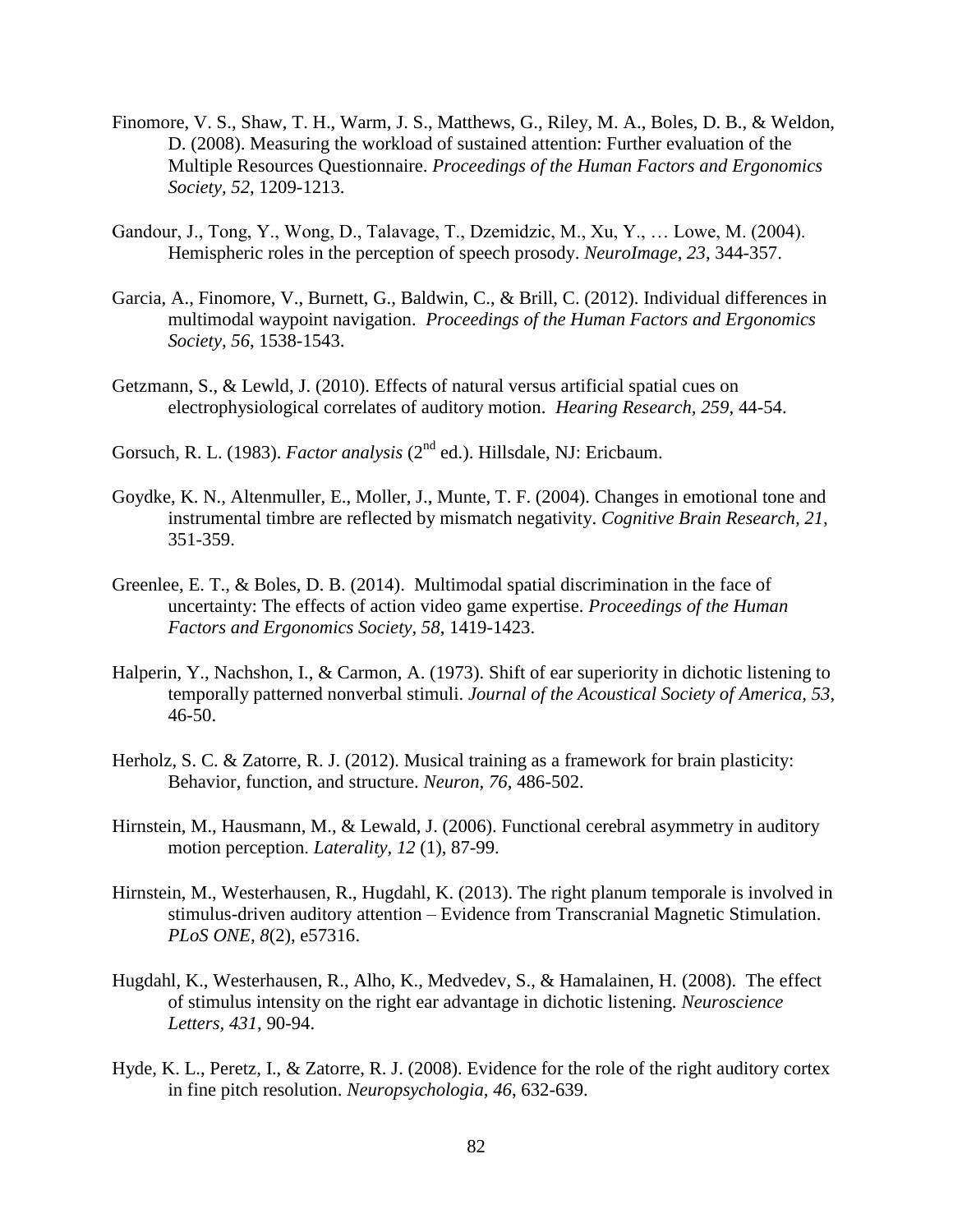- Ivarsson, C., De Ribaupierre, Y., & De Ribaupierre, F. (1980). Functional ear asymmetry in vertical localization. *Hearing Research, 3*, 241-247.
- Jancke, L., Shah, N. J., Posse, S., Grosse-Yruken, M., & Muller-Gartner, H. W. (1998). Intensity coding of auditory stimuli: An fMRI study. *Neuropsychologia, 36*, 875-883.
- Just, M. A., Carpenter, P. A., Keller, T. A., Emery, L., Zajac, H., & Thulborn, K. R. (2001). Interdependence of nonoverlapping cortical systems in dual cognitive tasks. *Neuroimage, 14,* 417–426.
- Kaiser, H. F. (1960). The application of electronic computers to factor analysis. *Education and Psychological Measurement, 20*, 141-151.
- Kaiser, H. F. (1961). A note on Guttman's lower bound for the number of common factors. *British Journal of Psychology 14*, 1-2.
- Kimura, D. (2011). From ear to brain. *Brain and Cognition, 76*, 214-217.
- Kimura, D. (1961). Cerebral dominance and the perception of verbal stimuli. *Canadian Journal of Psychology, 15*, 617-618.
- King, F. L. & Kimura, D. (1972). Left-ear superiority in dichotic perception of vocal nonverbal sounds. *Canadian Journal of Psychology, 26*(2), 111-116.
- Klingberg, T. & Roland, P.E. (1997). Interference between two concurrent tasks is associated with activation of overlapping fields in the cortex. *Cognitive Brain Research, 6*, 1-8.
- Kline, R. (2013). Exploratory and confirmatory factor analysis. In Y. Petscher, C. Schatschneider, & D. L. Compton (Eds.). *Applied quantitative analysis in education and the social sciences* (171-207). New York, NY: Routledge.
- Kolb, B. & Whishaw, I. Q. (2009). *Fundamentals of Human Neuropsychology*, 6<sup>th</sup> edition. New York, NY: Worth Publishers.
- Ley, R. G. & Bryden, M. P. (1982). A dissociation of right and left hemispheric effects for recognizing emotional tone and verbal content. *Brain and Cognition, 1*, 3-9.
- Luks, T. L., Nusbaum, H. C., & Levy, J. (1998). Hemispheric involvement in the perception of syntactic prosody is dynamically dependent on task demands. *Brain and Cognition, 65*, 313-332.
- Mathiak, K., Hertrich, I., Lutzenbergerm, W., & Ackermann, H. (2002). Functional cerebral asymmetries of pitch processing during dichotic stimulus application: A whole-head magnetoencephalography study. *Neuropsychologia, 40*, 585-593.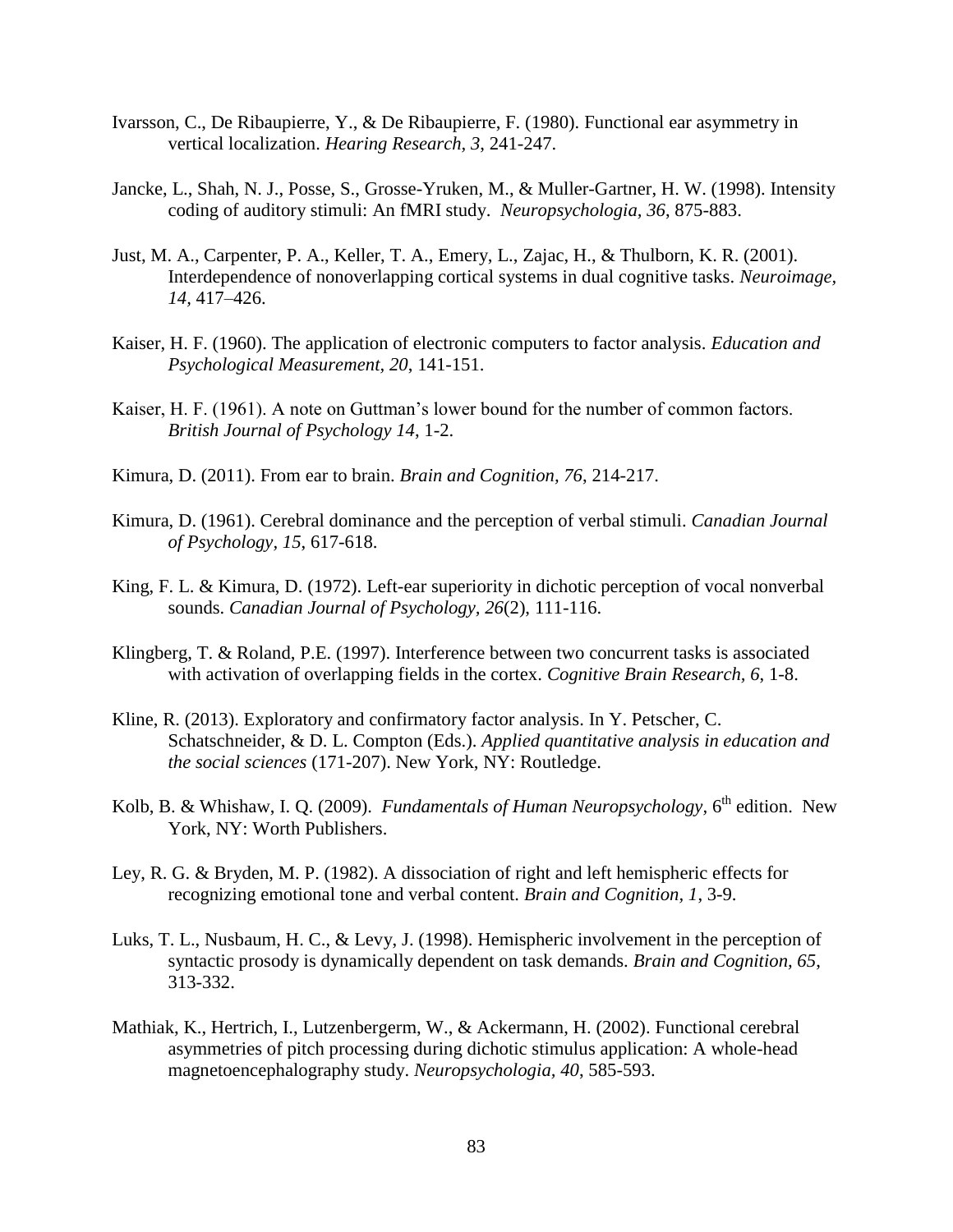- Mendonça, C., Campos, G., Dias, P., Vieira, J., Ferreira, J. P., & Santos, J. A. (2012). On the improvement of localization accuracy with nonindividualized HRTF-based sounds. *Journal of the Audio Engineering Society, 60* (10): 821-830.
- Merzenich, M. M., Knight, P. L., and Roth, G. L. (1975). Representation of cochlea within primary auditory cortex in the cat. *Journal of Neurophysiology, 38*(2), 231-249.
- Middlebrooks, J. C. (1999). Individual differences in external-ear transfer functions reduced by scaling in frequency. *Journal of the Acoustic Society of America, 106* (3), 1480-1492.
- Mills, L. & Rollman, G. B. (1979). Left hemisphere selectivity for processing duration in normal subjects. *Brain and Language, 7,* 320-335.
- Minifie, F. (1973). Speech acoustics. In F. Minifie, T. Hixon, and F. Williams (Eds.) *Normative aspects of speech, hearing, and language.* Englewood Cliffs, NJ: Prentice-Hall.
- Moore, B. C. J. (1997). *An introduction to the psychology of hearing* (4<sup>th</sup> ed.). London: Academic Press.
- Morais, J., Peretz, I., Gudanski, M., & Guiard (1982). Ear asymmetry for chord recognition in musicians and nonmusicians. *Neuropsychologia, 20* (3), 351-354.
- Natale, M. (1977). Perception of nonlinguistic auditory rhythms by the speech hemisphere. *Brain and Language, 4*, 32-44.
- Oldfield, R. C. (1971). The assessment and analysis of handedness: The Edinburgh inventory. *Neuropsychologia, 9*, 97-113.
- Papcun, G., Krashen, S., Terbeek, D., Remington, R., & Harshman, R. (1974). Is the left hemisphere specialized for speech, language, and/or something else? *Journal of the Acoustical Society of America, 55*, 319-327.
- Peters, M. (1995). Handedness and its relation to other indices of cerebral lateralization. In R.J. Davidson & K. Hugdahl (Eds.), *Brain asymmetry* (pp. 183-214). Cambridge, MA: MIT Press.
- Phillips, J. B. & Boles, D. B. (2004). Multiple resources questionnaire and workload profile: Application of competing models to subjective workload measurement. *Proceedings of the Human Factors and Ergonomics Society Annual Meeting, 48*, 1963-1967.
- Plomp, R. (1967). Pitch of complex tones. *The Journal of the Acoustical Society of America, 41*(6), 1526-1533.
- Poeppel, D. (2003). The analysis of speech in different temporal integration windows: Cerebral lateralization as 'asymmetric sampling in time'. *Speech Communication, 41*, 245-255.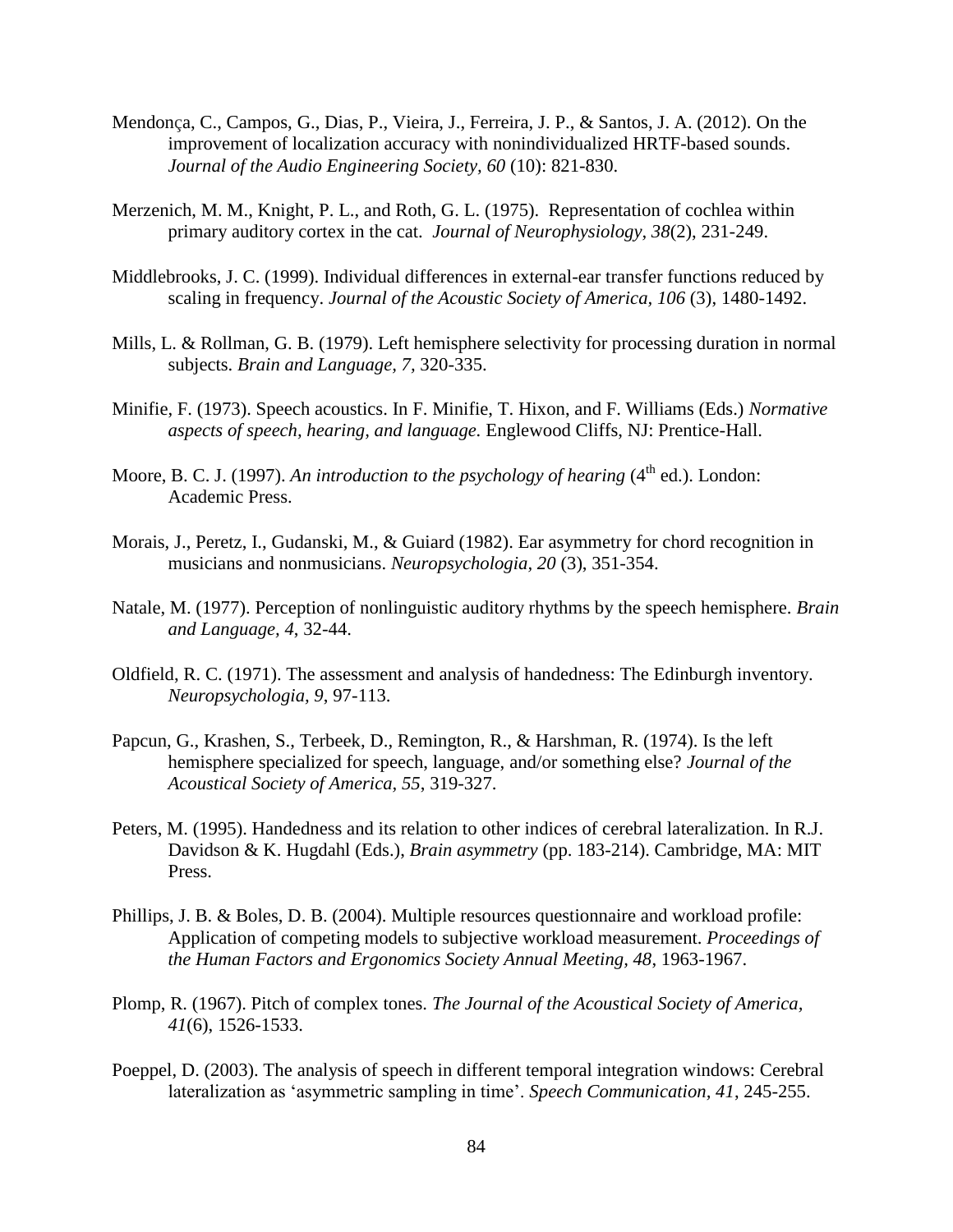- Reiterer, S., Erb, M., Grodd, W., & Wildgruber, D. (2008). Cerebral processing of timbre and loudness: fMRI evidence for a contribution of Broca's area to basic auditory discrimination. *Brain Imaging and Behavior*. DOI: 10.1007/s11682-007-9010-3
- Robinson, G. M., & Solomon, D. J. (1974). Rhythm is processed by the speech hemisphere. *Journal of Experimental Psychology, 1*, 508-511.
- Ross, E. D. (2010). Cerebral localization of functions and the neurology of language: Fact versus fiction or is it something else? *The Neuroscientist, 16*(3), 222-243.
- Samson, S., Zatorre, R. J., Ramsay, J. O. (1997). Multidimensional scaling of synthetic musical timbre: Perception of spectral and temporal characteristics. *Canadian Journal of Experimental Psychology, 51*(4), 307-315.
- Savel, S. (2009) Individual differences and left/right asymmetries in auditory space perception I. Localization of low-frequency sounds in free field. *Hearing Research, 255*, 142-154.
- San Martini, P., Filetti, F., Marangon, L., Tasin, N. (1994). Hemispheric asymmetries in the perception of timbre: Dichotic advantage for synthetic stationary tones with different spectral compositions. In: XIII National Congress of basic research in Psychology (S.I.Ps.), *Rivista di Psicologia*, 36-37.
- Schlaug, G., Jancke, L., Huang, Y., & Steinmetz, H. (1995). In vivo evidence of structural brain asymmetry in musicians. *Science, 267*, 699-701.
- Schneider, P., Sluming, V., Roberts, N., Scherg, M., Goebel, R., Specht, H. J.,…Rupp, A. (2005). Structural and functional asymmetry of lateral Heschl's gyrus reflects pitch perception preference. *Nature Neuroscience, 8*(9), 1241-1247.
- Shipley-Brown, F., Dingwall, W. O., Berlin, C. I., Yeni-Komshian, G., & Gordon-Salant, S. (1988). Hemispheric processing of affective and linguistic intonation contours in normal subjects. *Brain and Language, 33*, 16-26.
- Sidtis, J. J. (1980). On the nature of cortical function underlying right hemisphere auditory perception. *Neuropsychologia, 18*, 321-330.
- Sidtis, J. J. (1981). The complex tone test: Implications for the assessment of auditory laterality effects. *Neuropsychologia, 19,* 103-112.
- Sidtis, J. J. (2007). Some problems for representations of brain organization based on activation in functional imaging. *Brain and Language, 102*, 130-140.
- Sidtis, J. J. & Volpe, B. T. (1988). Selective loss of complex-pitch or speech discrimination after unilateral lesion. *Brain and Language, 34*, 235-245.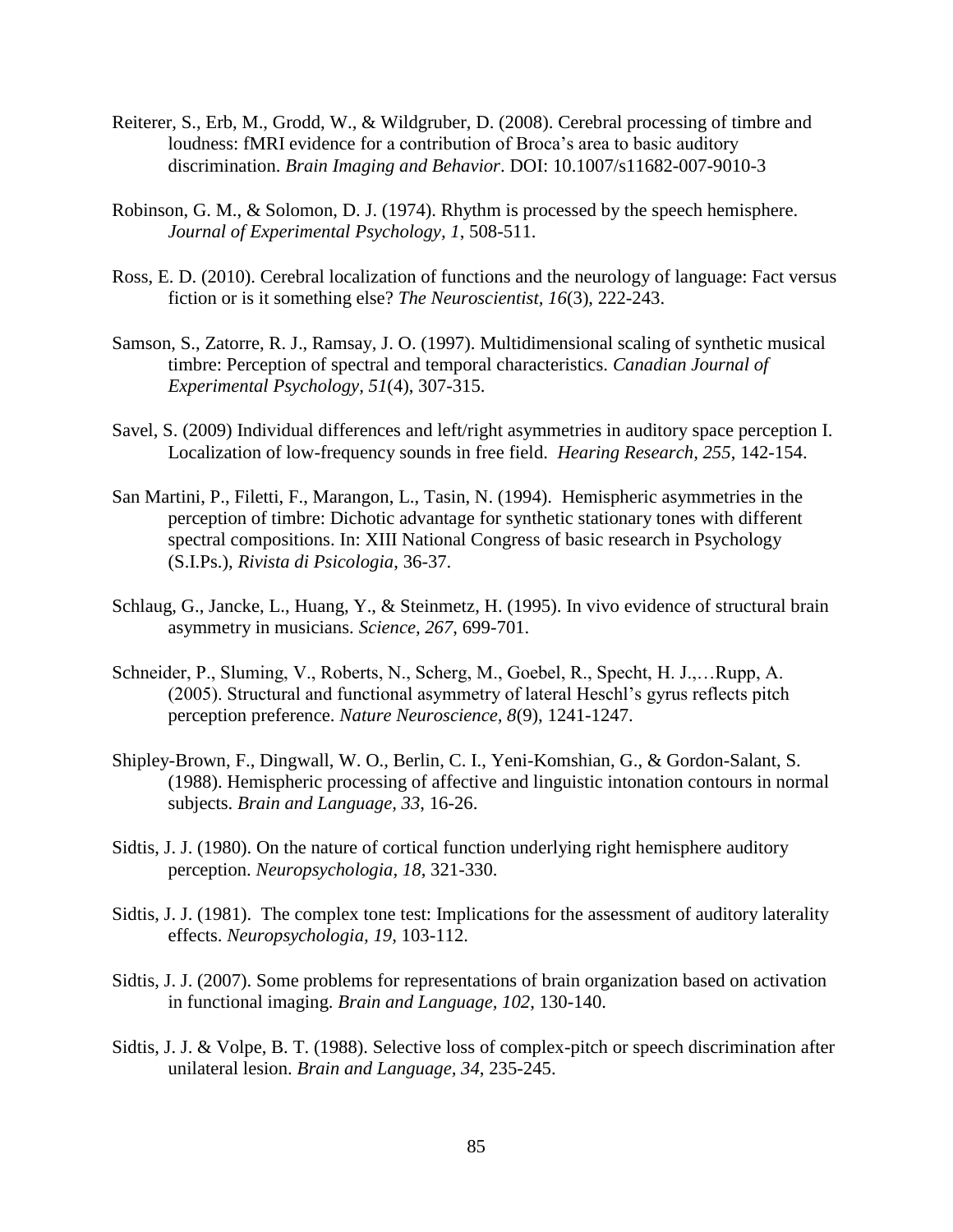- Spearman, C. E. (1904). The proof and measurement of association between two things. *American Journal of Psychology, 15*, 72-101.
- Spearman, C. E. (2010). Correlation calculated from faulty data. *British Journal of Psychology, 3*, 271-295.
- Spierer, L., Bellmann-Thiran, A., Maeder, P., Murray, M. M., & Clarke, S. (2009). Hemispheric competence for auditory spatial representation. *Brain, 132,* 1953-1966.
- Stewart, L., von Kriegstein, K., Warren, J. D., & Griffiths, T. D. (2006). Music and the brain: Disorders of musical listening, *Brain, 129*, 2533-2553.
- Tallal, P. (1994). In the perception of speech time is of the essence. In G. Buzsaki, R. Llinas, W. Singer, A. Berthoz, & Y. Christen (Eds.), *Temporal coding in the brain* (pp. 291–299). Berlin Heidelberg: Springer-Verlag.
- Tenke, C. E., Bruder, G. E., Towey, J. P., Leite, P., & Sidtis, J. J. (1993). Correspondence between brain ERP and behavioral asymmetries in a dichotic complex tone test. *Psychophysiology, 30*, 62.70.
- Tervaniemi, M., Medvedev, S. V., Alho, K., Pakhomov, S. V., Roudas, M. S., van Zuijen, T. L., & Naatanen, R. (2000). Lateralized automatic auditory processing of phonetic versus musical information: A PET study. *Human Brain Mapping, 10*, 74-79.
- Thompson, B. (2003). Understanding reliability and coefficient alpha really. In B. Thompson (Ed.), *Score Reliability: Contemporary Thinking on Reliability Issues*, 3-23.
- Thompson, B. (2004). *Exploratory and confirmatory factor analysis: Understanding concepts and applications*. Washington, DC: American Psychological Association.
- Van Lancker, D. & Sidtis, J. J. (1992). The identification of affective-prosodic stimuli by the left- and right-hemisphere damaged subjects: All errors are not created equal. *Journal of Speech and Hearing Research, 35*, 963-970.
- Vuust, P., Pallesen, K. J., Bailey, C., van Zuijen, T. L., Gjedde, A., Roepstorff, A., Ostergaard, L. (2005). To musicians, the message is in the meter: Pre-attentive neuronal responses to incongruent rhythm are left-lateralized in musicians. *NeuroImage, 24*, 560-564.
- Walker, K. M. M., Bizley, J. K., King, A. J., Schnupp, J. W. H. (2011). Cortical encoding of pitch: Recent results and open questions. *Hearing Research, 271*, 74-87.
- Warren, J. D., Jennings, A. R., & Griffiths, T. D. (2004). Analysis of the spectral envelope of sounds by the human brain. *NeuroImage, 24*, 1052-1057.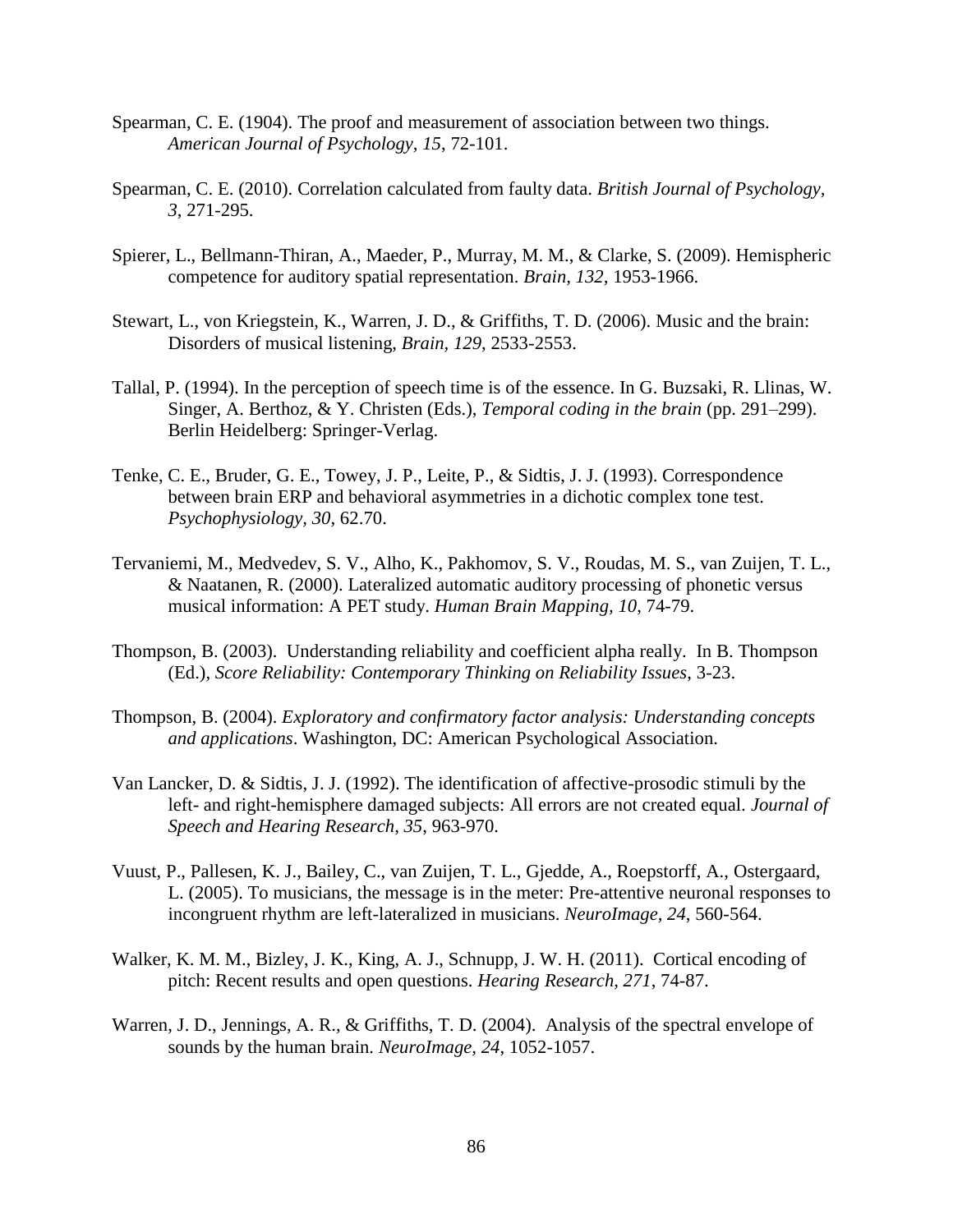- Webb, N. M., Shavelson, R. J., & Haertel, E. H. (2006). Reliability coefficients and generalizability theory. *Handbook of Statistics, 26*, 1-44.
- Wickens, C. D. (1984). *Engineering psychology and human performance* (1st ed.). Columbus, OH: Charles E. Merrill.
- Wickens, C. D. (1991). Processing resources and attention. In D. L.Damos (Ed.), *Multiple-task performance* (pp. 3-34). London: Taylor & Francis.
- Wickens, C. D. (1992). *Engineering psychology and human performance* (2nd ed.). New York: Harper Collins.-
- Wickens, C. D. (2002). Multiple resources and performance prediction. *Theoretical Issues in Ergonomic Science, 3*(2), 159-177.
- Wickens, C. D. (2008). Multiple resources and mental workload. *The Journal of the Human Factors and Ergonomics Society, 50*, 449-455.
- Wilson, S. J., Lusher, D., Wan, C. Y., Dudgeon, P., & Reutens, D. C. (2009). The neurocognitive components of pitch processing: Insights from absolute pitch. *Cerebral Cortex, 19*, 724- 732.
- Wioland, N., Rudolf, G., Metz-Lutz, M. N., Mutschler, V., & Marescaux, C. (1999). Cerbral correlates of hemispheric lateralization during a pitch discrimination task: An ERP study in dichotic situation. *Clinical Neurophysiology, 110*, 516-523.
- Zatorre, R. J. (1988). Pitch perception of complex tones and human temporal-lobe function. *Journal of the Acoustical Society of America, 84*(2), 566-572.
- Zatorre, R. J, Belin, P., & Penhume, V. B. (2002). Structure and function of auditory cortex: Music and speech. *TRENDS in Cognitive sciences, 6*(1), 37-46.
- Zatorre, R. J., Evans, A. C., & Meyer, E. (1994). Neural mechanisms underlying melodic perception and memory for pitch. *The Journal of Neuroscience, 14*(4), 1908-1919.
- Zatorre, R. J., Mondor, T. A. & Evans, A. C. (1999). Auditory attention to space and frequency activates similar cerebral systems. *NeuroImage, 10*, 544-554.
- Zurif, E. B. (1974). Auditory Lateralization: Prosodic and syntactic factors. *Brain and Langauge, 1*, 391-404.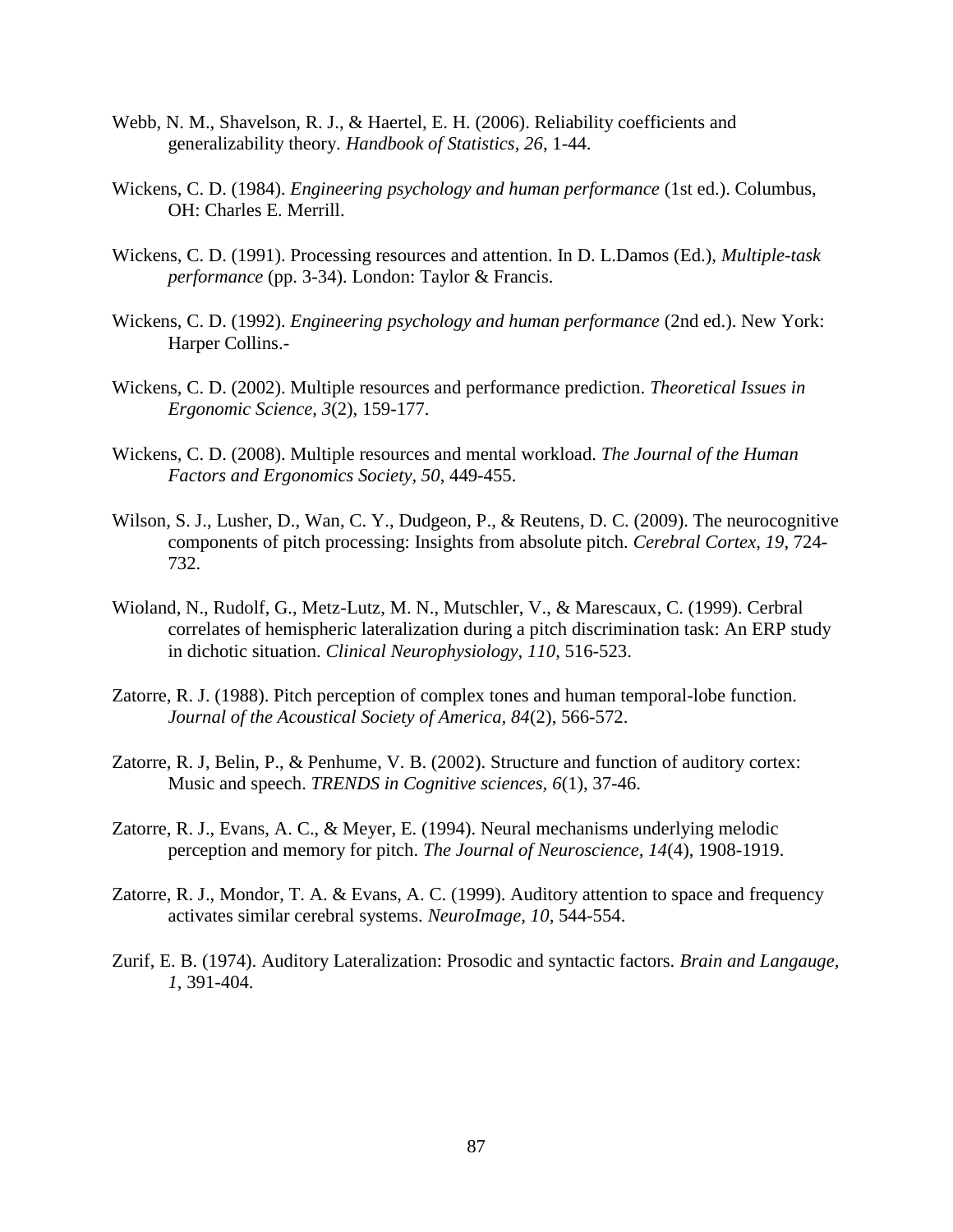# **Appendix A**

# **MULTIPLE RESOURCES QUESTIONNAIRE** fortask

The purpose of this questionnaire is to characterize the nature of the mental processes used in the task with which you have become familiar. Below are the names and descriptions of several mental processes. Please read each carefully so that you understand the nature of the process. Then rate the task on the extent to which it uses each process, using the following scale.



## **Important:**

**All** parts of a process definition should be satisfied for it to be judged as having been used. For example, recognizing geometric figures presented visually should **not** lead you to judge that the "Tactile figural" process was used, just because figures were involved. For that process to be used, figures would need to be processed tactilely (i.e., using the sense of touch).

Please judge the task as a **whole**, averaged over the time you performed it. If a certain process was used at one point in the task and not at another, your rating should **not** reflect "peak usage" but should instead reflect **average** usage over the entire length of the task.

**Auditory emotional process --** Required judgments of emotion (e.g., tone of voice or musical mood) presented through the sense of hearing.

**Auditory linguistic process --** Required recognition of words, syllables, or other verbal parts of speech presented through the sense of hearing.

**Facial figural process--** Required recognition of faces, or of the emotionsshown on faces, presented through the sense of vision.

**Facial motive process**-- Required movement of your own face muscles, unconnected to speech or the expression of emotion.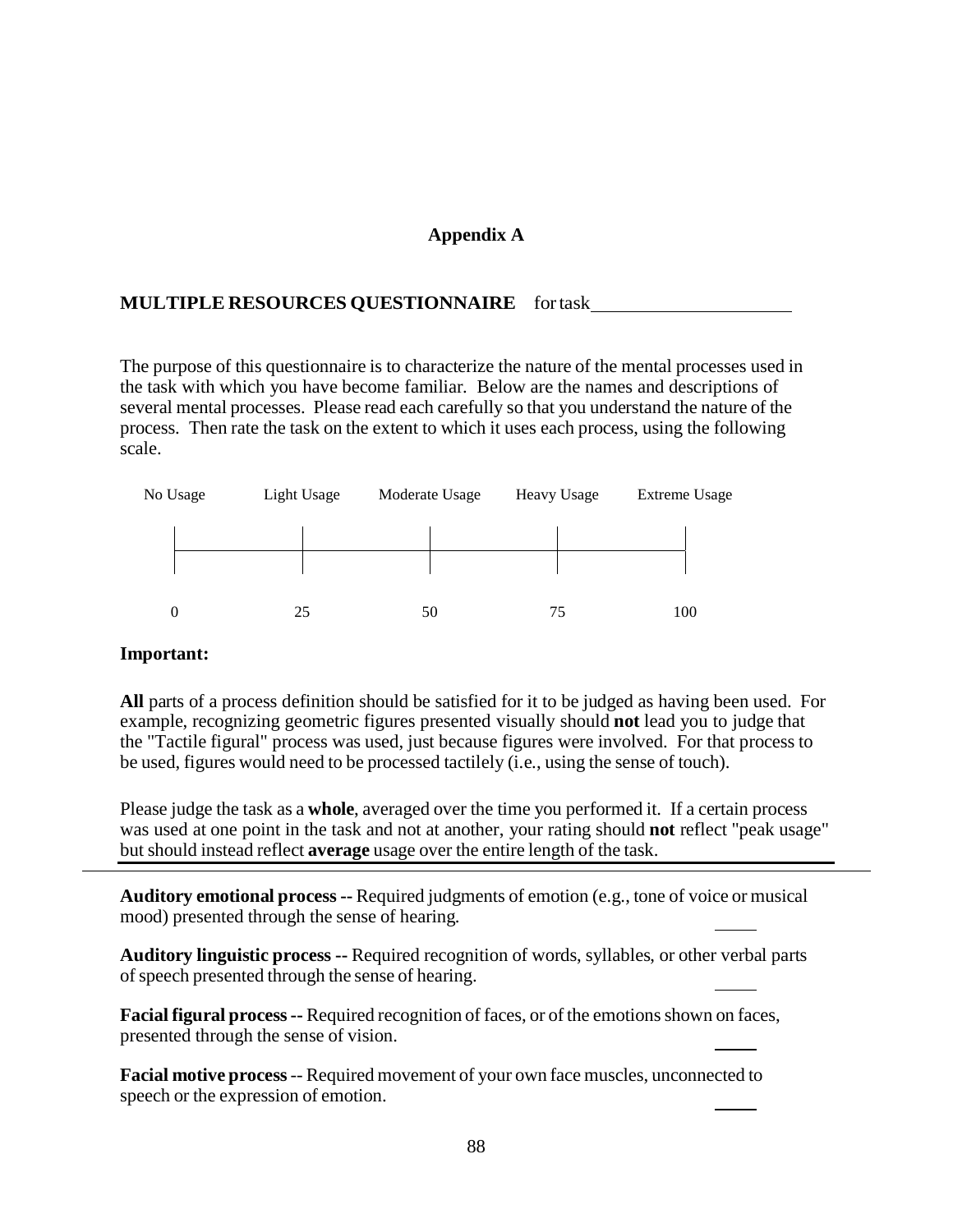**Manual process --** Required movement of the arms, hands, and/or fingers.

**Short term memory process --** Required remembering of information for a period of time ranging from a couple of seconds to half a minute.

**Spatial attentive process –** Required focusing of attention on a location, using the sense of vision.

**Spatial categorical process** – Required judgment of simple left-versus-right or upversus-down relationships, without consideration of precise location, using the sense of vision.  $\qquad \qquad \qquad \qquad$ 

**Spatial concentrative process--** Required judgment of how tightly spaced are numerous visual objects or forms.

**Spatial emergent process --** Required "picking out" of a form or object from a highly cluttered or confusing background, using the sense of vision.

**Spatial positional process --** Required recognition of a precise location as differing from other locations, using the sense of vision.

**Spatial quantitative process --** Required judgment of numerical quantity based on a nonverbal, nondigital representation (for example, bargraphs or small clusters of items), using the sense of vision.

**Tactile figural process--** Required recognition or judgment of shapes(figures), using the sense of touch.

**Visual lexical process --** Required recognition of words, letters, or digits, using the sense of vision.

**Visual phonetic process --** Required detailed analysis of the sound of words, letters, or digits, presented using the sense of vision.

**Visual temporal process --** Required judgment of time intervals, or of the timing of events, using the sense of vision.

**Vocal process--** Required use of your voice.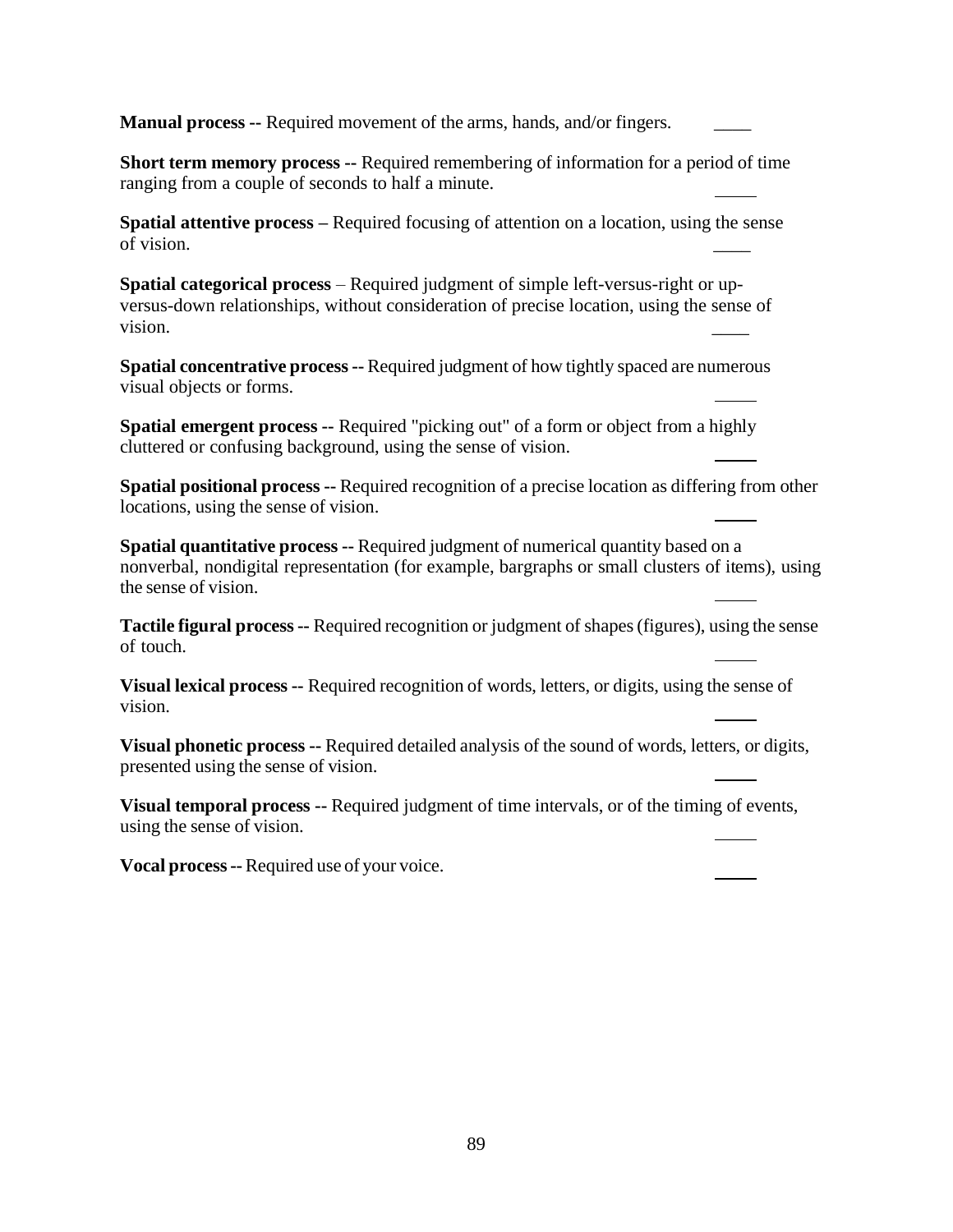# **Appendix B**

#### **Experience, Expertise, and Hobbies Questionnaire**

**Instructions:** *Please provide the following information regarding your hobbies and experiences. If you have any questions please ask the experimenter.*

Please specify your sex\_\_\_\_\_

Please specify your age\_\_\_\_\_\_\_

- Do you play any video games? yes/no o *If yes please answer the following questions. If no, please skip to next bullet point*
- 1.) At what age did you begin playing video games?\_\_\_\_\_
- 2.) How recently have you played video games? Please give a numeric answer with units (e.g. 1 day ago) unless the answer is today.
- 3.) Indicate your whether you agree or disagree with the following statements (*1= Strongly Disagree, 2=Disagree, 3=Neither Agree Nor Disagree, 4=Agree, 5=Strongly Agree*)
	- a. Since I started playing video games, I have played continuously ever since
	- b. I play videogames with others, either online or in-person, with the deliberate attempt to improve my performance\_\_\_\_\_
	- c. I try to earn accomplishments within games that are not necessarily tied to pleasure (e.g. trophies, achievements, kill-to-death ratio) \_\_\_\_\_
- 4.) Estimate the average number of hours per week you have spent… *(Circle One)*
	- a. playing video games during the time in your life when you played them the most 0-1 2-4 5-7 8-10 11-13 14-16 17-19 20+
	- b. playing videogames in the past 2 years 0-1 2-4 5-7 8-10 11-13 14-16 17-19 20+
	- c. Researching strategy for video game play within the last two years (e.g. watching instructional videos, reading strategy guides or articles)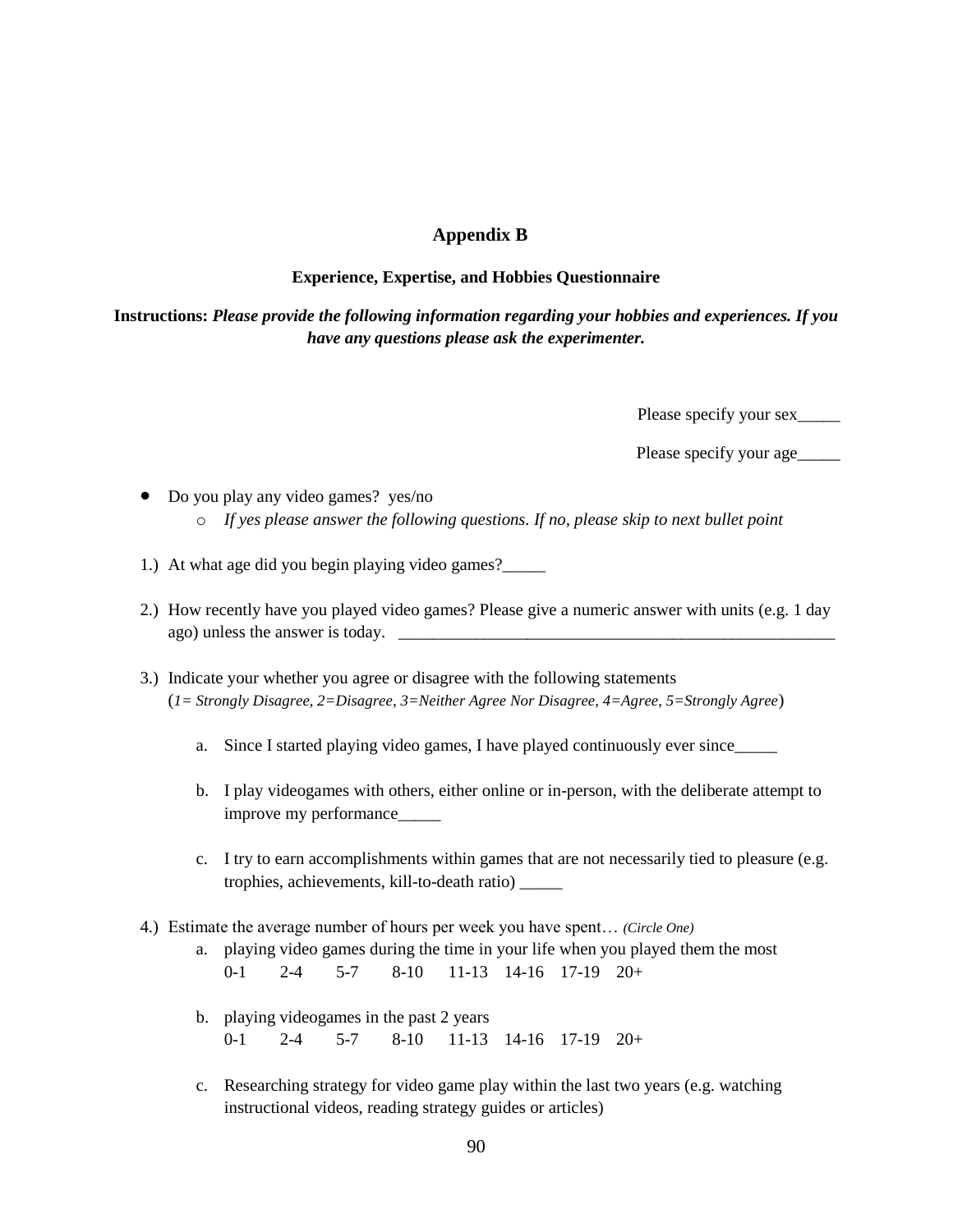0-1 2-4 5-7 8-10 11-13 14-16 17-19 20+

- d. Playing videogames in the past 6 months 0-1 2-4 5-7 8-10 11-13 14-16 17-19 20+
- e. Researching strategy for video game play within the last 6 months (e.g. watching instructional videos, reading strategy guides or articles) 0-1 2-4 5-7 8-10 11-13 14-16 17-19 20+
- f. Playing video games on a phone or other mobile device in the last 6 months 0-1 2-4 5-7 8-10 11-13 14-16 17-19 20+
- g. Playing video games on a console, PC, or MAC in the last 6 months 0-1 2-4 5-7 8-10 11-13 14-16 17-19 20+

|  | 5.) Please consider video game-play within the last 6 months and fill out the chart below. |  |
|--|--------------------------------------------------------------------------------------------|--|
|--|--------------------------------------------------------------------------------------------|--|

| <b>Game Categories</b>                          | How<br>many<br>hours<br>per<br>week?<br>(Average)<br>Hours) | How<br><b>Many</b><br>Games? | <b>Versus</b><br>Online<br>Play?<br>(hours per<br>week) | Which Is<br>Your<br><b>Favorite</b><br>Category?<br>(Checkmark) | Which<br>Are You<br><b>Best At?</b><br>(Checkmark) |
|-------------------------------------------------|-------------------------------------------------------------|------------------------------|---------------------------------------------------------|-----------------------------------------------------------------|----------------------------------------------------|
| Adventure & Fantasy (e.g. Mario, WoW)           |                                                             |                              |                                                         |                                                                 |                                                    |
| Flight & Racing (Ace Combat, Need For<br>Speed) |                                                             |                              |                                                         |                                                                 |                                                    |
| Puzzle (e.g. Tetris, Bust-A-Move)               |                                                             |                              |                                                         |                                                                 |                                                    |
| Shooters (e.g. Call of Duty, Gears of<br>War)   |                                                             |                              |                                                         |                                                                 |                                                    |
| Sports & Fighting (FIFA, Mortal<br>Kombat)      |                                                             |                              |                                                         |                                                                 |                                                    |
| Real-Time Strategy (e.g. Starcraft)             |                                                             |                              |                                                         |                                                                 |                                                    |
| Other                                           |                                                             |                              |                                                         |                                                                 |                                                    |

6.) Please rate the degree to which you enjoy playing videogames (0=Extremely Dislike, 4=Neither Like Nor Dislike, 8= Extremely Like)

0 1 2 3 4 5 6 7 8

7.) Please rate your level of expertise playing video games in general (0=Novice, 4=Intermediate, 8=Expert)

0 1 2 3 4 5 6 7 8

7.) When you play video games, what type of sound equipment do you use? (*Circle One*)

TV speakers Headphones 2 Stereo Speakers Surround Sound No Sound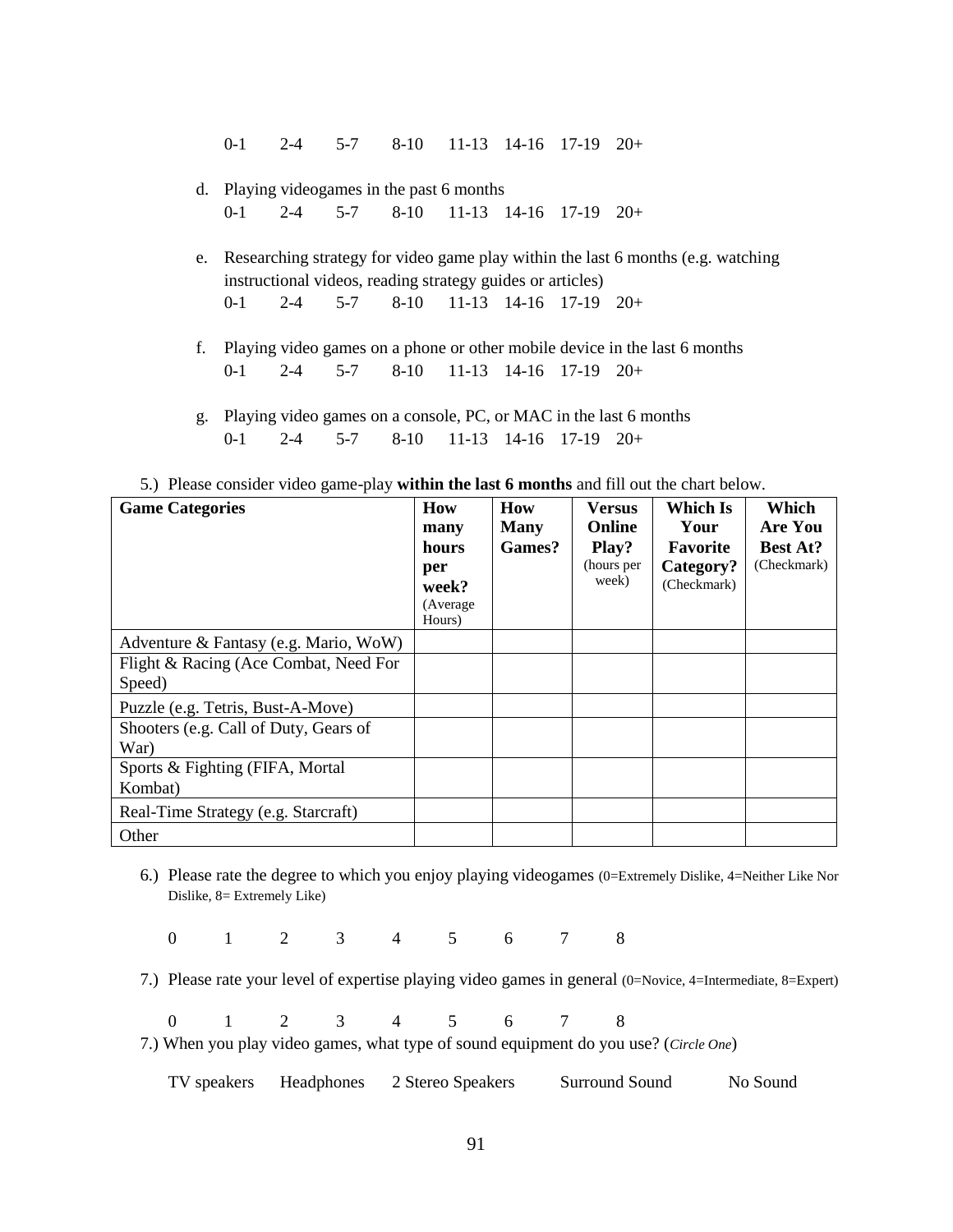- 8.) When you play video games how often do you feel sound helps you to win or do well in the game? (0=Never, 4= Half the time, 8= Always)
	- 0 1 2 3 4 5 6 7 8
- Do you play any musical instruments? yes/no o *If yes please answer the following questions. If no, please skip to next bullet point*
- 1.) At what age did you begin playing musical instruments?\_\_\_\_\_

\_\_\_\_\_\_\_\_\_\_\_\_\_\_\_\_\_\_\_\_\_\_\_\_\_\_\_\_\_\_\_\_\_\_\_\_\_\_\_\_\_\_\_\_\_\_\_\_\_\_\_

- 2.) How recently have you played a musical instrument? Please give a numeric answer with units (e.g. 1 day ago) unless the answer is today.
- 3.) Indicate your whether you agree or disagree with the following statements (*1= Strongly Disagree, 2=Disagree, 3=Neither Agree Nor Disagree, 4=Agree, 5=Strongly Agree*)
	- a. Since I started playing musical instruments, I have played continuously ever since\_\_\_\_\_
	- b. I play instruments with others, cooperatively or competitively, with the deliberate attempt to improve my performance\_\_\_\_\_
	- c. I try to earn accomplishments with music that are not necessarily tied to pleasure (e.g. awards, perfecting a musical piece) \_\_\_\_\_
- 4.) Estimate the average number of hours per week you have spent… *(Circle One)*
	- a. Playing a musical instrument during the time in your life when you played them the most 0-1 2-4 5-7 8-10 11-13 14-16 17-19 20+
	- b. playing musical instruments in the past 2 years 0-1 2-4 5-7 8-10 11-13 14-16 17-19 20+
	- c. Researching for musical instrument play within the last two years (e.g. watching instructional videos, reading about techniques, Instruction from others) 0-1 2-4 5-7 8-10 11-13 14-16 17-19 20+
	- d. Playing a musical instrument in the past 6 months 0-1 2-4 5-7 8-10 11-13 14-16 17-19 20+
	- e. Researching for musical instrument play within the last 6 months (e.g. watching instructional videos, reading about techniques, Instruction from others) 0-1 2-4 5-7 8-10 11-13 14-16 17-19 20+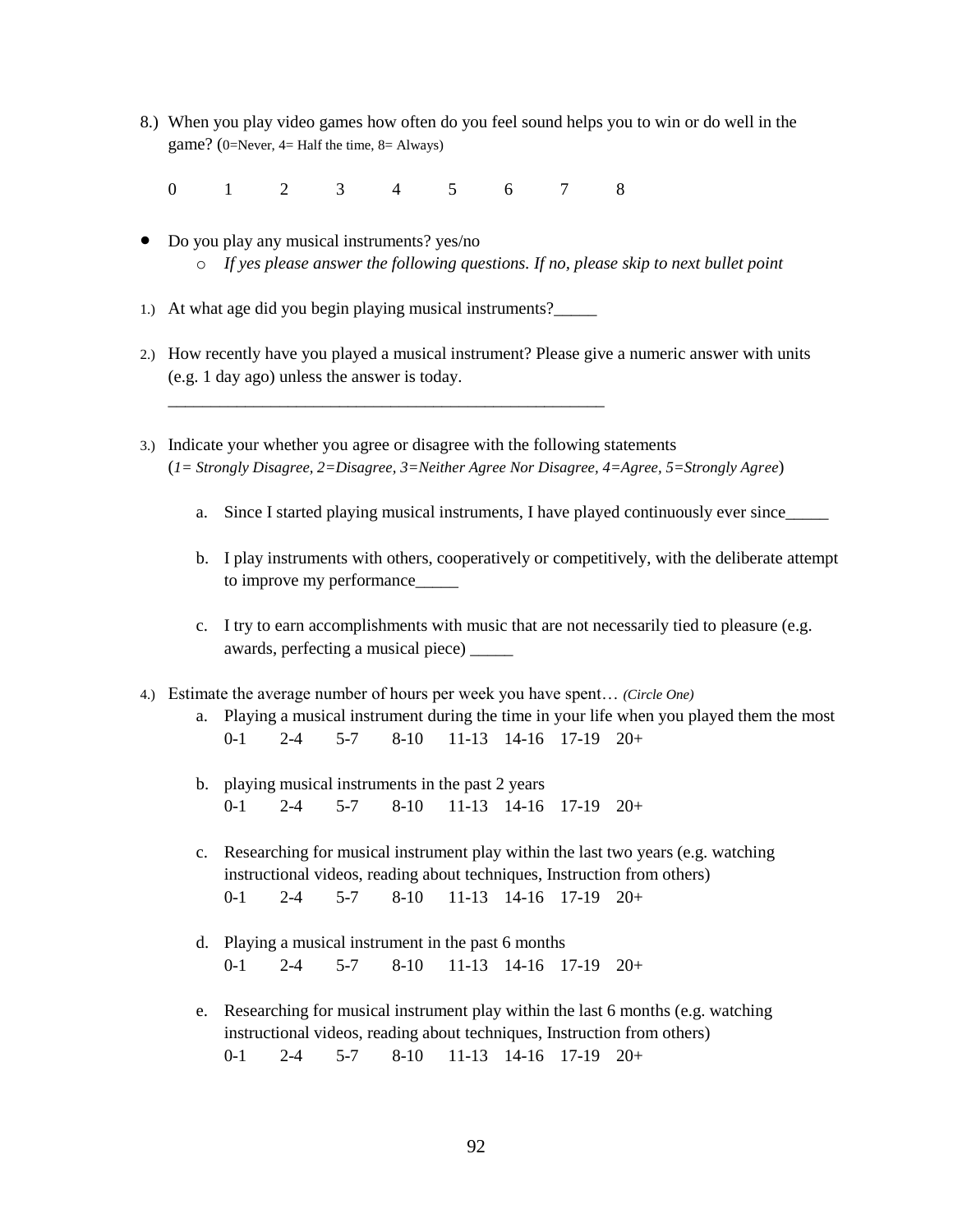| <b>Instrument Categories</b>    | How<br>many<br>hours<br>per<br>week?<br>(Average)<br>Hours) | <b>How</b><br><b>Many</b><br>songs<br>played? | Do you play<br>with others?<br>(average hours<br>per week) | Which Is<br>Your<br><b>Favorite</b><br>Category?<br>(Checkmark) | Which<br><b>Are You</b><br><b>Best At?</b><br>(Checkmark) |
|---------------------------------|-------------------------------------------------------------|-----------------------------------------------|------------------------------------------------------------|-----------------------------------------------------------------|-----------------------------------------------------------|
| Brass (e.g. Trumpet, Tuba)      |                                                             |                                               |                                                            |                                                                 |                                                           |
| Keys (e.g Keyboard, Piano)      |                                                             |                                               |                                                            |                                                                 |                                                           |
| Percussion (e.g. Drums)         |                                                             |                                               |                                                            |                                                                 |                                                           |
| Strings (e.g. Guitar, Violin)   |                                                             |                                               |                                                            |                                                                 |                                                           |
| Woodwinds (Clarinet, Saxophone) |                                                             |                                               |                                                            |                                                                 |                                                           |
| Other                           |                                                             |                                               |                                                            |                                                                 |                                                           |

**5.)** Please consider instrument play **within the last 6 months** and fill out the chart below.

- 6.) Please rate the degree to which you enjoy playing musical instruments (0=Extremely Dislike, 4=Neither Like Nor Dislike, 8= Extremely Like)
	- 0 1 2 3 4 5 6 7 8
- 7.) Please rate your level of expertise playing musical instruments in general (0=Novice, 4=Intermediate, 8=Expert)
	- 0 1 2 3 4 5 6 7 8
- 8.) Have you ever received formal musical training or taken lessons? If so, during what ages did you take lessons, and for how many hours per week?

- 9.) Can you identify a note played or sung without any reference? In other words, if someone sang or played a note would you be able to say what that note was with certainty? yes/no
- 10.) Can you identify a note played or sung with a reference? In other words, if someone played or sang a note while you are able to hear a tuning note (a note that you know), would you be able to identify the note being played or sung? yes/no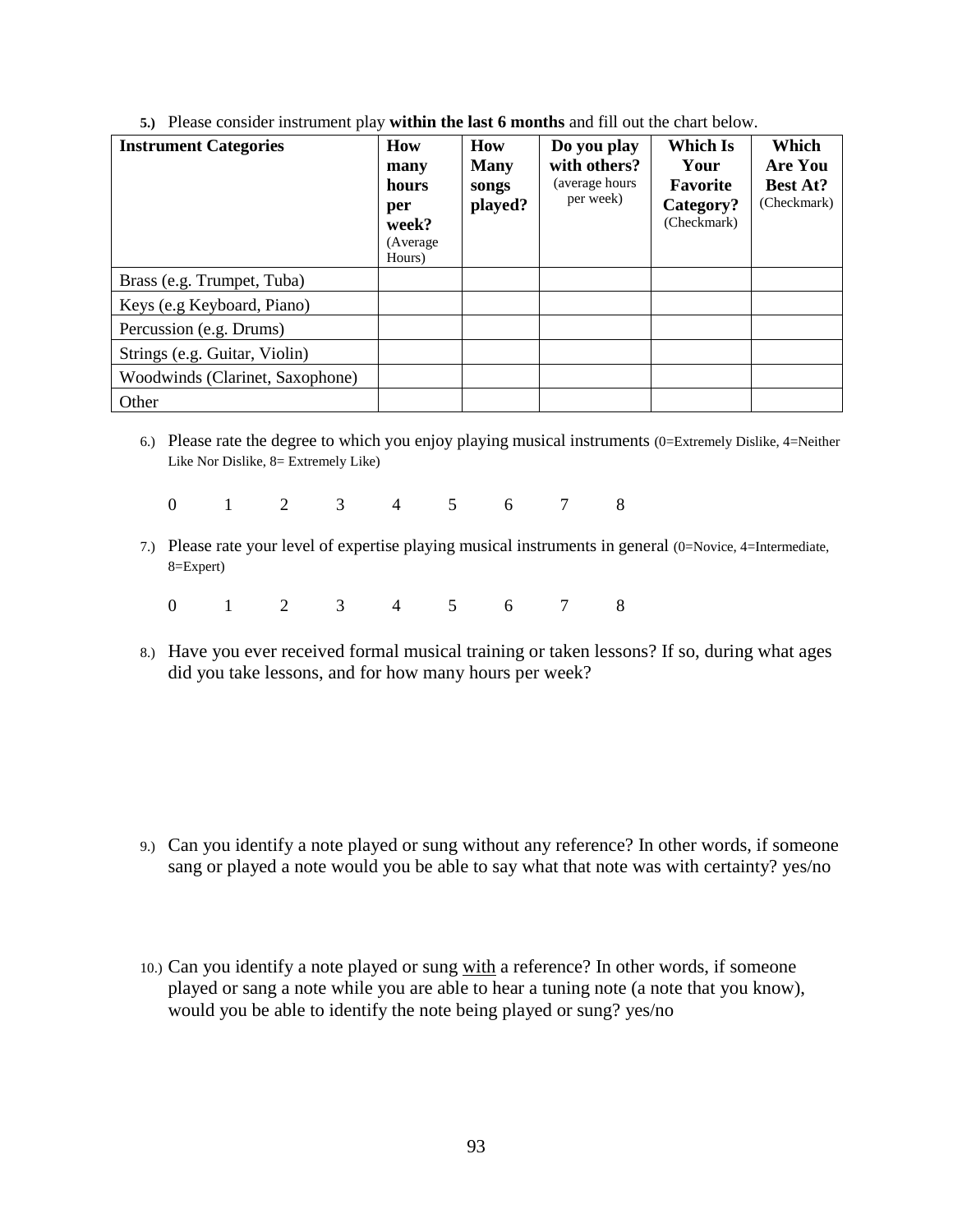# **Appendix C**

# **Proposed Confirmatory Models**

# Table 9

*Confirmatory factor model for the asymmetrical sampling in time (AST) hypothesis, a three* 

# *factor model* **For the asymmetrical sampling in time (AST) hypothesis, a three asymmetrical sampling in the asymmetrical sampling in time (AST) hypothesis, a three asymmetrical sampling in time (AST) hypothesis, a three a**

|                           |                         | <b>Observed Variables</b>   |                                |  |
|---------------------------|-------------------------|-----------------------------|--------------------------------|--|
| Latent Resource           | Resource                |                             |                                |  |
| Identity                  | Lateralization          | Task                        | <b>Measures</b>                |  |
| <b>Fast Resource</b>      | Left Hemisphere         | Dichotic Words              | Accuracy $(LC)$ , Order $(LC)$ |  |
|                           |                         | Visual Onsets               | Accuracy (LC), RT              |  |
|                           |                         | <b>Duration Fast Tones</b>  | Accuracy (LC), RT              |  |
|                           |                         | <b>Duration Fast Speech</b> | Accuracy $(LC)$ , RT           |  |
|                           |                         | Timbre Fast                 | Accuracy (LC), RT              |  |
| <b>Slow Resource</b>      | <b>Right Hemisphere</b> | Spectral Oddball            | Accuracy $(LC)$ , RT           |  |
|                           |                         | Complex Tone Test           | Accuracy $(LC)$ , RT           |  |
|                           |                         | <b>Temporal Sequencing</b>  | Accuracy (LC)                  |  |
|                           |                         | <b>Timbre Steady</b>        | Accuracy (LC), RT              |  |
|                           |                         | <b>Timbre Slow</b>          | Accuracy (LC), RT              |  |
|                           |                         | <b>Duration Slow Tones</b>  | Accuracy $(LC)$ , RT           |  |
|                           |                         | <b>Dichotic Emotions</b>    | Accuracy (LC)                  |  |
| <b>Intensity Resource</b> | <b>Right Hemisphere</b> | Intensity                   | Accuracy $(LC)$ , RT           |  |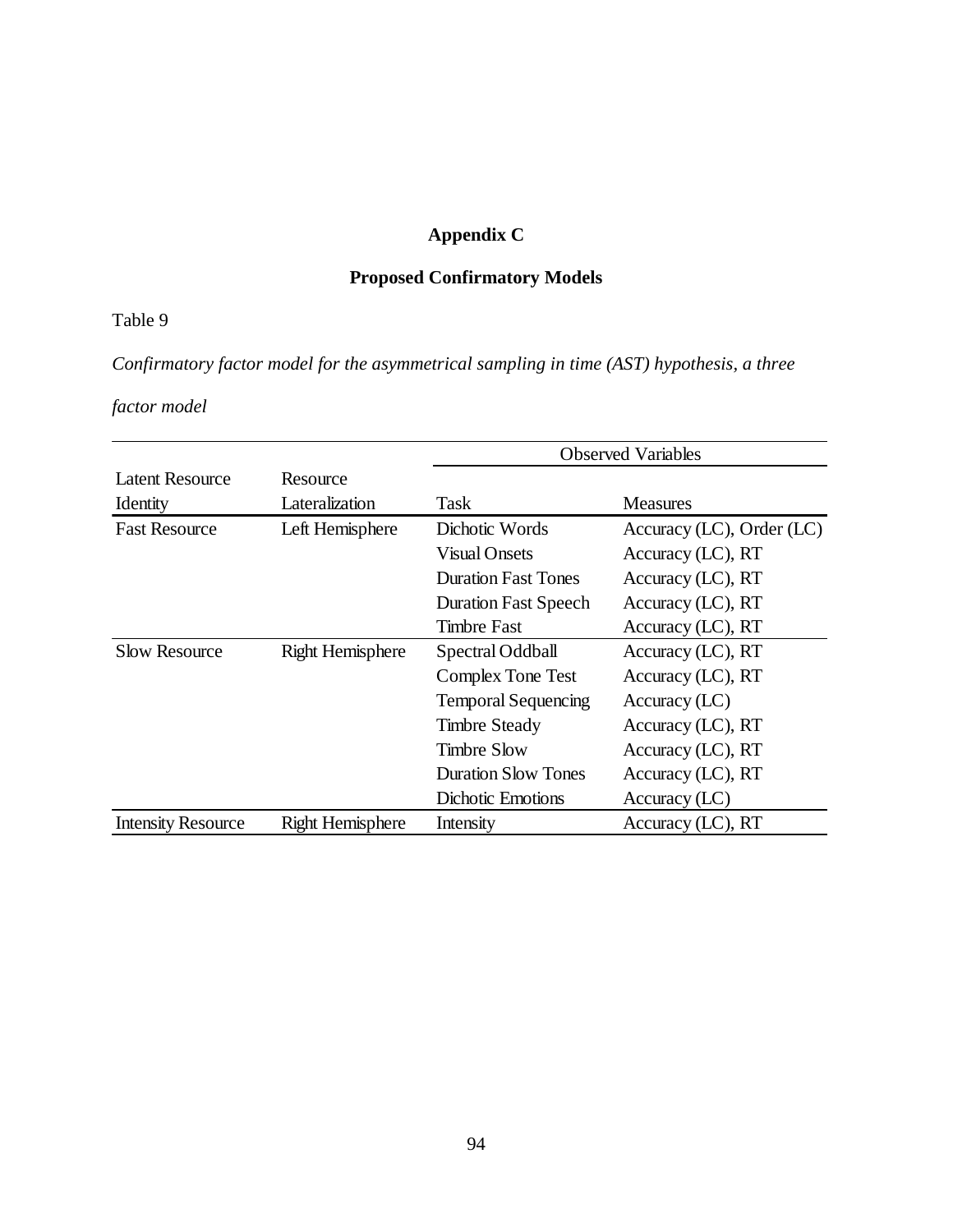# Table 10

|                           |                         | <b>Observed Variables</b>   |                                |  |
|---------------------------|-------------------------|-----------------------------|--------------------------------|--|
| Latent Resource           | Resource                |                             |                                |  |
| Identity                  | Lateralization          | Task                        | <b>Measures</b>                |  |
| <b>Verbal Resource</b>    | Left Hemisphere         | Dichotic Words              | Accuracy $(LC)$ , Order $(LC)$ |  |
| <b>Emotional Resource</b> | <b>Right Hemisphere</b> | Dichotic Emotions           | Accuracy (LC)                  |  |
| <b>Temporal Resource</b>  | Left Hemisphere         | <b>Visual Onsets</b>        | Accuracy (LC), RT              |  |
|                           |                         | <b>Temporal Sequencing</b>  | Accuracy (LC)                  |  |
|                           |                         | <b>Duration Fast Tones</b>  | Accuracy (LC), RT              |  |
|                           |                         | <b>Duration Fast Speech</b> | Accuracy $(LC)$ , RT           |  |
|                           |                         | <b>Duration Slow Tones</b>  | Accuracy (LC), RT              |  |
| <b>Intensity Resource</b> | <b>Right Hemisphere</b> | Intensity                   | Accuracy (LC), RT              |  |
| <b>Pitch Resource</b>     | <b>Right Hemisphere</b> | Complex Tone Test           | Accuracy (LC), RT              |  |
|                           |                         | Spectral Oddball            | Accuracy (LC), RT              |  |
| <b>Timbre Resource</b>    |                         | <b>Timbre Slow</b>          | Accuracy $(LC)$ , RT           |  |
|                           |                         | <b>Timbre Steady</b>        | Accuracy (LC), RT              |  |
|                           |                         | <b>Timbre Fast</b>          | Accuracy (LC), RT              |  |

# *Confirmatory factor model for the perceptual feature model, a six factor model*

# Table 11

*Confirmatory factor model for the physical feature model, a four factor model*

|                           |                         | <b>Observed Variables</b>   |                           |  |
|---------------------------|-------------------------|-----------------------------|---------------------------|--|
| <b>Latent Resource</b>    | Resource                |                             |                           |  |
| Identity                  | Lateralization          | Task                        | <b>Measures</b>           |  |
| Temporal Fast &           | Left Hemisphere         | Dichotic Words              | Accuracy (LC), Order (LC) |  |
| <b>Verbal Resource</b>    |                         | <b>Temporal Sequencing</b>  | Accuracy (LC)             |  |
|                           |                         | <b>Duration Fast Tones</b>  | Accuracy (LC), RT         |  |
|                           |                         | <b>Duration Fast Speech</b> | Accuracy $(LC)$ , RT      |  |
| <b>Temporal Slow</b>      | Left Hemisphere         | <b>Visual Onsets</b>        | Accuracy (LC), RT         |  |
| Resource                  |                         | <b>Duration Slow Tones</b>  | Accuracy (LC), RT         |  |
| <b>Pitch Resource</b>     | <b>Right Hemisphere</b> | Complex Tone Test           | Accuracy $(LC)$ , RT      |  |
|                           |                         | Spectral Oddball            | Accuracy (LC), RT         |  |
|                           |                         | <b>Dichotic Emotions</b>    | Accuracy (LC)             |  |
|                           |                         | <b>Timbre Steady</b>        | Accuracy $(LC)$ , RT      |  |
| <b>Intensity Resource</b> | <b>Right Hemisphere</b> | <b>Timbre Slow</b>          | Accuracy (LC), RT         |  |
|                           |                         | <b>Timbre Fast</b>          | Accuracy (LC), RT         |  |
|                           |                         | Intensity                   | Accuracy $(LC)$ , RT      |  |